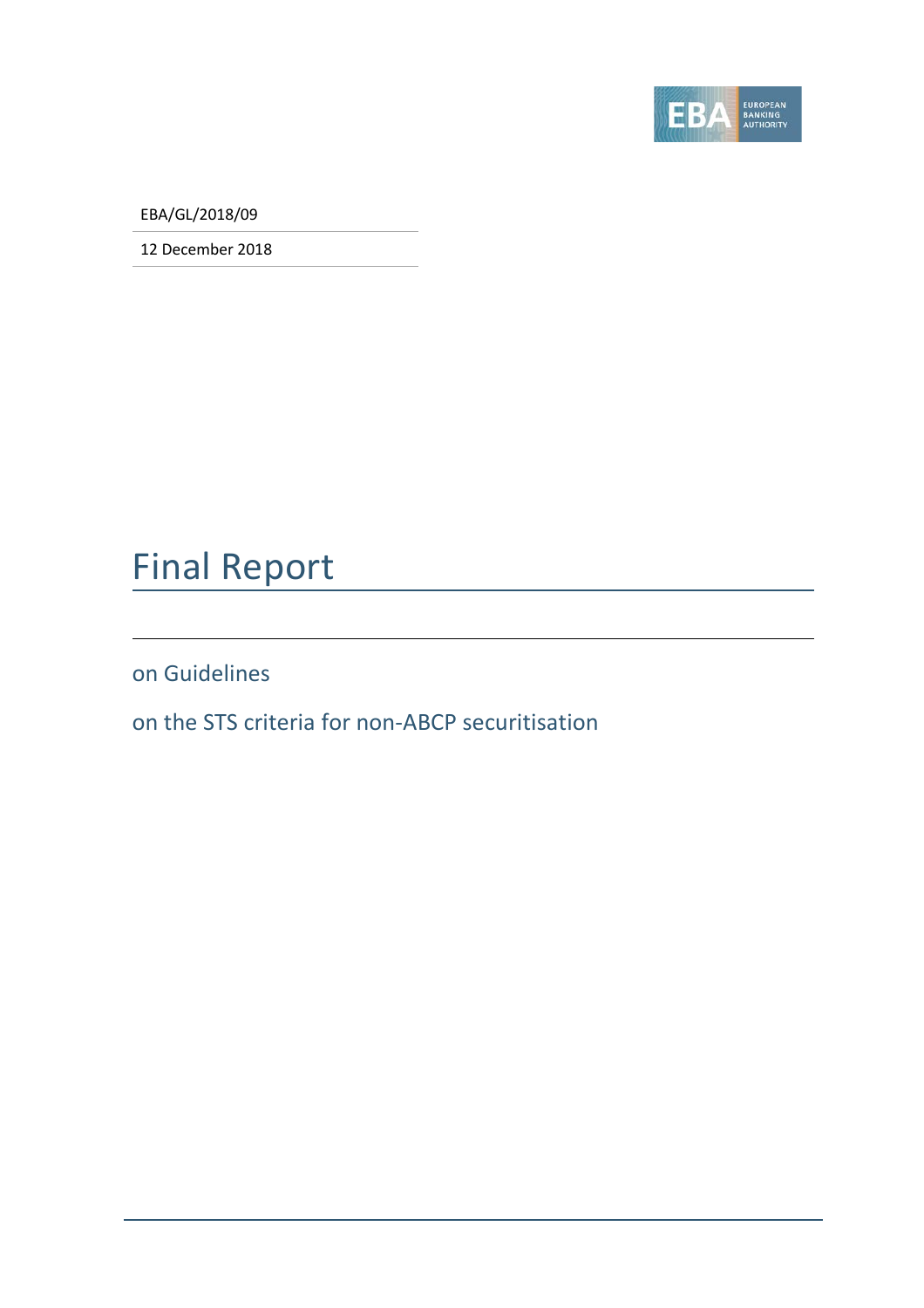

## **Contents**

| 1. Executive summary                                          | 3  |
|---------------------------------------------------------------|----|
| 2. Background and rationale                                   | 4  |
| 3. Guidelines on the STS criteria for non-ABCP securitisation | 21 |
| 1. Compliance and reporting obligations                       | 23 |
| 2. Subject matter, scope and definitions                      | 24 |
| 3. Implementation                                             | 25 |
| 4. Criteria related to simplicity                             | 26 |
| 5. Criteria related to standardisation                        | 38 |
| 6. Criteria related to transparency                           | 44 |
| 4. Accompanying documents                                     | 47 |
| Cost-benefit analysis/impact assessment<br>4.1                | 47 |
| Feedback statement<br>4.2                                     | 50 |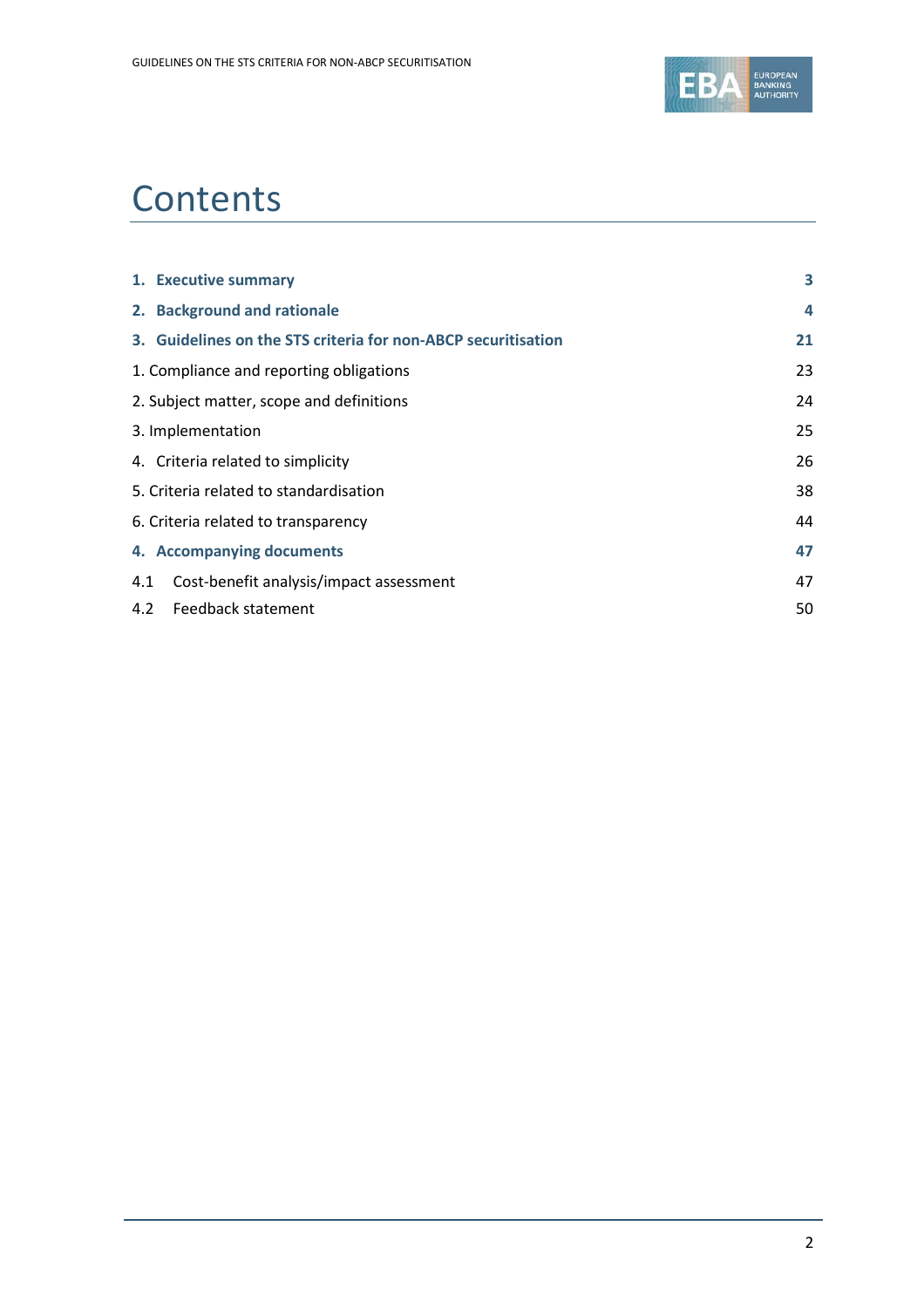

## <span id="page-2-0"></span>1. Executive summary

These guidelines have been developed in accordance with Article 19(2) of Regulation (EU) 2017/2402 that requests the European Banking Authority (EBA) to provide a harmonised interpretation and application of the criteria on simplicity, transparency and standardisation (STS) applicable to non-asset-backed commercial paper (non-ABCP) securitisation, as set out in Articles 20, 21 and 22 of that regulation.

The main objective of the guidelines is to provide a single point of consistent interpretation of the STS criteria and ensure a common understanding of them by the originators, original lenders, sponsors, securitisation special purpose entities (SSPEs), investors, competent authorities and third parties verifying STS compliance in accordance with Article 28 of Regulation (EU) 2017/2402, throughout the Union.

The guidelines will be applied on a cross-sectoral basis throughout the Union with the aim of facilitating the adoption of the STS criteria, which is one of the prerequisites for the application of a more risk-sensitive regulatory treatment of exposures to securitisations compliant with such criteria, under the new EU securitisation framework.

The guidelines should thus play an important role in the new EU securitisation framework, which will become applicable from January 2019 and aim to build and revive a sound and safe securitisation market in the EU.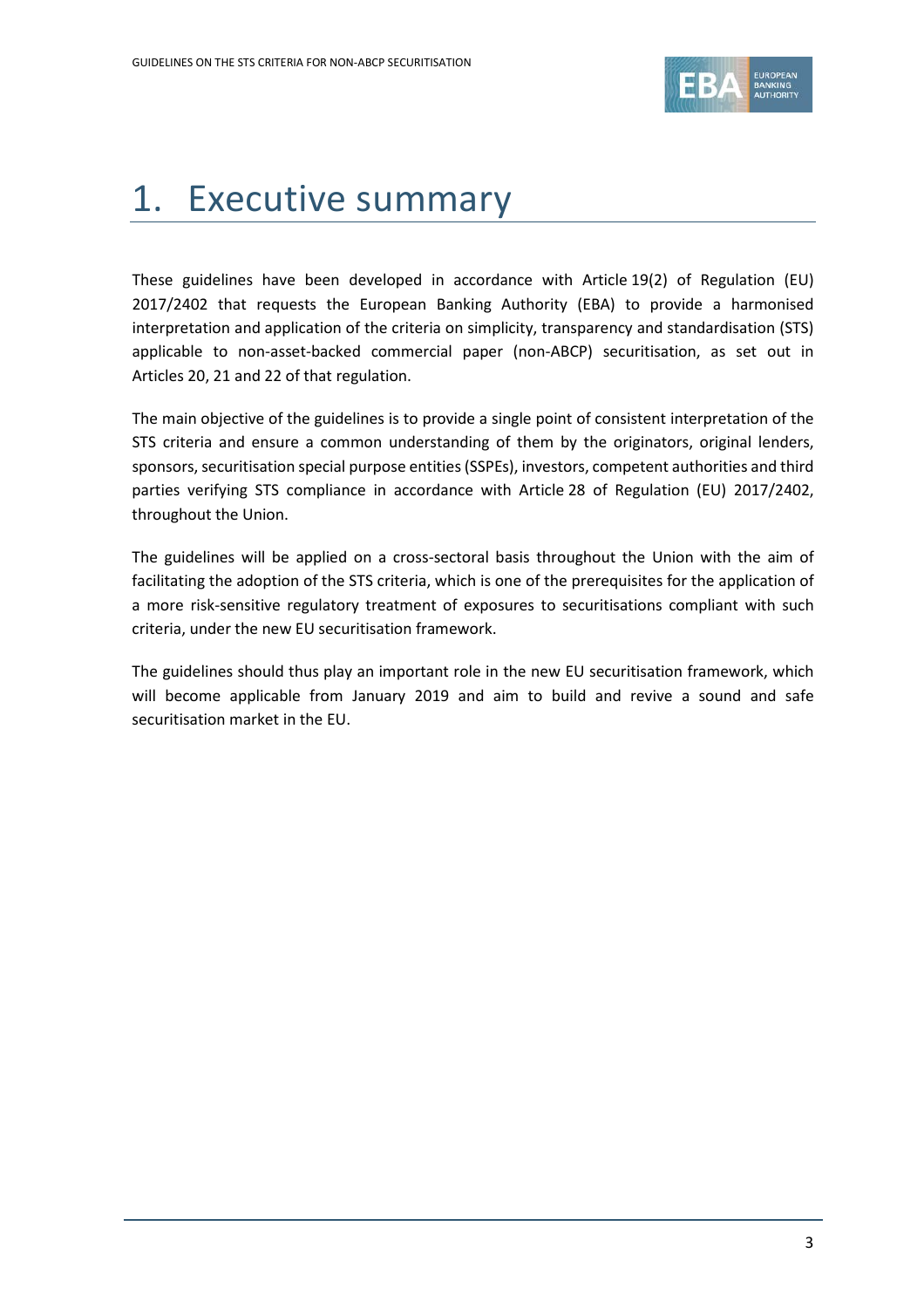

## <span id="page-3-0"></span>2. Background and rationale

- 1. In January 2018, the new EU securitisation framework, which comprises Regulation (EU) 20[1](#page-3-1)7/[2](#page-3-2)402<sup>1</sup> (the Securitisation Regulation) and Regulation (EU) 2017/2401<sup>2</sup> containing targeted amendments to the Capital Requirements Regulation (CRR) with regard to capital treatment of securitisations held by credit institutions and investment firms, entered into force with the aim of building and reviving a sound and safe securitisation market in the EU. Regulation (EU) 2017/2402 establishes a set of criteria for identifying simple, transparent and standardised (STS) securitisation; the amended CRR sets out a framework for a more risksensitive regulatory treatment of exposures to securitisations complying with such criteria. In June 2018, a Delegated Regulation entered into force that amends capital treatment of securitisations held by insurance and reinsurance undertakings<sup>[3](#page-3-3)</sup>.
- 2. Regulation (EU) 2017/2402 establishes two sets of criteria for such STS securitisation, one for term (i.e. non-ABCP) securitisations, and the other for short-term (i.e. ABCP) securitisation. The criteria are largely similar, with a few differences in the criteria for ABCPs, adapted to reflect the specificities of the short-term securitisation: while the criteria for non-ABCP securitisation focus on the simplicity, transparency and standardisation, those for ABCP securitisation focus on the distinction between transaction-, sponsor- and programme-level criteria. In addition, the ABCP criteria include some additional criteria that are not found in the criteria applicable to non-ABCP securitisation, and vice versa.
- 3. Regulation (EU) 2017/2402 assigns the EBA the mandate to develop, in close cooperation with the European Securities and Markets Authority (ESMA) and the European Insurance and Occupational Pensions Authority (EIOPA), two sets of guidelines and recommendations, by 18 October 2018: (i) guidelines and recommendations that interpret the criteria on simplicity, standardisation and transparency applicable to non-ABCP securitisation; and (ii) guidelines and recommendations that interpret the transaction-level and programme-level criteria applicable to ABCP securitisation (sponsor-level criteria are outside the scope of the EBA's mandate).
- 4. Concretely, Article 19(2), applicable to non-ABCP securitisation, sets out that 'by 18 October 2018, the EBA, in close cooperation with ESMA and EIOPA, shall adopt, in accordance with Article 16 of Regulation (EU) No 1093/2010, guidelines and recommendations

<span id="page-3-1"></span> $1$  Regulation (EU) 2017/2402 laying down a general framework for securitisation and creating a specific framework for simple, transparent and standardised securitisation, and amending Directives 2009/65/EC, 2009/138/EC and 2011/61/EU and Regulations (EC) No 1060/2009 and (EU) No 648/2012: [http://eur-lex.europa.eu/legal](http://eur-lex.europa.eu/legal-content/EN/TXT/PDF/?uri=CELEX:32017R2402&from=EN)[content/EN/TXT/PDF/?uri=CELEX:32017R2402&from=EN](http://eur-lex.europa.eu/legal-content/EN/TXT/PDF/?uri=CELEX:32017R2402&from=EN)

<span id="page-3-2"></span><sup>2</sup> Regulation (EU) 2017/2401 amending Regulation (EU) No 575/2013 on prudential requirements for credit institutions and investment firms[: http://eur-lex.europa.eu/legal-content/EN/TXT/PDF/?uri=CELEX:32017R2401&from=EN](http://eur-lex.europa.eu/legal-content/EN/TXT/PDF/?uri=CELEX:32017R2401&from=EN)

<span id="page-3-3"></span> $3$  Commission Delegated Regulation (EU) 2018/1221 amending Delegated Regulation (EU) 2015/35 as regards the calculation of regulatory capital requirements for securitisations and STS securitisations held by insurance and reinsurance undertakings[: https://eur-lex.europa.eu/legal-content/EN/TXT/?uri=CELEX:32018R1221](https://eur-lex.europa.eu/legal-content/EN/TXT/?uri=CELEX:32018R1221)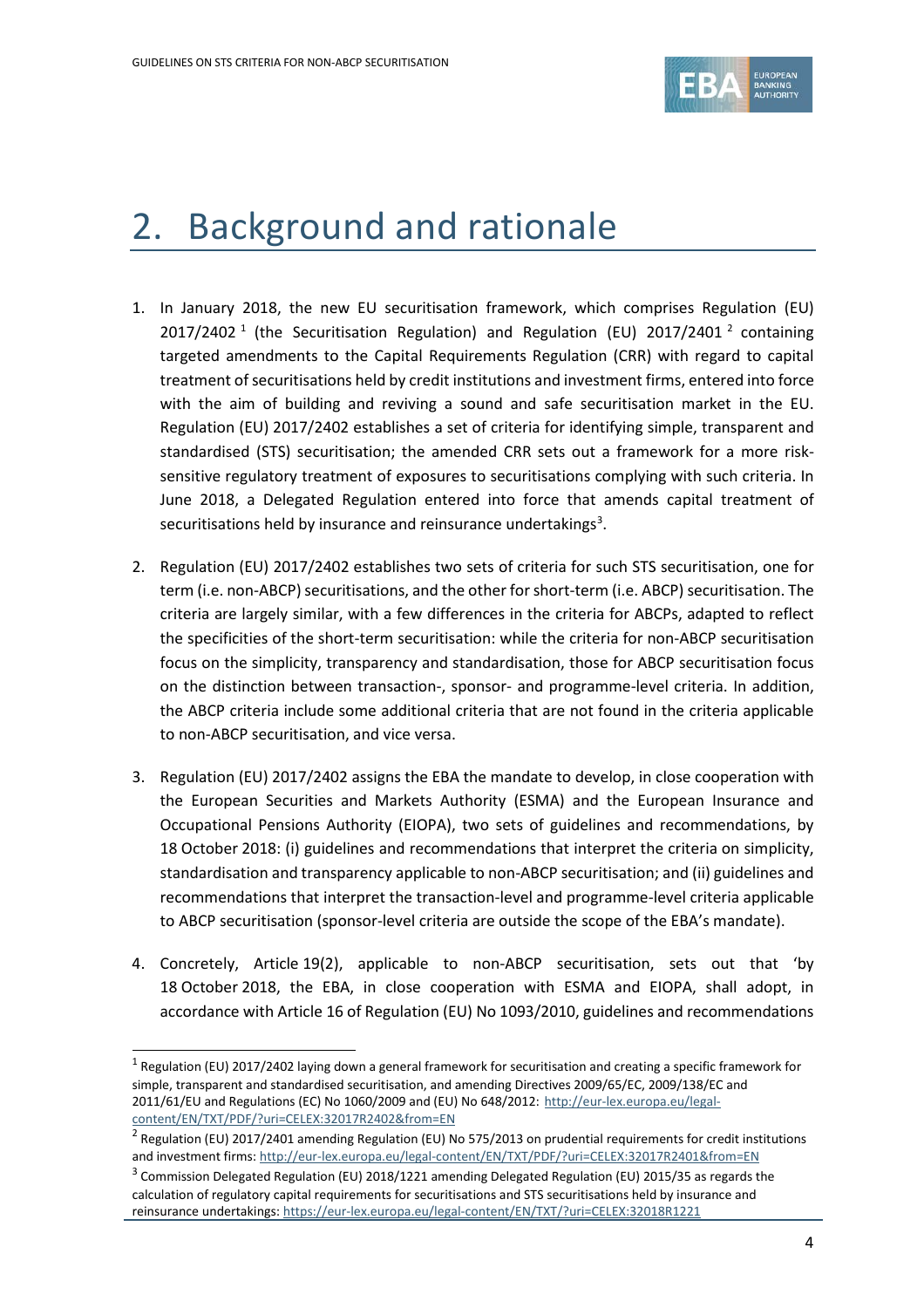

on the harmonised interpretation and application of the requirements set out in Articles 20 [Requirements related to simplicity], 21 [Requirements related to standardisation] and 22 [Requirements related to transparency]*'*.

- 5. Article 23(3), applicable to ABCP securitisation, establishes a similar mandate for ABCP securitisation, according to which, 'by 18 October 2018, the EBA, in close cooperation with ESMA and EIOPA, shall adopt, in accordance with Article 16 of Regulation (EU) No 1093/2010, guidelines and recommendations on the harmonised interpretation and application of the requirements set out in Articles 24 [Transaction-level requirements] and 26 [Programme-level requirements].*'*
- 6. Recital 20 provides additional guidance for both non-ABCP and ABCP securitisation and specifies that 'implementation of the STS criteria throughout the EU should not lead to divergent approaches. Divergent approaches would create potential barriers for cross-border investors by obliging them to familiarise themselves with the details of the Member State frameworks*,* thereb*y* undermining investor confidence in the STS criteria. The EBA should therefore develop guidelines to ensure a common and consistent understanding of the STS requirements throughout the Union, in order to address potential interpretation issues. Such a single source of interpretation would facilitate the adoption of the STS criteria by originators, sponsors and investors. ESMA should also play an active role in addressing potential interpretation issues.*'*
- 7. Lastly, recital 37 specifies that 'The requirements for using the designation 'simple, transparent and standardised' (STS) are new and will be further specified by EBA guidelines and supervisory practice over time'.
- 8. The present guidelines address the mandate under Article 19(2) of Regulation (EU) 2017/2402 to interpret the criteria on simplicity, transparency and standardisation applicable to non-ABCP securitisation. The mandate under Article 23(3) to interpret the programme and transaction level criteria for ABCP securitisation is addressed in separate guidelines.
- 9. In accordance with the mandate, the EBA has developed an interpretation of all STS criteria applicable to non-ABCP securitisation, while focusing on clarifying the main areas of potential unclarity and ambiguity in each criterion.
- 10. To the extent possible and where appropriate, the existing recommendations in the 'EBA report on the qualifying securitisation<sup>'[4](#page-4-0)</sup> and the 'Basel III revisions to the securitisation framework'<sup>[5](#page-4-1)</sup> have been taken into account when developing the interpretation.
- 11. The main objective of the guidelines is to ensure consistent interpretation and application of the STS criteria by the originators, original lenders, sponsors, SSPEs, investors involved in the STS securitisation, the competent authorities designated to supervise the compliance of the

<span id="page-4-0"></span><sup>4</sup> The EBA report on qualifying securitisation (July 2015):

<http://www.eba.europa.eu/documents/10180/950548/EBA+report+on+qualifying+securitisation.pdf>

<span id="page-4-1"></span><sup>5</sup> Basel III Revisions to the securitisation framework (July 2016): <http://www.bis.org/bcbs/publ/d374.pdf>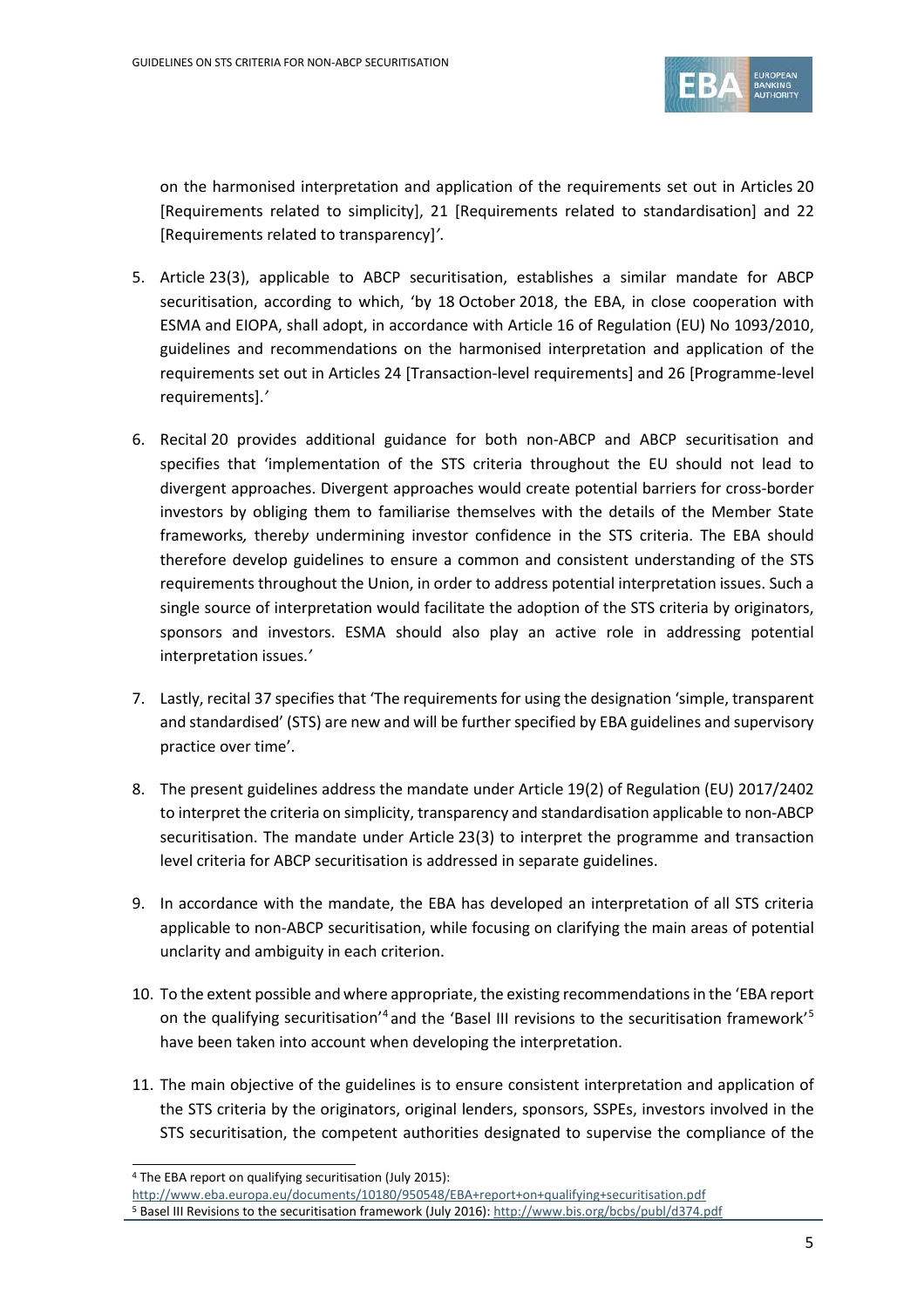

entities with the criteria, and third parties verifying STS compliance in accordance with Article 28 of Regulation (EU) 2017/2402. The importance of the clear guidance to be provided in the guidelines is underlined by the fact that the implementation of the STS criteria is a prerequisite for the application of preferential risk weights under the amended capital framework and by the severe sanctions by Regulation (EU) 2017/2402 for negligence or intentional infringement of the STS criteria*.* In addition, given the inherent cross-sectoral nature of securitisation, the guidelines will be applied on a cross-sectoral basis, i.e. by different types of entities that will act as originators, original lenders, investors, sponsors, SSPEs, third parties verifying STS compliance in accordance with Article 28 of Regulation (EU) 2017/2402, as well as by a large number of competent authorities that will be designed to supervise the entities involved.

- 12. The guidelines are interlinked with the ESMA regulatory technical standards (RTS) and implementing technical standards (ITS) on STS notification<sup>[6](#page-5-0)</sup>. While the EBA guidelines are focused on providing guidance on the content of the STS criteria, the ESMA RTS and ITS are focused on specifying the format for notification of compliance of the STS criteria. It is expected that the guidance in the EBA guidelines for each single STS criterion should be appropriately reflected in the disclosures on the compliance with the STS criteria, in the STS notification, and/or in the transaction documentation, as appropriate.
- 13. The guidelines aim to cover all the STS criteria in a comprehensive manner. Recommendations may be developed, if necessary, at a later stage to address particular aspects arising from the practical application of Regulation (EU) 2017/2402 and the EBA guidelines. This approach is also consistent with the legal nature of these two legal instruments: while in terms of their legal power they are both non-legally binding instruments subject to the comply or explain mechanism, guidelines are instruments of general application 'erga omnes' (towards all), while recommendations are instruments of specific application, e.g. applying to a particular set of addressees or for a limited period of time only.
- 14. With respect to the structure of the guidelines, while the main interpretation of the STS criteria is provided in section 3, 'Guidelines on the STS criteria for non-ABCP securitisation', this section, 'Background and rationale', includes additional information on the objectives and rationale of each single criterion and the interpretation that these guidelines focus on.
- 15. Unless otherwise stated, in this section all references to individual Articles refer to Articles of Regulation (EU) 2017/2402.

<span id="page-5-0"></span><sup>&</sup>lt;sup>6</sup> ESMA RTS and ITS on the STS notifications[: https://www.esma.europa.eu/press-news/esma-news/esma-defines](https://www.esma.europa.eu/press-news/esma-news/esma-defines-standards-implementation-securitisation-regulation)[standards-implementation-securitisation-regulation](https://www.esma.europa.eu/press-news/esma-news/esma-defines-standards-implementation-securitisation-regulation)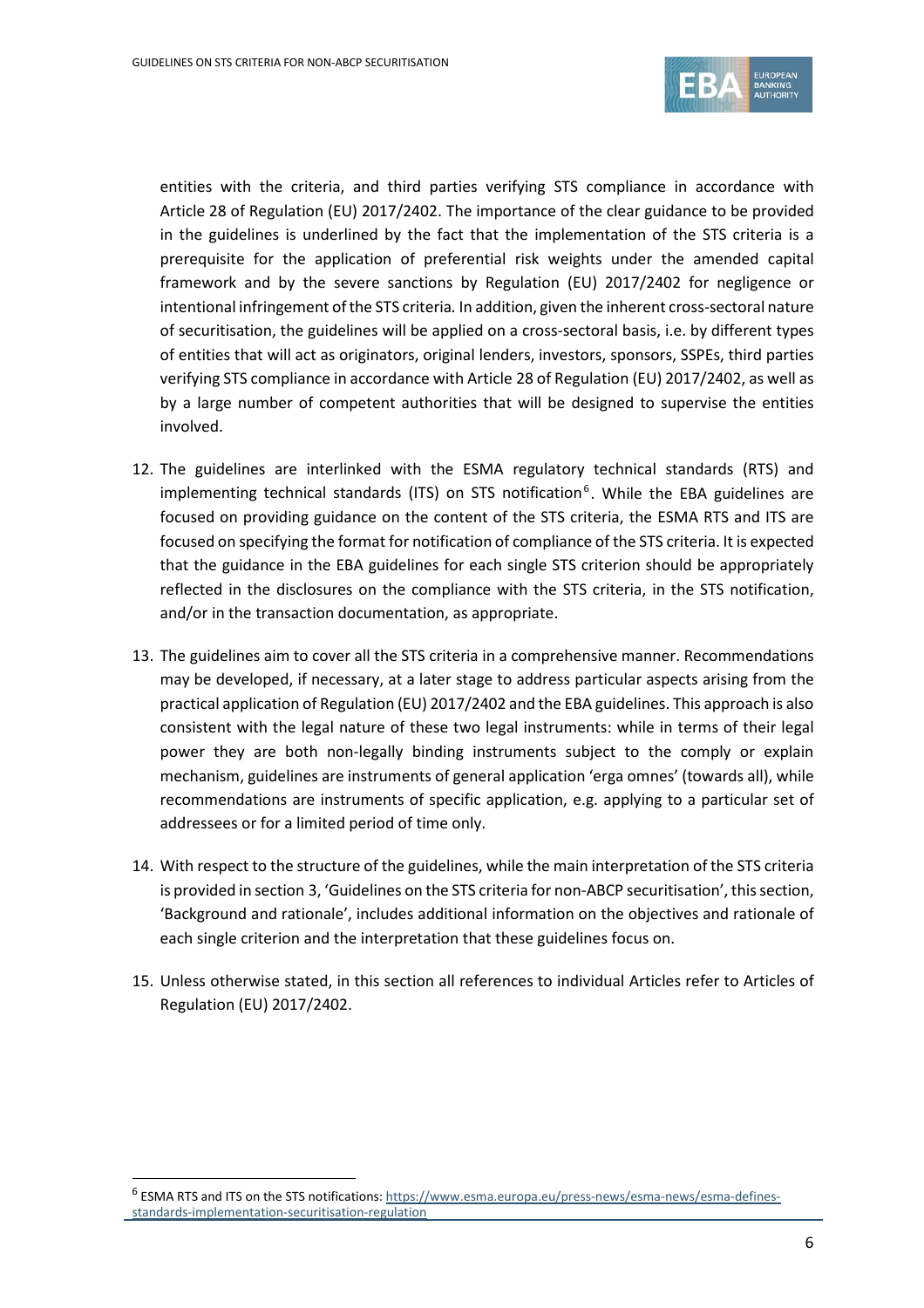

## 2.1 Background and rationale for the criteria related to simplicity

## **True sale, assignment or transfer with the same legal effect, representations and warranties (Article 20(1)-(6))**

- 16. The criterion specified in Article 20(1) aims to ensure that the underlying exposures are beyond the reach of, and are effectively ring-fenced and segregated from, the seller, its creditors and its liquidators, including in the event of the seller's insolvency, enabling an effective recourse to the ultimate claims for the underlying exposures.
- 17. The criterion in Article 20(2) is designed to ensure the enforceability of the transfer of legal title in the event of the seller's insolvency. More specifically, if the underlying exposures sold to the SSPE could be reclaimed for the sole reason that their transfer was effected within a certain period before the seller's insolvency, or if the SSPE could prevent the reclaim only by proving that it was unaware of the seller's insolvency at the time of transfer, such clauses would expose investors to a high risk that the underlying exposures would not effectively back their contractual claims. For this reason, Article 20(2) specifies that such clauses constitute severe clawback provisions, which may not be contained in STS securitisation.
- 18. Whereas, pursuant to Article 20(2), contractual terms and conditions attached to the transfer of title that expose investors to a high risk that the securitised assets will be reclaimed in the event of the seller's insolvency should not be permissible in STS securitisations, such prohibition should not include the statutory provisions granting the right to a liquidator or a court to invalidate the transfer of title with the aim of preventing or combating fraud, as referred to in Article 20(3).
- 19. Article 20(4) specifies that, where the transfer of title occurs not directly between the seller and the SSPE but through one or more intermediary steps involving further parties, the requirements relating to the true sale, assignment or other transfer with the same legal effect, apply at each step.
- 20. The objective of the criterion in Article 20(5) is to minimise legal risks related to unperfected transfers in the context of an assignment of the underlying exposures, by specifying a minimum set of events subsequent to closing that should trigger the perfection of the transfer of the underlying exposures.
- 21. The objective of the criterion in Article 20(6), which requires the seller to provide the representations and warranties confirming to the seller's best knowledge that the transferred exposures are neither encumbered nor otherwise in a condition that could potentially adversely affect the enforceability of the transfer of title, is to ensure that the underlying exposures are not only beyond the reach not only of the seller but equally of its creditors, and to allocate the commercial risk of the encumbrance of the underlying exposures to the seller.
- 22. To facilitate consistent interpretation of this criterion, the following aspects should be clarified: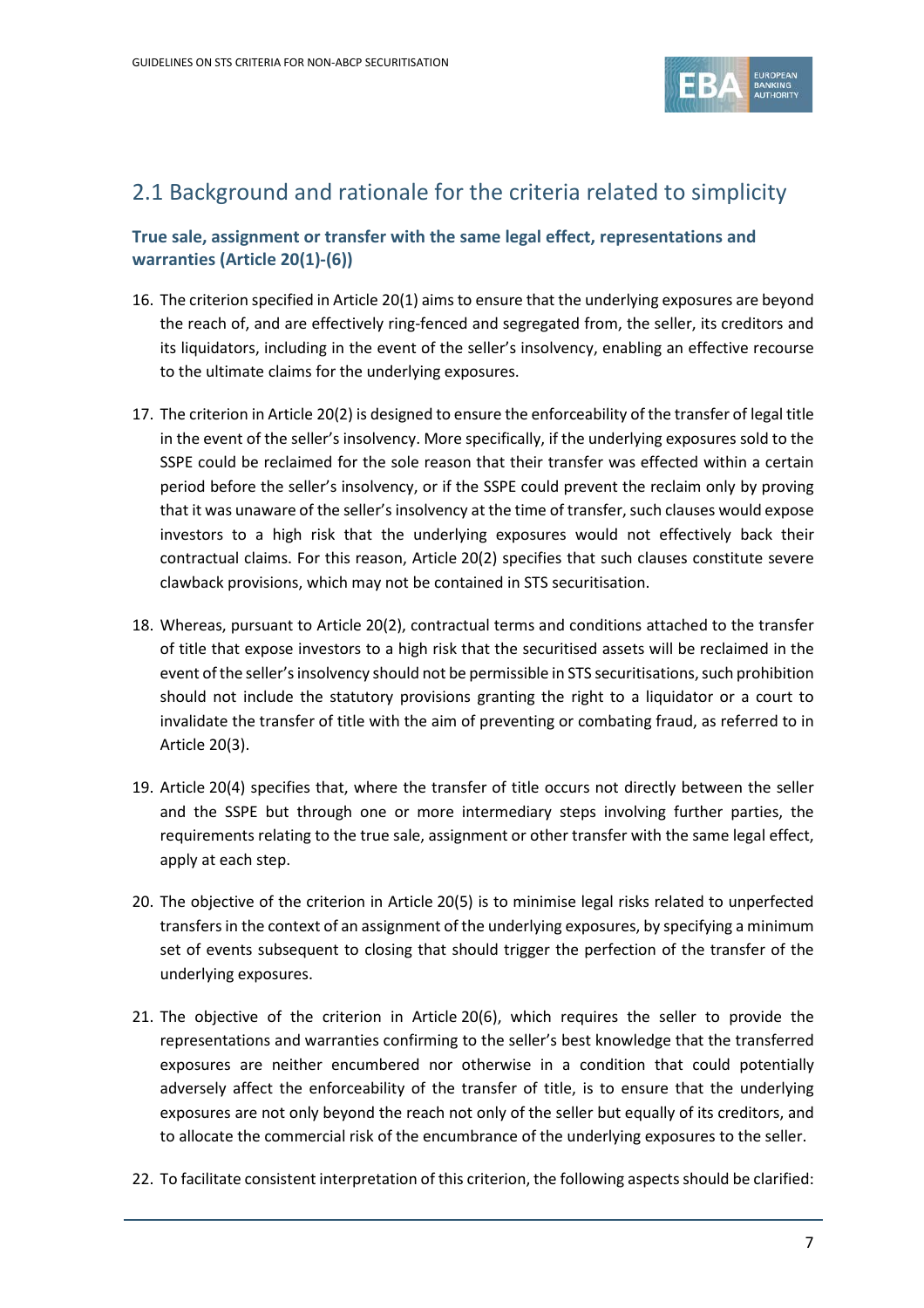

- (a) how to substantiate the confidence of third parties with respect to compliance with Article 20(1): it is understood that this should be achieved by providing a legal opinion. While the guidance does not explicitly require the provision of a legal opinion in all cases, the guidance expects a legal opinion to be provided as a general rule, and omission to be an exception;
- (b) the triggers to effect the perfection of the transfer if assignments are perfected at a later stage than at the closing of the transaction.

## **Eligibility criteria for the underlying exposures, active portfolio management (Article 20(7))**

- 23. The objective of this criterion in Article 20(7) is to ensure that the selection and transfer of the underlying exposures in the securitisation is done in a manner which facilitates in a clear and consistent fashion the identification of which exposures are selected for/transferred into the securitisation, and to enable the investors to assess the credit risk of the asset pool prior to their investment decisions.
- 24. Consistently with this objective, the active portfolio management of the exposures in the securitisation should be prohibited, given that it adds a layer of complexity and increases the agency risk arising in the securitisation by making the securitisation's performance dependent on both the performance of the underlying exposures and the performance of the management of the transaction. The payments of STS securitisations should depend exclusively on the performance of the underlying exposures.
- 25. Revolving periods and other structural mechanisms resulting in the inclusion of exposures in the securitisation after the closing of the transaction may introduce the risk that exposures of lesser quality can be transferred into the pool. For this reason, it should be ensured that any exposure transferred into the securitisation after the closing meets the eligibility criteria, which are no less strict than those used to structure the initial pool of the securitisation.
- 26. To facilitate consistent interpretation of this criterion, the following aspects should be clarified:
	- (a) the purpose of the requirement on the portfolio management, and the provision of examples of techniques which should not be regarded as active portfolio management: this criterion should be considered without prejudice to the existing requirements with respect to the similarity of the underwriting standards in the Delegated Regulation further specifying which underlying exposures are deemed to be homogeneous in accordance with Articles 20(8) and 24(15) of Regulation (EU) 2017/2402, which requires that all the underlying exposures in a securitisation be underwritten according to similar underwriting standards;
	- (b) interpretation of the term 'clear' eligibility criteria;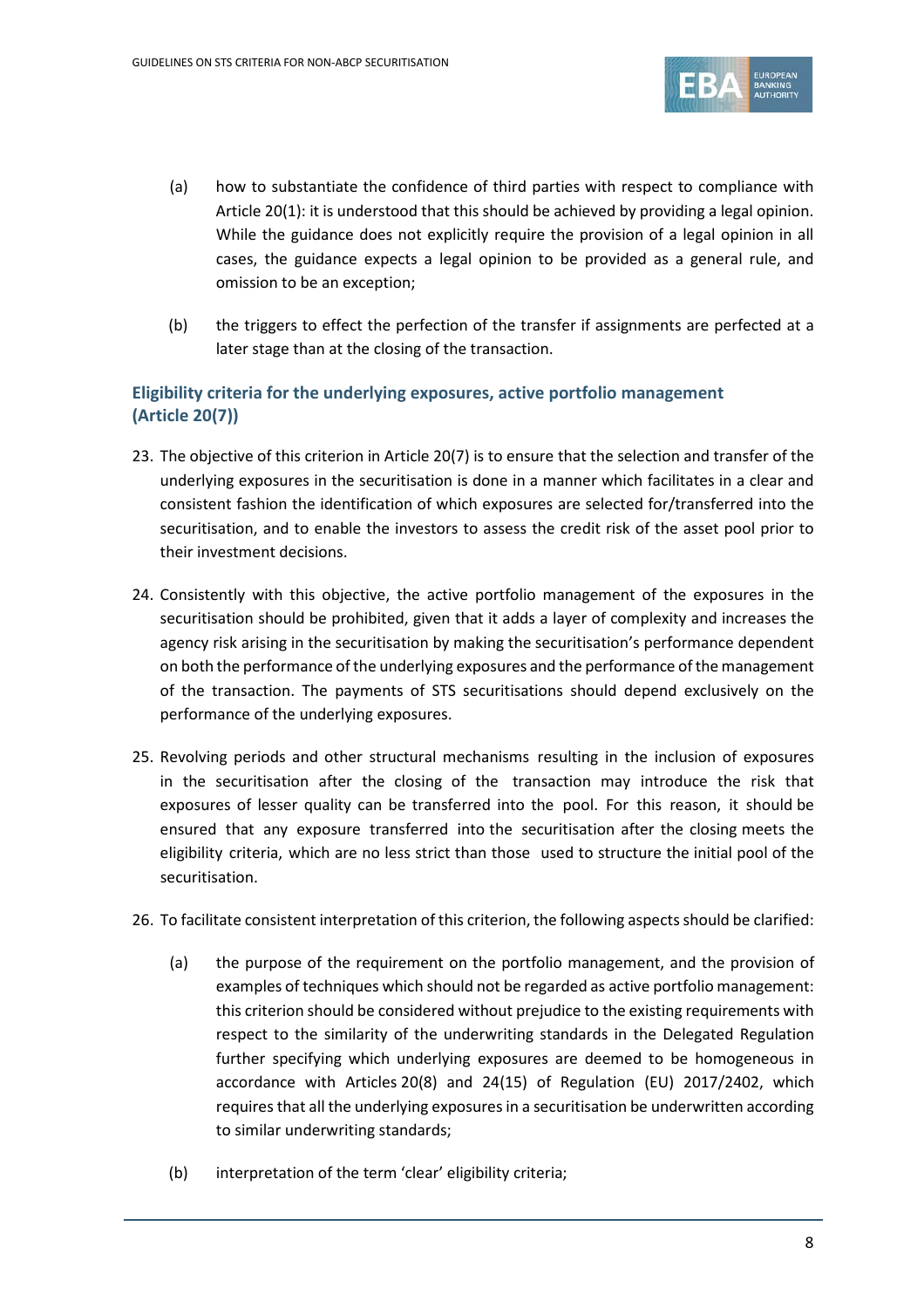

(c) clarification with respect to the eligibility criteria that need to be met with respect to the exposures transferred to the SSPE after the closing.

## **Homogeneity, obligations of the underlying exposures, periodic payment streams, no transferable securities (Article 20(8))**

- 27. The criterion on the homogeneity as specified in the first subparagraph of Article 20(8) has been further clarified in the Delegated Regulation further specifying which underlying exposures are deemed to be homogeneous in accordance with Articles 20(8) and 24(15) of Regulation (EU) 2017/2402.
- 28. The objective of the criterion specified in the third sentence in the first subparagraph and in the second subparagraph of Article 20(8) is to ensure that the underlying exposures contain valid and binding obligations of the debtor/guarantor, including rights to payments or to any other income from assets supporting such payments that result in a periodic and well-defined stream of payments to the investors.
- 29. The objective of the criterion specified in the third subparagraph is that the underlying exposures do not include transferable securities, as they may add to the complexity of the transaction and of the risk and due diligence analysis to be carried out by the investor.
- 30. To facilitate consistent interpretation of this criterion, a clarification should be provided with respect to:
	- (a) interpretation of the term 'contractually binding and enforceable obligations';
	- (b) a non-exhaustive list of examples of exposures types that should be considered to have defined periodic payment streams. The individual examples are without prejudice to applicable requirements, such as the requirement with respect to the defaulted exposures in accordance with Article 20(11) of Regulation (EU) 2017/2402 and the requirement with respect to the residual value in accordance with Article 20(13) of that regulation.

## **No resecuritisation (Article 20(9))**

- 31. The objective of this criterion is to prohibit resecuritisation subject to derogations for certain cases or for resecuritisation as specified in Regulation (EU) 2017/2402. This is a lesson learnt from the financial crisis, when resecuritisations were structured into highly leveraged structures in which notes of lower credit quality could be re-packaged and credit enhanced, resulting in transactions whereby small changes in the credit performance of the underlying assets had severe impacts on the credit quality of the resecuritisation bonds. The modelling of the credit risk arising in these bonds proved very difficult, also due to high levels of correlations arising in the resulting structures.
- 32. The criterion is deemed sufficiently clear and does not require any further clarification.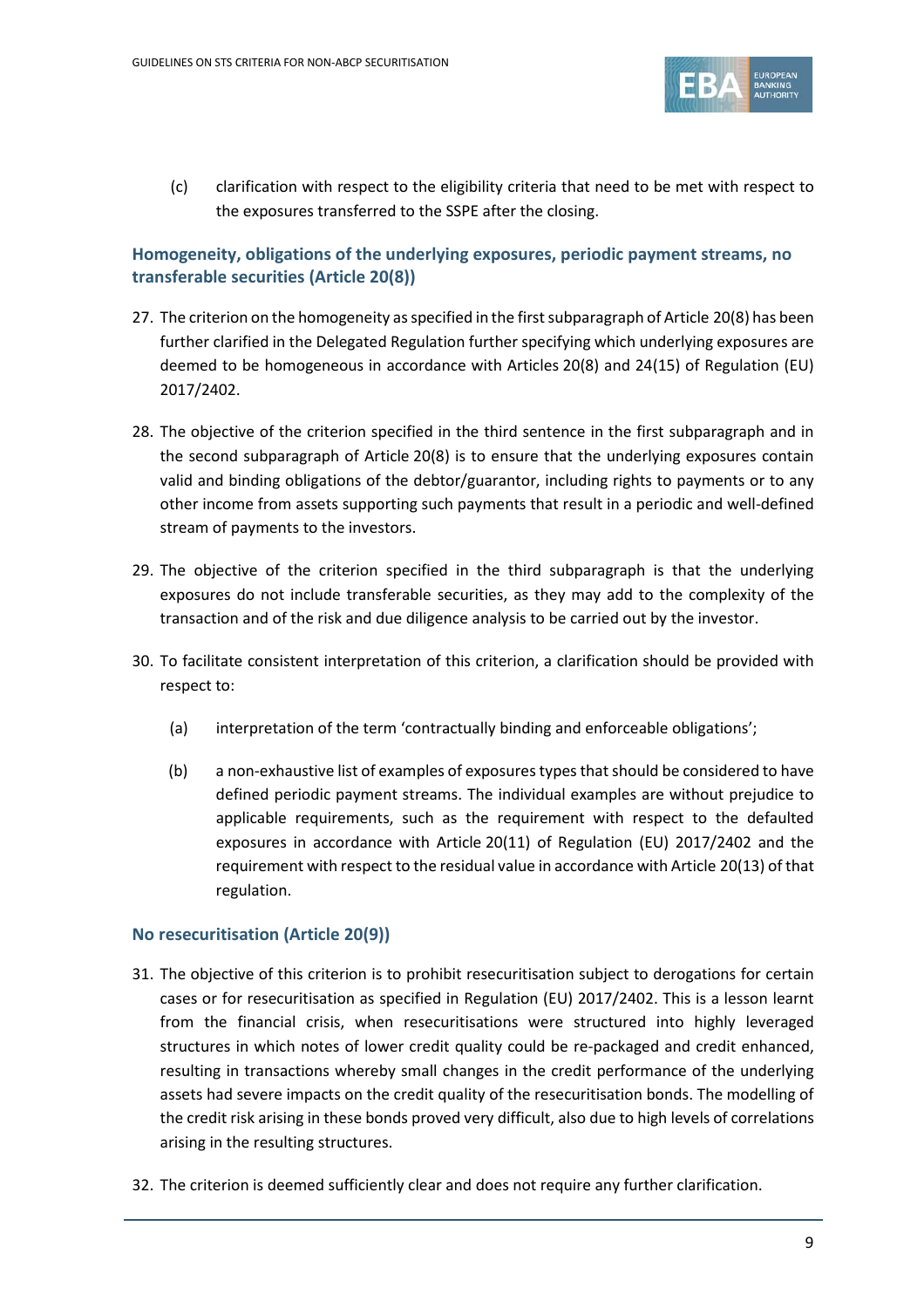

### **Underwriting standards (Article 20(10))**

- 33. The objective of the criterion specified in the first subparagraph of Article 20(10) is to prevent cherry picking and to ensure that the exposures that are to be securitised do not belong to exposure types that are outside the ordinary business of the originator, i.e. types of exposures in which the originator or original lender may have less expertise and/or interest at stake. This criterion is focused on disclosure of changes to the underwriting standards and aims to help the investors assess the underwriting standards pursuant to which the exposures transferred into securitisation have been originated.
- 34. The objective of the criterion specified in the second subparagraph of Article 20(10) is to prohibit the securitisation of self-certified mortgages for STS purposes, given the moral hazard that is inherent in granting such types of loans.
- 35. The objective of the criterion specified in the third subparagraph of Article 20(10) is to ensure that the assessment of the borrower's creditworthiness is based on robust processes. It is expected that the application of this article will be limited in practice, given that the STS is limited to originators based in the EU, and the criterion is understood to cover only exposures originated by the EU originators to borrowers in non-EU countries.
- 36. The objective of the criterion specified in the fourth subparagraph of Article 20(10) is for the originator or original lender to have an established performance history of credit claims or receivables similar to those being securitised, and for an appropriately long period of time.
- 37. To facilitate consistent interpretation of this criterion, the following aspects should be further clarified:
	- (a) the term 'similar exposures', with reference to requirements specified in the Delegated Regulation further specifying which underlying exposures are deemed to be homogeneous in accordance with Articles 20(8) and 24(15) of Regulation (EU) 2017/2402;
	- (b) the term 'no less stringent underwriting standards': independently of the guidance provided in these guidelines, it is understood that, in the spirit of restricting the 'originate-to-distribute' model of underwriting, where similar exposures exist on the originator's balance sheet, the underwriting standards that have been applied to the securitised exposures should also have been applied to similar exposures that have not been securitised, i.e. the underwriting standards should have been applied not solely to securitised exposures;
	- (c) clarification of the requirement to disclose material changes from prior underwriting standards to potential investors without undue delay: the guidance clarifies that this requirement should be forward-looking only, referring to material changes to the underwriting standards after the closing of the securitisation. The guidance clarifies the interactions with the requirement for similarity of the underwriting standards set out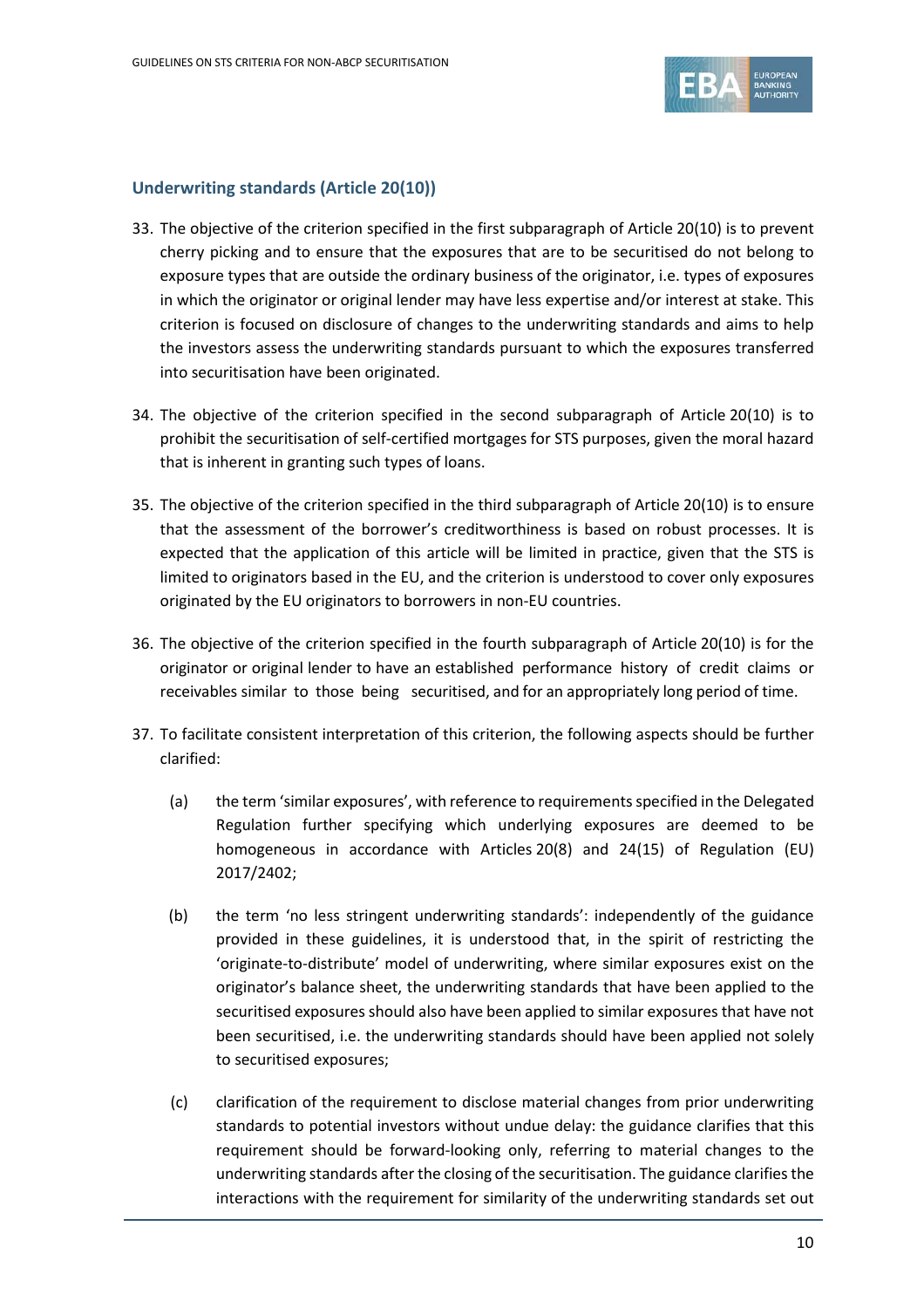

in the Delegated Regulation further specifying which underlying exposures are deemed to be homogeneous in accordance with Articles 20(8) and 24(15) of Regulation (EU) 2017/2402, which requires that all the underlying exposures in securitisation be underwritten according to similar underwriting standards;

- (d) the scope of the criterion with respect to the specific types of residential loans as referred to in the second subparagraph of Article 20(10) and to the nature of the information that should be captured by this criterion;
- (e) clarification of the criterion with respect to the assessment of a borrower's creditworthiness based on equivalent requirements in third countries;
- (f) identification of criteria on which the expertise of the originator or the original lender should be determined:
	- (i) when assessing if the originator or the original lender has the required expertise, some general principles should be set out against which the expertise should be assessed. The general principles have been designed to allow a robust qualitative assessment of the expertise. One of these principles is the regulatory authorisation: this is to allow for more flexibility in such qualitative assessments of the expertise if the originator or the original lender is a prudentially regulated institution which holds regulatory authorisations or permissions that are relevant with respect to origination of similar exposures. The regulatory authorisation in itself should, however, not be a guarantee that the originator or original lender has the required expertise;
	- (ii) irrespective of such general principles, specific criteria should be developed, based on specifying a minimum period for an entity to perform the business of originating similar exposures, compliance with which would enable the entity to be considered to have a sufficient expertise. Such expertise should be assessed at the group level, so that possible restructuring at the entity level would not automatically lead to non-compliance with the expertise criterion. It is not the intention of such specific criteria to form an impediment to the entry of new participants to the market. Such entities should also be eligible for compliance with the expertise criterion, as long as their management body and senior staff with managerial responsibility for origination of similar exposures, have sufficient experience over a minimum specified period.
- 38. It is expected that information on the assessment of the expertise is provided in sufficient detail in the STS notification.

## **No exposures in default and to credit-impaired debtors/guarantors (Article 20(11))**

39. The objective of the criterion in Article 20(11) is to ensure that STS securitisations are not characterised by underlying exposures whose credit risk has already been affected by certain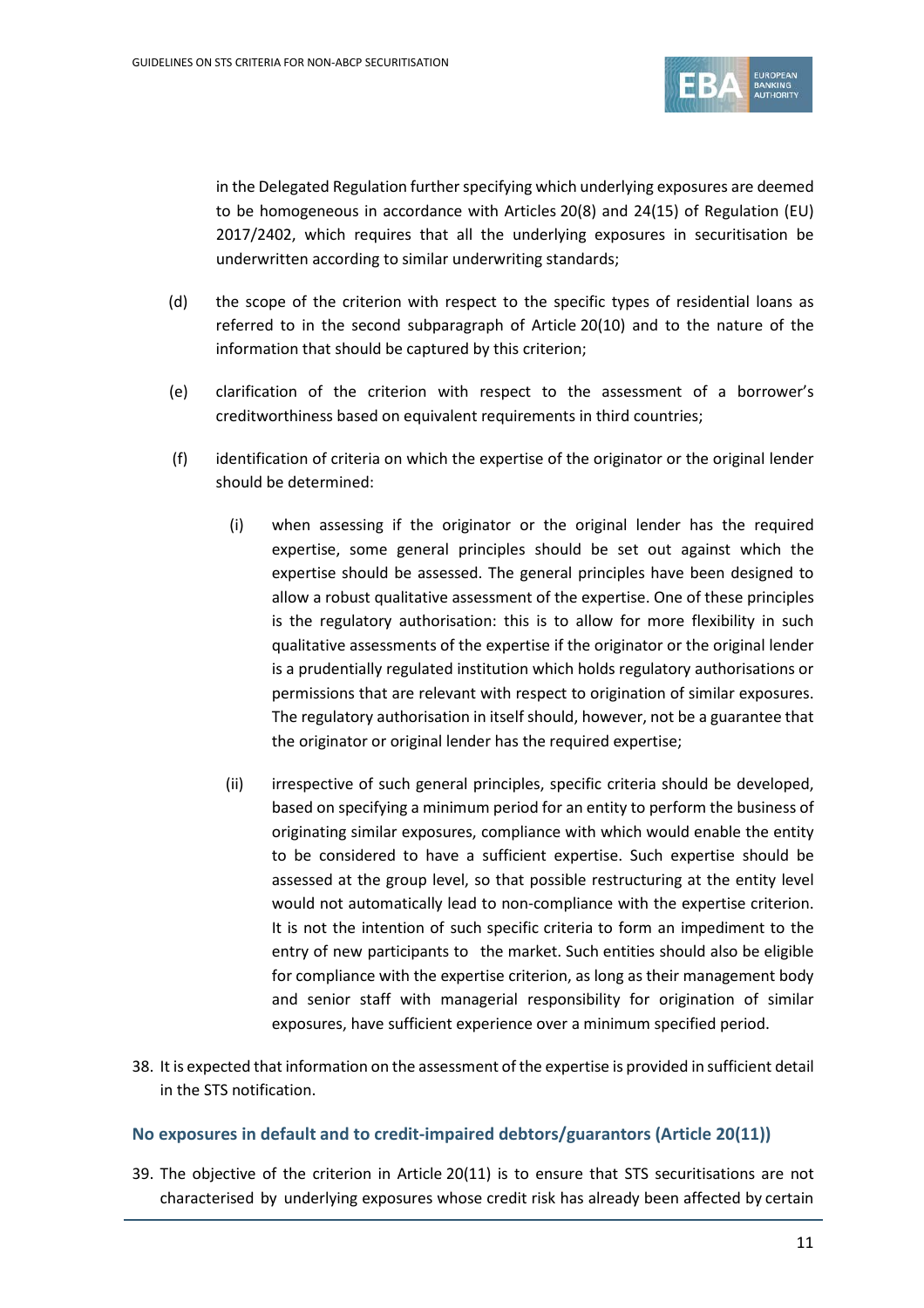

negative events such as disputes with credit-impaired debtors or guarantors, debtrestructuring processes or default events as identified by the EU prudential regulation. Risk analysis and due diligence assessments by investors become more complex whenever the securitisation includes exposures subject to certain ongoing negative credit risk developments. For the same reasons, STS securitisations should not include underlying exposures to credit-impaired debtors or guarantors that have an adverse credit history. In addition, significant risk of default normally rises as rating grades or other scores are assigned that indicate highly speculative credit quality and high likelihood of default, i.e. the possibility that the debtor or guarantor is not able to meet its obligations becomes a real possibility. Such exposures to credit-impaired debtors or guarantors should therefore also not be eligible for STS purposes.

- 40. To facilitate consistent interpretation of this criterion, the following aspects should be further clarified:
	- (a) Interpretation of the term 'exposures in default': given the differences in interpretation of the term 'default', the interpretation of this criterion should refer to additional guidance on this term provided in the existing delegated regulations and guidelines developed by the EBA, while taking into account the limitation of scope of that additional guidance to certain types of institutions;
	- (b) Interpretation of the term 'exposures to a credit-impaired debtor or guarantor': the interpretation should also take into account the interpretation provided in recital 26 of Regulation (EU) 2017/2402, according to which the circumstances specified in points (a) to (c) of Article 24(9) of that regulation are understood as specific situations of credit-impairedness to which exposures in the STS securitisation may not be exposed. Consequently, other possible circumstances of credit-impairedness that are not captured in points (a) to (c) should be outside the scope of this requirement. Moreover, taking into account the role of the guarantor as a risk bearer, it should be clarified that the requirement to exclude 'exposures to a credit-impaired debtor or guarantor' is not meant to exclude (i) exposures to a credit-impaired debtor when it has a guarantor that is not credit impaired; or (ii) exposures to a non-credit-impaired debtor when there is a credit-impaired guarantor;
	- (c) Interpretation of the term 'to the best knowledge of': the interpretation should follow the wording of recital 26 of Regulation (EU) 2017/2402, according to which an originator or original lender is not required to take all legally possible steps to determine the debtor's credit status but is only required to take those steps that the originator/original lender usually takes within its activities in terms of origination, servicing, risk management and use of information that is received from third parties. This should not require the originator or original lender to check publicly available information, or to check entries in at least one credit registry where an originator or original lender does not conduct such checks within its regular activities in terms of origination, servicing, risk management and use of information received from third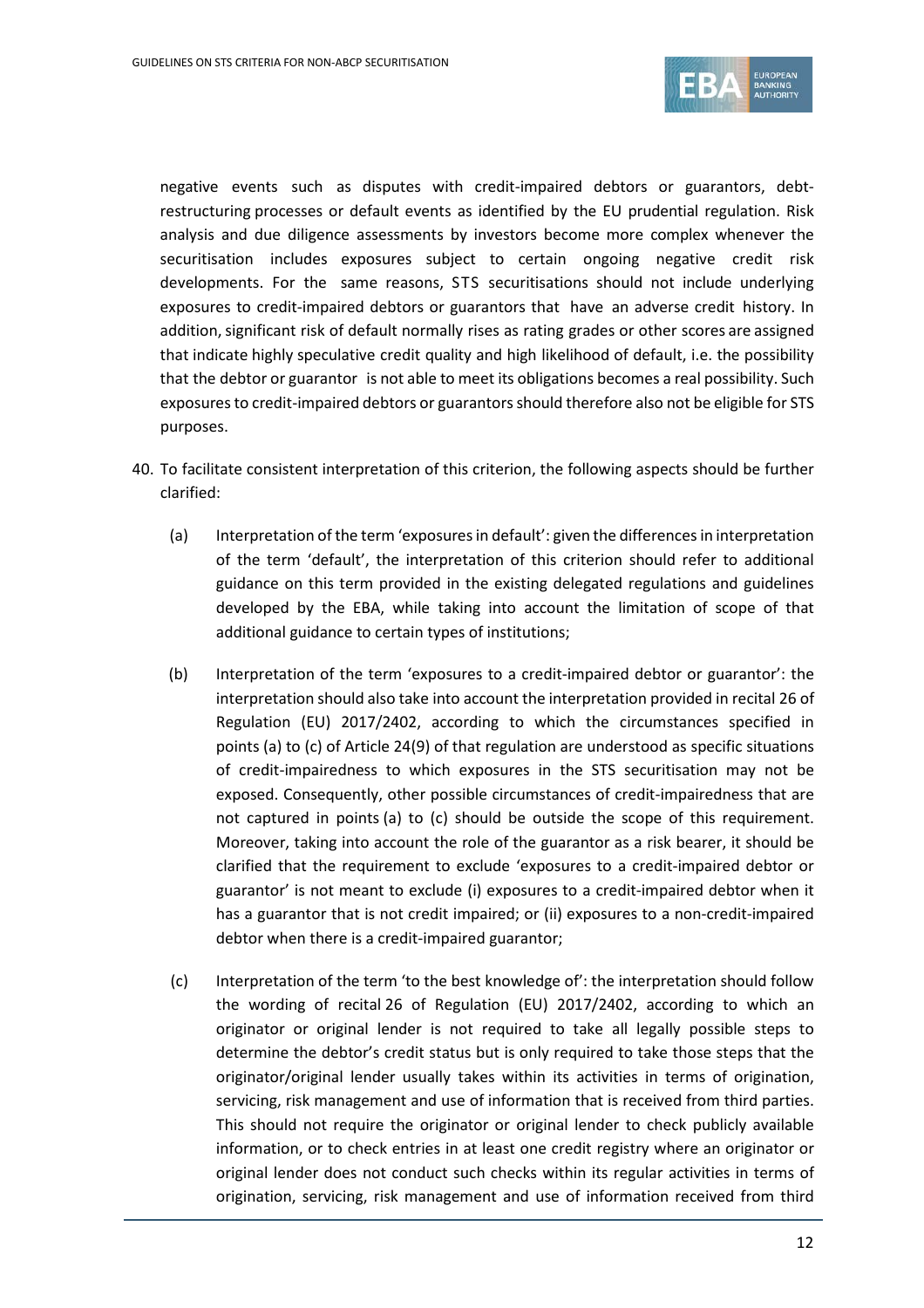

parties, but rather relies, for example, on other information that may include credit assessments provided by third parties. Such clarification is important because corporates that are not subject to EU financial sector regulation and that are acting as sellers with respect to STS securitisation may not always check entries in credit registries and, in line with the best knowledge standard, should not be obliged to perform additional checks at origination of any exposure for the purposes of later fulfilling this criterion in terms of any credit-impaired debtors or guarantors;

- (d) Interpretation of the criterion with respect to the debtors and guarantors found on the credit registry: it is important to interpret this requirement in a narrow sense to ensure that the existence of a debtor or guarantor on the credit registry of persons with adverse credit history should not automatically exclude the exposure to that debtor/guarantor from compliance with this criterion. It is understood that this criterion should relate only to debtors and guarantors that are, at the time of origination of the exposure, considered entities with adverse credit history. Existence on a credit registry at the time of origination of the exposure for reasons that can be reasonably ignored for the purposes of the credit risk assessment (for example due to missed payments which have been resolved in the next two payment periods) should not be captured by this requirement. Therefore, this criterion should not automatically exclude from the STS framework exposures to all entities that are on the credit registries, taking into account that this would unintentionally exclude a significant number of entities given that different practices exist across EU jurisdictions with respect to entry requirements of such credit registries, and the fact that credit registries in some jurisdictions may contain both positive and negative information about the clients;
- (e) Interpretation of the term 'significantly higher risk of contractually agreed payments not being made for comparable exposures': the term should be interpreted with a similar meaning to the requirement aiming to prevent adverse selection of assets referred to in Article 6(2) of Regulation (EU) 2017/2402, and further specified in the Article 16(2) of the Delegated Regulation specifying in greater detail the risk retention requirement in accordance with Article 6([7](#page-12-0)) of Regulation (EU) 2017/2402<sup>7</sup>, given that in both cases the requirement (i) aims to prevent adverse selection of underlying exposures and (ii) relates to the comparison of the credit quality of exposures transferred to the SSPE and comparable exposures that remain on the originator's balance sheet. To facilitate the interpretation, a list is given of examples of how to achieve compliance with the requirement.

## **At least one payment made (Article 20(12))**

 $\overline{a}$ 

41. STS securitisations should minimise the extent to which investors are required to analyse and assess fraud and operational risk. At least one payment should therefore be made by each

<span id="page-12-0"></span> $<sup>7</sup>$  Final draft regulatory technical standards that specify in greater detail the risk retention requirement:</sup> <https://www.eba.europa.eu/regulation-and-policy/securitisation-and-covered-bonds/rts-on-risk-retention>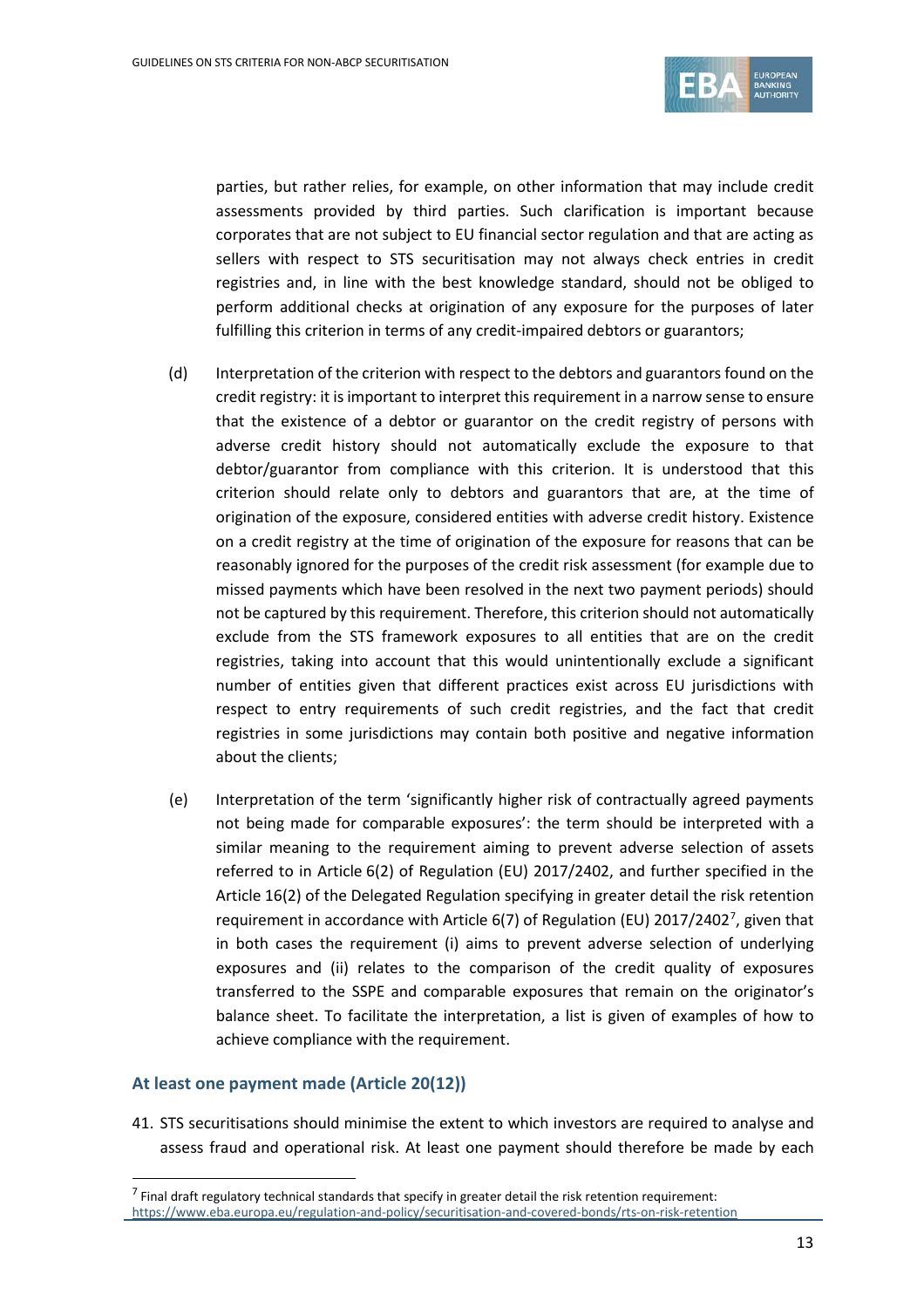

underlying borrower at the time of transfer, since this reduces the likelihood of the loan being subject to fraud or operational issues, unless in the case of revolving securitisations in which the distribution of securitised exposures is subject to constant changes because the securitisation relates to exposures payable in a single instalment or with an initial legal maturity of an exposure of below one year.

42. To facilitate consistent interpretation of this criterion, its scope and the types of payments referred to therein should be further clarified.

### **No predominant dependence on the sale of assets (Article 20(13))**

- 43. Dependence of the repayment of the holders of the securitisation positions on the sale of assets securing the underlying exposures increases the liquidity risks, market risks and maturity transformation risks to which the securitisation is exposed. It also makes the credit risk of the securitisation more difficult for investors to model and assess.
- 44. The objective of this criterion is to ensure that the repayment of the principal balance of exposures at the contract maturity  $-$  and therefore repayment of the holders of the securitisation positions – is not intended to be predominantly reliant on the sale of assets securing the underlying exposures, unless the value of the assets is guaranteed or fully mitigated by a repurchase obligation.
- 45. To facilitate consistent interpretation of this criterion, the following aspects should be further clarified:
	- (a) the term 'predominant dependence' on the sale of assets securing the underlying exposures should be further interpreted:
		- (i) when assessing whether the repayment of the holders of the securitisation positions is or is not predominantly dependent on the sale of assets, the following three aspects should be taken into account: (i) the principal balance at contract maturity of underlying exposures that depend on the sale of assets securing those underlying exposures to repay the balance; (ii) the distribution of maturities of such exposures across the life of the transaction, which aims to reduce the risk of correlated defaults due to idiosyncratic shocks; and (iii) the granularity of the pool of exposures, which aims to promote sufficient distribution in sale dates and other characteristics that may affect the sale of the underlying exposures.
		- (i) no types of securitisations should be excluded ex ante from the compliance with this criterion and from the STS securitisation as long as they meet all the requirements specified in the guidance. For example, this criterion does not aim to exclude leasing transactions and interest-only residential mortgages from STS securitisation, provided they comply with the guidance provided and all other applicable STS requirements. However, it is expected that commercial real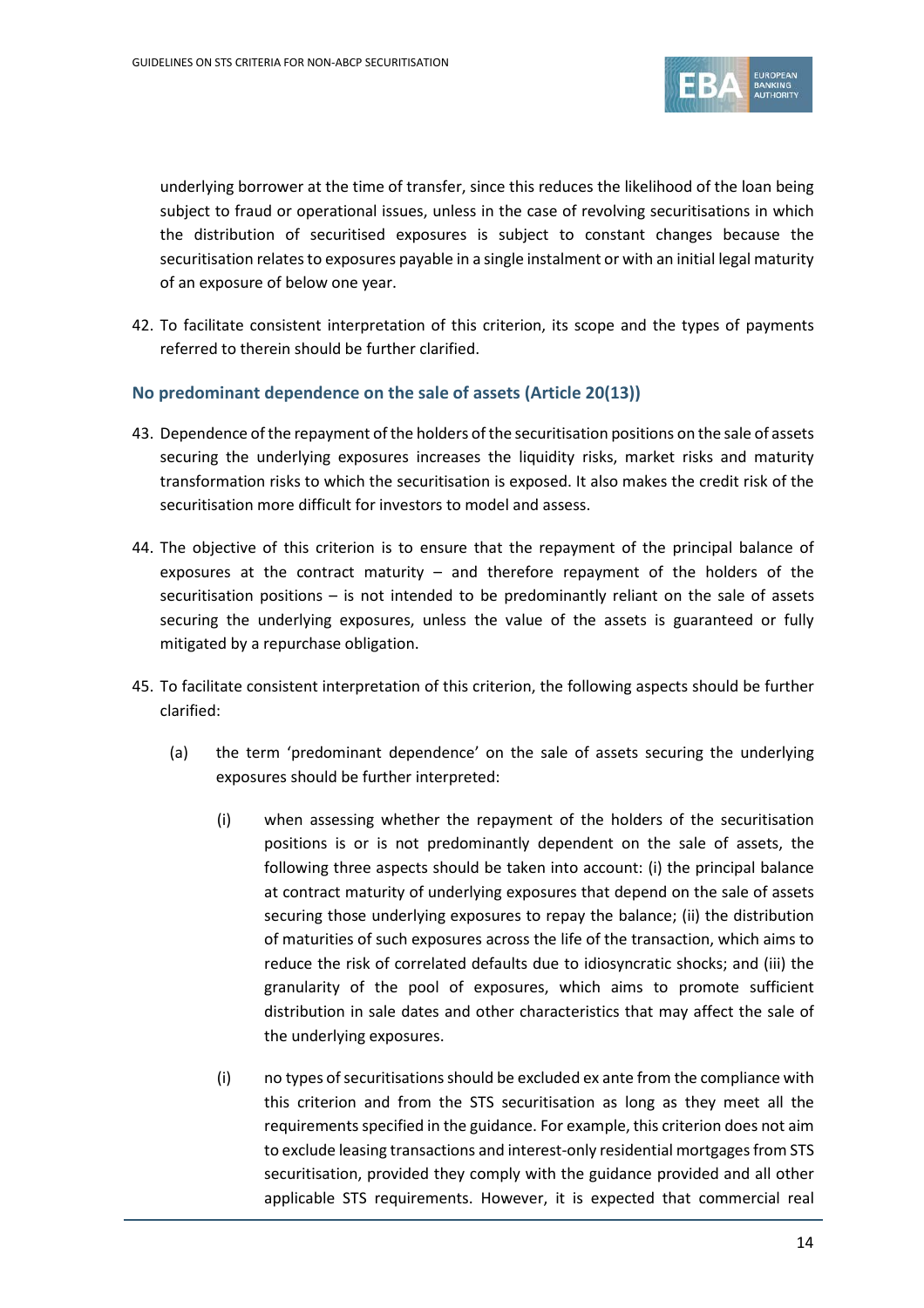

estate transactions, or securitisations where the assets are commodities (e.g. oil, grain, gold), or bonds whose maturity dates fall after the maturity date of the securitisation, would not meet these requirements, as in all these cases it is expected that the repayment is predominantly reliant on the sale of the assets, that other possible ways to repay the securitisation positions are substantially limited, and that the granularity of the portfolio is low.

46. With respect to the exemption provided in the second subparagraph of Article 20(13) of Regulation (EU) 2017/2402, it should be ensured that the entity providing the guarantee or the repurchase obligation of the assets securing the underlying exposures is not an empty-shell or defaulted entity, so that it has sufficient loss absorbency to exercise the guarantee of the repurchase of the assets.

## 2.2 Background and rationale for the criteria related to standardisation

### **Risk retention (Article 21(1))**

- 47. The main objective of the risk retention criterion is to ensure an alignment between the originators'/sponsors'/original lenders' and investors' interests, and to avoid application of the originate-to-distribute model in securitisation.
- 48. The content of the criterion is deemed sufficiently clear that no further guidance in addition to that provided by the Delegated Regulation further specifying the risk retention requirement in accordance with Article 6(7) of Regulation (EU) 2017/2402 is considered necessary.

#### **Appropriate mitigation of interest-rate and currency risks (Article 21(2))**

- 49. The objective of this criterion is to reduce any payment risk arising from different interest-rate and currency profiles of assets and liabilities. Mitigating or hedging interest-rate and currency risks arising in the transaction enhances the simplicity of the transaction, since it helps investors to model those risks and their impact on the credit risk of the securitisation investment.
- 50. It should be clarified that hedging (through derivative instruments) is only one possible way of addressing the risks mentioned. Whichever measure is applied for the risk mitigation, it should, however, be subject to specific conditions so that it can be considered to appropriately mitigate the risks mentioned.
- 51. One of these conditions aims to prohibit derivatives that do not serve the purpose of hedging interest-rate or currency risk from being included in the pool of underlying exposures or entered into by the SSPE, given that derivatives add to the complexity of the transaction and to the complexity of the risk and due diligence analysis to be carried out by the investor. Derivatives hedging interest-rate or currency risk enhance the simplicity of the transaction,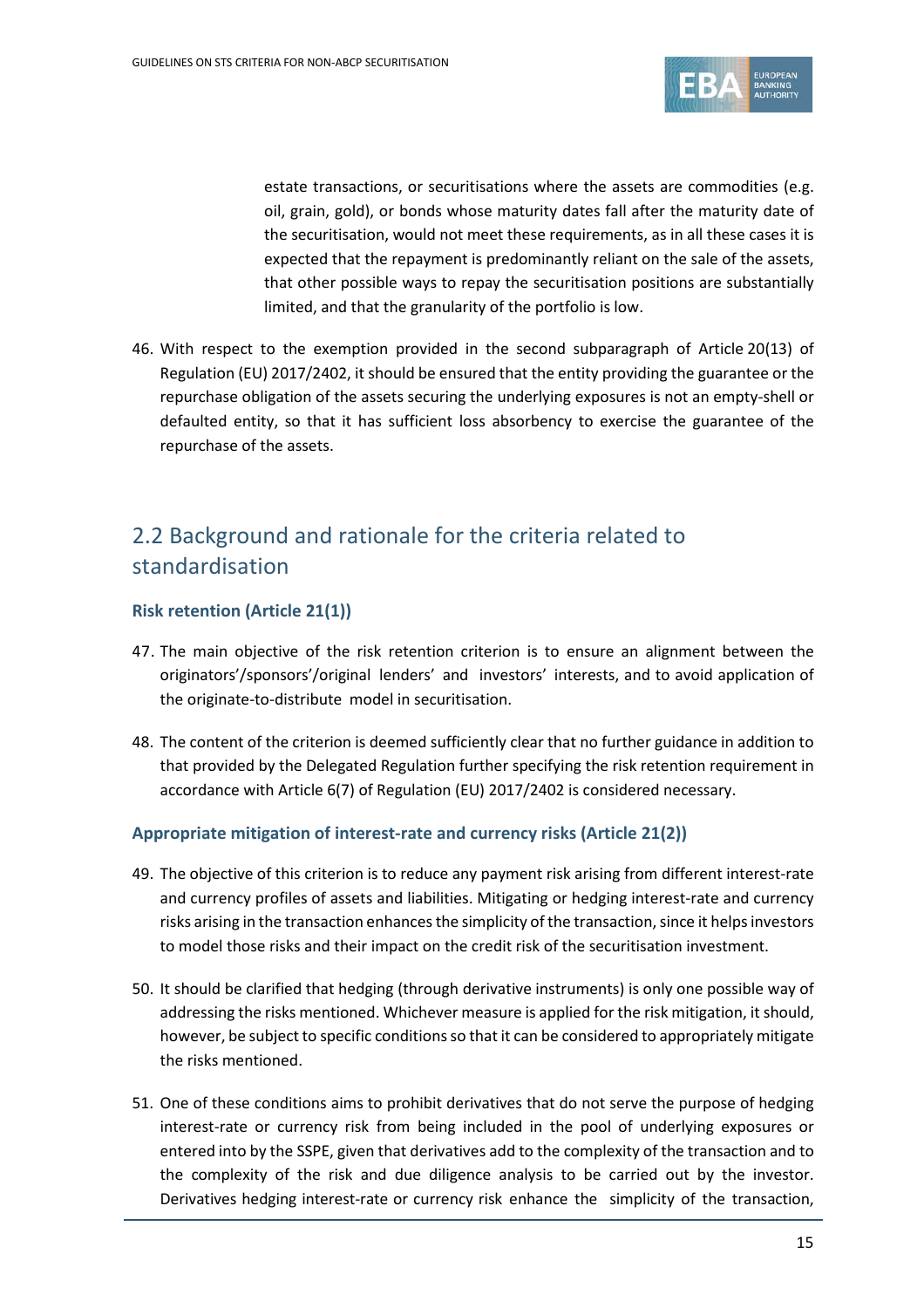

since hedged transactions do not require investors to engage in the modelling of currency and interest-rate risks.

- 52. To facilitate consistent interpretation of this criterion, the following aspects should be clarified:
	- (a) conditions that the measures should comply with so that they can be considered to appropriately mitigate the interest-rate and currency risks;
	- (b) clarification with respect to the scope of derivatives that should and should not be captured by this criterion;
	- (c) clarification of the term 'common standards in international finance'.

## **Referenced interest payments (Article 21(3))**

- 53. The objective of this criterion is to prevent securitisations from making reference to interest rates that cannot be observed in the commonly accepted market practice. The credit risk and cash flow analysis that investors must be able to carry out should not involve atypical, complex or complicated rates or variables that cannot be modelled on the basis of market experience and practice.
- 54. To facilitate consistent interpretation of this criterion, the following aspects should be further clarified:
	- (a) the scope of the criterion (by specifying the common types and examples of interest rates captured by this criterion);
	- (b) the term 'complex formulae or derivatives'.

## **Requirements in case of enforcement or delivery of an acceleration notice (Article 21(4))**

- 55. The objective of this criterion is to prevent investors from being subjected to unexpected repayment profiles and to provide appropriate legal comfort regarding their enforceability, for instances where an enforcement or an acceleration notice has been delivered.
- 56. STS securitisations should be such that the required investor's risk analysis and due diligence do not have to factor in complex structures of the payment priority that are difficult to model, nor should the investor be exposed to complex changes in such structures throughout the life of the transaction. Therefore, it should be ensured that junior noteholders do not have inappropriate payment preference over senior noteholders that are due and payable.
- 57. In addition, taking into account that market risk on the underlying collateral constitutes an element of complexity in the risk and due diligence analysis to be carried out by investors, the objective is also to ensure that the performance of STS securitisations does not rely, due to contractual triggers, on the automatic liquidation at market price of the underlying collateral.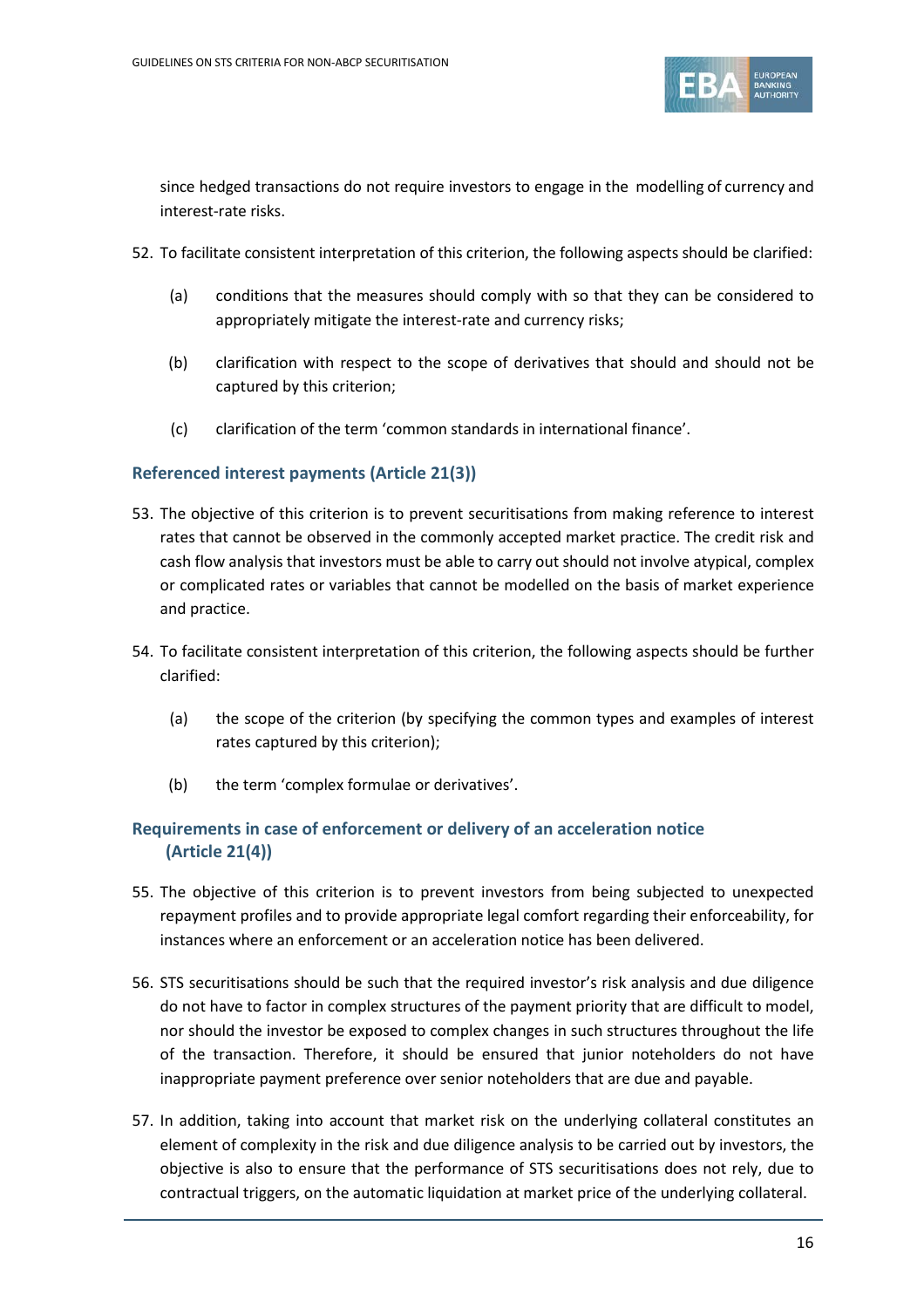

58. To facilitate consistent interpretation of this criterion, the scope and operational functioning of conditions specified under letters (a), (b) and (d) of Article 21(4) should be specified further.

## **Non-sequential priority of payments (Article 21(5))**

- 59. The objective of this criterion is to ensure that non-sequential (pro rata) amortisation should be used only in conjunction with clearly specified contractual triggers that determine the switch of the amortisation scheme to a sequential priority, safeguarding the transaction from the possibility that credit enhancement is too quickly amortised as the credit quality of the transaction deteriorates, thereby exposing senior investors to a decreasing amount of credit enhancement.
- 60. To facilitate consistent interpretation of this criterion, a non-exhaustive list of examples of performance-related triggers that may be included is provided in the guidance.

## **Early amortisation provisions/triggers for termination of the revolving period (Article 21(6))**

- 61. The objective of this criterion is to ensure that, in the presence of a revolving period mechanism, investors are sufficiently protected from the risk that principal amounts may not be fully repaid. In all such transactions, irrespective of the nature of the revolving mechanism, investors should be protected by a minimum set of early amortisation triggers or triggers for the termination of the revolving period that should be included in the transaction documentation.
- 62. In order to facilitate the consistent interpretation of this criterion, interactions of this criterion with the criterion under Article 21(7)(b) with respect to the insolvency-related event with respect to the servicer should be further clarified.

## **Transaction documentation (Article 21(7))**

- 63. The objective of this criterion is to help provide full transparency to investors, assist investors in the conduct of their due diligence and prevent investors from being subject to unexpected disruptions in cash flow collections and servicing, as well as to provide investors with certainty about the replacement of counterparties involved in the securitisation transaction.
- 64. This criterion is considered sufficiently clear and no further guidance is considered necessary.

## **Expertise of the servicer (Article 21(8))**

- 65. The objective of this criterion is to ensure that all the conditions are in place for the proper functioning of the servicing function, taking into account the crucial importance of servicing in securitisation and the central nature of this function within any securitisation transaction.
- 66. To facilitate consistent interpretation of this criterion, the following aspects should be further clarified: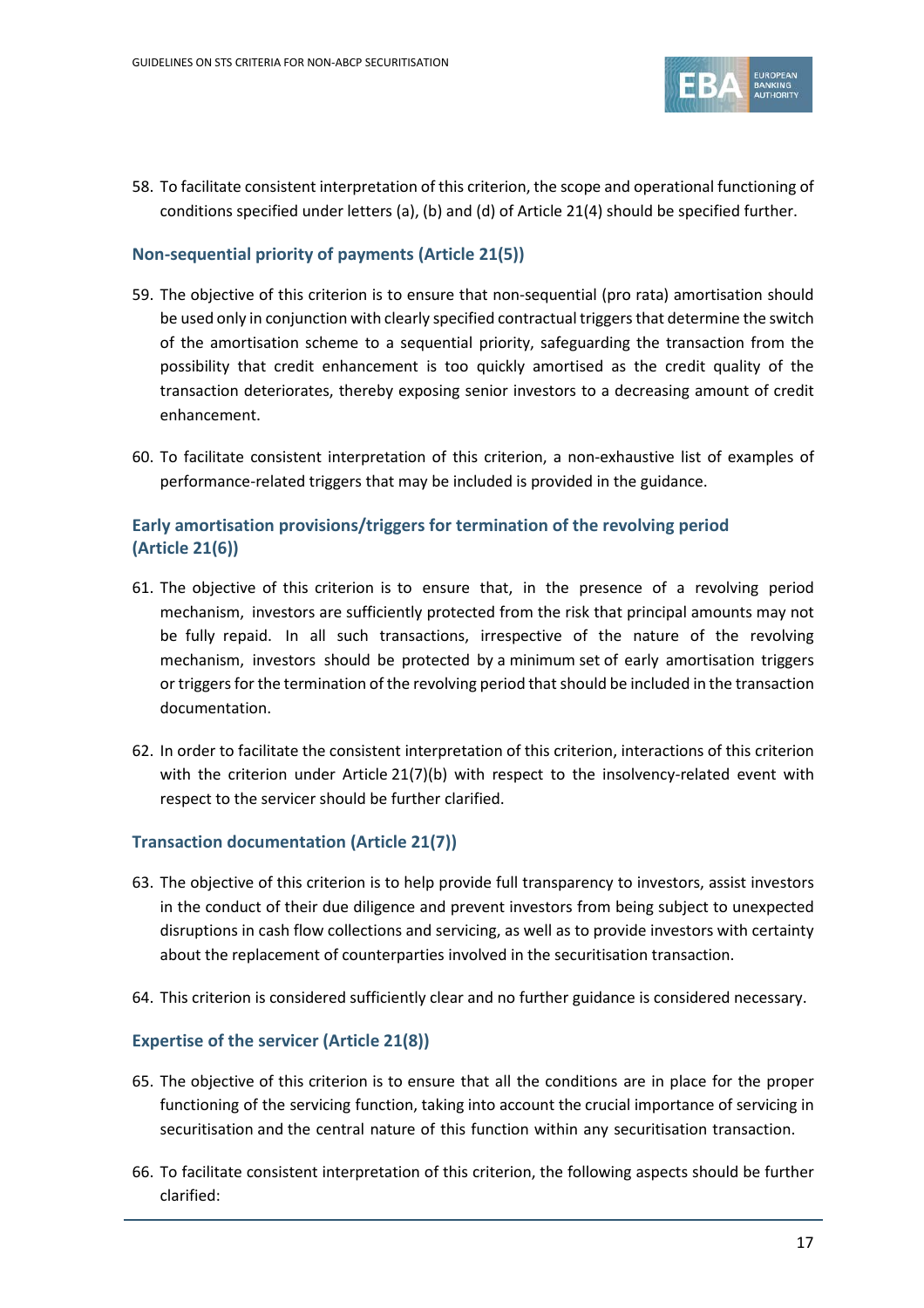

- (a) criteria for determining the expertise of the servicer;
- (b) criteria for determining well-documented and adequate policies, procedures and risk management controls of the servicer.
- 67. The criteria for the expertise of the servicer should correspond to those for the expertise of the originator or the original lender. Newly established entities should be allowed to perform the tasks of servicing, as long as the back-up servicer has the appropriate experience. It is expected that information on the assessment of the expertise is provided in sufficient detail in the STS notification.

## **Remedies and actions related to delinquency and default of a debtor (Article 21(9))**

- 68. Investors should be in a position to know, when they receive the transaction documentation, what procedures and remedies are planned in the event that adverse credit events affect the underlying exposures of the securitisation. Transparency of remedies and procedures, in this respect, allows investors to model the credit risk of the underlying exposures with less uncertainty. In addition, clear, timely and transparent information on the characteristics of the waterfall determining the payment priorities is necessary for the investor to correctly price the securitisation position.
- 69. To facilitate consistent interpretation of this criterion, the terms 'in clear and consistent terms' and 'clearly specify' should be further clarified.

## **Resolution of conflicts between different classes of investors (Article 21(10))**

- 70. The objective of this criterion is to help ensure clarity for securitisation noteholders of their rights and ability to control and enforce on the underlying credit claims or receivables. This should make the decision-making process more effective, for instance in circumstances where enforcement rights on the underlying assets are being exercised.
- 71. To facilitate consistent interpretation of this criterion, the term 'clear provisions that facilitate the timely resolution of conflicts between different classes of investors' should be further interpreted.

## 2.3 Background and rationale for the criteria related to transparency

#### **Data on historical default and loss performance (Article 22(1))**

72. The objective is to provide investors with sufficient information on an asset class to conduct appropriate due diligence and to provide access to a sufficiently rich data set to enable a more accurate calculation of expected loss in different stress scenarios. These data are necessary for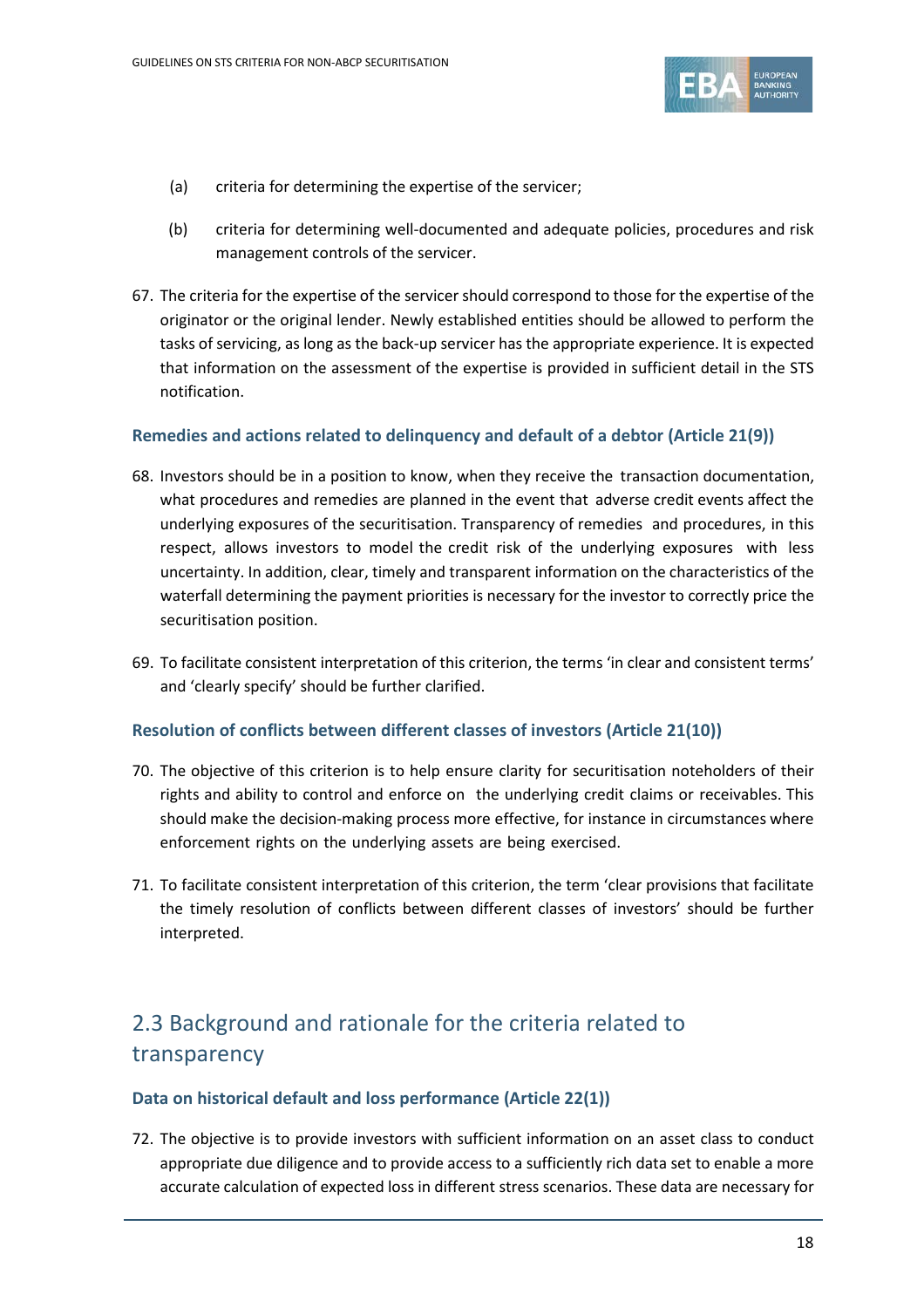

investors to carry out proper risk analysis and due diligence, and they contribute to building confidence and reducing uncertainty regarding the market behaviour of the underlying asset class. New asset classes entering the securitisation market, for which a sufficient track record of performance has not yet been built up, may not be considered transparent in that they cannot ensure that investors have the appropriate tools and knowledge to carry out proper risk analysis.

- 73. To facilitate consistent interpretation of this criterion, the following aspects should be further clarified:
	- (a) its application to external data;
	- (b) the term 'substantially similar exposures'.

## **Verification of a sample of the underlying exposures (Article 22(2))**

- 74. The objective of the criterion is to provide a level of assurance that the data on and reporting of the underlying credit claims or receivables is accurate and that the underlying exposures meetthe eligibility criteria, by ensuring checks on the data to be disclosed to the investors by an external entity not affected by a potential conflict of interest within the transaction.
- 75. To facilitate consistent interpretation of this criterion, the following aspects should be clarified:
	- (a) requirements on the sample of the underlying exposures subject to external verification;
	- (b) requirements on the party executing the verification;
	- (c) scope of the verification;
	- (d) requirement on the confirmation of the verification.

#### **Liability cash flow model (Article 22(3))**

- 76. The objective of this criterion is to assist investors in their ability to appropriately model the cash flow waterfall of the securitisation on the liability side of the SSPE.
- 77. To facilitate consistent interpretation of this criterion, the following aspects should be clarified:
	- (a) interpretation of the term 'precise' representation of the contractual relationships;
	- (b) implications when the model is provided by third parties.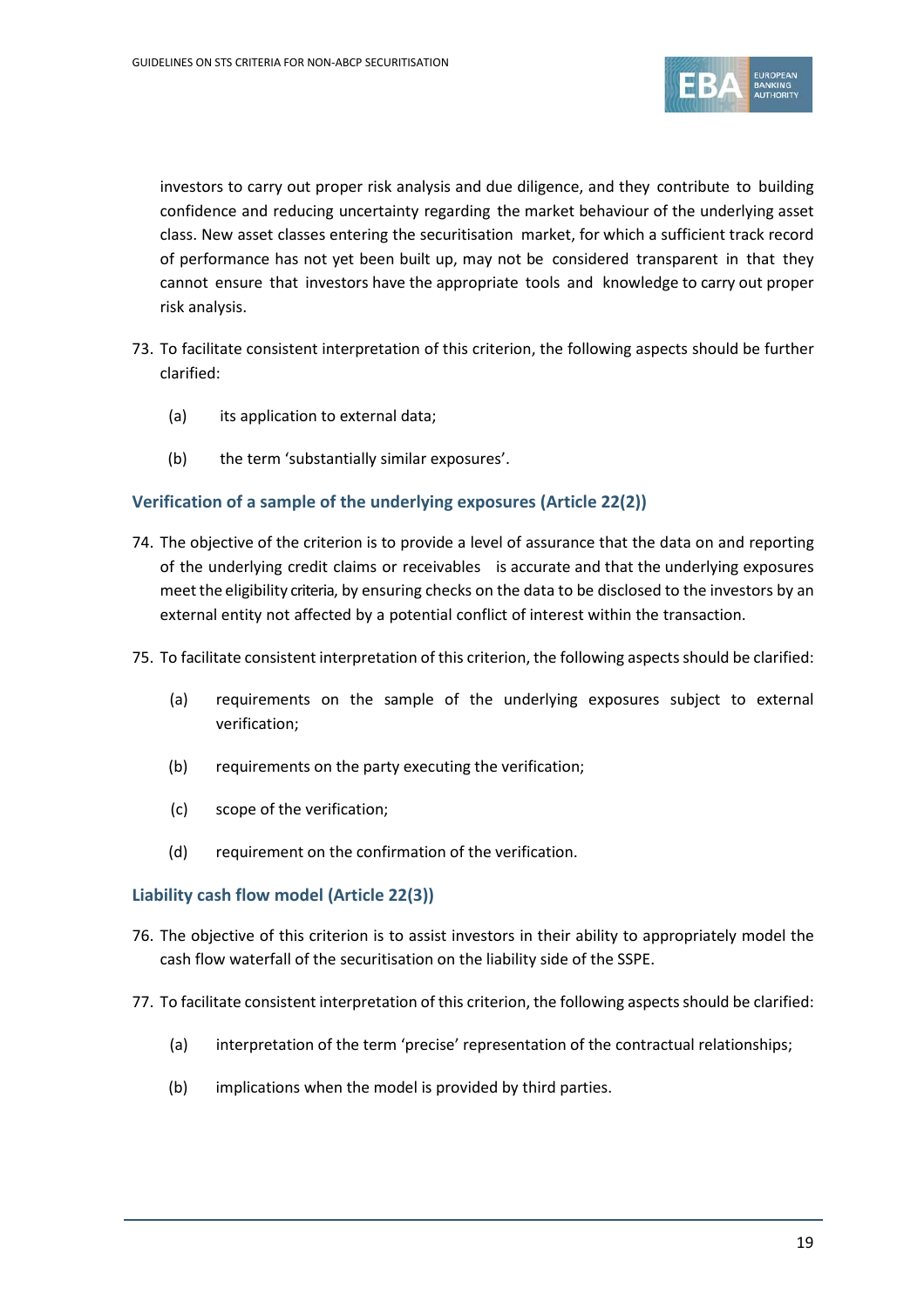

## **Environmental performance of assets (Article 22(4))**

- 78. It should be clarified that this is a requirement of disclosure about the energy efficiency of the assets when this information is available to the originator, sponsor or SSPE, rather than a requirement for a minimum energy efficiency of the assets.
- 79. To facilitate consistent interpretation of this criterion, the term 'available information related to the environmental performance' should be further clarified.

### **Compliance with transparency requirements (Article 22(5))**

- 80. The objective of this criterion is to ensure that investors have access to the data that are relevant for them to carry out the necessary risk and due diligence analysis with respect to the investment decision.
- 81. The criterion is deemed sufficiently clear and not requiring any further clarification.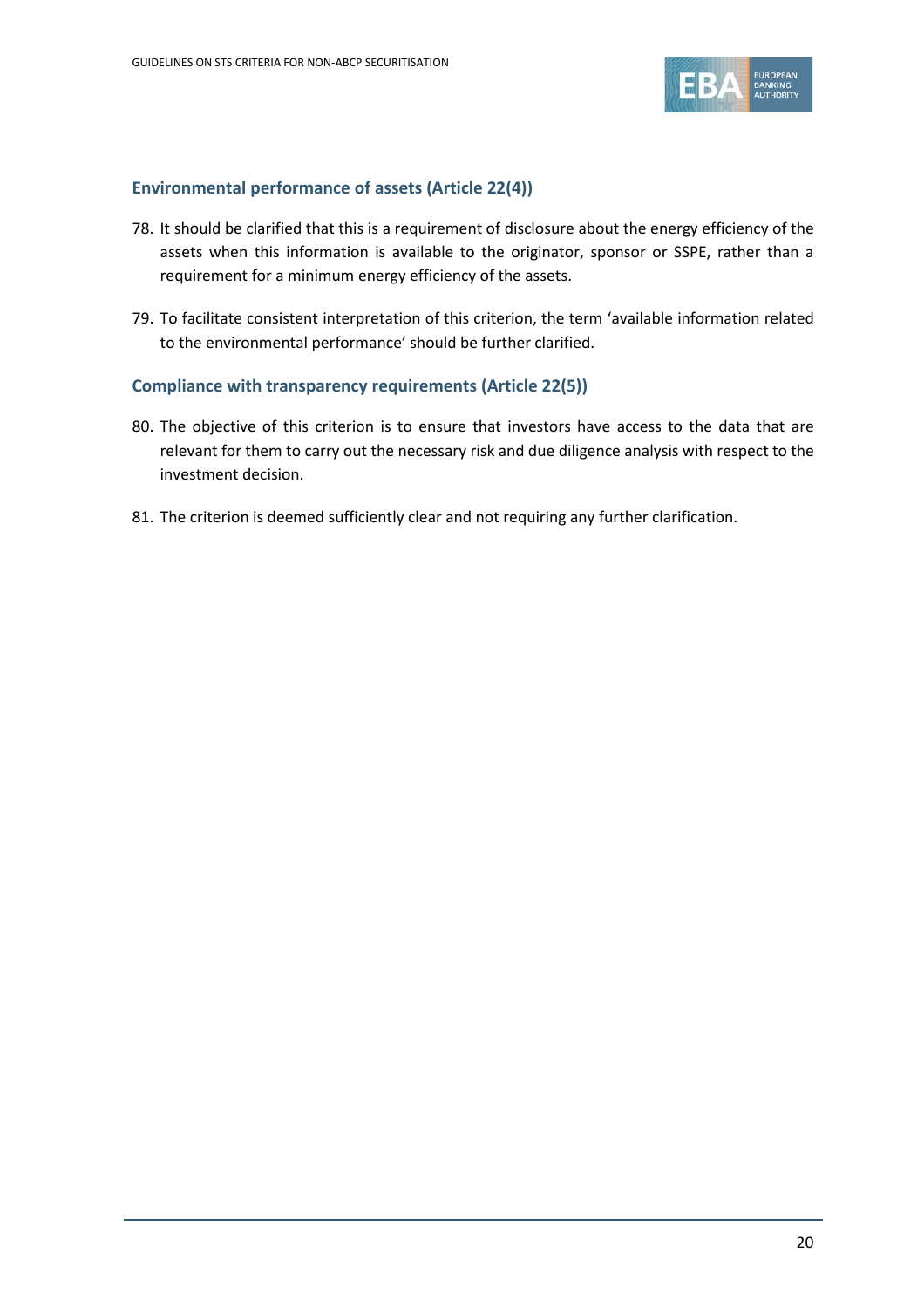

# <span id="page-20-0"></span>3. Guidelines on the STS criteria for non-ABCP securitisation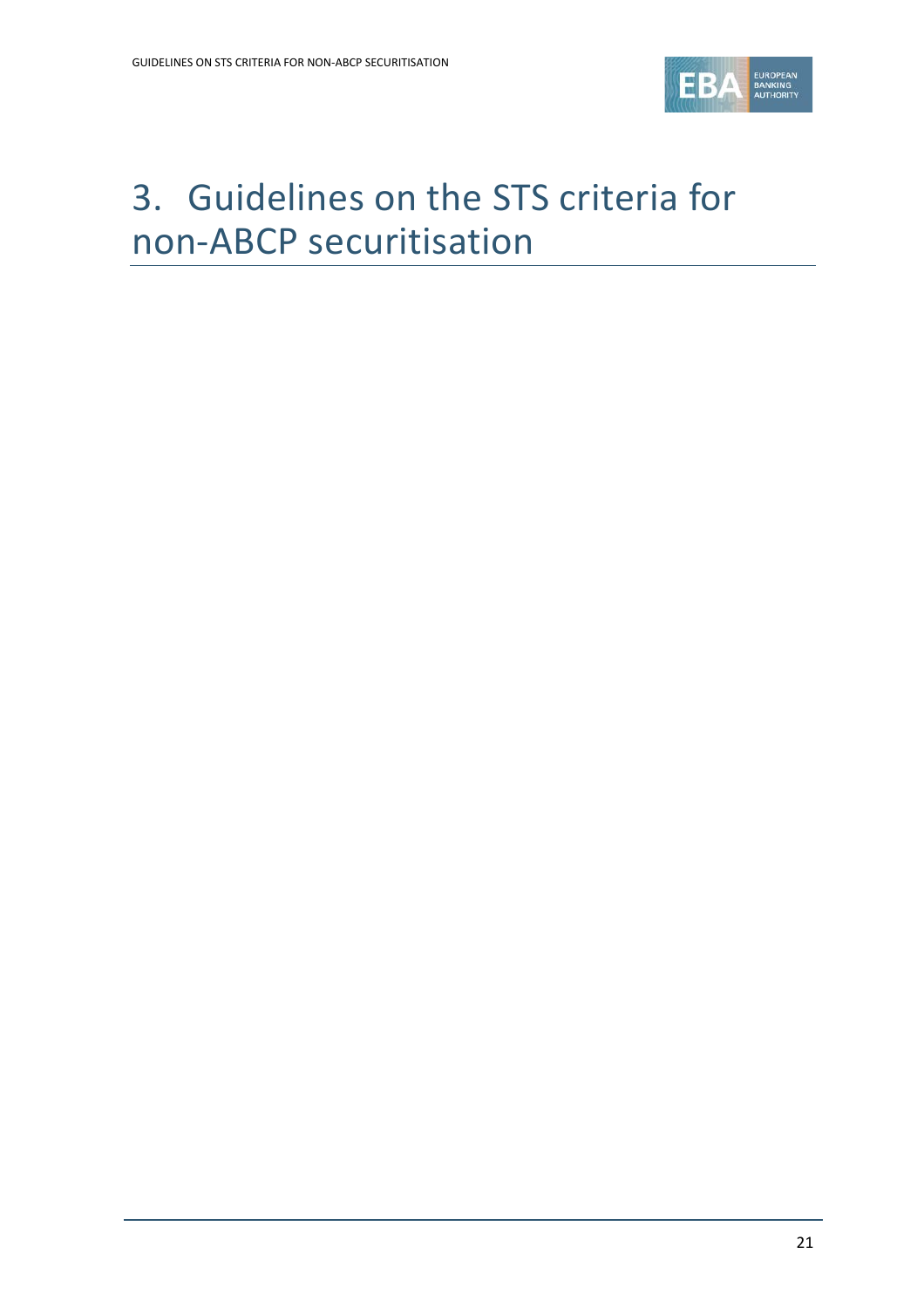

EBA/GL/2018/09

12 December 2018

# Guidelines

## on the STS criteria

## for non-ABCP securitisation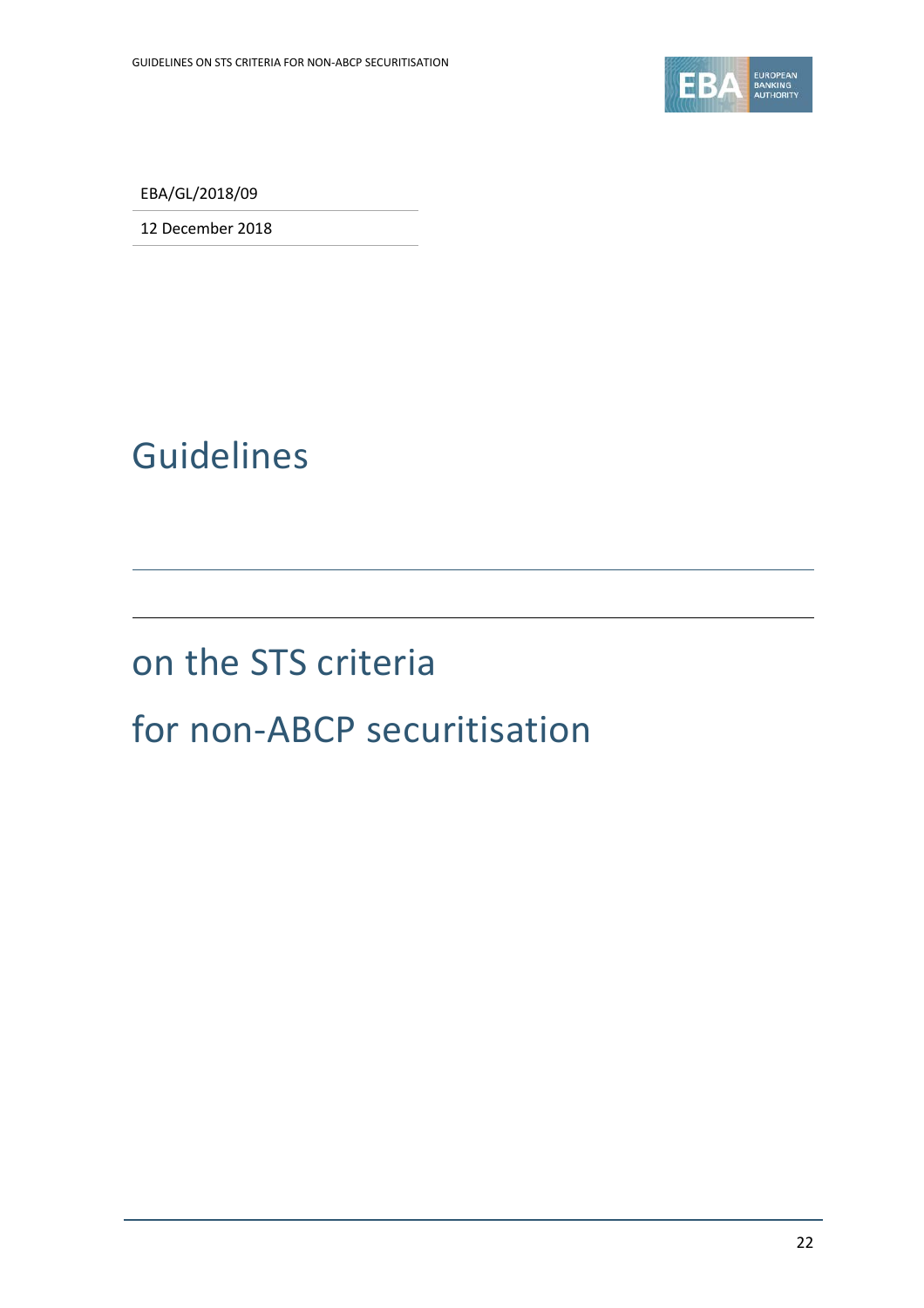

## <span id="page-22-0"></span>1. Compliance and reporting obligations

## Status of these guidelines

- 1. This document contains guidelines issued pursuant to Article 16 of Regulation (EU) No 1093/2010<sup>[8](#page-22-1)</sup>. In accordance with Article 16(3) of Regulation (EU) No 1093/2010, competent authorities and the other addresses of the guidelines referred to in paragraph 8 must make every effort to comply with the guidelines.
- 2. Guidelines set the European Banking Association (EBA) view of appropriate supervisory practices within the European System of Financial Supervision or of how Union law should be applied in a particular area. Competent authorities to whom guidelines apply should comply by incorporating them into their practices as appropriate (e.g. by amending their legal framework or their supervisory processes), including where guidelines are directed primarily at institutions.

## Reporting requirements

- 3. According to Article 16(3) of Regulation (EU) No 1093/2010, competent authorities must notify the EBA as to whether they comply or intend to comply with these guidelines, or otherwise with reasons for non-compliance, by ([dd.mm.yyyy]). In the absence of any notification by this deadline, competent authorities will be considered by the EBA to be non-compliant. Notifications should be sent by submitting the form available on the EBA website to [compliance@eba.europa.eu](mailto:compliance@eba.europa.eu) with the reference 'EBA/GL/201x/xx'. Notifications should be submitted by persons with appropriate authority to report compliance on behalf of their competent authorities. Any change in the status of compliance must also be reported to EBA.
- 4. Notifications will be published on the EBA website, in line with Article 16(3).

<span id="page-22-1"></span><sup>8</sup> Regulation (EU) No 1093/2010 of the European Parliament and of the Council of 24 November 2010 establishing a European Supervisory Authority (European Banking Authority), amending Decision No 716/2009/EC and repealing Commission Decision 2009/78/EC, (OJ L 331, 15.12.2010, p. 12).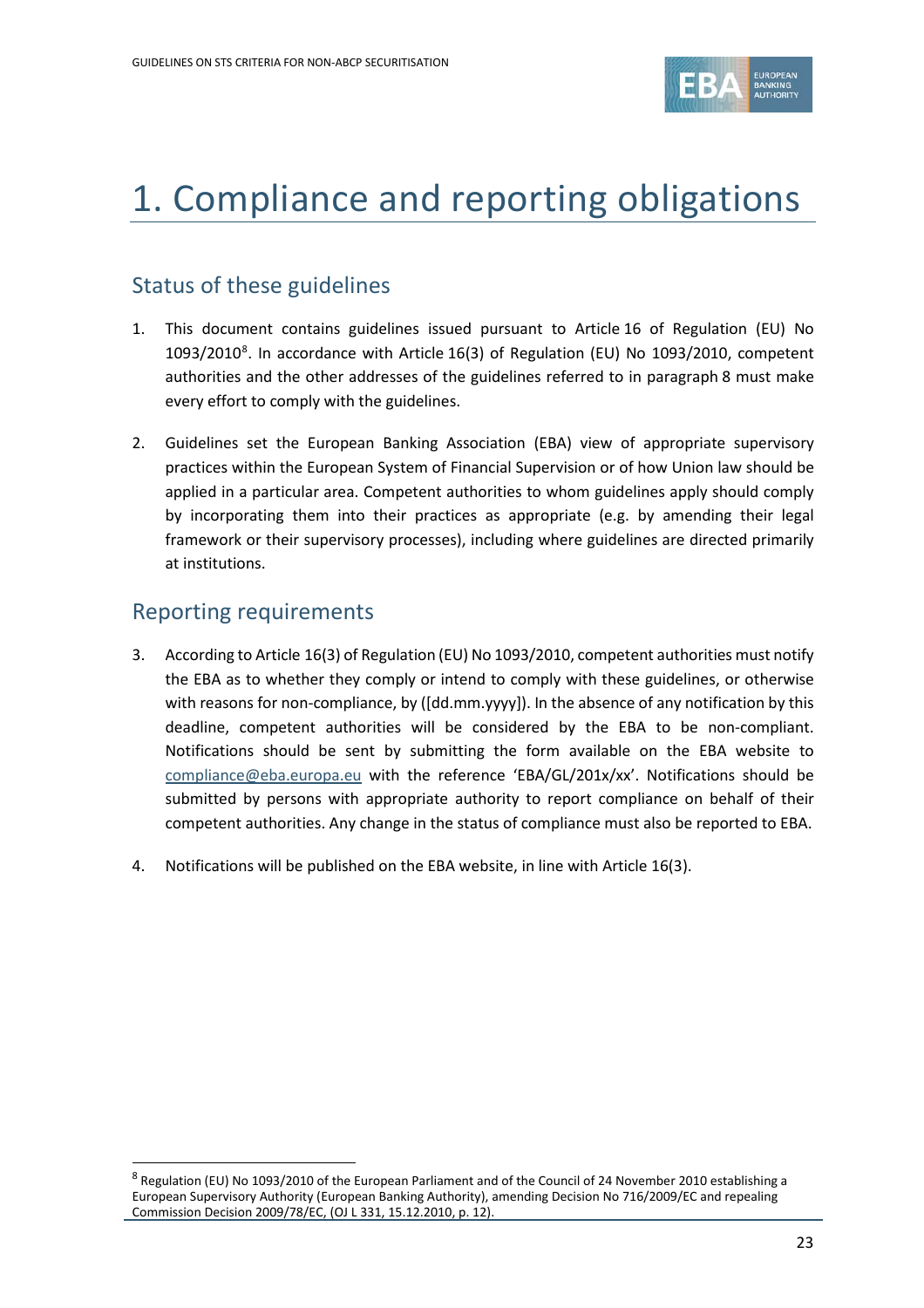

## <span id="page-23-0"></span>2. Subject matter, scope and definitions

## Subject matter

5. These guidelines specify the criteria relating to simplicity, standardisation and transparency for non-asset-backed commercial paper (non-ABCP) securitisations in accordance with Articles 20, 21 and 22 of Regulation (EU) 2017/2402 of the European Parliament and of the Council of 12 December 2017<sup>[9](#page-23-1)</sup>.

## Scope of application

- 6. These guidelines apply in relation to the criteria of simplicity, standardisation and transparency of non-ABCP securitisations.
- 7. Competent authorities should apply these guidelines in accordance with the scope of application of Regulation (EU) 2017/2402 as set out in its Article 1.

## Addressees

 $\overline{a}$ 

8. These guidelines are addressed to the competent authorities referred to in Article 29(1) and (5) of Regulation (EU) No 2017/2402 and to the other addressees under the scope of that Regulation.

<span id="page-23-1"></span><sup>&</sup>lt;sup>9</sup> Regulation (EU) 2017/2402 of the European Parliament and of the Council of 12 December 2017 laying down a general framework for securitisation and creating a specific framework for simple, transparent and standardised securitisation, and amending Directives 2009/65/EC, 2009/138/EC and 2011/61/EU and Regulations (EC) No 1060/2009 and (EU) No 648/2012 (OJ L,347, 28.12.2017, p. 35).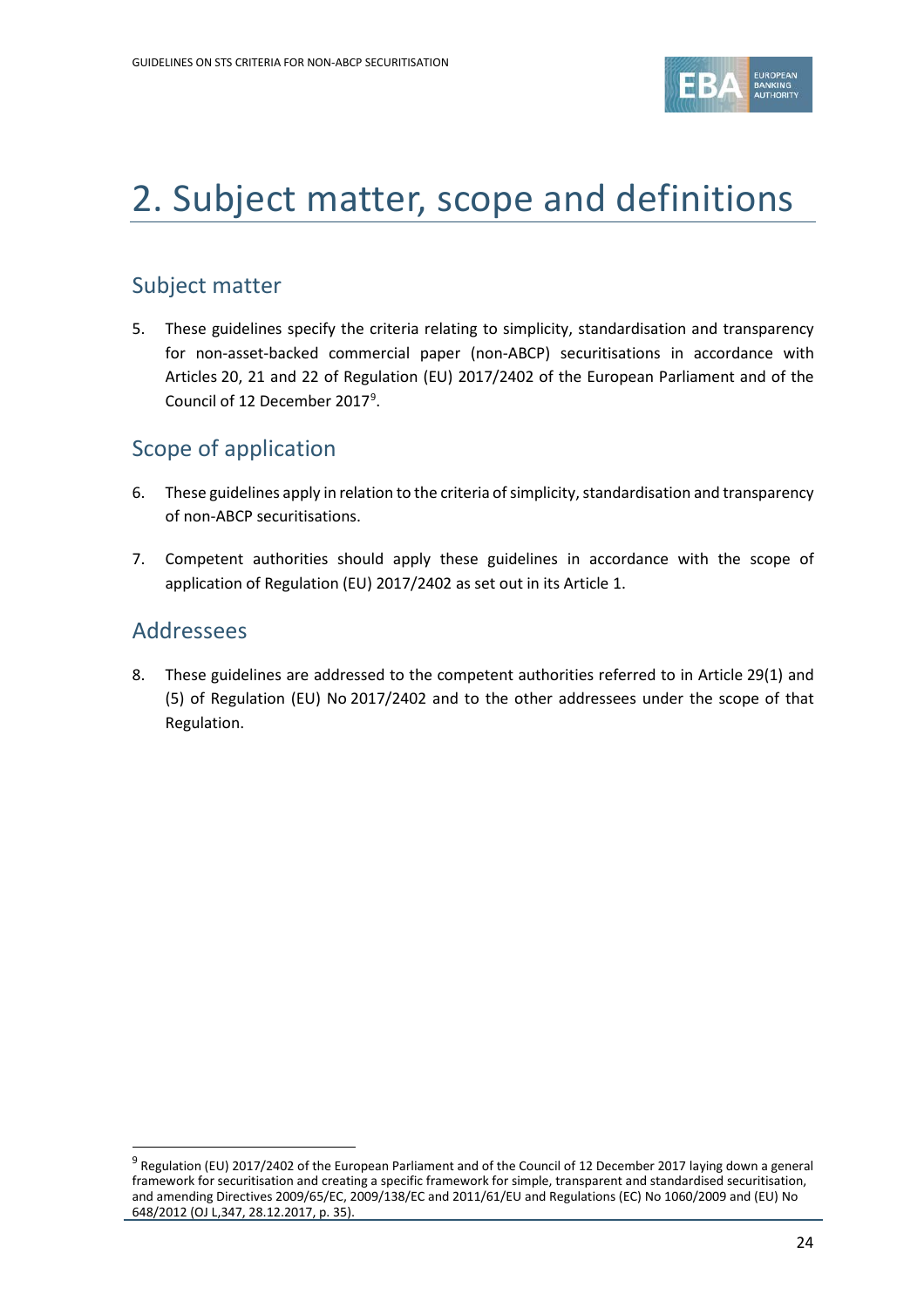

# <span id="page-24-0"></span>3. Implementation

## Date of application

9. These guidelines apply from 15.05.2019.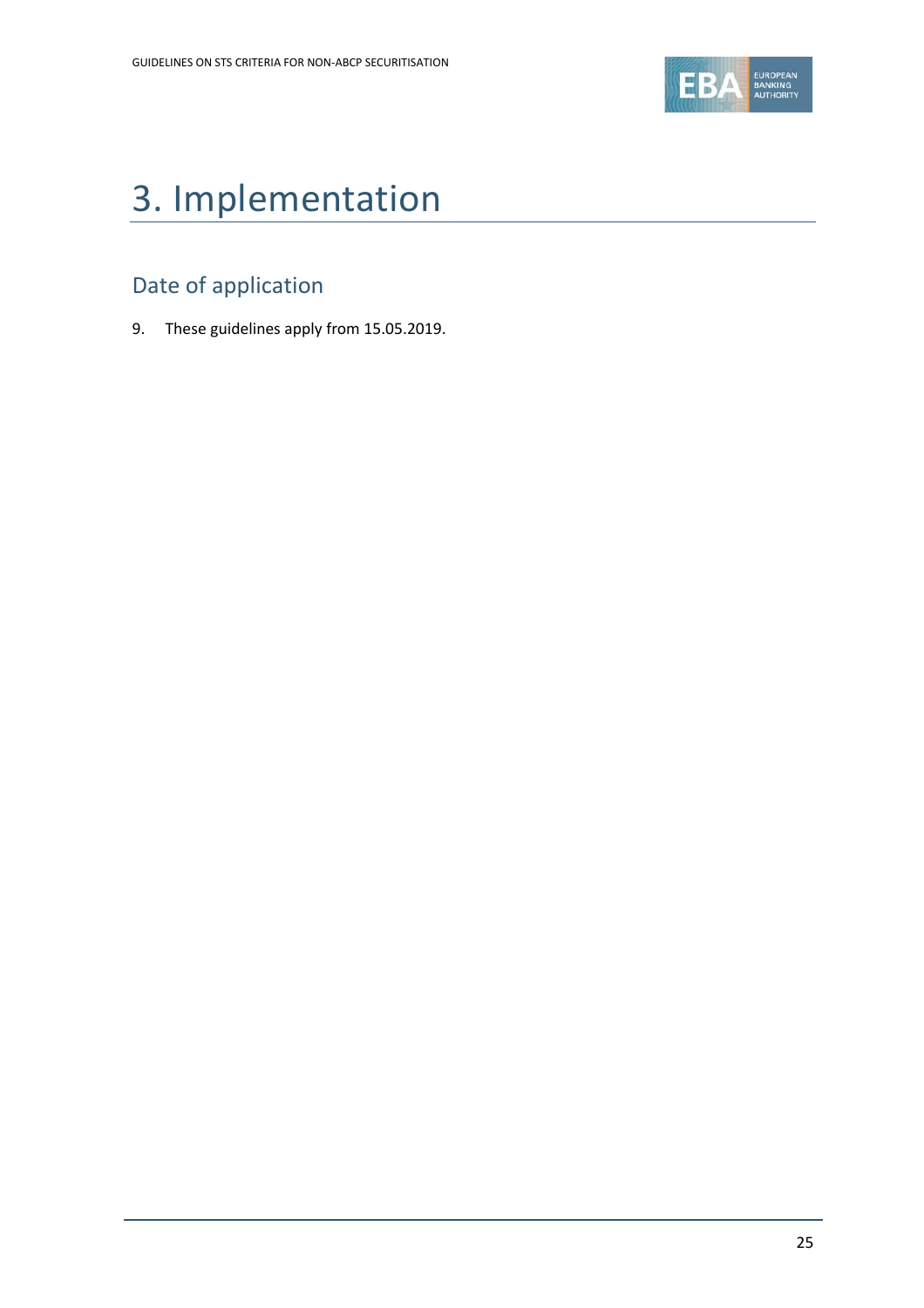

## <span id="page-25-0"></span>4. Criteria related to simplicity

## **4.1 True sale, assignment or transfer with the same legal effect, representations and warranties (Article 20(1)-(6))**

## True sale, assignment or transfer with the same legal effect

- 10. For the purposes of Article 20(1) of Regulation (EU) 2017/2402 and in order to substantiate the confidence of third parties, including third parties verifying simple, transparent and standardised (STS) compliance in accordance with Article 28 of that Regulation and competent authorities meeting the requirements specified therein, all of the following should be provided:
	- (a) confirmation of the true sale or confirmation that, under the applicable national framework, the assignment or transfer segregate the underlying exposures from the seller, its creditors and its liquidators, including in the event of the seller's insolvency, with the same legal effect as that achieved by means of true sale;
	- (b) confirmation of the enforceability of the true sale, assignment or transfer with the same legal effect referred to in point (a) against the seller or any other third party, under the applicable national legal framework;
	- (c) assessment of clawback risks and re-characterisation risks.
- 11. The confirmation of the aspects referred to in paragraph 10 should be achieved by the provision of a legal opinion provided by qualified external legal counsel, except in the case of repeat issuances in standalone securitisation structures or master trusts that use the same legal mechanism for the transfer, including instances in which the legal framework is the same.
- 12. The legal opinion referred to in paragraph 11 should be accessible and made available to any relevant third party verifying STS compliance in accordance with Article 28 of Regulation (EU) 2017/2402 and any relevant competent authority from among those referred to in Article 29 of that regulation.

## Severe deterioration in the seller credit quality standing

13. For the purposes of Article 20(5) of Regulation (EU) 2017/2402, the transaction documentation should identify, with regard to the trigger of 'severe deterioration in the seller credit quality standing', credit quality thresholds that are objectively observable and related to the financial health of the seller.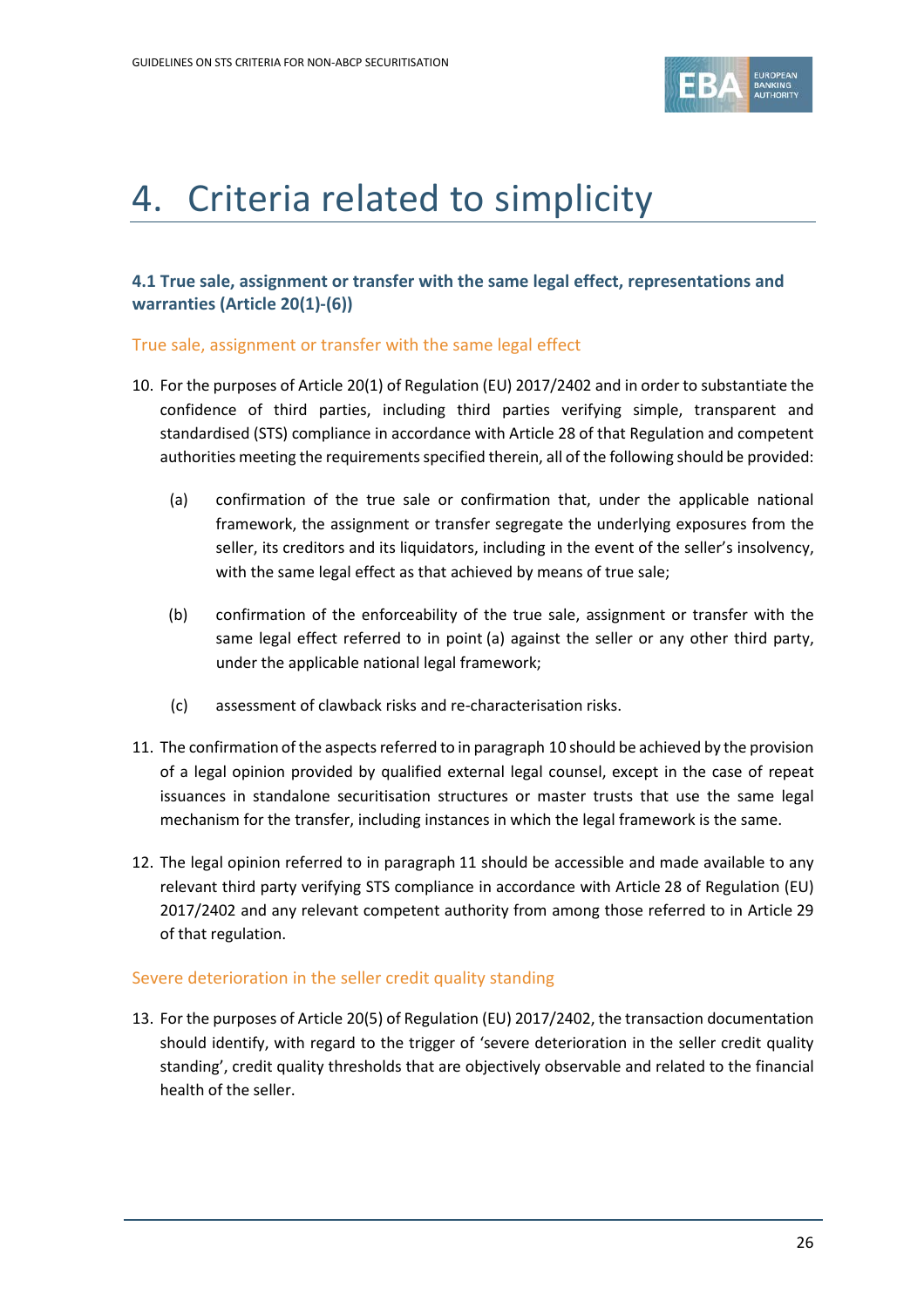

## Insolvency of the seller

14. For the purposes of Article 20(5) of Regulation (EU) 2017/2402, the trigger of 'insolvency of the seller' should refer, at least, to events of legal insolvency as defined in national legal frameworks.

## **4.2 Eligibility criteria for the underlying exposures, active portfolio management (Article 20(7))**

### Active portfolio management

- 15. For the purposes of Article 20(7) of Regulation (EU) 2017/2402, active portfolio management should be understood as portfolio management to which either of the following applies:
	- (a) the portfolio management makes the performance of the securitisation dependent both on the performance of the underlying exposures and on the performance of the portfolio management of the securitisation, thereby preventing the investor from modelling the credit risk of the underlying exposures without considering the portfolio management strategy of the portfolio manager;
	- (b) the portfolio management is performed for speculative purposes aiming to achieve better performance, increased yield, overall financial returns or other purely financial or economic benefit.
- 16. The techniques of portfolio management that should not be considered active portfolio management include:
	- (a) substitution or repurchase of underlying exposures due to the breach of representations or warranties;
	- (b) substitution or repurchase of the underlying exposures that are subject to regulatory dispute or investigation to facilitate the resolution of the dispute or the end of the investigation;
	- (c) replenishment of underlying exposures by adding underlying exposures as substitutes for amortised or defaulted exposures during the revolving period;
	- (d) acquisition of new underlying exposures during the 'ramp up' period to line up the value of the underlying exposures with the value of the securitisation obligations;
	- (e) repurchase of underlying exposures in the context of the exercise of clean-up call options, in accordance with Article 244(3)(g) of Regulation (EU) 2017/2401;
	- (f) repurchase of defaulted exposures to facilitate the recovery and liquidation process with respect to those exposures;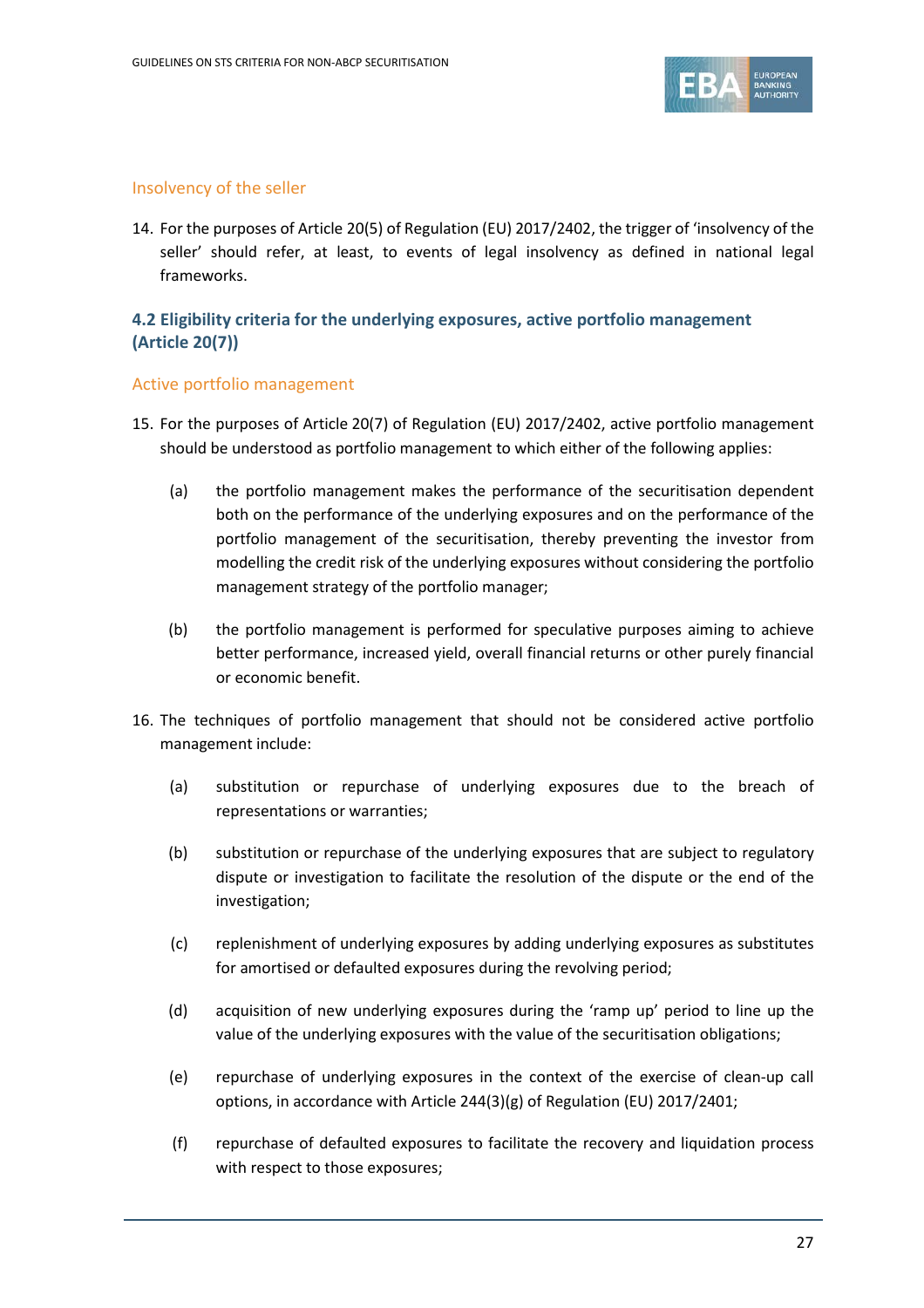

(g) repurchase of underlying exposures under the repurchase obligation in accordance with Article 20(13) of Regulation (EU) 2017/2402.

## Clear eligibility criteria

17. For the purposes of Article 20(7) of Regulation (EU) 2017/2402, the criteria should be understood to be 'clear' where compliance with them is possible to be determined by a court or tribunal, as a matter of law or fact or both.

## Eligibility criteria to be met for exposures transferred to the SSPE after the closing of the transaction

- 18. For the purposes of Article 20(7) of Regulation (EU) 2017/2402, 'meeting the eligibility criteria applied to the initial underlying exposures' should be understood to mean eligibility criteria that comply with either of the following:
	- (a) with regard to normal securitisations, they are no less strict than the eligibility criteria applied to the initial underlying exposures at the closing of the transaction;
	- (b) with regard to securitisations that issue multiple series of securities including master trusts, they are no less strict than the eligibility criteria applied to the initial underlying exposures at the most recent issuance, with the results that the eligibility criteria may vary from closing to closing, with the agreement of securitisation parties and in accordance with the transaction documentation.
- 19. Eligibility criteria to be applied to the underlying exposures in accordance with paragraph 18 should be specified in the transaction documentation and should refer to eligibility criteria applied at exposure level.

## **4.3 Homogeneity, obligations of the underlying exposures, periodic payment streams, no transferable securities (Article 20(8))**

## Contractually binding and enforceable obligations

20. For the purposes of Article 20(8) of Regulation (EU) 2017/2402, 'obligations that are contractually binding and enforceable, with full recourse to debtors and, where applicable, guarantors' should be understood to refer to all obligations contained in the contractual specification of the underlying exposures that are relevant to investors because they affect any obligations by the debtor and, where applicable, the guarantor to make payments or provide security.

## Exposures with periodic payment streams

21. For the purposes of Article 20(8) of Regulation (EU) 2017/2402, exposures with defined periodic payment streams should include: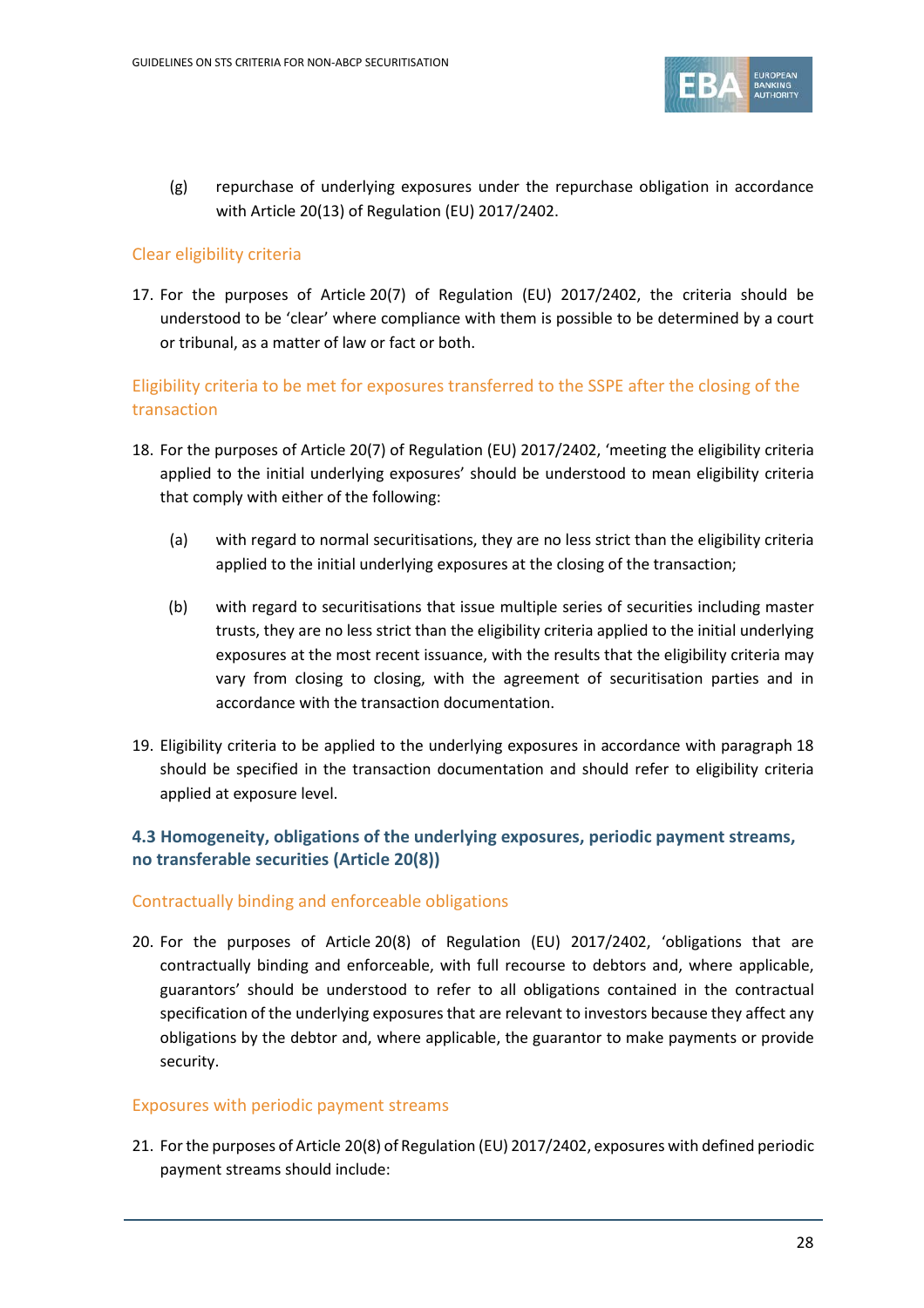

- (a) exposures payable in a single instalment in the case of revolving securitisation, as referred to in Article 20(12) of Regulation (EU) 2017/2402;
- (b) exposures related to credit card facilities;
- (c) exposures with instalments consisting of interest and where the principal is repaid at the maturity, including interest-only mortgages;
- (d) exposures with instalments consisting of interest and repayment of a portion of the principal, where either of the following conditions is met:
	- (i) the remaining principal is repaid at the maturity;
	- (ii) the repayment of the principal is dependent on the sale of assets securing the exposure, in accordance with Article 20(13) of Regulation (EU) 2017/2402 and paragraphs [47](#page-35-0) t[o 49;](#page-36-0)
- (e) exposures with temporary payment holidays as contractually agreed between the debtor and the lender.

### **4.4 Underwriting standards, originator's expertise (Article 20(10))**

#### Similar exposures

- 22. For the purposes of Article 20(10) of Regulation (EU) 2017/2402, exposures should be considered to be similar when one of the following conditions is met:
	- (a) the exposures belong to one of the following asset categories referred to in the Delegated Regulation further specifying which underlying exposures are deemed to be homogeneous in accordance with Articles 20(8) and 24(15) of Regulation (EU) 2017/2402:
		- (i) residential loans secured with one or several mortgages on residential immovable property, or residential loans fully guaranteed by an eligible protection provider among those referred to in Article 201(1) of Regulation (EU) No 575/2013 qualifying for credit quality step 2 or above as set out in Part Three, Title II, Chapter 2 of that regulation;
		- (ii) commercial loans secured with one or several mortgages on commercial immovable property or other commercial premises;
		- (iii) credit facilities provided to individuals for personal, family or household consumption purposes;
		- (iv) auto loans and leases;
		- (v) credit card receivables;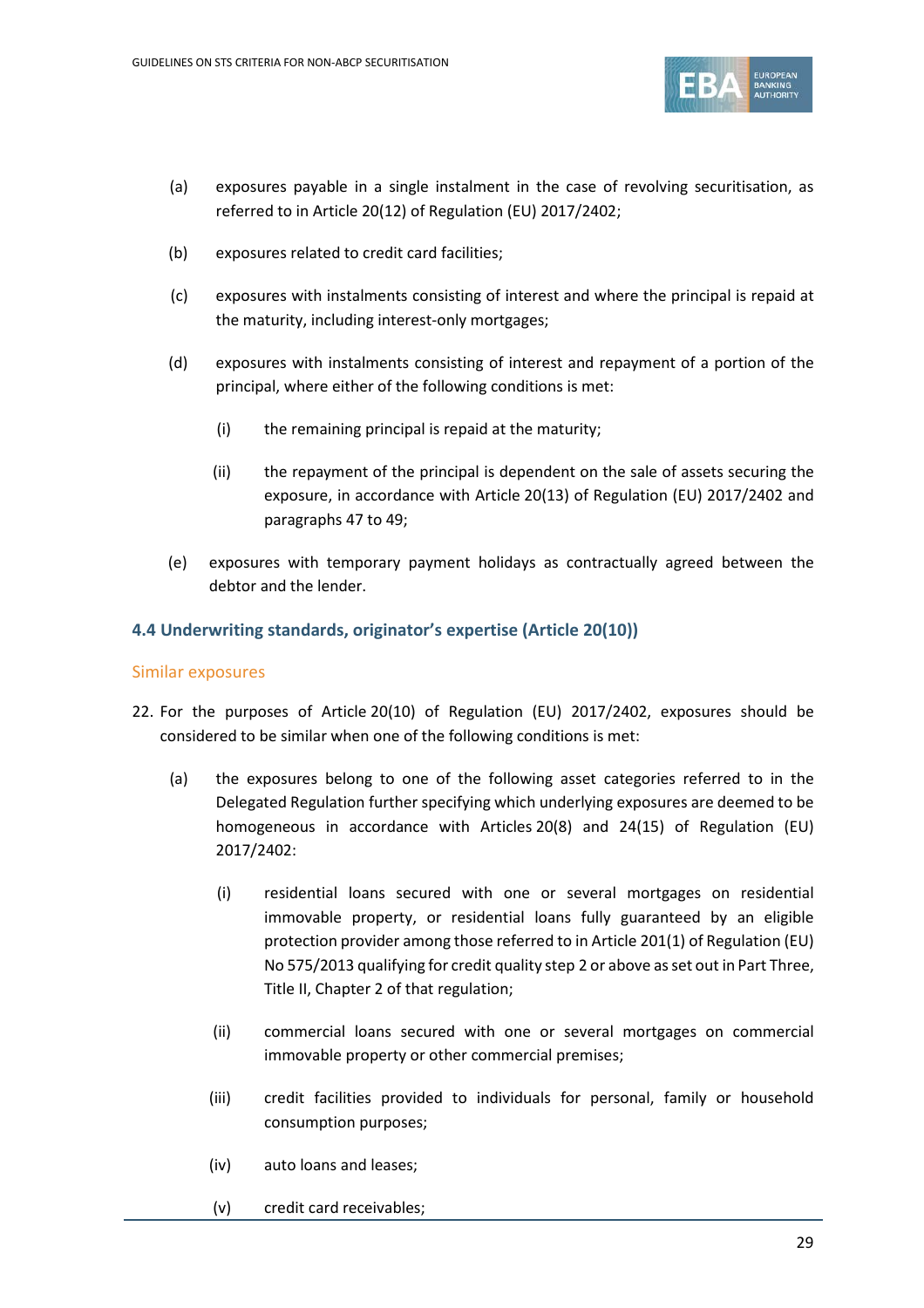

- (vi) trade receivables;
- (b) the exposures fall underthe asset category of credit facilities provided to micro-, small-, medium-sized and other types of enterprises and corporates including loans and leases, as referred to in Article 2(d) of the Delegated Regulation further specifying which underlying exposures are deemed to be homogeneous in accordance with Articles 20(8) and 24(15) of Regulation (EU) 2017/2402, as underlying exposures of a certain type of obligor;
- (c) where they do not belong to any of the asset categories referred to in points (a) and (b) of this paragraph and as referred to in the Delegated Regulation further specifying which underlying exposures are deemed to be homogeneous for the purposes of Articles 20(8) and 24(15) of Regulation (EU) 2017/2402, the underlying exposures share similar characteristics with respect to the type of obligor, ranking of security rights, type of immovable property and/or jurisdiction.

### No less stringent underwriting standards

- 23. For the purposes of Article 20(10) of Regulation (EU) 2017/2402, the underwriting standards applied to securitised exposures should be compared to the underwriting standards applied to similar exposures at the time of origination of the securitised exposures.
- 24. Compliance with this requirement should not require either the originator or the original lender to hold similar exposures on its balance sheet at the time of the selection of the securitised exposures or at the exact time of their securitisation, nor should it require that similar exposures were actually originated at the time of origination of the securitised exposures.

#### Disclosure of material changes from prior underwriting standards

- 25. For the purposes of Article 20(10) of Regulation (EU) 2017/2402, material changes to the underwriting standards that are required to be fully disclosed should be understood to be those material changes to the underwriting standards that are applied to the exposures that are transferred to, or assigned by, the SSPE after the closing of the securitisation in the context of portfolio management as referred to in paragraphs 15 and 16.
- 26. Changes to such underwriting standards should be deemed material where they refer to either of the following types of changes to the underwriting standards:
	- (a) changes which affect the requirement of the similarity of the underwriting standards further specified in the Delegated Regulation further specifying which underlying exposures are deemed to be homogeneous in accordance with Articles 20(8) and 24(15) of Regulation (EU) 2017/2402;
	- (b) changes which materially affect the overall credit risk or expected average performance of the portfolio of underlying exposures without resulting in substantially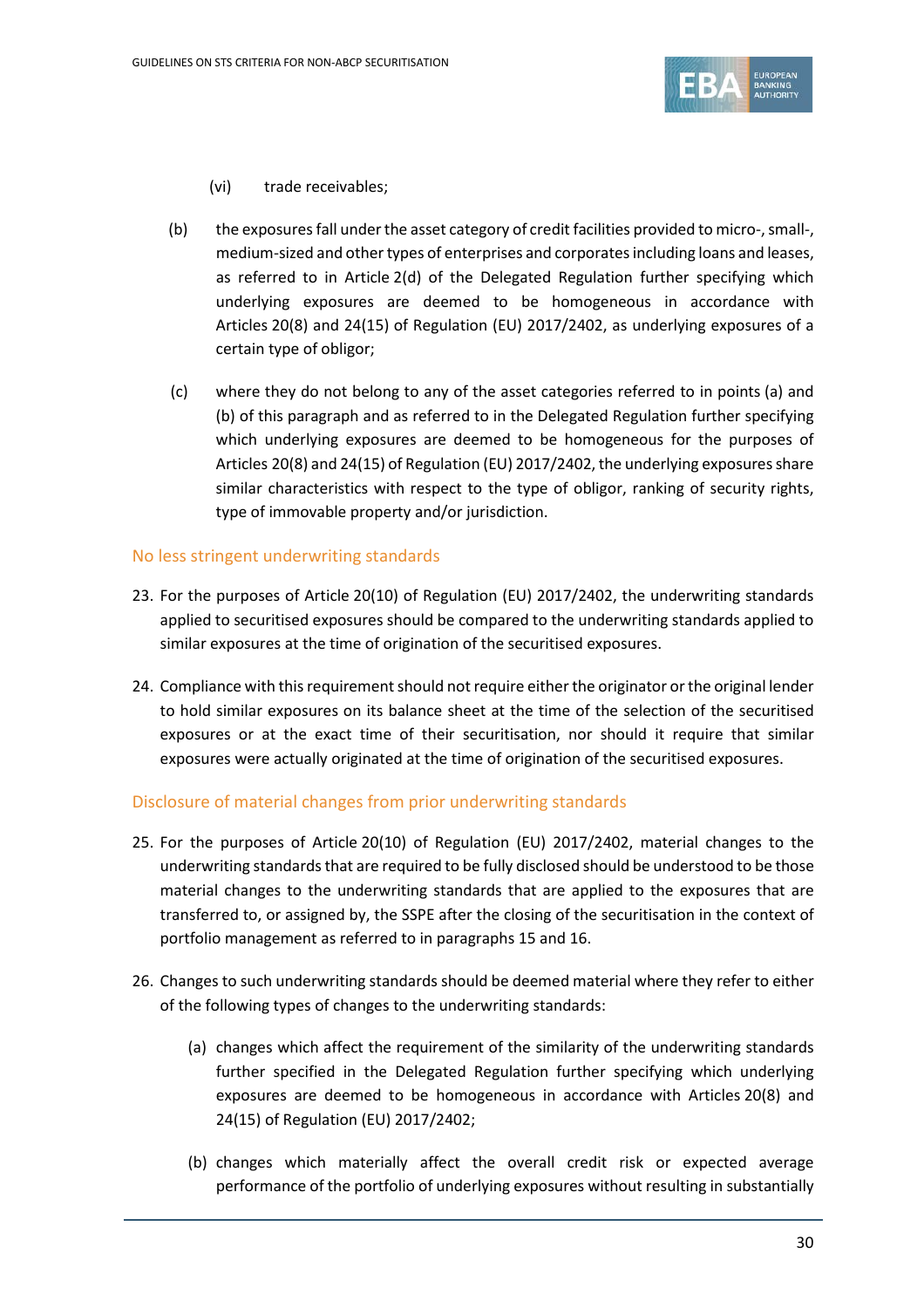

different approaches to the assessment of the credit risk associated with the underlying exposures.

- 27. The disclosure of all changes to underwriting standards should include an explanation of the purpose of such changes.
- 28. With regard to trade receivables that are not originated in the form of a loan, reference to underwriting standards in Article 20(10) should be understood to refer to credit standards applied by the seller to short-term credit generally of the type giving rise to the securitised exposures and proposed to its customers in relation to the sales of its products and services.

## Residential loans

- 29. For the purposes of Article 20(10) of Regulation (EU) 2017/2402, the pool of underlying exposures should not include residential loans that were both marketed and underwritten on the premise that the loan applicant or intermediaries were made aware that the information provided might not be verified by the lender.
- 30. Residential loans that were underwritten but were not marketed on the premise that the loan applicant or intermediaries were made aware that the information provided might not be verified by the lender, or become aware after the loan was underwritten, are not captured by this requirement.
- 31. For the purposes of Article 20(10) of Regulation (EU) 2017/2402, the 'information' provided should be considered to be only relevant information. The relevance of the information should be based on whether the information is a relevant underwriting metric, such as information considered relevant for assessing the creditworthiness of a borrower, for assessing access to collateral and for reducing the risk of fraud.
- 32. Relevant information for general non-income-generating residential mortgages should normally be considered to constitute income, and relevant information for income-generating residential mortgages should normally be considered to constitute rental income. Information that is not useful as an underwriting metric, such as mobile phone numbers, should not be considered relevant information.

## Equivalent requirements in third countries

- 33. For the purposes of Article 20(10) of Regulation (EU) 2017/2402, the assessment of the creditworthiness of borrowers in third countries should be carried out based on the following principles, where appropriate, as specified in Directives 2008/48/EC and 2014/17/EC:
	- (a) before the conclusion of a credit agreement, on the basis of sufficient information, the lender assesses the borrower's creditworthiness on the basis of sufficient information, where appropriate obtained from the borrower and, where necessary, on the basis of a consultation of the relevant database;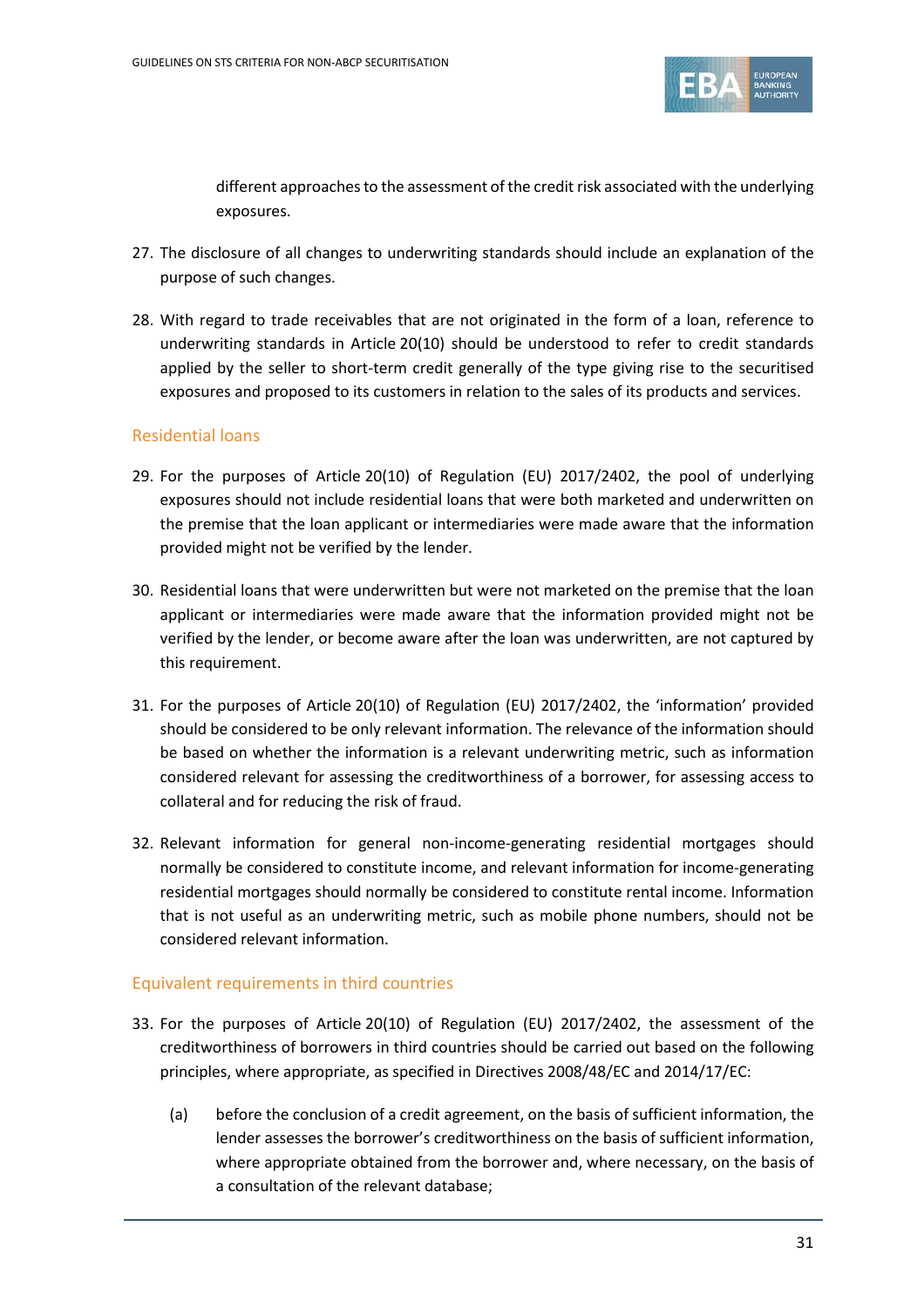

- (b) if the parties agree to change the total amount of credit after the conclusion of the credit agreement, the lender should update the financial information at its disposal concerning the borrower and should assess the borrower's creditworthiness before any significant increase in the total amount of credit;
- (c) the lender should make a thorough assessment of the borrower's creditworthiness before concluding a credit agreement, taking appropriate account of factors relevant to verifying the prospect of the borrower's meeting his or her obligations under the credit agreement;
- (d) the procedures and information on which the assessment is based should be documented and maintained;
- (e) the assessment of creditworthiness should not rely predominantly on the value of the residential immovable property exceeding the amount of the credit or the assumption that the residential immovable property will increase in value unless the purpose of the credit agreement is to construct or renovate the residential immovable property;
- (f) the lender should not be able to cancel or alter the credit agreement once concluded to the detriment of the borrower on the grounds that the assessment of creditworthiness was incorrectly conducted;
- (g) the lender should make the credit available to the borrower only where the result of the creditworthiness assessment indicates that the obligations resulting from the credit agreement are likely to be met in the manner required under that agreement;
- (h) the borrower's creditworthiness should be re-assessed on the basis of updated information before any significant increase in the total amount of credit is granted after the conclusion of the credit agreement unless such additional credit was envisaged and included in the original creditworthiness assessment.

## Criteria for determining the expertise of the originator or original lender

- 34. For the purposes of determining whether an originator or original lender has expertise in originating exposures of a similar nature to those securitised in accordance with Article 20(10) of Regulation (EU) 2017/2402, both of the following should apply:
	- (a) the members of the management body of the originator or original lender and the senior staff, other than the members of the management body, responsible for managing the originating of exposures of a similar nature to those securitised should have adequate knowledge and skills in the origination of exposures of a similar nature to those securitised;
	- (b) any of the following principles on the quality of the expertise should be taken into account: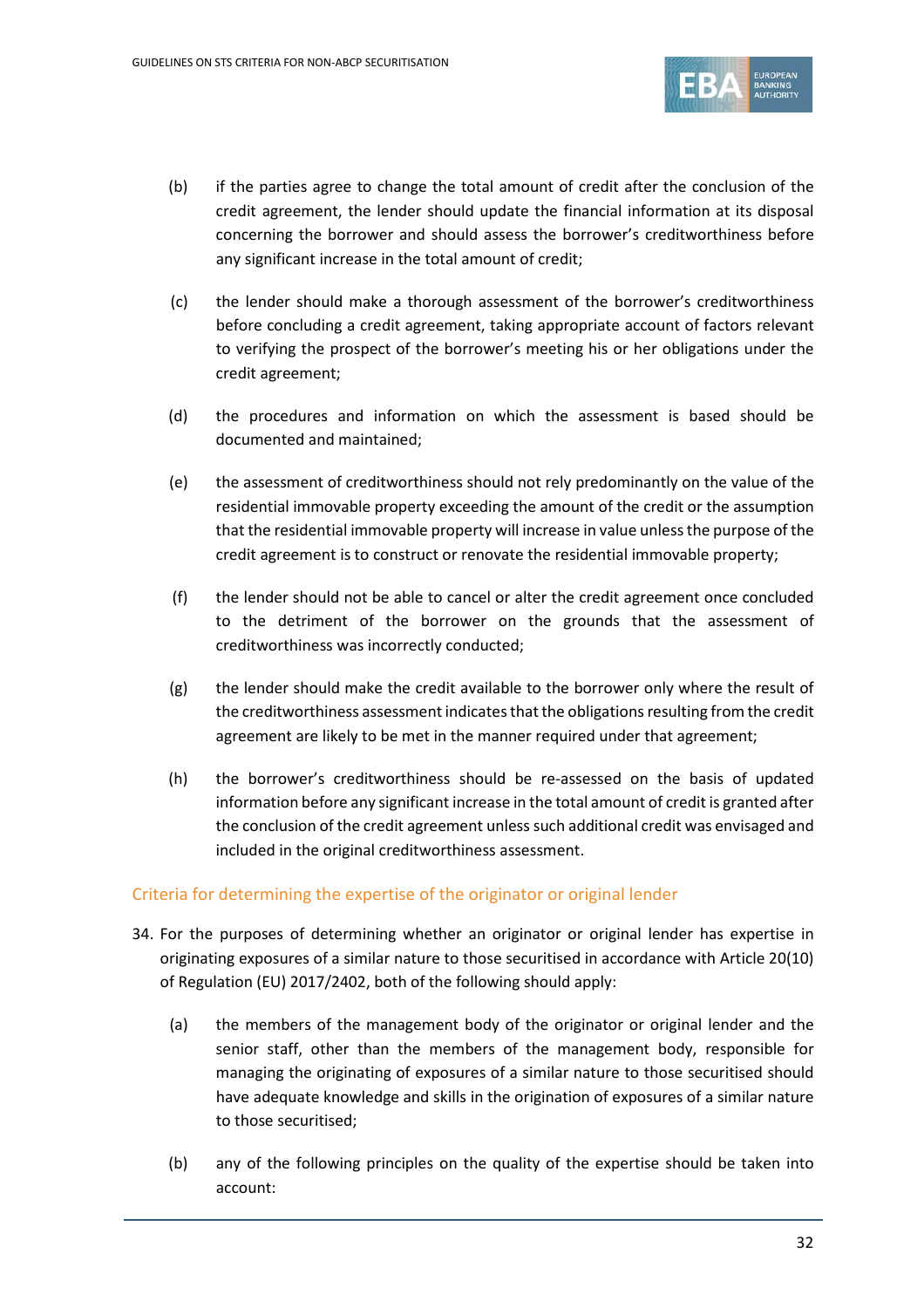

- (i) the role and duties of the members of the management body and the senior staff and the required capabilities should be adequate;
- (ii) the experience of the members of the management body and the senior staff gained in previous positions, education and training should be sufficient;
- (iii) the involvement of the members of the management body and the senior staff within the governance structure of the function of originating the exposures should be appropriate;
- (iv) in the case of a prudentially regulated entity, the regulatory authorisations or permissions held by the entity should be deemed relevant to origination of exposures of a similar nature to those securitised.
- 35. An originator or original lender should be deemed to have the required expertise when either of the following applies:
	- (a) the business of the entity, or of the consolidated group to which the entity belongs for accounting or prudential purposes, has included the originating of exposures similar to those securitised, for at least five years;
	- (b) where the requirement referred to in point (a) is not met, the originator or original lender should be deemed to have the required expertise where they comply with both of the following:
		- (i) at least two of the members of the management body have relevant professional experience in the origination of exposures similar to those securitised, at a personal level, of at least five years;
		- (ii) senior staff, other than members of the management body, who are responsible for managing the entity's originating of exposures similar to those securitised, have relevant professional experience in the origination of exposures of a similar nature to those securitised, at a personal level, of at least five years.
- 36. For the purposes of demonstrating the number of years of professional experience, the relevant expertise should be disclosed in sufficient detail and in accordance with the applicable confidentiality requirements to permit investors to carry out their obligations under Article 5(3)(c) of Regulation (EU) 2017/2402.

## **4.5 No exposures in default and to credit-impaired debtors/guarantors (Article 20(11))**

## Exposures in default

37. For the purposes of the first subparagraph of Article 20(11) of Regulation (EU) 2017/2402, the exposures in default should be interpreted in the meaning of Article 178(1) of Regulation (EU) 575/2013, as further specified by the Delegated Regulation on the materiality threshold for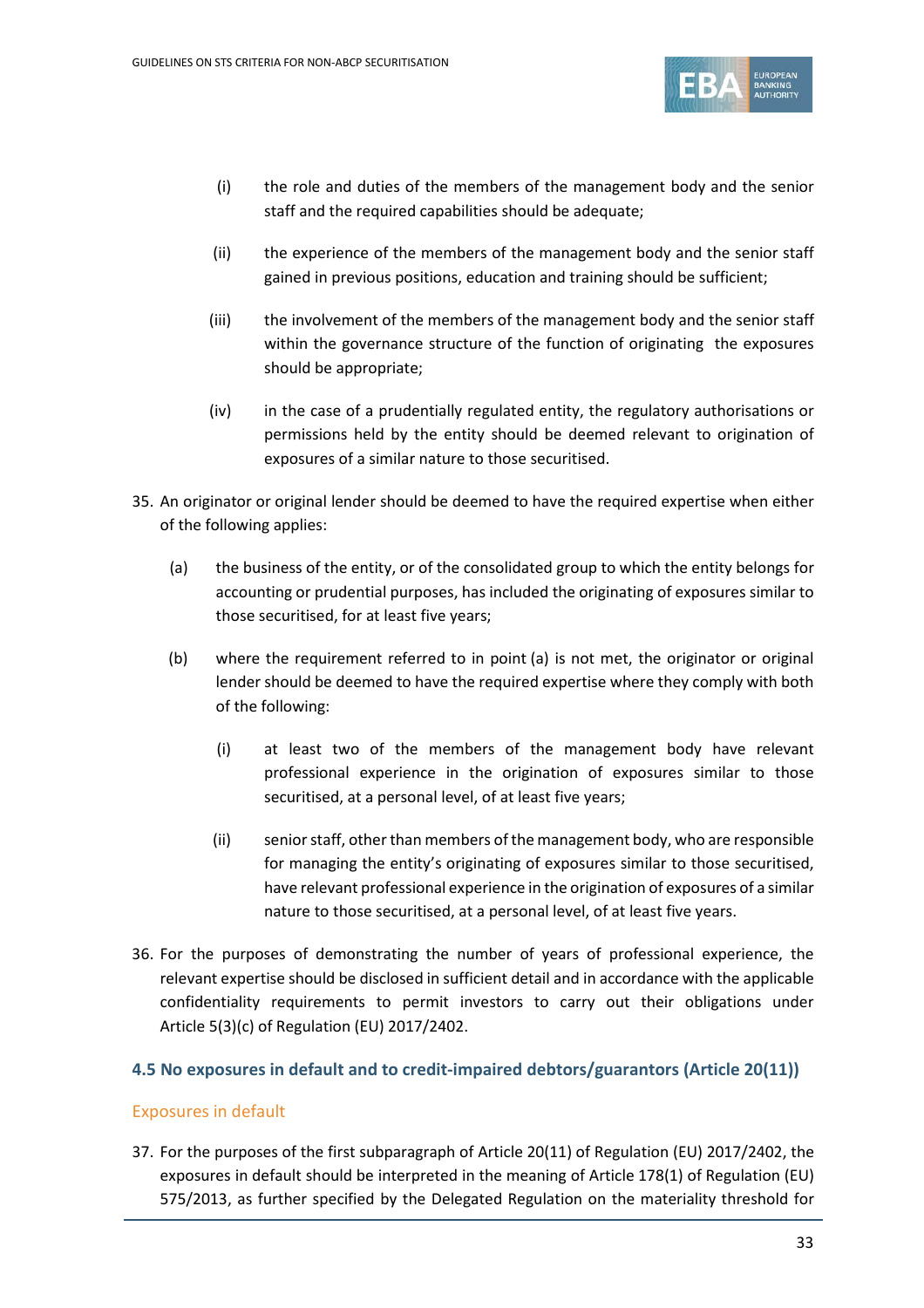

credit obligations past due developed in accordance with Article 178 of that Regulation, and by the EBA Guidelines on the application of the definition of default developed in accordance with Article 178(7) of that regulation.

38. Where an originator or original lender is not an institution and is therefore not subject to Regulation (EU) 575/2013, the originator or original lender should comply with the guidance provided in the previous paragraph to the extent that such application is not deemed to be unduly burdensome. In that case, the originator or original lender should apply the established processes and the information obtained from debtors on origination of the exposures, information obtained from the originator in the course of its servicing of the exposures or in the course of its risk management procedure or information notified to the originator by a third party.

### Exposures to a credit-impaired debtor or guarantor

- 39. For the purposes of Article 20(11) of Regulation (EU) 2017/2402, the circumstances specified in points (a) to (c) of that paragraph should be understood as definitions of credit-impairedness. Other possible circumstances of credit-impairedness that are not captured in points (a) to (c) should be considered to be excluded from this requirement.
- 40. The prohibition of the selection and transfer to SSPE of underlying exposures 'to a creditimpaired debtor or guarantor' as referred to in Article 20(11) of Regulation (EU) 2017/2402 should be understood as the requirement that, at the time of selection, there should be a recourse for the full securitised exposure amount to at least one non-credit-impaired party, irrespective of whether that party is a debtor or a guarantor. Therefore, the underlying exposures should not include either of the following:
	- (a) exposures to a credit-impaired debtor, when there is no guarantor for the full securitised exposure amount;
	- (b) exposures to a credit-impaired debtor who has a credit-impaired guarantor.

## To the best of the originator's or original lender's knowledge

- 41. For the purposes of Article 20(11) of Regulation (EU) 2017/2402, the 'best knowledge'standard should be considered to be fulfilled on the basis of information obtained only from any of the following combinations of sources and circumstances:
	- (a) debtors on origination of the exposures;
	- (b) the originator in the course of its servicing of the exposures or in the course of its risk management procedures;
	- (c) notifications to the originator by a third party;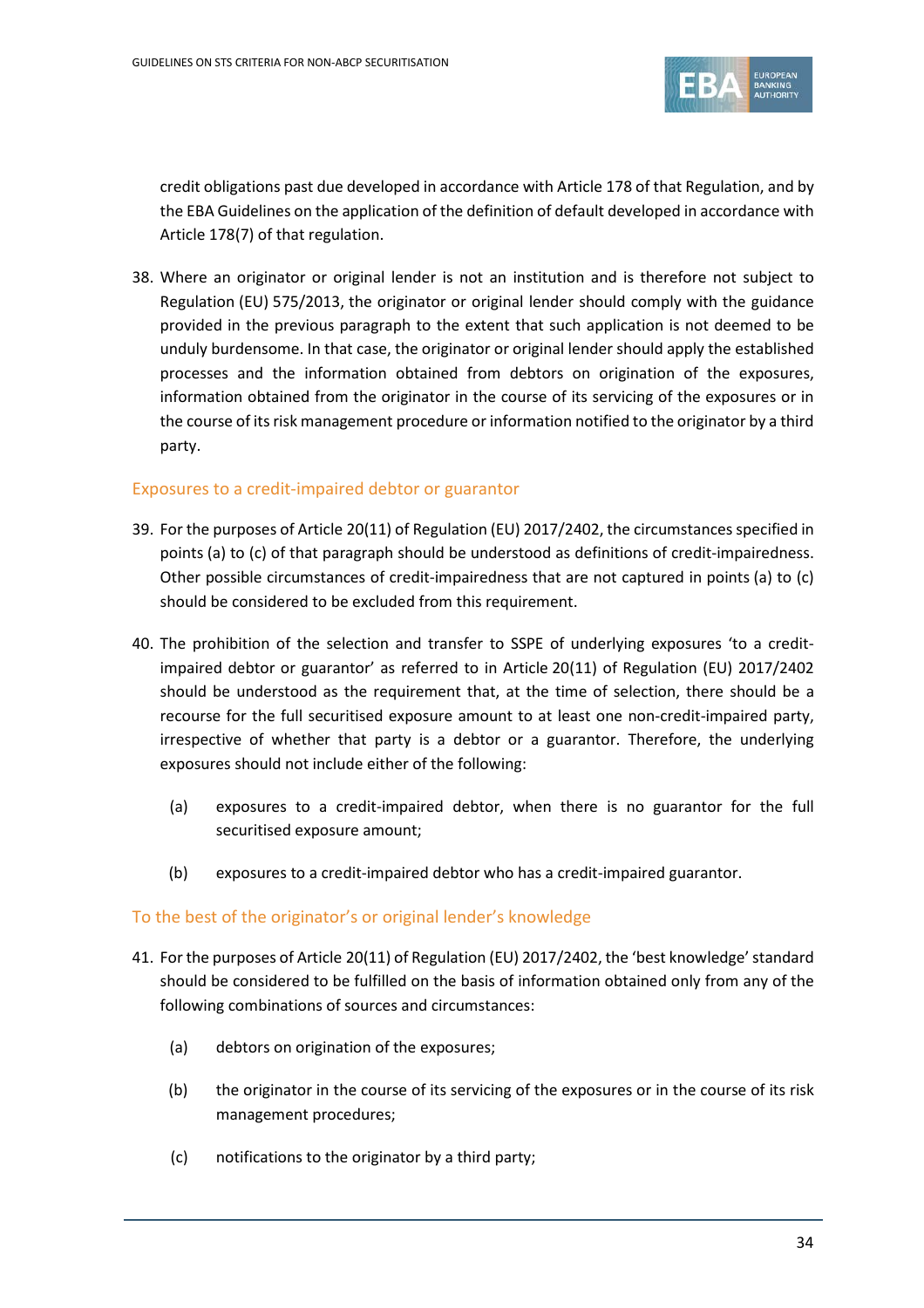

(d) publicly available information or information on any entries in one or more credit registries of persons with adverse credit history at the time of origination of an underlying exposure, only to the extent that this information had already been taken into account in the context of  $(a)$ ,  $(b)$  and  $(c)$ , and in accordance with the applicable regulatory and supervisory requirements, including with respect to sound credit granting criteria as specified in Article 9 of Regulation (EU) 2017/2402. This is with the exception of trade receivables that are not originated in the form of a loan, with respect to which credit-granting criteria do not need to be met.

## Exposures to credit-impaired debtors or guarantors that have undergone a debtrestructuring process

42. For the purposes of Article 20(11)(a) of Regulation (EU) 2017/2402, the requirement to exclude exposures to credit-impaired debtors or guarantors who have undergone a debt-restructuring process with regard to their non-performing exposures should be understood to refer to both the restructured exposures of the respective debtor or guarantor and those of its exposures that were not themselves subject to restructuring. For the purposes of this Article, restructured exposures which meet the conditions of points (i) and (ii) of that Article should not result in a debtor or guarantor becoming designated as credit-impaired.

## Credit registry

- 43. The requirement referred to in Article 20(11)(b) of Regulation (EU) 2017/2402 should be limited to exposures to debtors or guarantors to which both of the following requirements apply at the time of origination of the underlying exposure:
	- (a) the debtor or guarantor is explicitly flagged in a credit registry as an entity with adverse credit history due to negative status or negative information stored in the credit registry;
	- (b) the debtor or guarantor is on the credit registry for reasons that are relevant to the purposes of the credit risk assessment.

## Risk of contractually agreed payments not being made being significantly higher than for comparable exposures

- 44. For the purposes of Article 20(11)(c) of Regulation (EU) 2017/2402, the exposures should not be considered to have a 'credit assessment of a credit score indicating that the risk of contractually agreed payments not being made is significantly higher than for comparable exposures held by the originator which are not securitised' when the following conditions apply:
	- (a) the most relevant factors determining the expected performance of the underlying exposures are similar;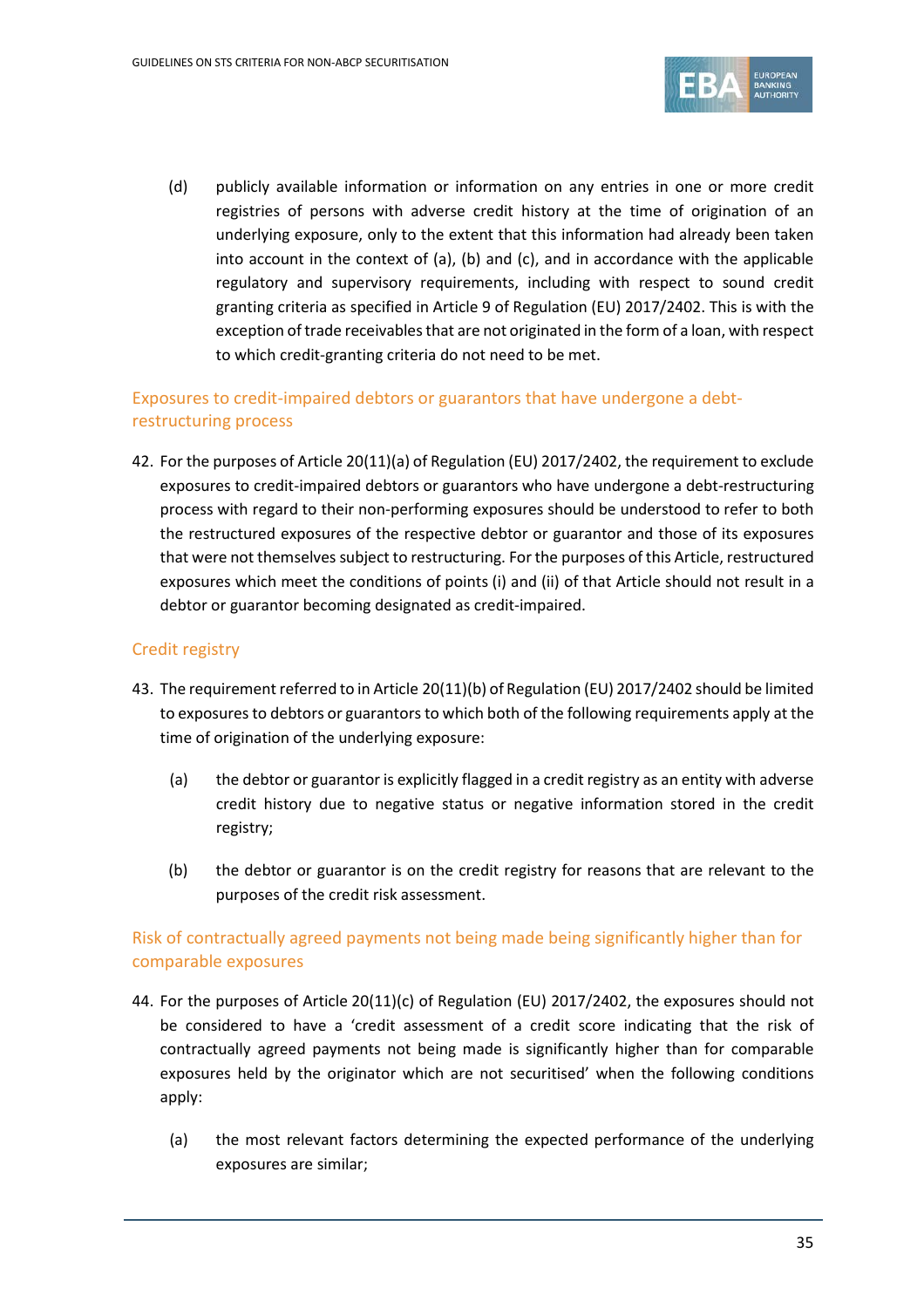

- (b) as a result of the similarity referred to in point (a) it could reasonably have been expected, on the basis of indications such as past performance or applicable models, that, over the life of the transaction or over a maximum of four years, where the life of the transaction is longer than four years, their performance would not be significantly different.
- 45. The requirement in the previous paragraph should be considered to have been met where either of the following applies:
	- (a) the underlying exposures do not include exposures that are classified as doubtful, impaired, non-performing or classified to the similar effect under the relevant accounting principles;
	- (b) the underlying exposures do not include exposures whose credit quality, based on credit ratings or other credit quality thresholds, significantly differs from the credit quality of comparable exposures that the originator originates in the course of its standard lending operations and credit risk strategy.

## **4.6 At least one payment made (Article 20(12))**

## Scope of the criterion

46. For the purposes of Article 20(12) of Regulation (EU) 2017/2402, further advances in terms of an exposure to a certain borrower should not be deemed to trigger a new 'at least one payment' requirement with respect to such an exposure.

## At least one payment

47. For the purposes of Article 20(12) of Regulation (EU) 2017/2402, the payment referred to in the requirement according to which 'at least one payment' should have been made at the time of transfer should be a rental, principal or interest payment or any other kind of payment.

## **4.7 No predominant dependence on the sale of assets (Article 20(13))**

## Predominant dependence on the sale of assets

- <span id="page-35-0"></span>48. For the purposes of Article 20(13) of Regulation (EU) 2017/2402, transactions where all of the following conditions apply, at the time of origination of the securitisation in cases of amortising securitisation or during the revolving period in cases of revolving securitisation, should be considered not predominantly dependent on the sale of assets securing the underlying exposures, and therefore allowed:
	- (a) the contractually agreed outstanding principal balance, at contract maturity of the underlying exposures that depend on the sale of the assets securing those underlying exposures to repay the principal balance, corresponds to no more than 50% of the total initial exposure value of all securitisation positions of the securitisation;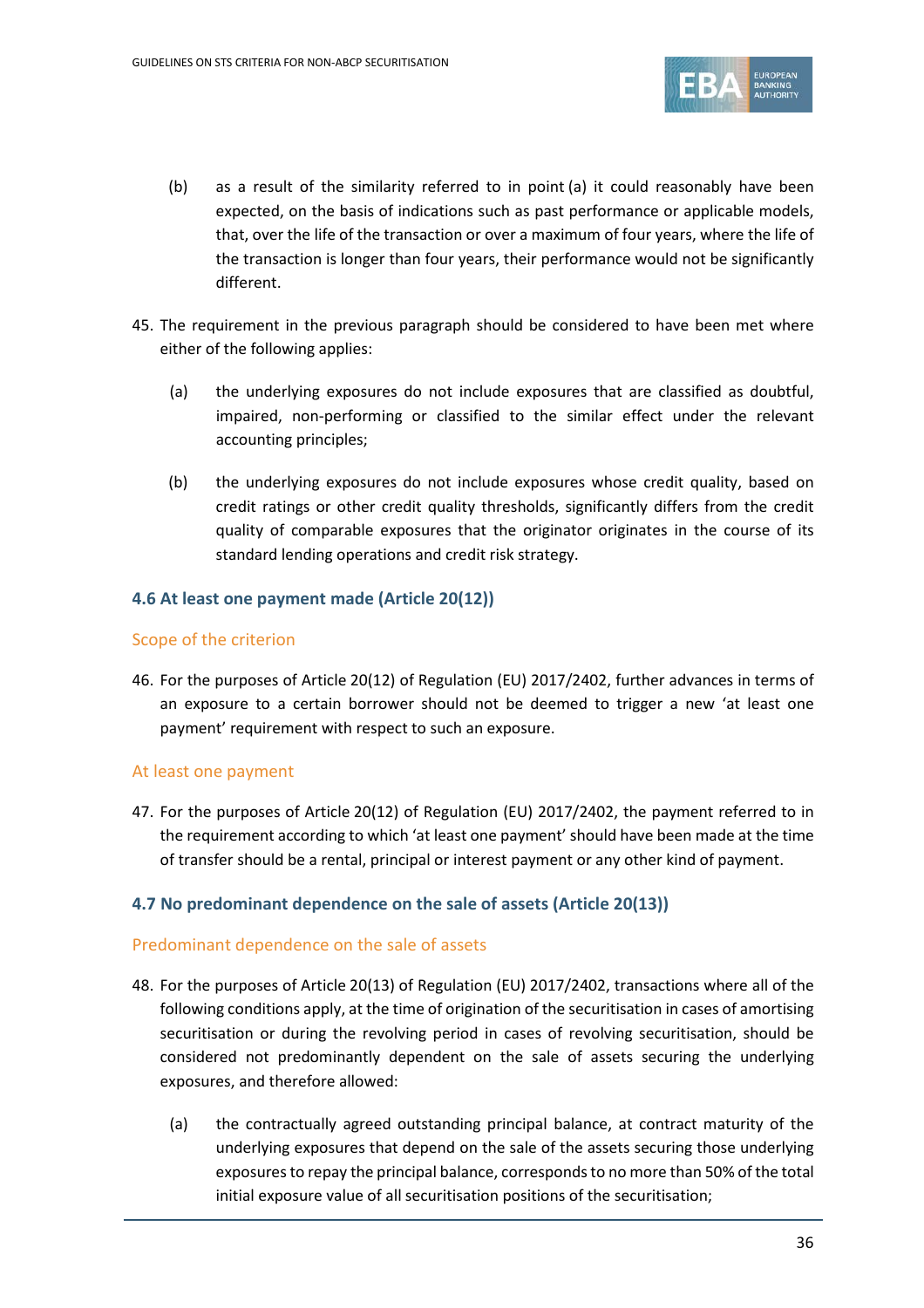

- (b) the maturities of the underlying exposures referred to in point (a) are not subject to material concentrations and are sufficiently distributed across the life of the transaction;
- (c) the aggregate exposure value of all the underlying exposures referred to in point (a) to a single obligor does not exceed 2% of the aggregate exposure value of all underlying exposures in the securitisation.
- 49. Where there are no underlying exposures in the securitisation that depend on the sale of assets to repay their outstanding principal balance at contract maturity, the requirements in paragraph [48](#page-35-0) should not apply.

# Exemption provided in the second subparagraph of Article 20(13) of Regulation (EU) 2017/2402

- 50. The exemption referred to in the second subparagraph of Article 20(13) of Regulation (EU) 2017/2402 with regard to the repayment of holders of securitisation positions whose underlying exposures are secured by assets, the value of which is guaranteed or fully mitigated by a repurchase obligation of either the assets securing the underlying exposures or of the underlying exposures themselves by another third party or parties, the seller or the third parties should meet both of the following conditions:
	- (a) they are not insolvent;
	- (b) there is no reason to believe that the entity would not be able to meet its obligations under the guarantee or the repurchase obligation.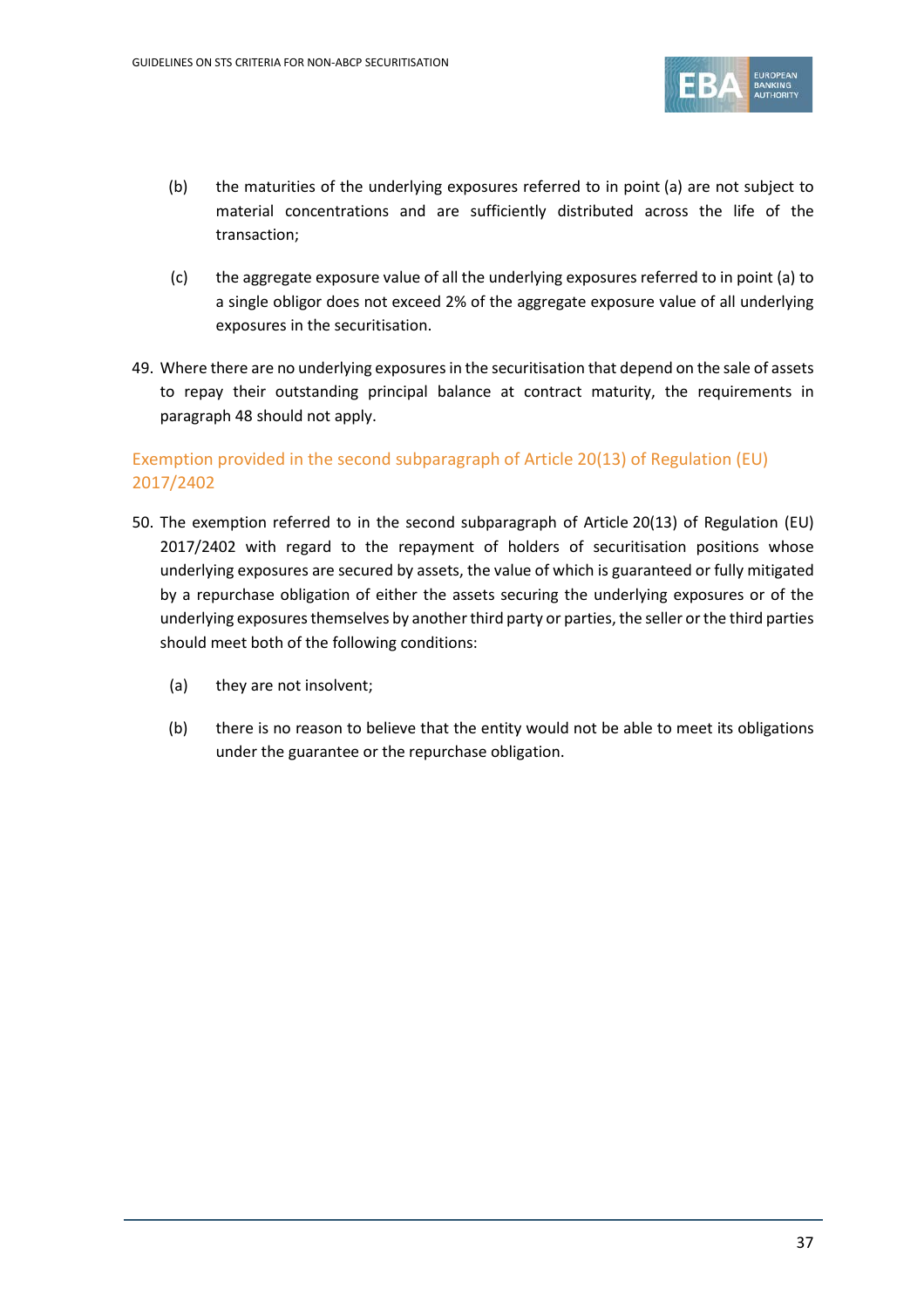

# 5. Criteria related to standardisation

#### **5.1 Appropriate mitigation of interest-rate and currency risks (Article 21(2))**

#### Appropriate mitigation of interest-rate and currency risks

- 51. For the purposes of Article 21(2) of Regulation (EU) 2017/2402 in order for the interest-rate and currency risks arising from the securitisation to be considered 'appropriately mitigated', it should be sufficient that a hedge or mitigation is in place, on condition that it is not unusually limited with the effect that it covers a major share of the respective interest-rate or currency risks under relevant scenarios, understood from an economic perspective. Such a mitigation may also be in the form of derivatives or other mitigating measures including reserve funds, overcollateralisation, excess spread or other measures.
- 52. Where the appropriate mitigation of interest-rate and currency risks is carried out through derivatives, all of the following requirements should apply:
	- (a) the derivatives should be used only for genuine hedging of asset and liability mismatches of interest rates and currencies, and should not be used for speculative purposes;
	- (b) the derivatives should be based on commonly accepted documentation, including International Swaps or Derivatives Association (ISDA) or similar established national documentation standards;
	- (c) the derivative documentation should provide, in the event of the loss of sufficient creditworthiness of the counterparty below a certain level, measured either on the basis of the credit rating or otherwise, that the counterparty is subject to collateralisation requirements or makes a reasonable effort for its replacement or guarantee by another counterparty.
- 53. Where the mitigation of interest-rate and currency risks referred to in Article 21(2) of Regulation (EU) 2017/2402 is carried out not through derivatives but by other risk-mitigating measures, those measures should be designed to be sufficiently robust. When such riskmitigating measures are used to mitigate multiple risks at the same time, the disclosure required by Article 21(2) of Regulation (EU) 2017/2402 should include an explanation of how the measures hedge the interest-rate risks and currency risks on one hand, and other risks on the other hand.
- 54. The measures referred to in paragraphs 52 and 53, as well as the reasoning supporting the appropriateness of the mitigation of the interest-rate and currency risks through the life of the transaction, should be disclosed.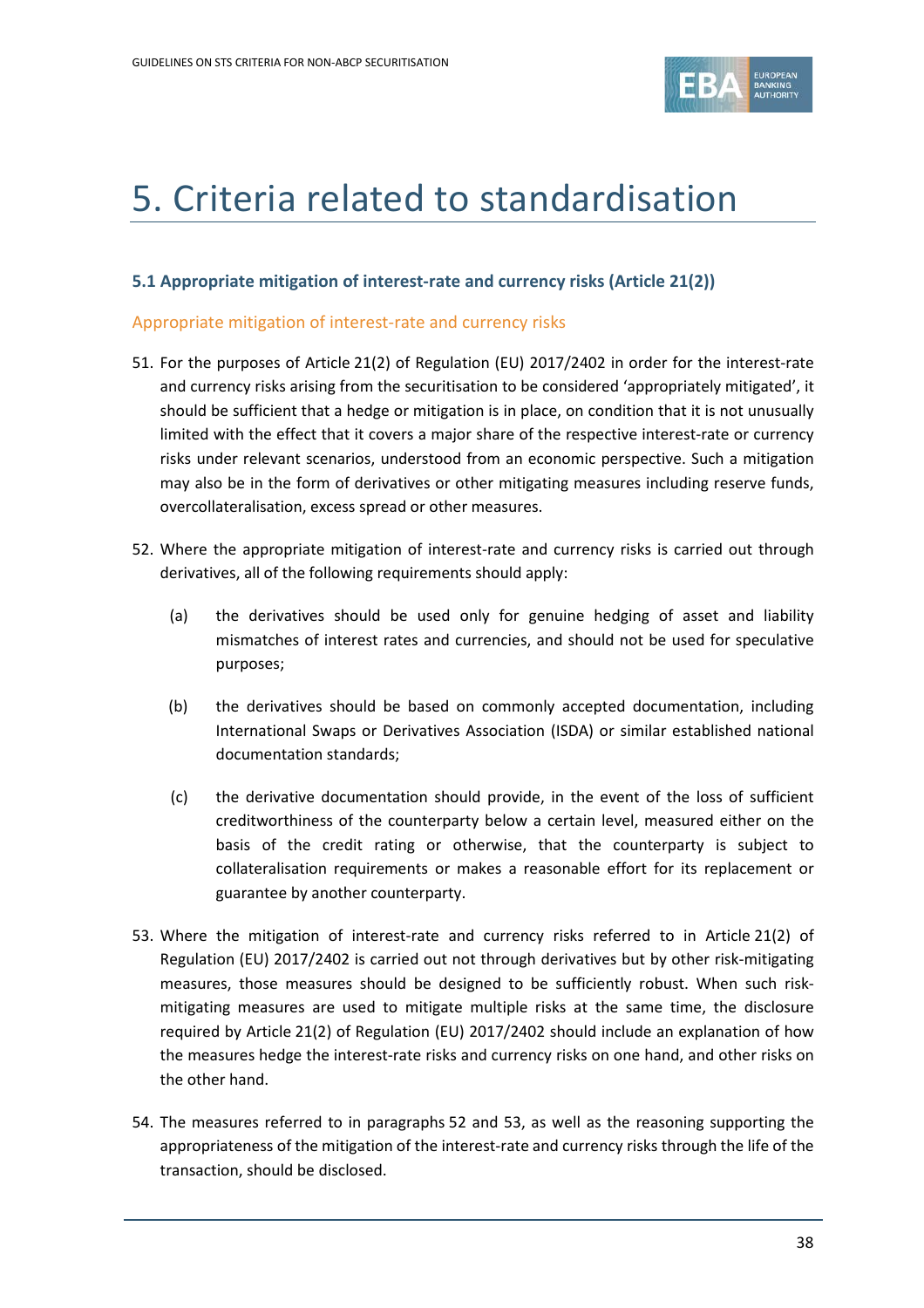

#### **Derivatives**

55. For the purpose of Article 21(2) of Regulation (EU) 2017/2402, exposures in the pool of underlying exposures that merely contain a derivative component exclusively serving the purpose of directly hedging the interest-rate or currency risk of the respective underlying exposure itself, which are not themselves derivatives, should not be understood to be prohibited.

#### Common standards in international finance

56. For the purposes of Article 21(2) of Regulation (EU) 2017/2402, common standards in international finance should include ISDA or similar established national documentation standards.

#### **5.2 Referenced interest payments (Article 21(3))**

#### Referenced rates

- 57. For the purposes of Article 21(3) of Regulation (EU) 2017/2402, interest rates that should be considered to be an adequate reference basis for referenced interest payments should include all of the following:
	- (a) interbank rates including the Libor, Euribor and other recognised benchmarks;
	- (b) rates set by monetary policy authorities, including FED funds rates and central banks' discount rates;
	- (c) sectoral rates reflective of a lender's cost of funds, including standard variable rates and internal interest rates that directly reflect the market costs of funding of a bank or a subset of institutions, to the extent that sufficient data are provided to investors to allow them to assess the relation of the sectoral rates to other market rates.

#### Complex formulae or derivatives

58. For the purposes of Article 21(3) of Regulation (EU) 2017/2402, a formula should be considered to be complex when it meets the definition of an exotic instrument by the Global Association of Risk Professionals (GARP), which is a financial asset or instrument with features that make it more complex than simpler, plain vanilla, products. A complex formula or derivative should not be deemed to exist in the case of the mere use of interest-rate caps or floors.

# **5.3 Requirements in the event of enforcement or delivery of an acceleration notice (Article 21(4))**

#### Exceptional circumstances

<span id="page-38-0"></span>59. For the purposes of Article 21(4)(a) of Regulation (EU) 2017/2402, a list of 'exceptional circumstances' should, to the extent possible, be included in the transaction documentation.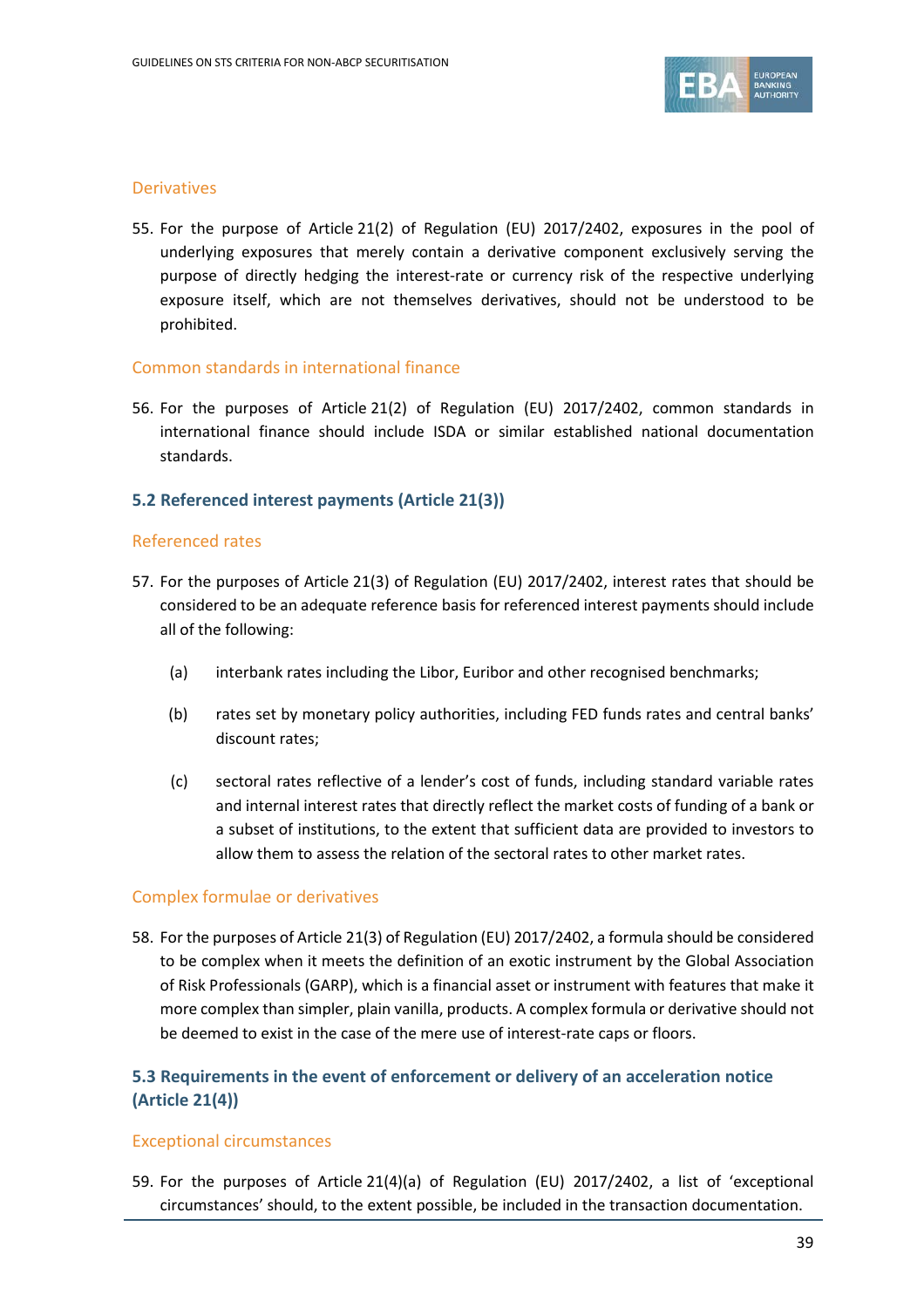

60. Given the nature of 'exceptional circumstances' and in order to allow some flexibility with respect to potential unusual circumstances requiring that cash be trapped in the SSPE in the best interests of investors, where a list of 'exceptional circumstances' is included in the transaction documentation in accordance with paragraph [59,](#page-38-0) such a list should be nonexhaustive.

## Amount trapped in the SSPE in the best interests of investors

- 61. For the purposes of Article 21(4)(a) of Regulation (EU) 2017/2402, the amount of cash to be considered as trapped in the SSPE should be that agreed by the trustee or other representative of the investors who is legally required to act in the best interests of the investors, or by the investors in accordance with the voting provisions set out in the transaction documentation.
- 62. For the purposes of Article 21(4)(a) of Regulation (EU) 2017/2402, it should be permissible to trap the cash in the SSPE in the form of a reserve fund for future use, as long as the use of the reserve fund is exclusively limited to the purposes set out in Article 21(4)(a) of Regulation (EU) 2017/2402 or to orderly repayment to the investors.

## Repayment

- 63. The requirements in Article 21(4)(b) of Regulation (EU) 2017/2402 should be understood as covering only the repayment of the principal, without covering the repayment of interest.
- 64. For the purposes of Article 21(4)(b) of Regulation (EU) 2017/2402, non-sequential payments of principal in a situation where an enforcement or an acceleration notice has been delivered should be prohibited. Where there is no enforcement or acceleration event, principal receipts could be allowed for replenishment purposes pursuant to Article 20(12)) of that Regulation.

#### Liquidation of the underlying exposures at market value

65. For the purposes of Article 21(4)(d) of Regulation (EU) 2017/2402, the investors' decision to liquidate the underlying exposures at market value should not be considered to constitute an automatic liquidation of the underlying exposures at market value.

# **5.4 Non-sequential priority of payments (Article 21(5))**

#### Performance-related triggers

- 66. For the purposes of Article 21(5) of Regulation (EU) 2017/2402, the triggers related to the deterioration in the credit quality of the underlying exposures may include the following:
	- (a) with regard to underlying exposures for which a regulatory expected loss (EL) can be determined in accordance with Regulation (EU) 575/2013 or other relevant EU regulation, cumulative losses that are higher than a certain percentage of the regulatory one-year EL on the underlying exposures and the weighted average life of the transaction;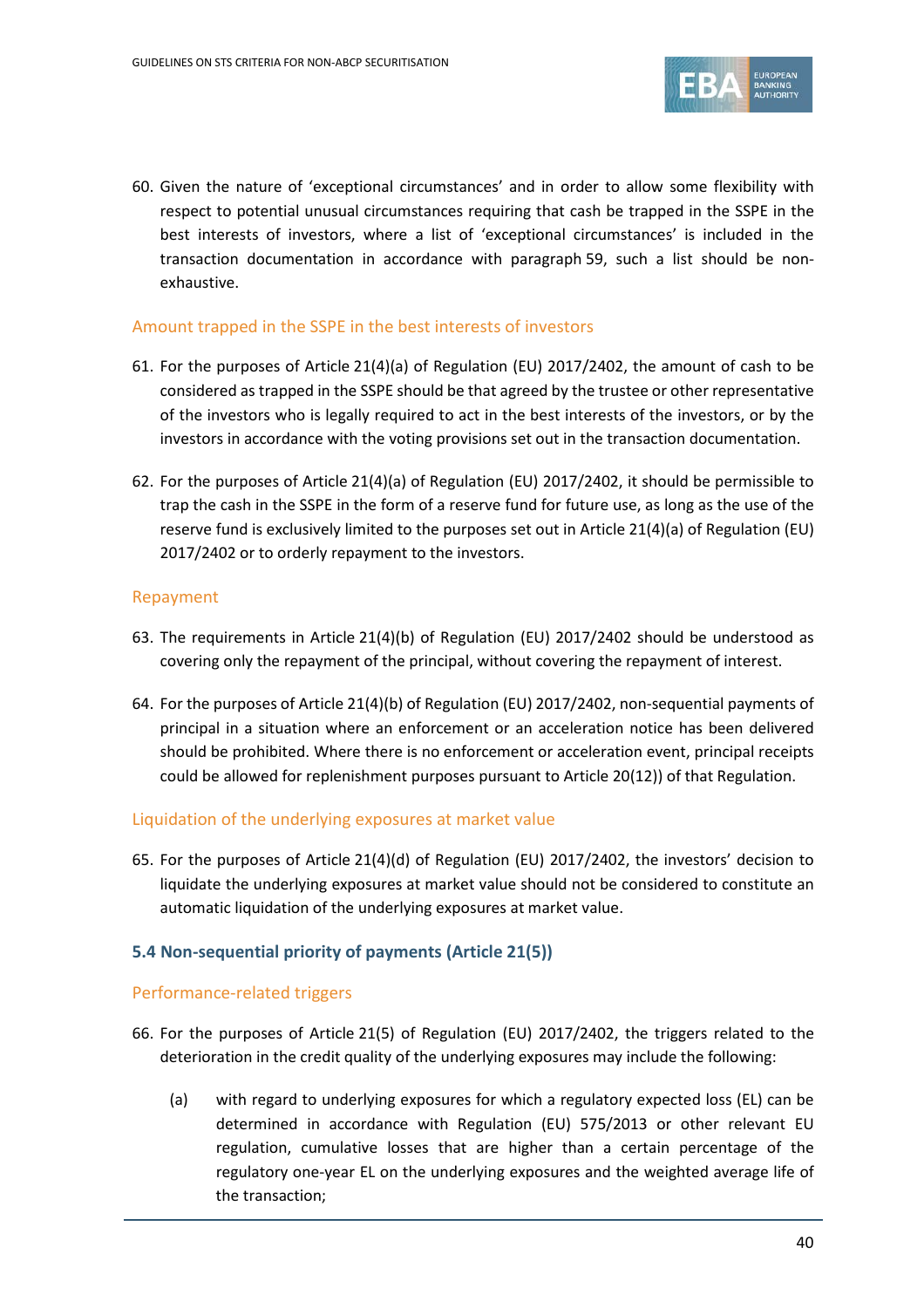

- (b) cumulative non-matured defaults that are higher than a certain percentage of the sum of the outstanding nominal amount of tranche held by the investors and the tranches that are subordinated to them;
- (c) the weighted average credit quality in the portfolio decreasing below a given prespecified level or the concentration of exposures in high credit risk (probability of default) buckets increasing above a pre-specified level.

# **5.5 Early amortisation provisions/triggers for termination of the revolving period (Article 21(6))**

#### Insolvency-related event with regard to the servicer

- 67. For the purposes of Article 21(6)(b) of Regulation (EU) 2017/2402, an insolvency-related event with respect to the servicer should lead to both of the following:
	- (a) it should enable the replacement of the servicer in order to ensure continuation of the servicing;
	- (b) it should trigger the termination of the revolving period.

### **5.6 Expertise of the servicer (Article 21(8))**

#### Criteria for determining the expertise of the servicer

- 68. For the purposes of determining whether a servicer has expertise in servicing exposures of a similar nature to those securitised in accordance with Article 21(8) of Regulation (EU) 2017/2402, both of the following should apply:
	- (a) the members of the management body of the servicer and the senior staff, other than members of the management body, responsible for servicing exposures of a similar nature to those securitised should have adequate knowledge and skills in the servicing of exposures similar to those securitised;
	- (b) any of the following principles on the quality of the expertise should be taken into account in the determination of the expertise:
		- (i) the role and duties of the members of the management body and the senior staff and the required capabilities should be adequate;
		- (ii) the experience of the members of the management body and the senior staff gained in previous positions, education and training should be sufficient;
		- (iii) the involvement of the members of the management body and the senior staff within the governance structure of the function of servicing the exposures should be appropriate;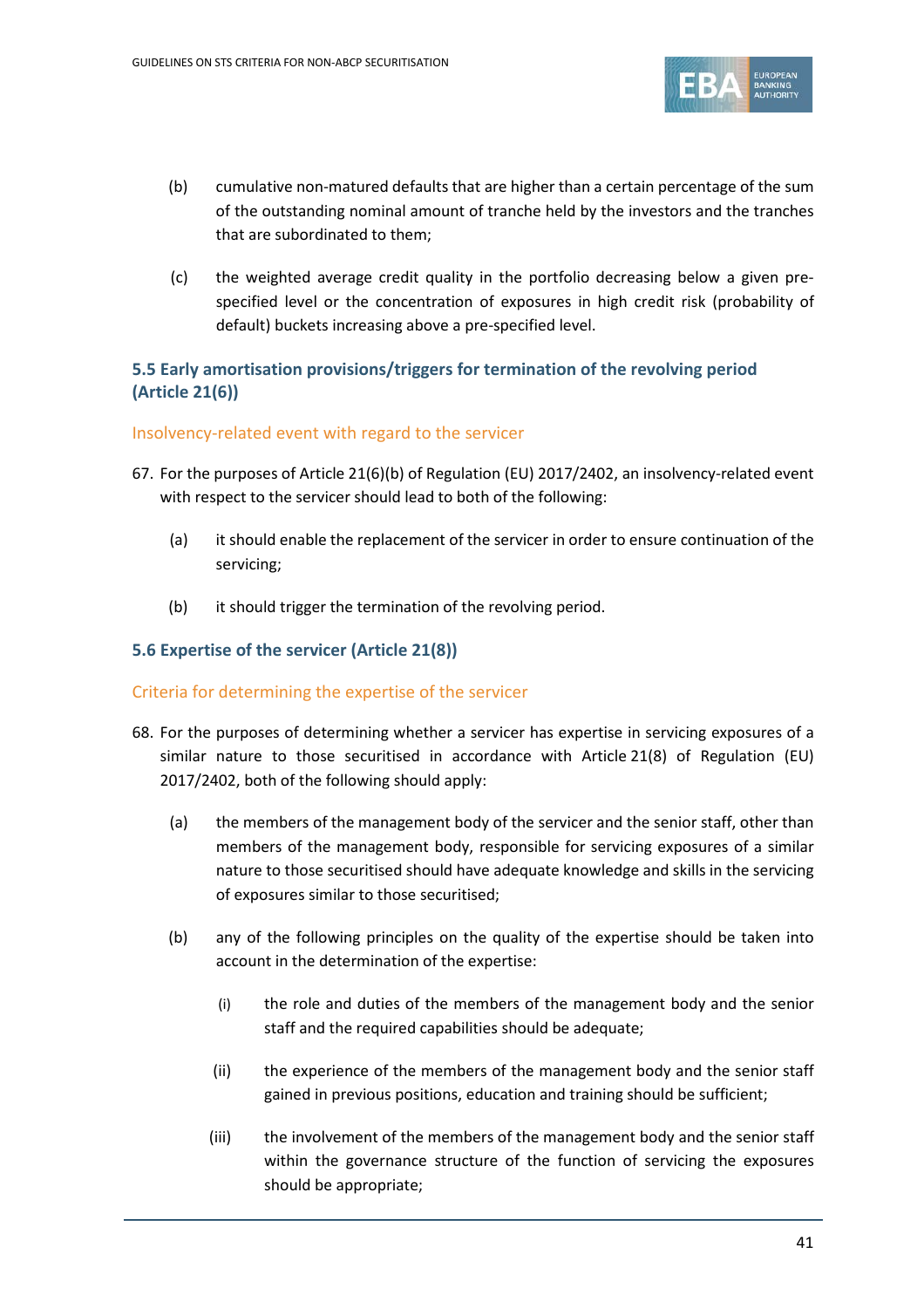

- (iv) in the case of a prudentially regulated entity, the regulatory authorisations or permissions held by the entity should be deemed relevant to the servicing of similar exposures to those securitised.
- 69. A servicer should be deemed to have the required expertise where either of the following applies:
	- (a) the business of the entity, or of the consolidated group, to which the entity belongs, for accounting or prudential purposes, has included the servicing of exposures of a similar nature to those securitised, for at least five years;
	- (b) where the requirement referred to in point (a) is not met, the servicer should be deemed to have the required expertise where they comply with both of the following:
		- (i) at least two of the members of its management body have relevant professional experience in the servicing of exposures of a similar nature to those securitised, at personal level, of at least five years;
		- (ii) senior staff, other than members of the management body, who are responsible for managing the entity's servicing of exposures of a similar nature to those securitised, have relevant professional experience in the servicing of exposures of a similar nature to those securitised, at a personal level, of at least five years;
		- (iii) the servicing function of the entity is backed by the back-up servicer compliant with point (a).
- 70. For the purpose of demonstrating the number of years of professional experience, the relevant expertise should be disclosed in sufficient detail and in accordance with the applicable confidentiality requirements to permit investors to carry out their obligations under Article 5(3)(c) of Regulation (EU) 2017/2402.

# Exposures of similar nature

71. For the purposes of Article 21(8) of Regulation (EU) 2017/2402, interpretation of the term 'exposures of similar nature' should follow the interpretation provided in paragraph [23](#page-28-0) above.

#### Well-documented and adequate policies, procedures and risk management controls

- 72. For the purposes of Article 21(8) of Regulation (EU) 2017/2402, the servicer should be considered to have well documented and adequate policies, procedures and risk management controls relating to servicing of exposures' where either of the following conditions is met:
	- (a) The servicer is an entity that is subject to prudential and capital regulation and supervision in the Union and such regulatory authorisations or permissions are deemed relevant to the servicing;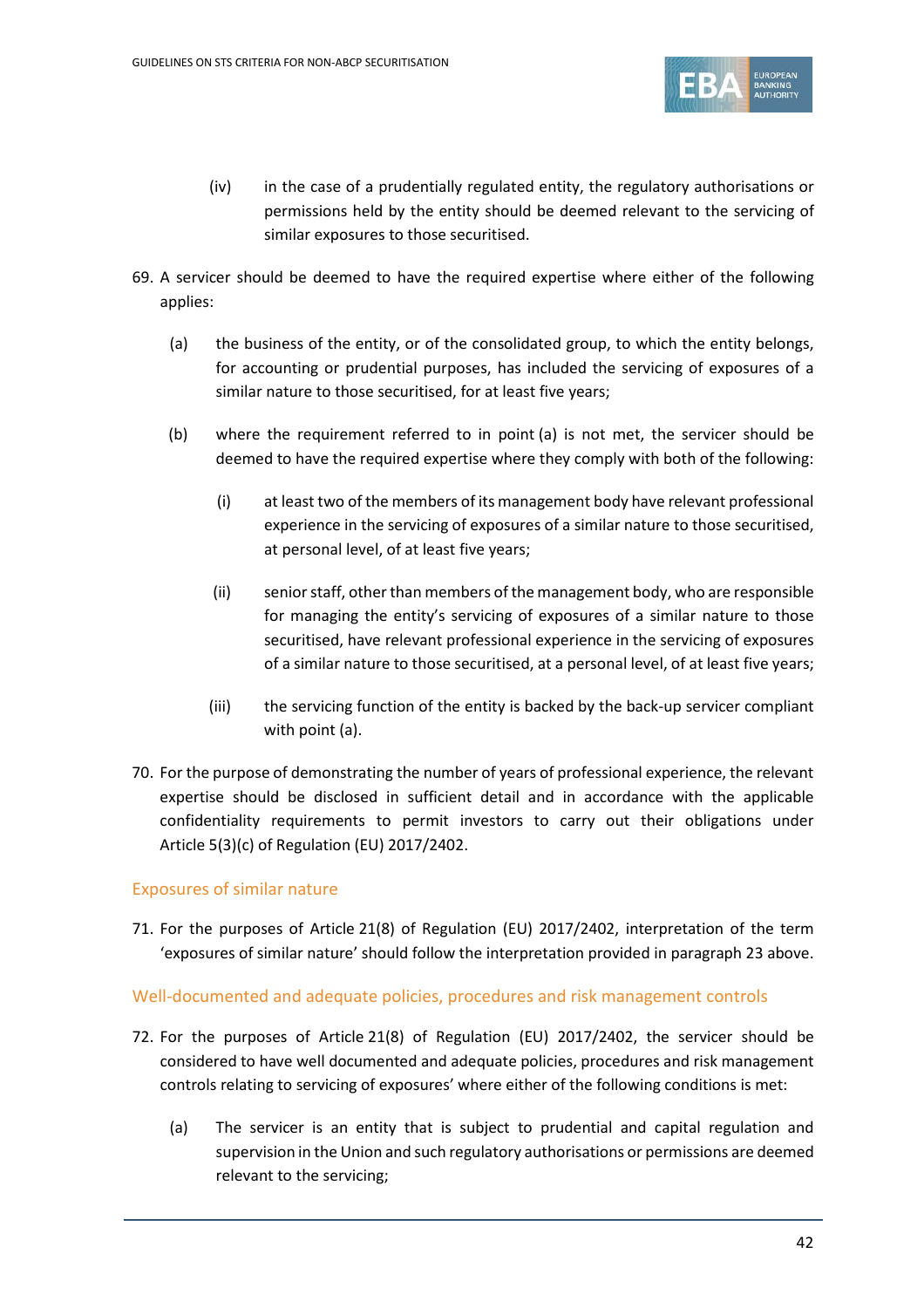

(b) The servicer is an entity that is not subject to prudential and capital regulation and supervision in the Union, and a proof of existence of well-documented and adequate policies and risk management controls is provided that also includes a proof of adherence to good market practices and reporting capabilities. The proof should be substantiated by an appropriate third party review, such as by a credit rating agency or external auditor.

## **5.7 Remedies and actions related to delinquency and default of debtor (Article 21(9))**

#### Clear and consistent terms

For the purposes of Article 21(9) of Regulation (EU) 2017/2402, to 'set out clear and consistent terms' and to 'clearly specify' should be understood as requiring that the same precise terms are used throughout the transaction documentation in order to facilitate the work of investors.

## **5.8 Resolution of conflicts between different classes of investors (Article 21(10))**

# Clear provisions facilitating the timely resolution of conflicts between different classes of investors

- 73. For the purposes of Article 21(10) of Regulation (EU) 2017/2402, provisions of the transaction documentation that 'facilitate the timely resolution of conflicts between different classes of investors', should include provisions with respect to all of the following:
	- (a) the method for calling meetings or arranging conference calls;
	- (b) the maximum timeframe for setting up a meeting or conference call;
	- (c) the required quorum;
	- (d) the minimum threshold of votes to validate such a decision, with clear differentiation between the minimum thresholds for each type of decision;
	- (e) where applicable, a location for the meetings which should be in the Union.
- 74. For the purposes of Article 21(10) of Regulation (EU) 2017/2402, where mandatory statutory provisions exist in the applicable jurisdiction that set out how conflicts between investors have to be resolved, the transaction documentation may refer to these provisions.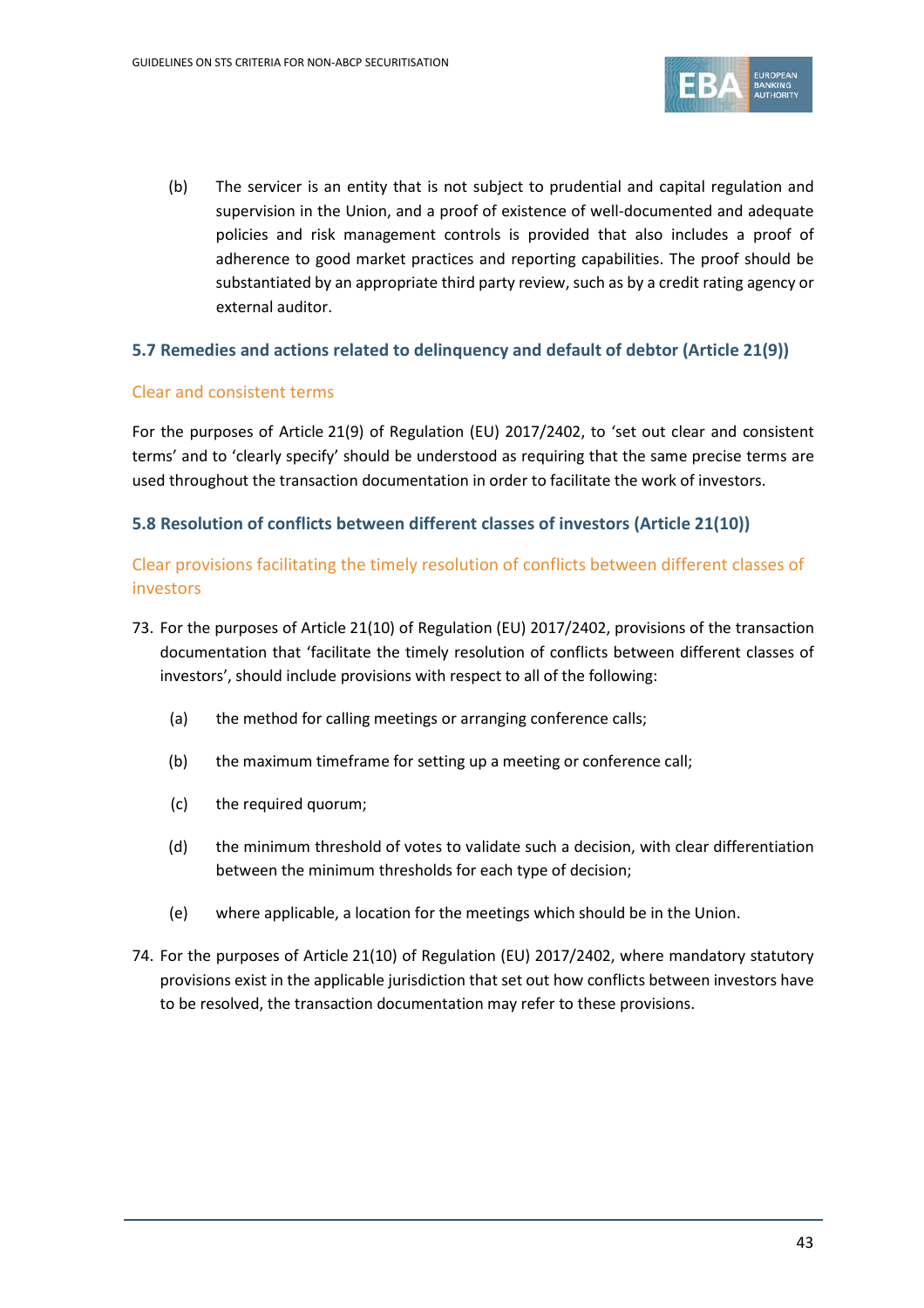

# 6. Criteria related to transparency

#### **6.1 Data on historical default and loss performance (Article 22(1))**

#### Data

75. For the purposes of Article 22(1) of Regulation (EU) 2017/2402, where the seller cannot provide data in line with the data requirements contained therein, external data that are publicly available or are provided by a third party, such as a rating agency or another market participant, may be used, provided that all of the other requirements of that article are met.

#### Substantially similar exposures

- 76. For the purposes of Article 22(1) of Regulation (EU) 2017/2402, the term 'substantially similar exposures' should be understood as referring to exposures for which both of the following conditions are met:
	- (a) the most relevant factors determining the expected performance of the underlying exposures are similar;
	- (b) as a result of the similarity referred to in point (a) it could reasonably have been expected, on the basis of indications such as past performance or applicable models, that, over the life of the transaction, or over a maximum of four years, where the life of the transaction is longer than four years, their performance would not be significantly different.
- 77. The substantially similar exposures should not be limited to exposures held on the balance sheet of the originator.

#### **6.2 Verification of a sample of the underlying exposures (Article 22(2))**

#### Sample of the underlying exposures subject to external verification

78. For the purposes of Article 22(2) of Regulation (EU) 2017/2402, the underlying exposures that should be subject to verification prior to the issuance should be a representative sample of the provisional portfolio from which the securitised pool is extracted and which is in a reasonably final form before issuance.

#### Party executing the verification

- 79. For the purposes of Article 22(2) of Regulation (EU) 2017/2402, an appropriate and independent party should be deemed to be a party that meets both of the following conditions:
	- (a) it has the experience and capability to carry out the verification;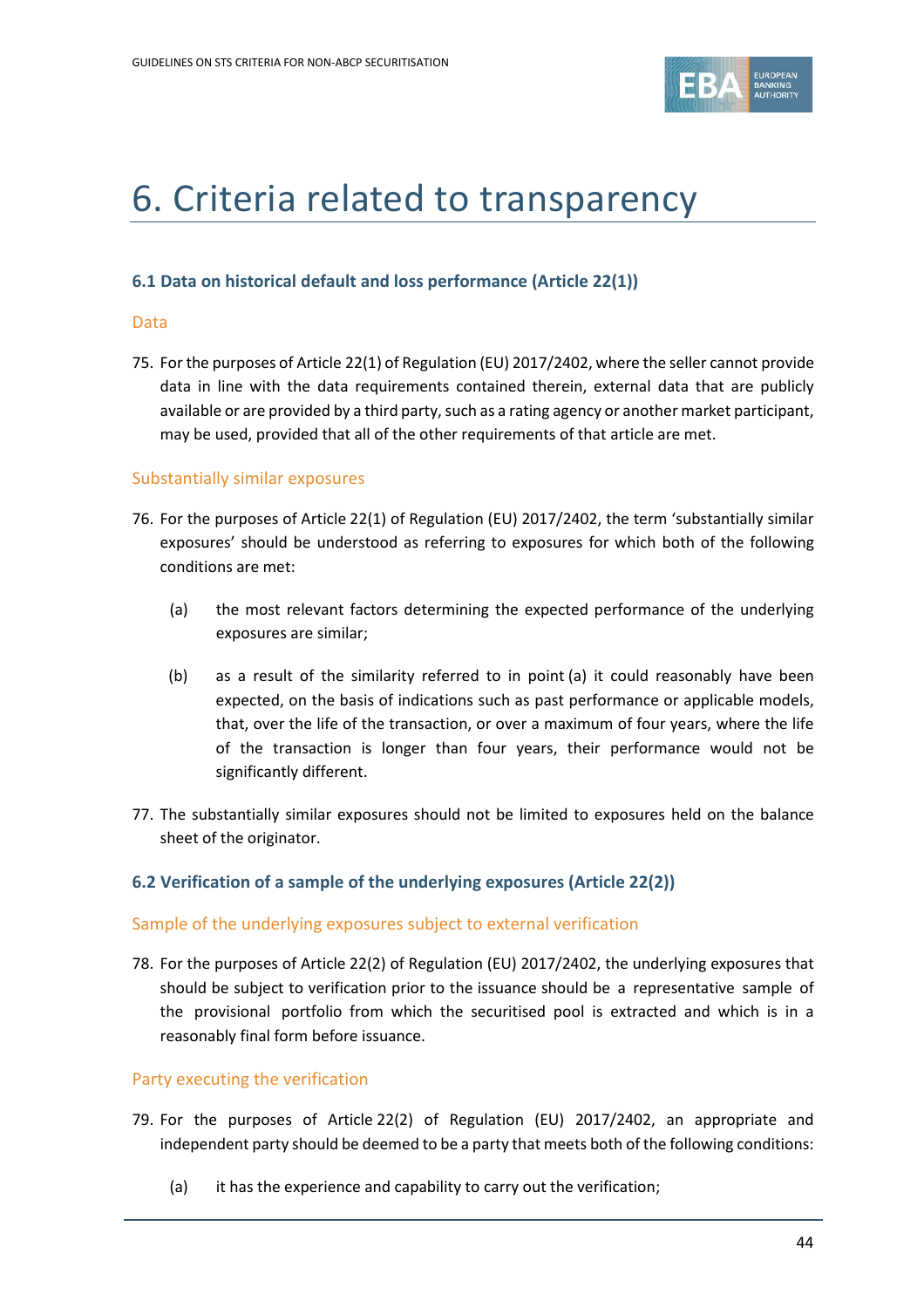

- (b) it is none of the following:
	- (i) a credit rating agency;
	- (ii) a third party verifying STS compliance in accordance with Article 28 of Regulation (EU) 2017/2402;
	- (iii) an entity affiliated to the originator.

#### Scope of the verification

- 80. For the purposes of Article 22(2) of Regulation (EU) 2017/2402, the verification to be carried out based on the representative sample, applying a confidence level of at least 95%, should include both of the following:
	- (a) verification of the compliance of the underlying exposures in the provisional portfolio with the eligibility criteria that are able to be tested prior to issuance;
	- (b) verification of the fact that the data disclosed to investors in any formal offering document in respect of the underlying exposures is accurate.

#### Confirmation of the verification

81. For the purposes of Article 22(2) of Regulation (EU) 2017/2402, confirmation that this verification has occurred and that no significant adverse findings have been found should be disclosed.

#### **6.3 Liability cash flow model (Article 22(3))**

#### Precise representation of the contractual relationship

82. For the purposes of Article 22(3) of Regulation (EU) 2017/2402, the representation of the contractual relationships between the underlying exposures and the payments flowing among the originator, sponsor, investors, other parties and the SSPE should be considered to have been done 'precisely' where it is done accurately and with an amount of detail sufficient to allow investors to model payment obligations of the SSPE and to price the securitisation accordingly. This may include algorithms that permit investors to model a range of different scenarios that will affect cash flows, such as different prepayment or default rates.

#### Third parties

83. For the purposes of Article 22(3) of Regulation (EU) 2017/2402, where the liability cash flow model is developed by third parties, the originator or sponsor should remain responsible for making the information available to potential investors.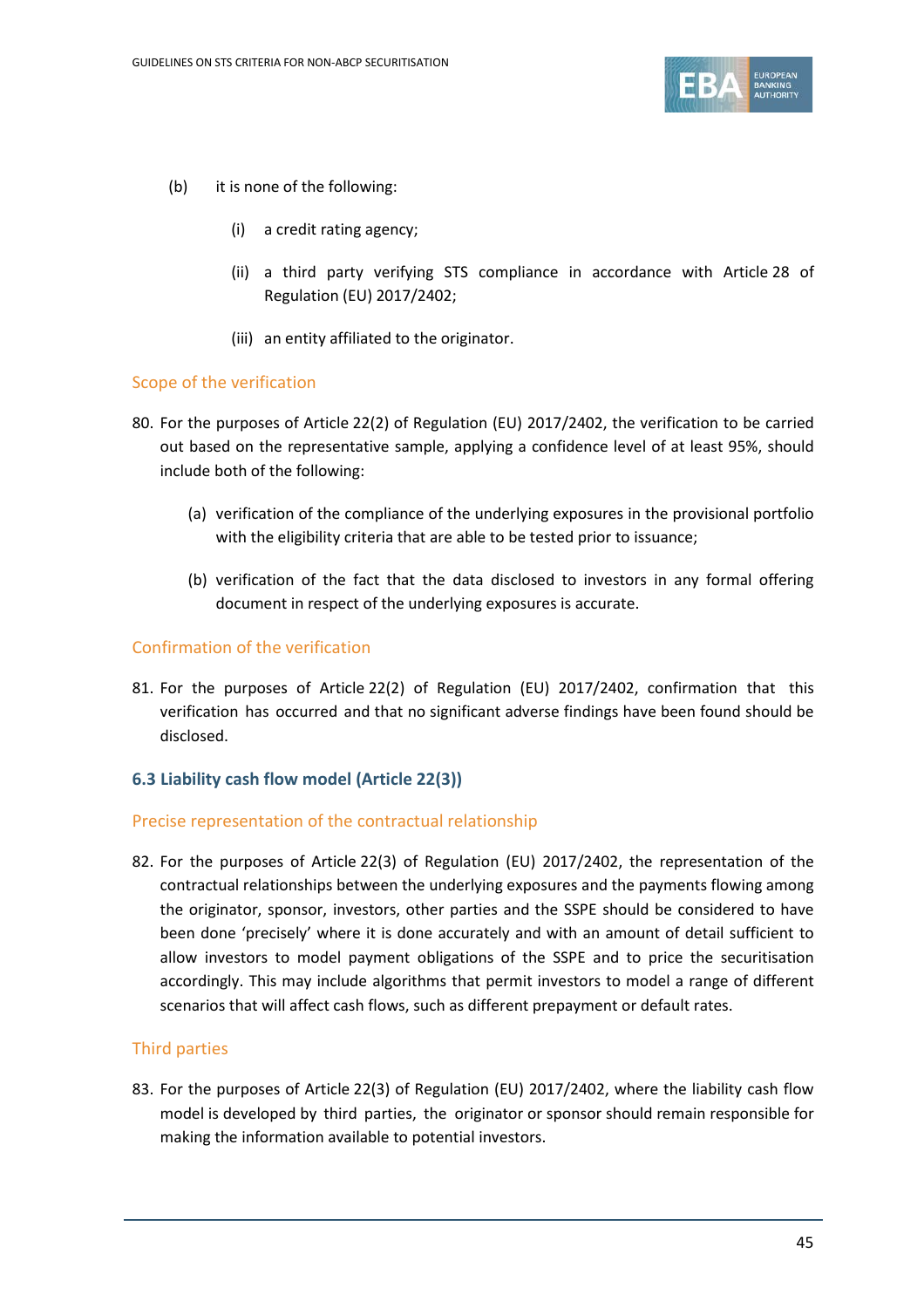

### **6.4 Environmental performance of assets (Article 22(4))**

#### Available information related to the environmental performance

84. This requirement should be applicable only if the information on the energy performance certificates for the assets financed by the underlying exposures is available to the originator, sponsor or the SSPE and captured in its internal database or IT systems. Where information is available only for a proportion of the underlying exposures, the requirement should apply only in respect of the proportion of the underlying exposures for which information is available.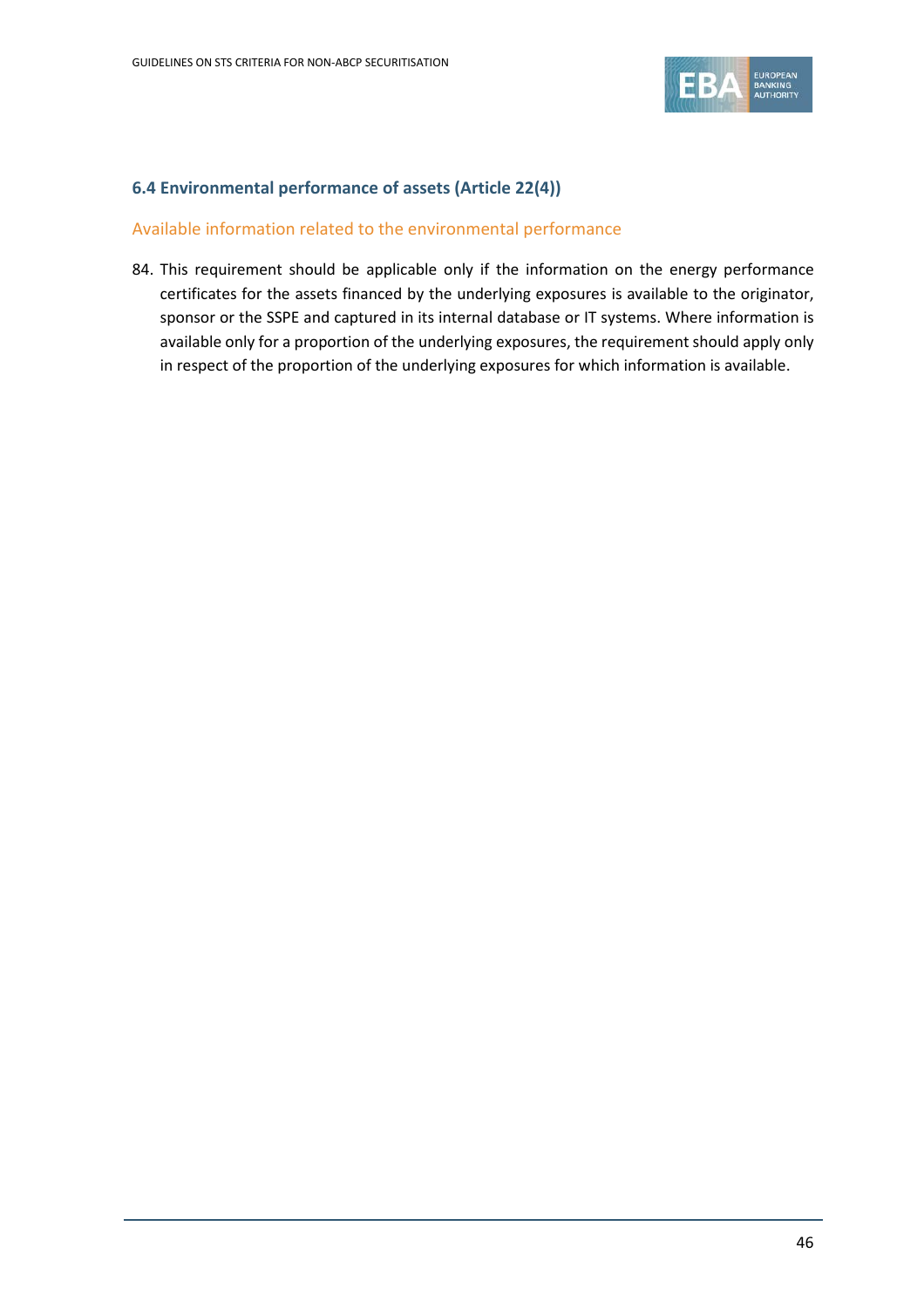

# 4. Accompanying documents

# 4.1 Cost-benefit analysis/impact assessment

1. Article 16(2) of the EBA Regulation (Regulation (EU) No 1093/2010), guidelines developed by the EBA shall be, where appropriate, accompanied by an impact assessment which analyses the related potential related costs and benefits. This section provides an overview of such impact assessment, and the potential costs and benefits associated with the implementation of the guidelines.

#### Problem identification

- 2. The guidelines have been developed in accordance with the mandate assigned to the EBA in Article 19(2) of Regulation (EU) 2017/2402 (Regulation (EU) No 2017/2402), which requests the EBA to develop guidelines on the harmonised interpretation and application of the criteria on STS for the non-ABCP securitisation.
- 3. The guidelines are expected to play a crucial role in the consistent and correct implementation of the STS criteria, and the new EU securitisation framework in general. They should lead to consistent interpretation and application of the criteria by the originators, sponsors, SSPEs and investors involved in the STS securitisation, the competent authorities designated to supervise the compliance of the entities with the criteria, and third parties verifying STS compliance in accordance with Article 28 of Regulation (EU) 2017/2402*.* The importance of the clear guidance to be provided in the guidelines is underlined by the fact that the implementation of the STS criteria is a prerequisite for the application of preferential risk weights under the amended capital framework, as well as by severe sanctions imposed by Regulation (EU) 2017/2402 for negligence or intentional infringement of the STS criteria*.* The guidelines are also directly interlinked with ESMA mandates, such as with the ESMA RTS on the STS notifications. Lastly, the guidelines will be applied on a cross-sectoral basis, i.e. by different types of financial institutions that will act as originators, original lenders, investors, sponsors and SSPEs with respect to the STS securitisation) as well as by a large number of competent authorities that will be designed to supervise the compliance of such market participants with the STS criteria.

#### Policy objectives

- 4. The main objective of the guidelines is to ensure harmonised interpretation and application of the STS criteria, and a common and consistent understanding of the STS criteria throughout the Union.
- 5. The introduction of the simple, transparent and standardised securitisation product, and establishment of the criteria that such a product need to comply with, are a core pillar of the new EU securitisation framework, consisting of Regulation (EU) 2017/2402 and accompanying changes in the CRR for credit institutions and investment firms, which entered into force in the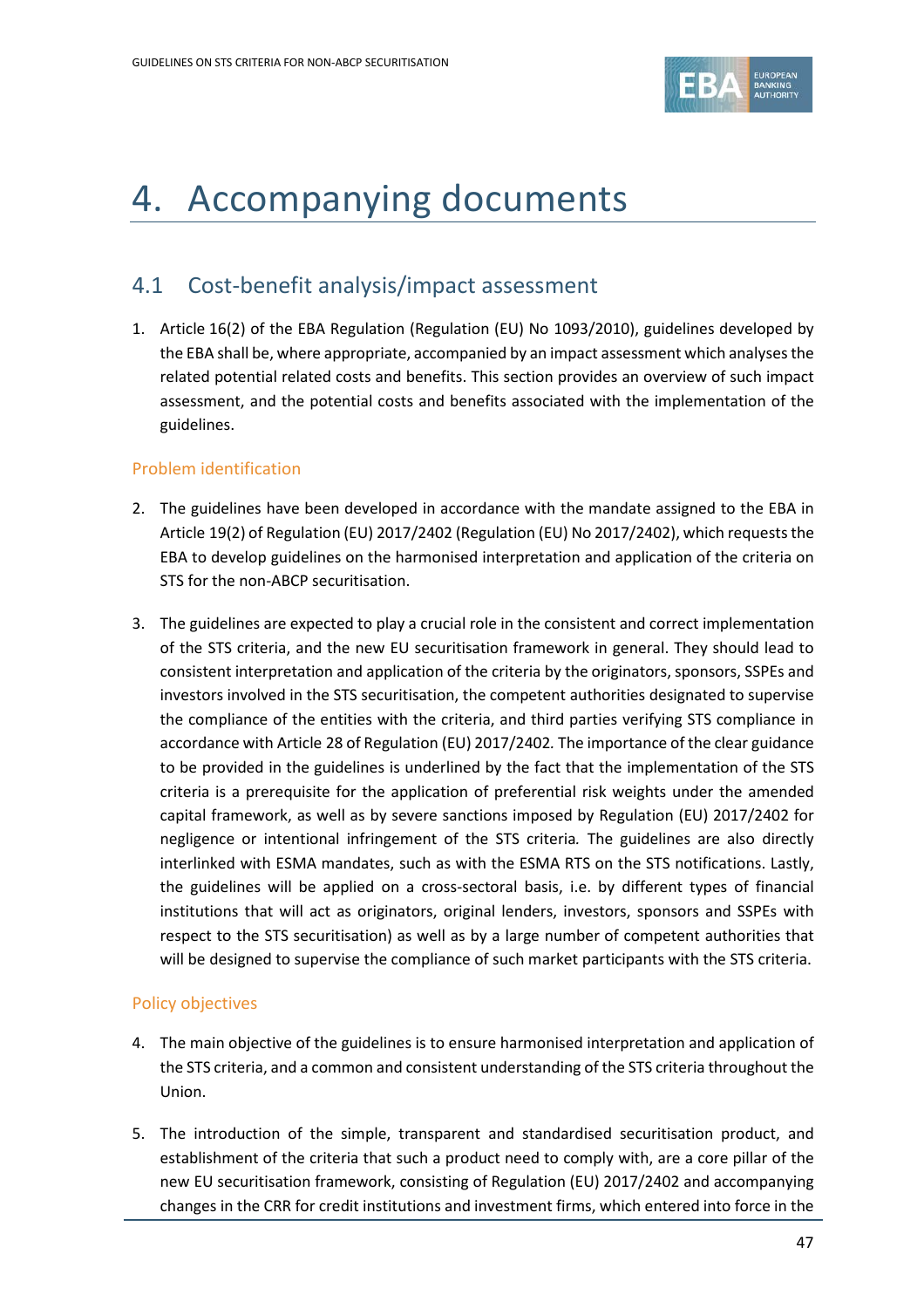

EU in January 2018 (and in the Commission Delegated Regulation for insurance and reinsurance undertakings, which entered into force in June 2016).

- 6. The guidelines should therefore contribute to the original general objective of this reform, which is to revive a safe securitisation market by introducing STS securitisation instruments, which address the risks inherent in highly complex, opaque and risky securitisation instruments and are clearly differentiated from such complex structures. This should lead to improvement of the financing of the EU economy, weakening the link between banks deleveraging needs and credit tightening in the short run, and creating a more balanced and stable funding structure for the EU economy in the long run.
- 7. By playing an important role in the effective implementation of the new EU securitisation framework, the guidelines should also contribute to the general objective of the EBA, which is to ensure a high, effective and consistent level of EU regulation, and hence maintain the stability of the EU financial system.

#### Baseline scenario

8. The baseline scenario presumes the existence of no guidelines. It is expected that their absence would have a negative impact on the implementation of the new EU securitisation framework, given that potential ambiguities or uncertainties present in the STS criteria as specified in Regulation (EU) 2017/2402 would not be addressed, leading to a lack of convergence and to divergent approaches in the implementation of the criteria throughout the EU. This could increase the costs of compliance with the requirements, and result in origination of securitisation instruments with differing characteristics and risk profiles, resulting from different interpretation of the criteria set out in Regulation (EU) 2017/2402. In addition, this could disincentivise the originators from issuing STS securitisations, in particular in the light of severe sanctions that could be imposed in cases of breach of the obligations. Lastly, such divergent application of the criteria could create barriers for investments in such securitisation, and undermine the investors' confidence in the STS products. The lack of clear interpretation of the rules could also increase the scope for potential use of the binding mediation, if disagreements arose due to inconsistent understanding of the Level 1 requirements.

#### Assessment of the option adopted

9. The EBA has addressed the legal mandate by providing a detailed interpretation of all the STS criteria specified in Regulation (EU) 2017/2402. It should be taken into account that the STS criteria, as well as the EBA guidelines, are a binary system, i.e. each criterion and each interpretation in the EBA guidelines are equally important given that non-compliance with any criterion could potentially lead to losing the STS label. Although for internal purposes during the process of development of the guidance the EBA has categorised the STS criteria based on their perceived level of clarity/unclarity into three different groups, for the external entity to which the guidelines shall apply, all STS criteria are important for the purposes of eligibility for the STS label.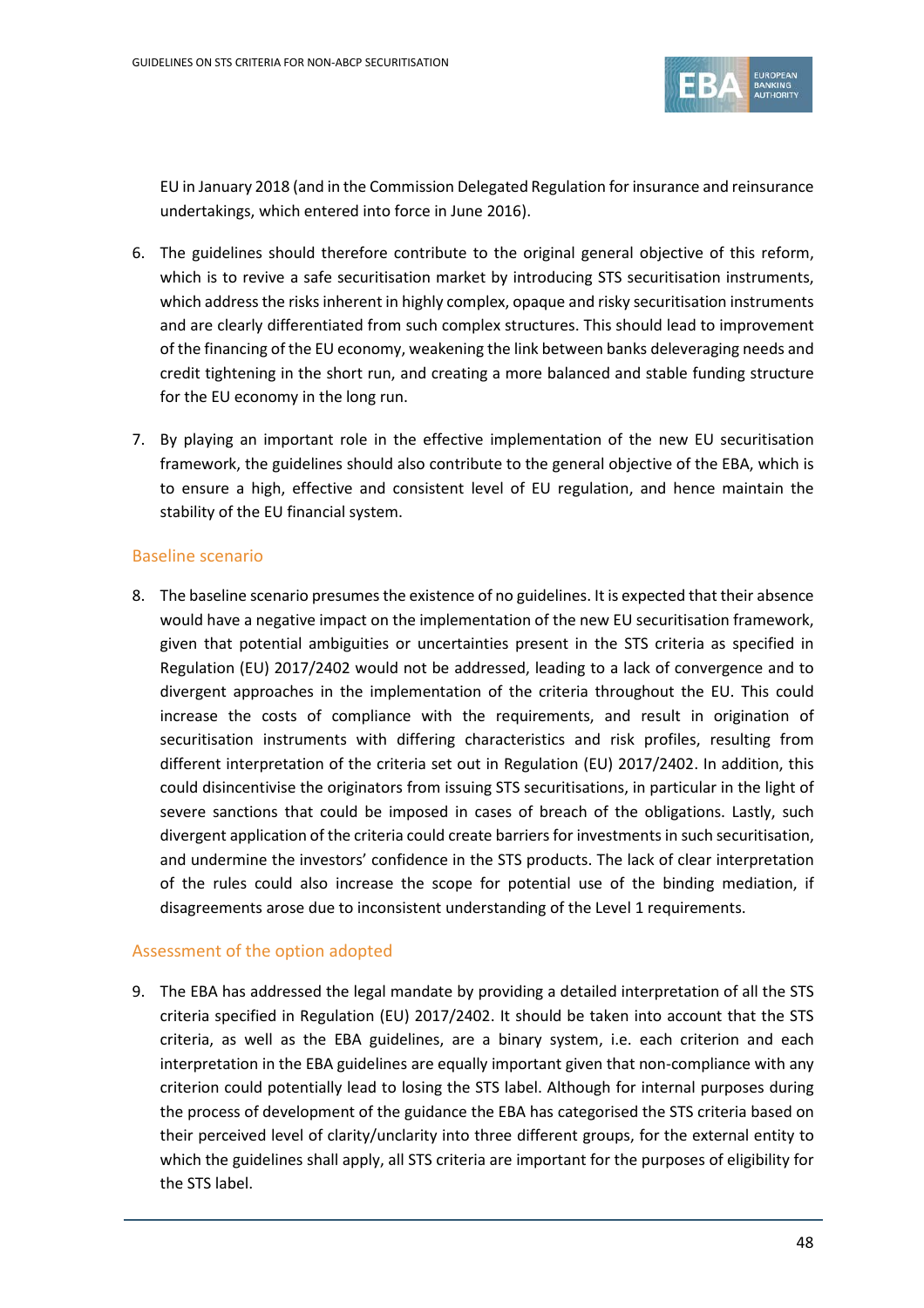

# Cost-benefit analysis

 $\overline{a}$ 

- 10. It is expected that implementation of the guidelines will bring about substantial benefits for the originators, original lenders, investors, sponsors, SSPEs, competent authorities and third parties verifying STS compliance in accordance with Article 28 of Regulation (EU) 2017/2402, given that it should provide a single source of interpretation of the STS criteria and should therefore substantially facilitate their consistent adoption across the EU.
- 11. The guidelines should help achieve the objectives of the new EU securitisation framework as set out above, in a more efficient and effective way. They should help introduce an immediately recognisable STS product in EU securitisation markets, increase investors' trust in the STS products that will be eligible for a more risk sensitive capital treatment and thereby allow investors and originators to reap the benefits of simple, transparent and standardised instruments.
- 12. With respect to the costs, while it is expected that the implementation of the new EU securitisation framework itself will be accompanied by considerable administrative, compliance and operational costs for both market participants and competent authorities<sup>[10](#page-48-0)</sup>, the guidelines should contribute to the mitigation of such costs, by providing clarity on Level 1 requirements. Beyond the costs for market participants and competent authorities to adapt to the new regulatory framework, there should be no relevant social and economic costs.
- 13. It is assessed that the guidelines will affect a large number of stakeholder groups. Given the inherently cross-sectoral nature of the securitisation, different types of prudentially regulated and non-regulated institutions and other entities will be brought under the scope of Regulation (EU) 2017/2402 and the guidelines, on both the origination and investment sides. The guidelines will also need to be implemented by the competent authorities that will be designated to supervise the compliance of the market participants with the STS criteria. In addition, third parties that will be authorised to verify compliance with the STS criteria in accordance with Article 28 of Regulation (EU) 2017/2402 will need to rely on the interpretation provided in the guidelines.
- 14. It is expected that costs and benefits related to the implementation of the guidelines will be ongoing, and applicable for each single securitisation instrument issued.

<span id="page-48-0"></span> $10$  See the impact assessment accompanying the proposals on securitisation developed by the European Commission: [https://ec.europa.eu/info/publications/impact-assessment-accompanying-proposals-securitisation\\_en](https://ec.europa.eu/info/publications/impact-assessment-accompanying-proposals-securitisation_en)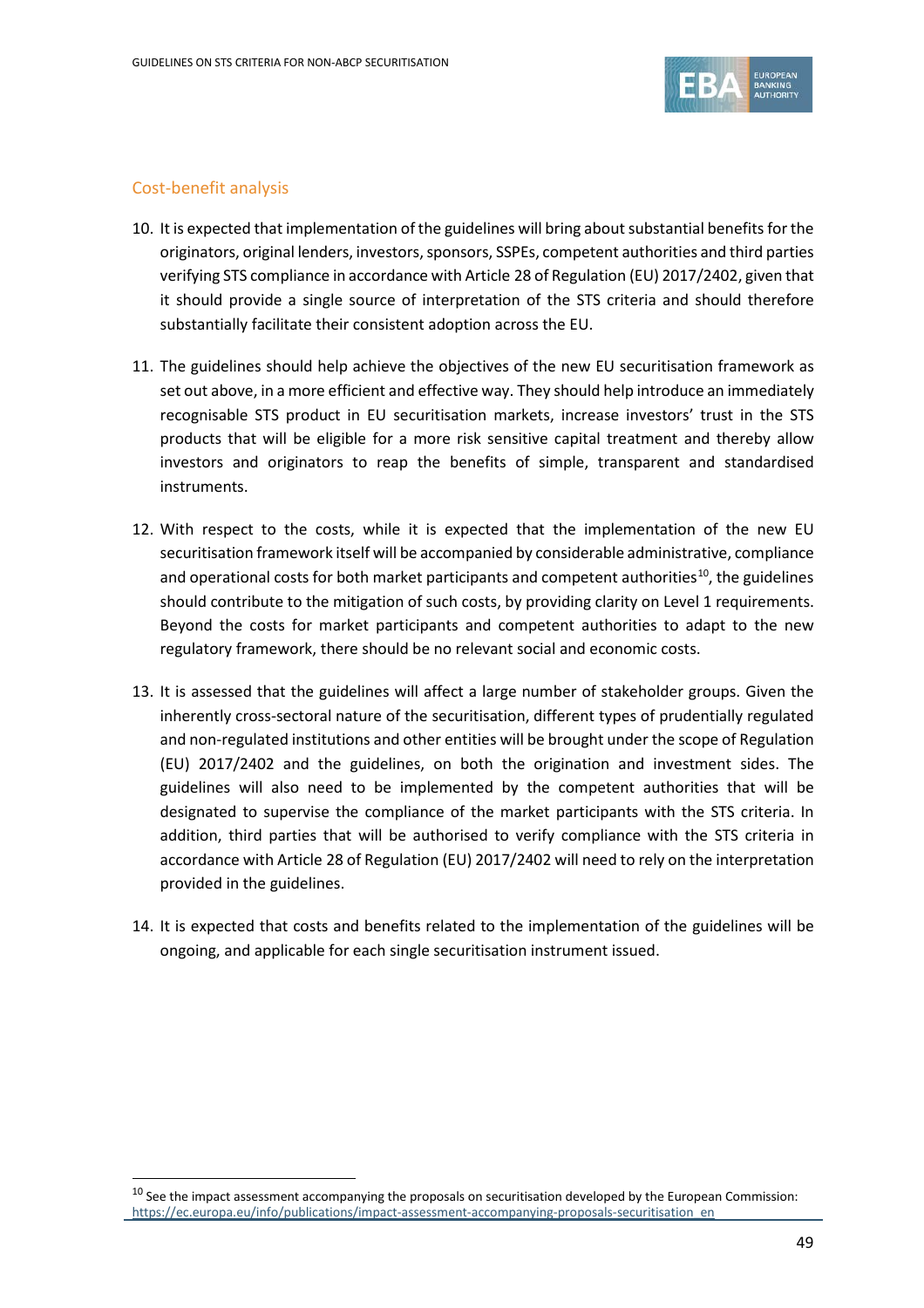# 4.2 Feedback statement

The EBA publicly consulted on the draft proposal contained in this paper.

The consultation period lasted for three months and ended on 20 July 2018. A total of 18 responses were received, of which 14 were published on the EBA website.

This paper presents a summary of the key points and other comments arising from the consultation, the analysis and discussion triggered by these comments and the actions taken to address them if deemed necessary.

In many cases, several industry bodies made similar comments or the same body repeated its comments in response to different questions. In such cases, the comments and EBA analysis are included in the section of this paper where the EBA considers them most appropriate.

Changes to the draft guidelines have been incorporated as a result of the responses received during the public consultation.

## **Summary of key issues and the EBA's response**

The respondents generally welcomed and supported the guidelines, the approach to the interpretation of the STS criteria and the aspects that the guidance focuses on. The respondents provided a substantial number of technical comments on a number of specific technical issues in the guidance.

The following key comments have been made, and corresponding changes have been introduced in the guidelines:

- True sale, assignment or transfer with the same legal effect (Article 20(1)-(5)): in response to concerns about the requirement to provide the legal opinion to confirm the true sale in all cases, the guidance expects the legal opinions to be provided as a general rule and omission to be an exception.
- Underwriting standards (Article 20(10)): concerns were raised about the strict guidance with respect to the requirement to 'disclose material changes from prior underwriting standards', which would require disclosure of changes made up to five years prior to the securitisation. It was proposed that that this requirement should be only forward-looking, i.e. requiring disclosure of material changes only following the issuance of securitisation. Taking into account the existing disclosure requirement on the underwriting standards in prospectus, the guidance has been amended to refer to changes to underwriting standards only from the closing of the transaction.
- Exposures in default and to credit-impaired debtors/guarantors (Article 20(11)): concerns were raised about the guidance that only exposures where neither the debtor nor the guarantor is credit impaired can be included in the securitisation. The guidance has been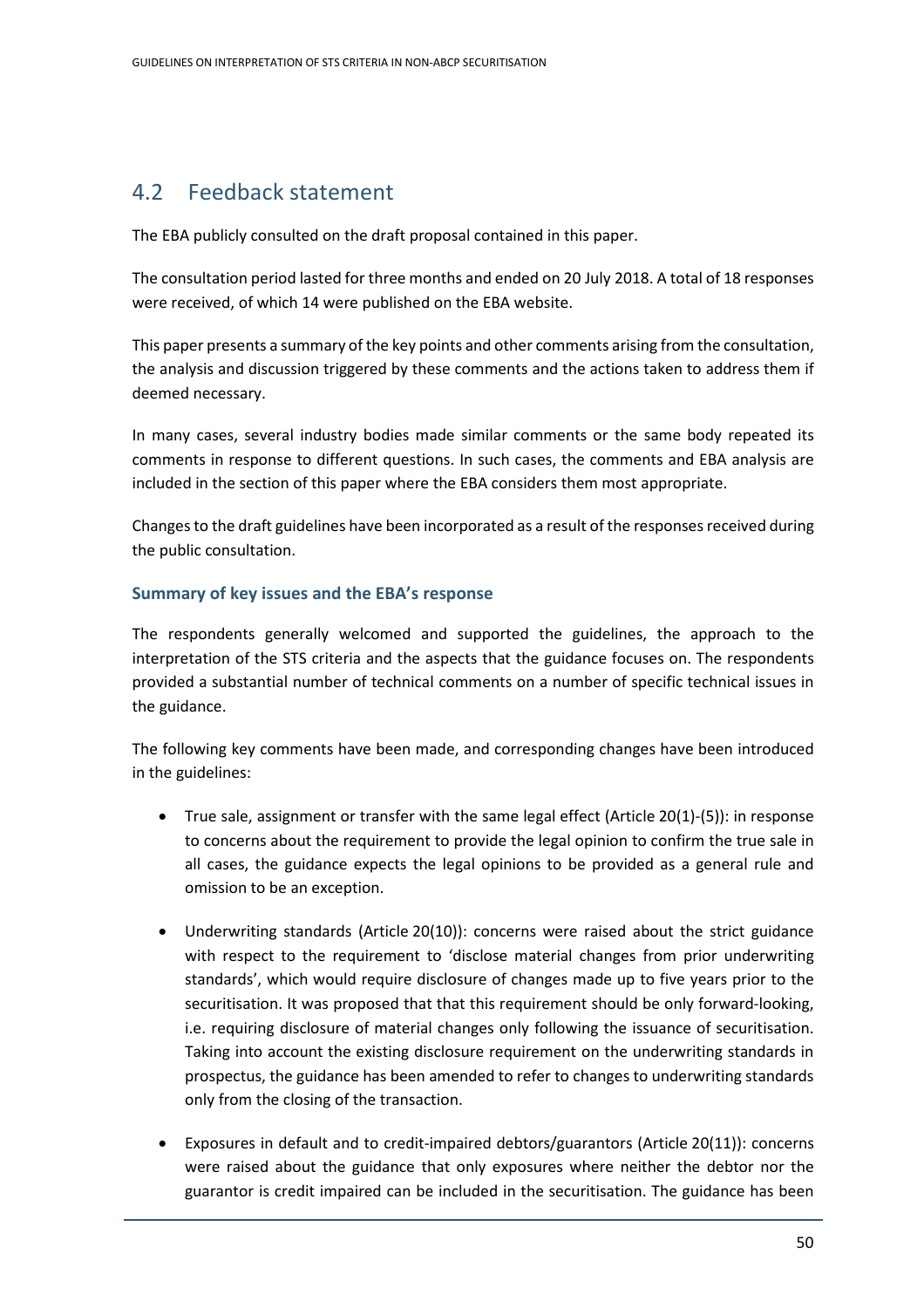amended to acknowledge the role of the guarantor as a risk bearer. The amended guidance clarifies that the exposures are allowed in the STS securitisation as long as there is recourse for the full securitised exposure amount to at least one non-credit-impaired party (whether that is a debtor or guarantor).

- No predominant dependence on the sale of assets (Article 20(13)): concerns were raised about the conditions specified in the guidance that determine in which cases the repayment of investors 'predominantly' depends on the sale of assets (value of assets no more than 30% of the total exposure value, no material concentration of dates of sales, granularity more than 500 exposures). While the guidance keeps the requirement preventing the material concentration of dates of sale of assets unchanged, it includes an amended percentage to determine the 'predominant' dependence, which has been raised to 50%. The guidance has also been amended to ensure a maximum concentration limit for exposures to a single obligor of 2%.
- Appropriate mitigation of interest-rate and currency risks (Article 21(2)): the requirements with respect to the derivatives have been adjusted and simplified to ensure a balanced approach to interpretation of the term 'appropriate mitigation'.

The following table provides a complete summary of the comments received during the consultation, the EBA analysis of the comments and the corresponding amendments that have been introduced to the guidelines. The comments in the table also include comments received from stakeholders on the corresponding criteria in the consultation paper on guidelines on STS criteria for ABCP securitisation (EBA/CP/2018/04). To the extent possible, the corresponding amendments to the guidelines have been aligned with those introduced to the guidelines on STS criteria for ABCP securitisation. All the references to paragraphs refer to paragraphs in the Consultation Paper (not to the paragraphs in the final guidelines).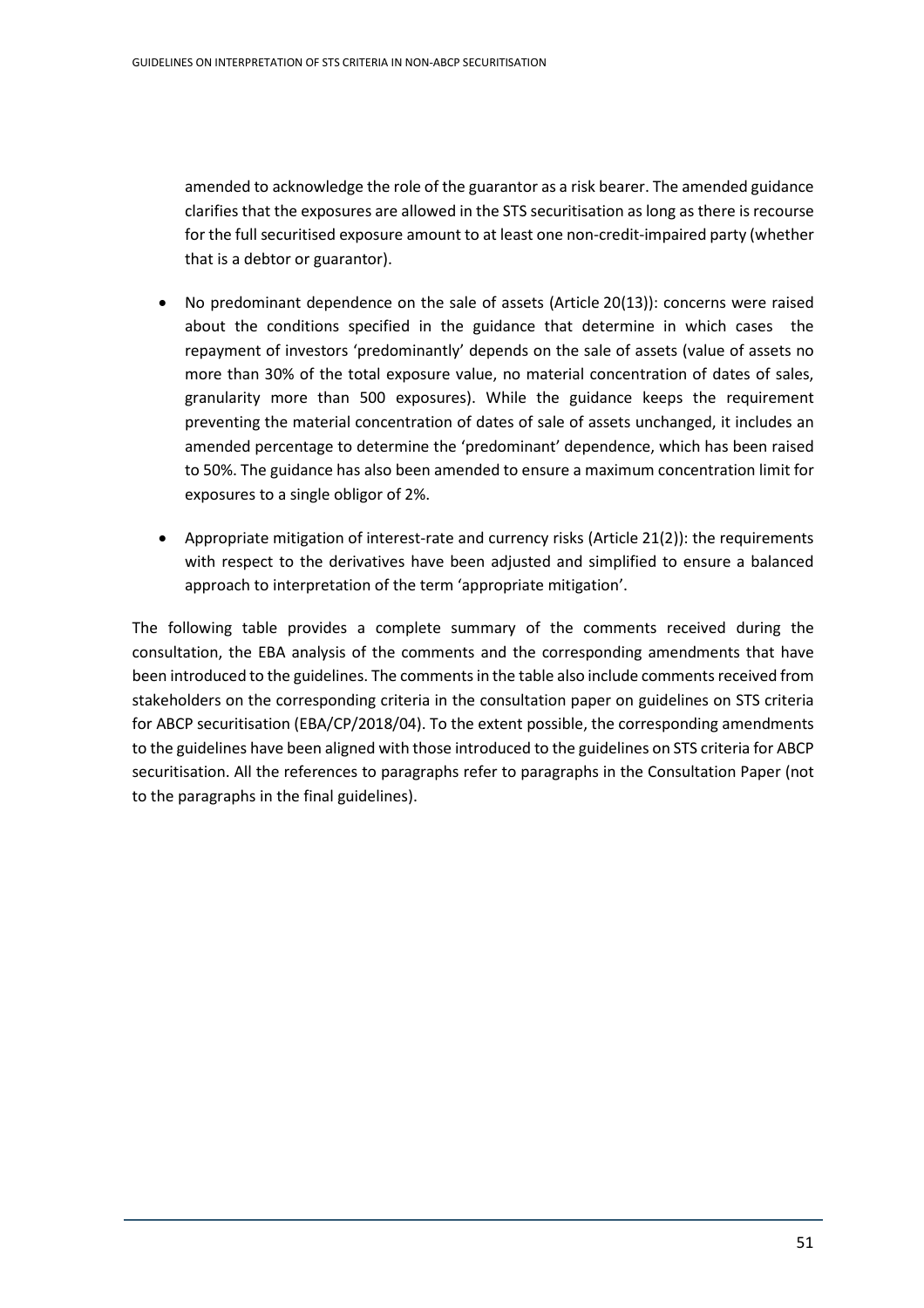

# **Summary of responses to the consultation and the EBA's analysis**

| <b>Comments</b>                                               | <b>Summary of responses received</b>                                                                                                                                                                                                                                                                                                                                                                                                                                                                                                                                  | <b>EBA analysis</b>                                                                                                                                                                                                                                                                                                                                                                                                                                                                                                                                                             | <b>Amendments to</b><br>the proposals         |
|---------------------------------------------------------------|-----------------------------------------------------------------------------------------------------------------------------------------------------------------------------------------------------------------------------------------------------------------------------------------------------------------------------------------------------------------------------------------------------------------------------------------------------------------------------------------------------------------------------------------------------------------------|---------------------------------------------------------------------------------------------------------------------------------------------------------------------------------------------------------------------------------------------------------------------------------------------------------------------------------------------------------------------------------------------------------------------------------------------------------------------------------------------------------------------------------------------------------------------------------|-----------------------------------------------|
|                                                               | Responses to questions in Consultation Paper EBA/CP/2018/05                                                                                                                                                                                                                                                                                                                                                                                                                                                                                                           |                                                                                                                                                                                                                                                                                                                                                                                                                                                                                                                                                                                 |                                               |
| <b>GENERAL COMMENTS</b>                                       |                                                                                                                                                                                                                                                                                                                                                                                                                                                                                                                                                                       |                                                                                                                                                                                                                                                                                                                                                                                                                                                                                                                                                                                 |                                               |
| <b>Disclosure</b>                                             | Some respondents proposed that the guidelines should provide<br>a harmonised explanation of where all the information should<br>be disclosed in order to comply with these criteria, based on<br>the list of underlying documentation in Article 7.                                                                                                                                                                                                                                                                                                                   | The objective of the guidelines is to provide a<br>harmonised interpretation of the content of the STS<br>criteria. Specification of where the information should<br>be disclosed to comply with the criteria is considered to<br>be outside the scope of the guidelines. The general<br>understanding is that the information on compliance<br>with the STS criteria should be included in the STS<br>notification and/or in the transaction documentation,<br>as appropriate.                                                                                                 | No change.                                    |
| <b>General Data</b><br>Protection<br><b>Regulation (GDPR)</b> | Some respondents noted that some guidance in the guidelines<br>is considered incompatible with the provisions of the GDPR,<br>since it requires disclosing personal data. This has been noted<br>for the following guidance and elsewhere: disclosure of<br>material changes to the underwriting standards; disclosure of<br>number of years of professional experience for the originator<br>and the servicer; provision of proof of well-documented<br>policies for the servicer; confirmation of the external<br>verification of a sample of underlying exposures. | With respect to the requirement in the guidance to<br>disclose the expertise for the purpose of demonstrating<br>the number of years of professional experience of the<br>originator/original lender and the servicer, the guidance<br>now clarifies that the disclosure should be in<br>accordance with the applicable confidentiality<br>requirements (such as GDPR).<br>It is understood that the comment with respect to the<br>GDPR is irrelevant for other requirements highlighted<br>by the respondents, given that they do not require<br>disclosure of personal data. | Paragraphs 39<br>and 76 have<br>been amended. |
| Applicability of<br>STS criteria to<br>unfunded<br>exposures  | One respondent asked for clarification of whether exposures<br>which are transferred to but not eligible for funding by the SSPE<br>should or should not have to comply with the STS criteria. This<br>reflects existing practice, in particular in ABCP securitisation of<br>trade finance exposures (where amount of funding provided by                                                                                                                                                                                                                            | Although in the context of ABCP this may make sense,<br>as the investors are ultimately reliant on the credit<br>protection provided by the sponsor, it is less clear that<br>this makes sense for non-ABCP securitisations.                                                                                                                                                                                                                                                                                                                                                    | No change.                                    |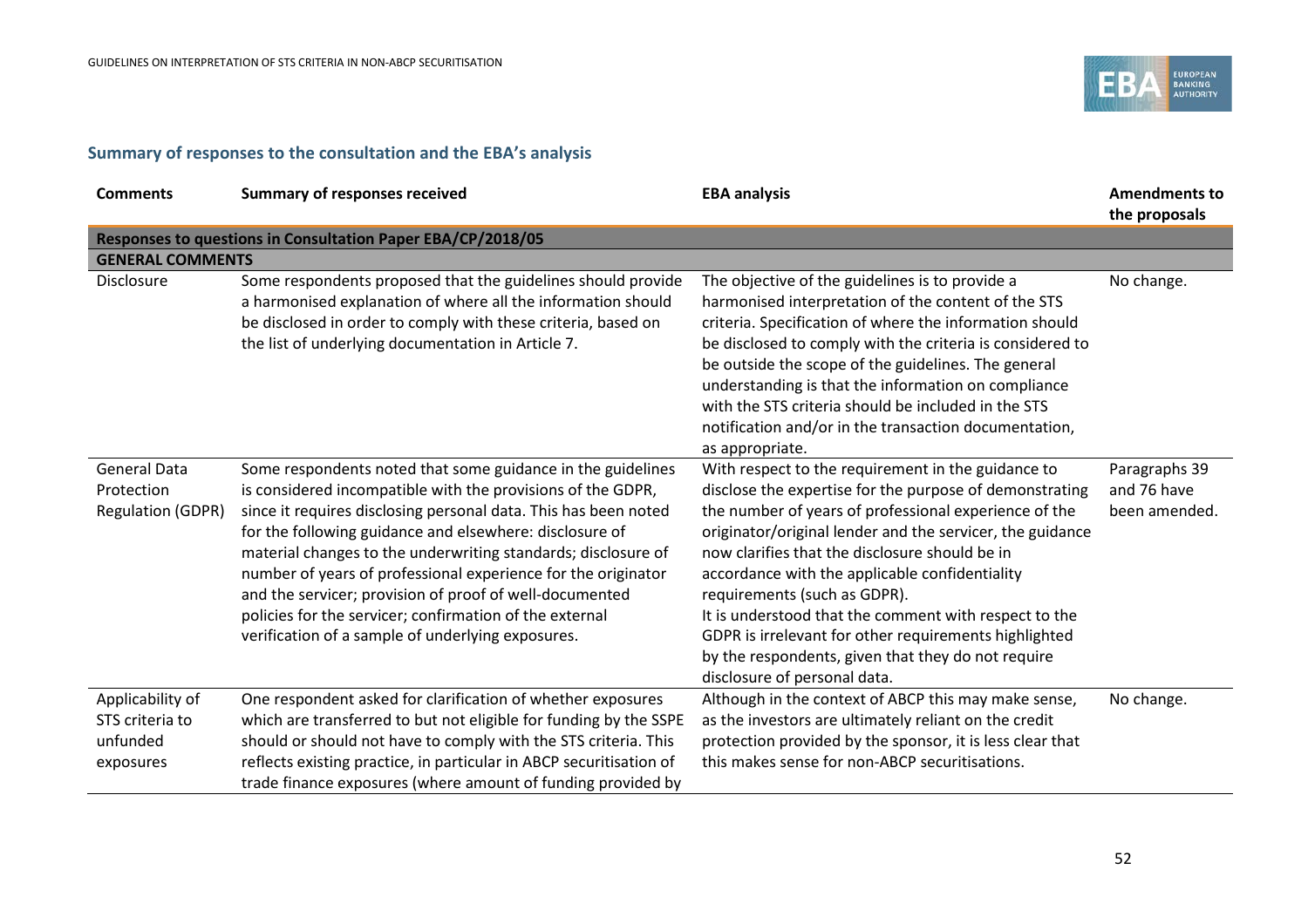

| Without undue                           | the ABCP programme is based only on the amount of<br>receivables meeting the eligibility criteria, less excess<br>concentrations and required reserves).<br>Some respondents proposed to clarify the term 'without undue                                                                                                                                                                                                                                                                                                                     | In this context, the respondent appears to refer to a<br>purchase price discount on the underlying portfolio<br>(such that the amount paid by the SSPE and nominal<br>value of the notes is less than the initial value of the<br>collateral). Investors will therefore still consider the<br>unfunded exposures as possible sources of credit<br>enhancement (as overcollateralisation).<br>Including, for example, credit-impaired loans as<br>overcollateralisation would make it much more difficult<br>to assess the credit enhancement available to notes.<br>Therefore, it is not appropriate to suggest that<br>'unfunded exposures' should not be subject to the<br>same criteria as 'funded' exposures, in the context of<br>non-ABCP securitisation.<br>The term 'without undue delay' is a widely recognised | No change.                                                                 |
|-----------------------------------------|----------------------------------------------------------------------------------------------------------------------------------------------------------------------------------------------------------------------------------------------------------------------------------------------------------------------------------------------------------------------------------------------------------------------------------------------------------------------------------------------------------------------------------------------|--------------------------------------------------------------------------------------------------------------------------------------------------------------------------------------------------------------------------------------------------------------------------------------------------------------------------------------------------------------------------------------------------------------------------------------------------------------------------------------------------------------------------------------------------------------------------------------------------------------------------------------------------------------------------------------------------------------------------------------------------------------------------------------------------------------------------|----------------------------------------------------------------------------|
| delay                                   | delay' used throughout Regulation (EU) 2017/2402.                                                                                                                                                                                                                                                                                                                                                                                                                                                                                            | legal term and therefore it is not considered necessary<br>to provide an additional interpretation of it.                                                                                                                                                                                                                                                                                                                                                                                                                                                                                                                                                                                                                                                                                                                |                                                                            |
|                                         | <b>REQUIREMENTS RELATED TO SIMPLICITY</b>                                                                                                                                                                                                                                                                                                                                                                                                                                                                                                    |                                                                                                                                                                                                                                                                                                                                                                                                                                                                                                                                                                                                                                                                                                                                                                                                                          |                                                                            |
|                                         | True sale, assignment or transfer with the same legal effect (Article 20(1), 20(2), 20(3), 20(4) and 20(5))                                                                                                                                                                                                                                                                                                                                                                                                                                  |                                                                                                                                                                                                                                                                                                                                                                                                                                                                                                                                                                                                                                                                                                                                                                                                                          |                                                                            |
|                                         | Q1. Do you agree with the interpretation of these criteria, and the aspects that the interpretation is focused on? Should interpretation be amended, further<br>clarified or additional aspects be covered? Please substantiate your reasoning.                                                                                                                                                                                                                                                                                              |                                                                                                                                                                                                                                                                                                                                                                                                                                                                                                                                                                                                                                                                                                                                                                                                                          |                                                                            |
| Legal opinion<br>(paragraphs 10-<br>13) | A number of respondents raised concerns about the<br>requirement to provide a legal opinion in order to confirm the<br>transfer of the title of the exposures to the SSPE. It was noted<br>that, while a legal opinion is the most common mechanism to<br>confirm the transfer, it is not the only possible mechanism. In<br>addition, it was not seen as consistent with recital 23 of<br>Regulation (EU) 2017/2402, which provides that a legal opinion<br>'could' be provided, and suggests that it should therefore not<br>be mandatory. | The guidance has been amended to clarify how to<br>substantiate the confidence of third parties (including<br>the competent authorities) in meeting the relevant<br>requirements set out in the relevant paragraphs of<br>Regulation (EU) 2017/2402. While the guidance no<br>longer explicitly requires the provision of a legal opinion<br>in all cases, the guidance expects the provision of a legal<br>opinion as a general rule and omission to be an<br>exception. The background and rationale section<br>provides a non-exhaustive list of examples of when                                                                                                                                                                                                                                                     | Paragraphs 10-<br>13 of the<br>consultation<br>paper have<br>been amended. |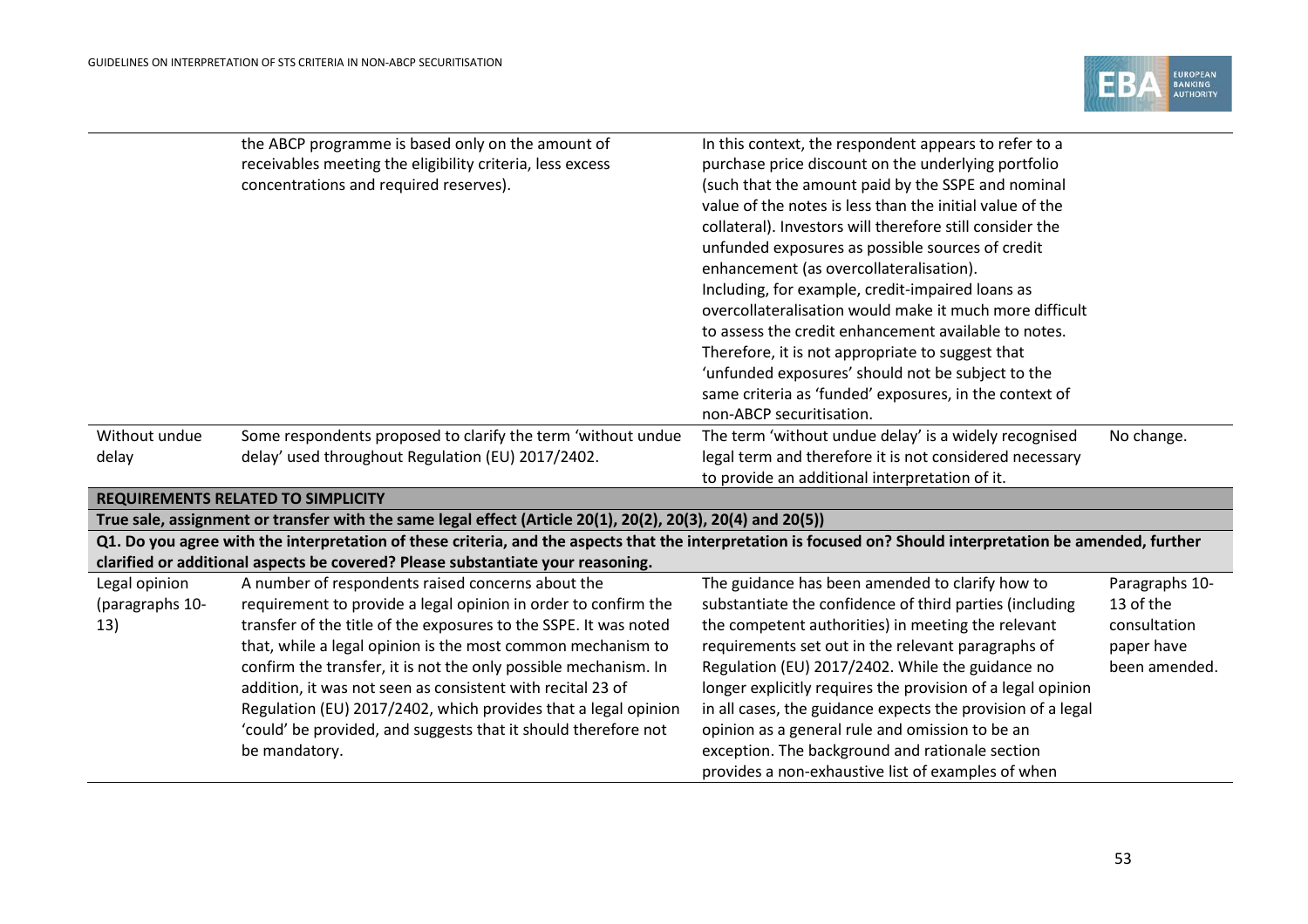

|                                                                             |                                                                                                                                                                                                                                                                                                                                                                                                                                                                                                                                                                                                                | such a legal opinion would be expected and should be<br>provided.                                                                                                                                                                                                                                                                   |                                       |
|-----------------------------------------------------------------------------|----------------------------------------------------------------------------------------------------------------------------------------------------------------------------------------------------------------------------------------------------------------------------------------------------------------------------------------------------------------------------------------------------------------------------------------------------------------------------------------------------------------------------------------------------------------------------------------------------------------|-------------------------------------------------------------------------------------------------------------------------------------------------------------------------------------------------------------------------------------------------------------------------------------------------------------------------------------|---------------------------------------|
| Accessibility of<br>the legal opinion<br>to third parties<br>(paragraph 13) | A number of respondents raised concerns about the<br>requirement that the legal opinion should be accessible and<br>made available to third parties. Respondents argued that the<br>legal opinions are in general subject to strict confidentiality<br>requirements for a variety of commercial and liability reasons,<br>and the EBA proposal widens the liability of the law institutions<br>and exposes them to significant risks.                                                                                                                                                                          | The guidance has been amended to clarify that the legal<br>opinion should be accessible and made available to only<br>competent authorities and third party certifiers.                                                                                                                                                             | Paragraph 13<br>has been<br>amended.  |
| Commingling risks<br>and set-off risks<br>(paragraph 10)                    | A number of respondents did not agree that the legal opinion<br>should cover the assessment of commingling and set-off risks.<br>It was argued that the main objective of the true sale legal<br>opinion is to provide assurance that the transaction expressed<br>to be a sale will not be re-characterised as a secured loan that<br>is subject to the rules of insolvency as they relate to the<br>originator (i.e. to essentially cover clawback and re-<br>characterisation risks). Commingling risks and set-off risks are<br>not related to true sale, as they are related to the asset-level<br>risks. | The reference to commingling and set-off risks has been<br>deleted. The legal opinion should, however, include<br>assessment of the clawback risks and re-<br>characterisation risks, as these are crucial for the<br>assessment of the true sale.                                                                                  | Paragraph 10<br>has been<br>amended.  |
| <b>Material obstacles</b><br>(paragraph 11b)                                | A number of respondents did not agree with the requirement<br>that, in cases of assignment perfected at a later stage, the legal<br>opinion should provide evidence of material obstacles to<br>perfection of true sale. It was argued this requirement is not<br>substantiated in Level 1, is not typically included in legal<br>opinions on securitisation and raises practical problems, as<br>'materiality' is a subjective term.                                                                                                                                                                          | The reference was originally inspired by the Basel STC<br>requirements. However, it is acknowledged that the<br>Basel requirements do not specifically require the<br>provision of such evidence in the legal opinion. The<br>requirement to provide evidence of material obstacles<br>to perfection of true sale has been deleted. | Paragraph 11b<br>has been<br>amended. |
| Definition of the<br>same legal effect                                      | A few respondents suggested explaining the meaning of 'same<br>legal effect'.                                                                                                                                                                                                                                                                                                                                                                                                                                                                                                                                  | The guidance now specifies the core concept of the true<br>sale, which is the effective segregation of the<br>underlying exposures from the seller, its creditors and<br>its liquidators including in the event of the seller's<br>insolvency.                                                                                      | Paragraph 11<br>has been<br>amended.  |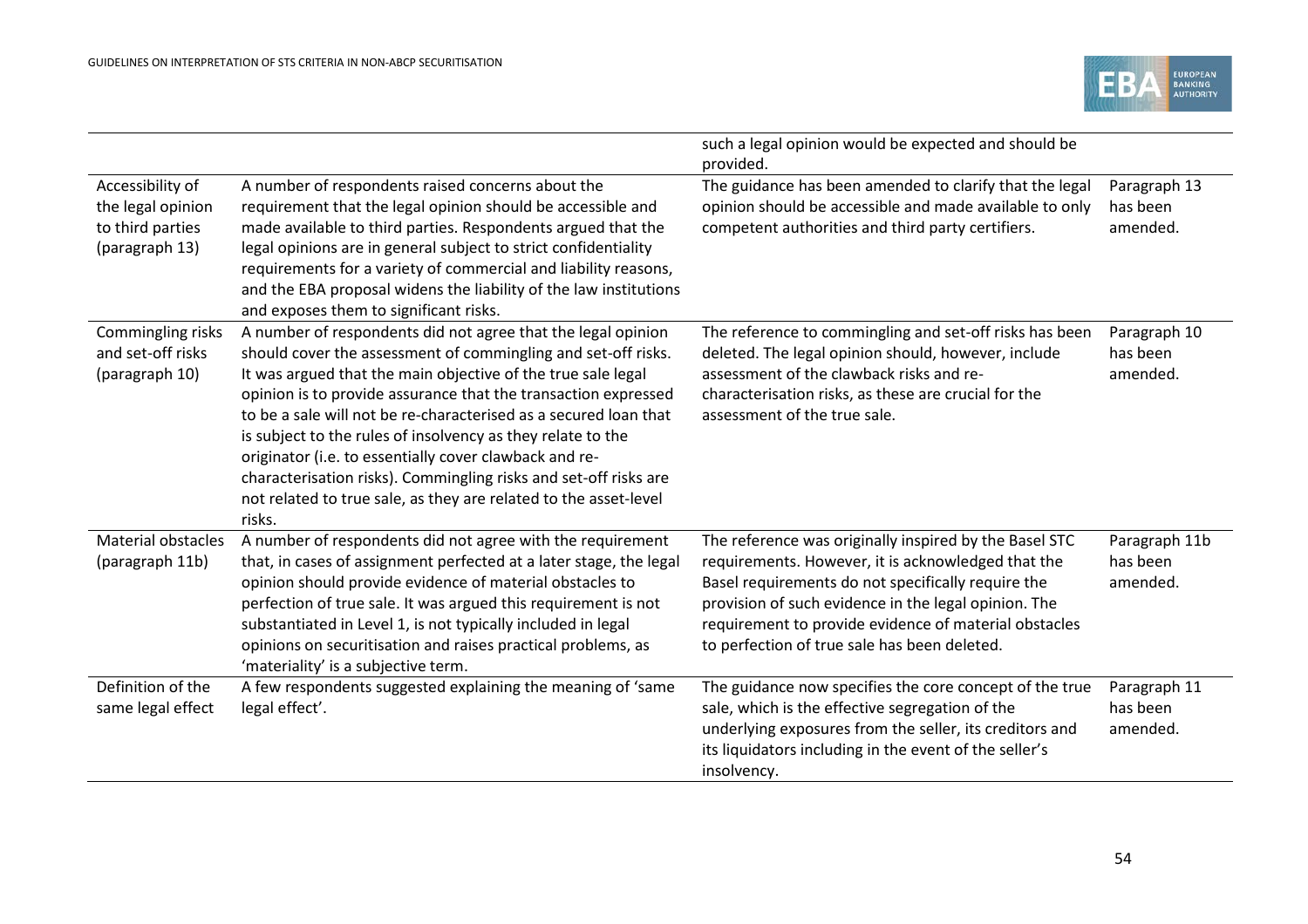

| Confirmation that<br>the seller has had<br>sight of the legal<br>opinion<br>(paragraph 13a) | A number of respondents raised concerns about the<br>requirement for confirmation that the seller has had sight of<br>the legal opinion, in cases where the seller is not the original<br>lender and the true sale is effected through intermediate steps.<br>It was noted that this would be difficult for a number of<br>transactions, which were originated and then traded as<br>unsecuritised loan portfolios, in some cases several times,<br>before being securitised. It would therefore be complex or even<br>not feasible to provide a legal opinion about true sales at each<br>intermediate step. | Taking into account the legitimate complexities of<br>provision of legal opinion at the intermediate steps, the<br>requirement for confirmation that the seller has had<br>sight of the legal opinion, in cases where the seller is<br>not the original lender and the true sale is effected<br>through intermediate steps, has been deleted. | Paragraph 13<br>has been<br>amended. |
|---------------------------------------------------------------------------------------------|---------------------------------------------------------------------------------------------------------------------------------------------------------------------------------------------------------------------------------------------------------------------------------------------------------------------------------------------------------------------------------------------------------------------------------------------------------------------------------------------------------------------------------------------------------------------------------------------------------------|-----------------------------------------------------------------------------------------------------------------------------------------------------------------------------------------------------------------------------------------------------------------------------------------------------------------------------------------------|--------------------------------------|
| Insolvency of the<br>seller<br>(paragraph 15)                                               | Some respondents noted that reference to resolution, as<br>defined in the Bank Recovery and Resolution Directive (BRRD)<br>in the interpretation of the trigger 'insolvency of the seller' for<br>the perfection of the assignment, is inappropriate, as it is<br>inconsistent with Article 68(3) of the BRRD, which sets out that<br>a resolution action under Article 32 may not, in and of itself,<br>lead to certain consequences listed in Article 68(3) provided<br>that the substantive obligations under the contract continue to<br>be performed.                                                    | The reference to resolution as defined in the BRRD has<br>been deleted. The guidance notes that the trigger of<br>'insolvency of the seller' should as a minimum refer to<br>the events of legal insolvency as defined in national<br>legal frameworks.                                                                                       | Paragraph 15<br>has been<br>amended. |
|                                                                                             | Q2. Do you agree with the clarification of the conditions to be applicable in case of use of methods of transfer of the underlying exposures to the SSPE other<br>than the true sale or assignment? Should examples of such methods of such transfer be specified further?                                                                                                                                                                                                                                                                                                                                    |                                                                                                                                                                                                                                                                                                                                               |                                      |
| Methods of<br>transfer                                                                      | A few respondents proposed clarifying further the term<br>'assignment perfected at a later stage'. One of the respondents<br>suggested that the definition of the assignments to be<br>perfected at a later stage should not include un-notified<br>assignments or equitable assignments under English or Irish law<br>or other trust-like arrangements.                                                                                                                                                                                                                                                      | The objective of the guidance is to specify general<br>principles to interpret Article 20(1)-(5), rather than to<br>provide lists or examples of methods that should or<br>should not be considered to have the same legal effect as<br>true sale or assignment in individual jurisdictions.                                                  | No change.                           |
|                                                                                             | Q3. Do you believe that in addition to the guidance provided, additional guidance should be provided on the application of Article 20(2)? If yes, please<br>provide suggestions of such severe clawback provisions to be included in the guidance.                                                                                                                                                                                                                                                                                                                                                            |                                                                                                                                                                                                                                                                                                                                               |                                      |
| Severe clawback<br>provisions                                                               | Most respondents believed that the guidance on severe<br>clawback provisions is sufficient.                                                                                                                                                                                                                                                                                                                                                                                                                                                                                                                   | The support for the existing guidance has been noted.                                                                                                                                                                                                                                                                                         | No change.                           |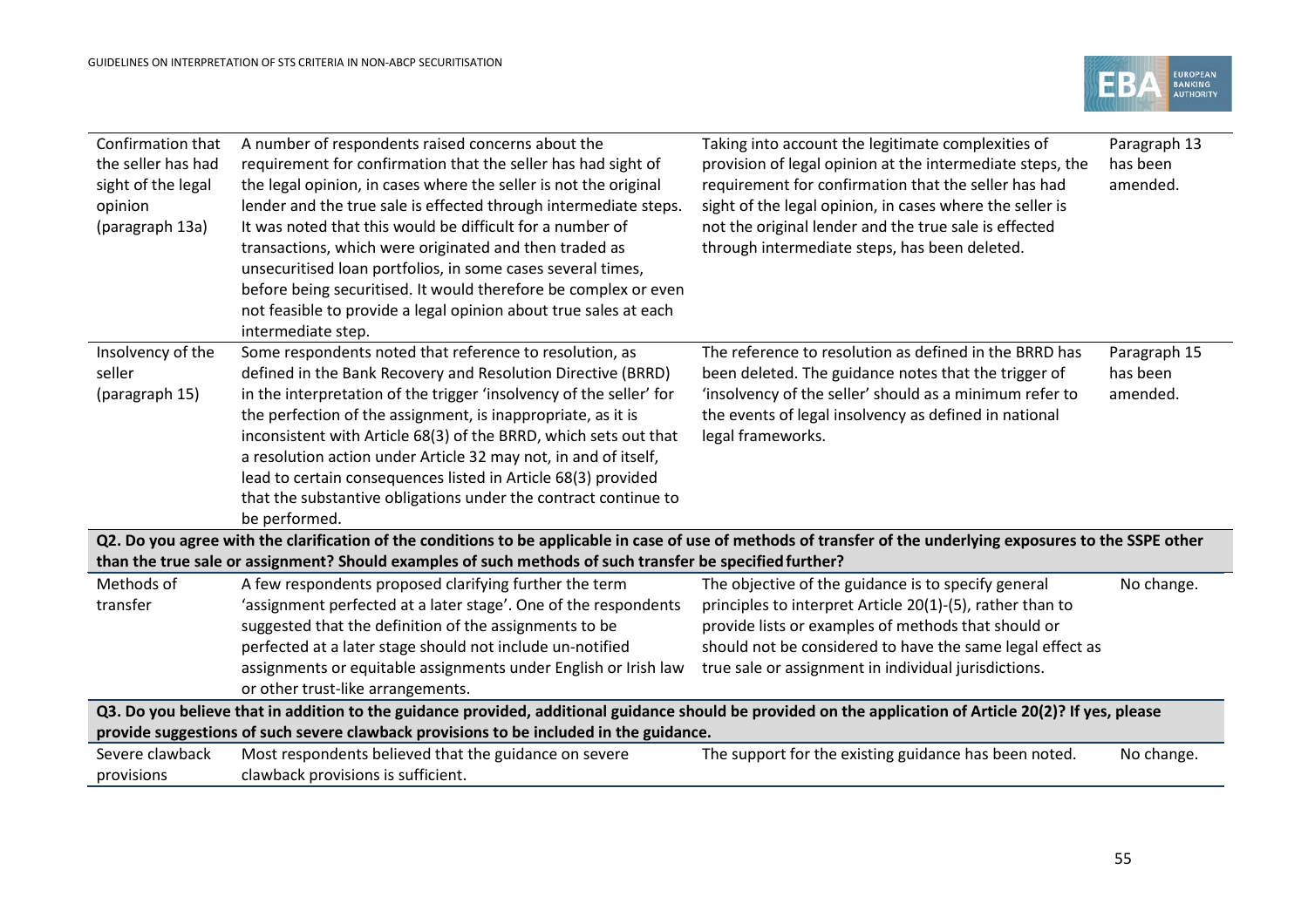

| Clawback<br>provision set out<br>in Article $20(2)(a)$ | One respondent suggested clarifying in the guidelines the term<br>'within a certain period before the declaration of the seller's<br>insolvency' as set out in Regulation (EU) 2017/2402 in<br>Article 24(2)(a). In particular, the respondent requested<br>clarification of what the acceptable period is before the<br>declaration of the seller's insolvency, i.e. from when a provision<br>allowing the liquidator of the seller to invalidate the sale of the<br>underlying exposures would constitute a severe clawback<br>provision. | The comment has not been taken on board. The purpose<br>of the requirement is to ensure that a specific timeframe<br>is set out in the provisions, rather than to lay down a<br>concrete timeframe. | No change.   |
|--------------------------------------------------------|---------------------------------------------------------------------------------------------------------------------------------------------------------------------------------------------------------------------------------------------------------------------------------------------------------------------------------------------------------------------------------------------------------------------------------------------------------------------------------------------------------------------------------------------|-----------------------------------------------------------------------------------------------------------------------------------------------------------------------------------------------------|--------------|
|                                                        | Q4. With respect to the interpretation of the criterion in Article 20(5), should the severe deterioration in the seller credit quality standing, and the measures                                                                                                                                                                                                                                                                                                                                                                           |                                                                                                                                                                                                     |              |
|                                                        | identifying such severe deterioration, be further specified in the guidelines? Do you believe that the interpretation should refer to the state of technical<br>insolvency (i.e. state where based on the balance sheet considerations the seller reaches negative net asset value with its the liabilities being greater than its                                                                                                                                                                                                          |                                                                                                                                                                                                     |              |
|                                                        | assets, without taking into account cash flows or events of legal insolvency), and if yes, should it be specified whether it should or should not be considered as                                                                                                                                                                                                                                                                                                                                                                          |                                                                                                                                                                                                     |              |
|                                                        | the trigger effecting perfection of transfer of underlying exposures to SSPE at a later stage?                                                                                                                                                                                                                                                                                                                                                                                                                                              |                                                                                                                                                                                                     |              |
| Technical                                              | Only a few respondents commented on the technical                                                                                                                                                                                                                                                                                                                                                                                                                                                                                           | The support for the existing guidance has been noted.                                                                                                                                               | No change.   |
| insolvency                                             | insolvency and agreed that the guidance with respect to the                                                                                                                                                                                                                                                                                                                                                                                                                                                                                 |                                                                                                                                                                                                     |              |
| (paragraph 15)                                         | insolvency of the seller should not refer to the state of<br>technical insolvency.                                                                                                                                                                                                                                                                                                                                                                                                                                                          |                                                                                                                                                                                                     |              |
| Credit quality                                         | Some respondents commented that the reference to 'credit                                                                                                                                                                                                                                                                                                                                                                                                                                                                                    | The guidance has been amended and the reference to                                                                                                                                                  | Paragraph 14 |
| thresholds                                             | quality thresholds related to the financial health of the seller                                                                                                                                                                                                                                                                                                                                                                                                                                                                            | 'credit quality thresholds generally used and recognised                                                                                                                                            | has been     |
| (paragraph 14)                                         | that are generally used and recognised by market participants'                                                                                                                                                                                                                                                                                                                                                                                                                                                                              | by market participants' has been replaced with 'credit                                                                                                                                              | amended.     |
|                                                        | in the interpretation of the trigger 'severe deterioration in the                                                                                                                                                                                                                                                                                                                                                                                                                                                                           | quality thresholds that are objectively observable'. This                                                                                                                                           |              |
|                                                        | seller credit quality standing' is too restrictive, as the credit                                                                                                                                                                                                                                                                                                                                                                                                                                                                           | should cover triggers related to the credit ratings or other                                                                                                                                        |              |
|                                                        | ratings would probably be the only metric that would meet                                                                                                                                                                                                                                                                                                                                                                                                                                                                                   | alternative triggers, as long as they are objectively                                                                                                                                               |              |
|                                                        | this description. Given that many sellers are not rated, it could                                                                                                                                                                                                                                                                                                                                                                                                                                                                           | observable.                                                                                                                                                                                         |              |
| Perfection                                             | make the use of this guidance more difficult.<br>Some respondents proposed clarifying in the guidance that,                                                                                                                                                                                                                                                                                                                                                                                                                                 | The guidelines focus on providing general interpretation                                                                                                                                            | No change.   |
| triggers applied to                                    | where the relevant seller is a mutual society and by its status                                                                                                                                                                                                                                                                                                                                                                                                                                                                             | of the STS criteria, rather than on specifying exceptions                                                                                                                                           |              |
| mutual societies                                       | should limit negative effects on its members' rights and where                                                                                                                                                                                                                                                                                                                                                                                                                                                                              | from the applications of the STS criteria for specific types                                                                                                                                        |              |
|                                                        | perfection of the assignment would result in cancellation of                                                                                                                                                                                                                                                                                                                                                                                                                                                                                | of entities.                                                                                                                                                                                        |              |
|                                                        | private membership rights, it shall not be necessary for the                                                                                                                                                                                                                                                                                                                                                                                                                                                                                |                                                                                                                                                                                                     |              |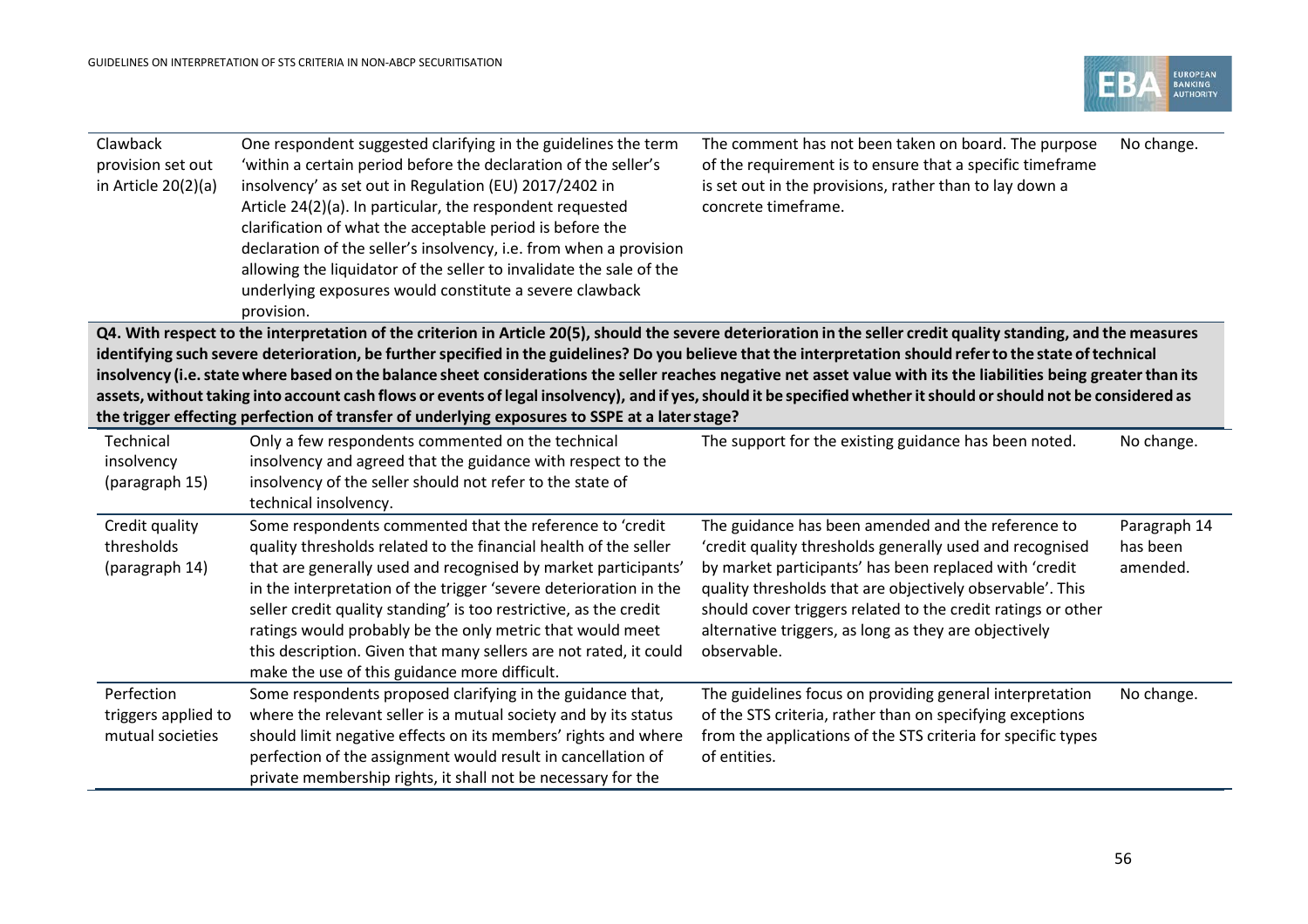

|                      | triggers in the transaction to include events corresponding to                                                                                               |                                                              |              |
|----------------------|--------------------------------------------------------------------------------------------------------------------------------------------------------------|--------------------------------------------------------------|--------------|
|                      | sub-paragraphs (a) and (c) of Article 20(5).                                                                                                                 |                                                              |              |
|                      | Representations and warranties (Article 20(6))                                                                                                               |                                                              |              |
|                      | Q5. Do you agree with the interpretation of this criterion, and the aspects that the interpretation is focused on? Should interpretation be amended, further |                                                              |              |
|                      | clarified or additional aspects be covered? Please substantiate your reasoning.                                                                              |                                                              |              |
| Difficult or         | Several respondents expressed their concerns that the                                                                                                        | It is noted that the guidance does not provide additional    | Paragraph 16 |
| impossible to        | representations and warranties could not be provided in some                                                                                                 | value to the Level 1 text, while it raises additional        | has been     |
| obtain               | situations, such as when there is no direct relationship                                                                                                     | complexities, and it has therefore been deleted.             | deleted.     |
| representations      | between the seller and original lender as a result of multiple                                                                                               |                                                              |              |
| and warranties       | times of asset purchases and sales; or when the assets are                                                                                                   |                                                              |              |
| (paragraph 16)       | acquired from insolvency officials or resolution authority. The                                                                                              |                                                              |              |
|                      | guidance was also considered inconsistent with the Level 1                                                                                                   |                                                              |              |
|                      | text, which is focused on provision of the representations and                                                                                               |                                                              |              |
|                      | warranties by the seller.                                                                                                                                    |                                                              |              |
|                      | Eligibility criteria for the underlying exposures/active portfolio management (Article 20(7))                                                                |                                                              |              |
|                      | Q6. Do you agree with the interpretation of this criterion, and the aspects that the interpretation is focused on? Should interpretation be amended, further |                                                              |              |
|                      | clarified or additional aspects be covered? Please substantiate your reasoning.                                                                              |                                                              |              |
| Clear eligibility    | A few respondents suggested extending the interpretation of                                                                                                  | The wording of the guidance has been enhanced to             | Paragraph 20 |
| criteria             | the term 'clear eligibility criteria' to clarify that the eligibility                                                                                        | acknowledge that there may be questions of pure fact or      | has been     |
| (paragraph 20)       | criterion is 'clear' if a court or other tribunal could determine                                                                                            | mixed fact and law that are not appropriate for purely       | amended.     |
|                      | whether the criterion was met or not, whether as a matter of                                                                                                 | legal determination.                                         |              |
|                      | fact or law or both.                                                                                                                                         |                                                              |              |
| Eligibility criteria | A number of respondents pointed out that the guidance                                                                                                        | The guidance has been extended with respect to the           | Paragraph 21 |
| to be met for        | should be clarified for the master trusts or other repeat                                                                                                    | repeat issuance structures and it clarifies that the         | has been     |
| exposures            | issuance securitisation structures such that exposures                                                                                                       | eligibility criteria applied to exposures transferred to the | amended.     |
| transferred to the   | transferred to the SSPE after any given closing of a transaction                                                                                             | SSPE after the closing should be no less strict than the     |              |
| SSPE after the       | should have to meet the eligibility criteria applied as at the                                                                                               | eligibility criteria applied to the initial underlying       |              |
| closing of the       | most recent closing, but that the eligibility criteria may be                                                                                                | exposures at the most recent issuance.                       |              |
| transaction          | varied from closing to closing. Therefore, the consistency of                                                                                                |                                                              |              |
| (paragraph 21)       | the eligibility of criteria should be met at the level of each                                                                                               |                                                              |              |
|                      | issuance so that if a new issuance occurs and new assets will                                                                                                |                                                              |              |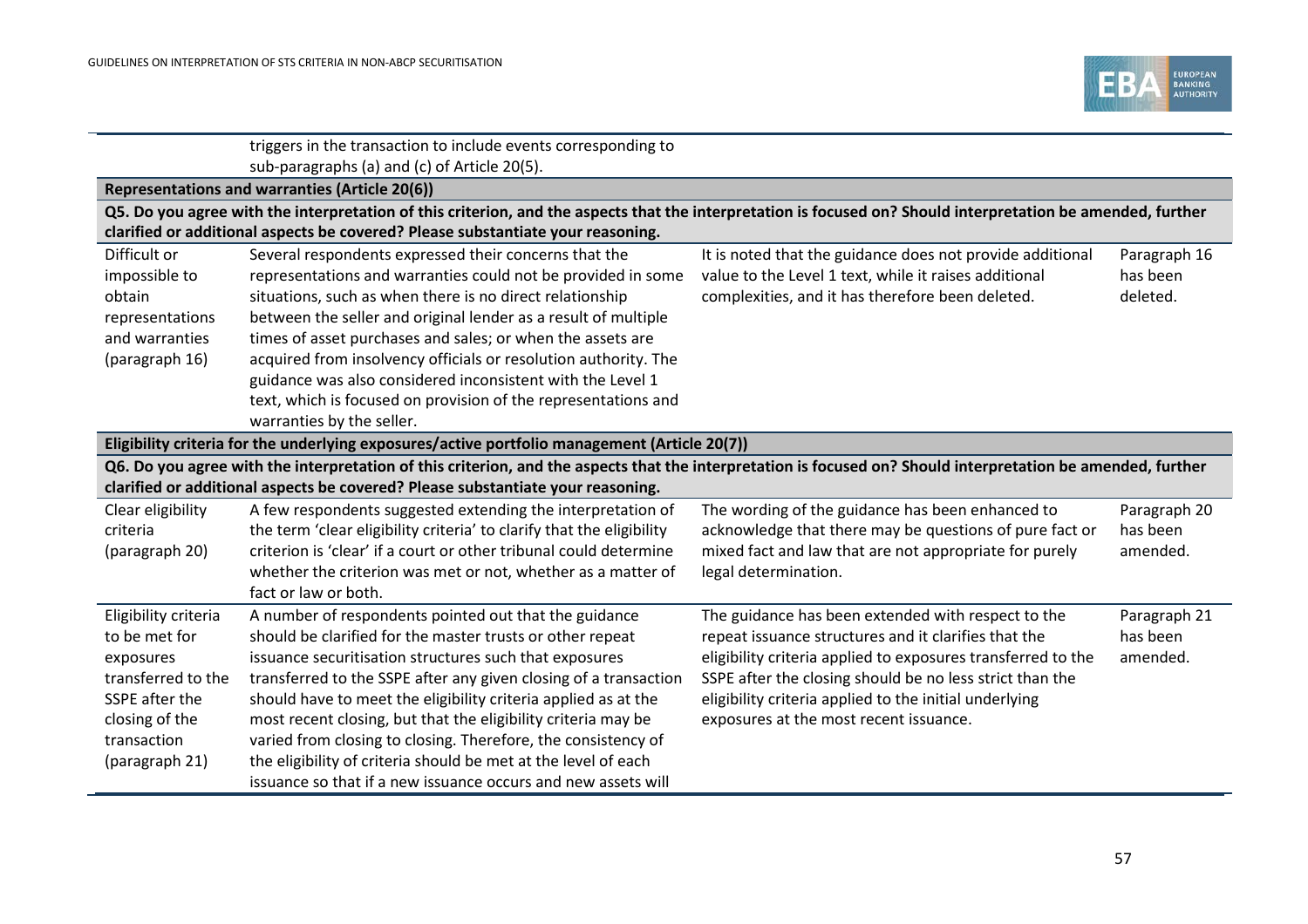

|                                                                        | be added or exchanged in respect of that issuance, the<br>eligibility criteria for the new assets should be no less strict                                                                                                                                                                                                                                                                                                                                                                                                                                                                                                                                                                                           |                                                                                                                                                                                                                                                                                                                                                                                                                   |                                            |
|------------------------------------------------------------------------|----------------------------------------------------------------------------------------------------------------------------------------------------------------------------------------------------------------------------------------------------------------------------------------------------------------------------------------------------------------------------------------------------------------------------------------------------------------------------------------------------------------------------------------------------------------------------------------------------------------------------------------------------------------------------------------------------------------------|-------------------------------------------------------------------------------------------------------------------------------------------------------------------------------------------------------------------------------------------------------------------------------------------------------------------------------------------------------------------------------------------------------------------|--------------------------------------------|
| Eligibility criteria<br>applied at<br>exposure level<br>(paragraph 21) | than the criteria that are applicable to that issuance only.<br>One respondent proposed that the paragraph 21 refers to the<br>eligibility criteria at pool level, rather than at exposure level,<br>to align the guidance with the market practice (e.g. collateral<br>pool level, cap on maximum weighted average loan-to-value<br>(LTV) rate).                                                                                                                                                                                                                                                                                                                                                                    | The intention of the guidance is to focus on exposure<br>level eligibility criteria, which is consistent with the<br>Level 1 text.                                                                                                                                                                                                                                                                                | No change.                                 |
|                                                                        | Q7. Do you agree with the techniques of portfolio management that are allowed and disallowed, under the requirement of the active portfolio management?                                                                                                                                                                                                                                                                                                                                                                                                                                                                                                                                                              |                                                                                                                                                                                                                                                                                                                                                                                                                   |                                            |
| Purpose of the<br>requirement<br>(paragraphs 17-<br>19)                | Should other techniques be included or excluded?<br>A number of respondents commented on the list of<br>techniques of active portfolio management as specified in<br>paragraphs 17-19. They proposed that the guidelines should<br>preferably set out the purpose of the requirement along with<br>a series of illustrative examples of permitted techniques that<br>are consistent with that purpose, rather than prescribe a<br>prohibition of sale (in paragraph 19a)/list of exceptions (in<br>paragraph 18). The respondents also argued that the non-<br>exhaustive list of examples of techniques of allowed portfolio<br>management should be widened to allow widely used<br>practices (see the row below). | The guidance has been amended to focus on further<br>clarifying the purpose of the requirement on portfolio<br>management, and provision of examples of techniques<br>which should not be regarded as active portfolio<br>management.                                                                                                                                                                             | Paragraphs 17<br>-19 have been<br>amended. |
| Portfolio<br>management<br>techniques<br>(paragraphs 18-<br>19)        | Respondents proposed a number of examples of portfolio<br>management techniques that should not be regarded as<br>active portfolio management and should therefore be allowed<br>for STS purposes.                                                                                                                                                                                                                                                                                                                                                                                                                                                                                                                   | The non-exhaustive list of examples of allowed portfolio<br>management techniques has been extended, to include a<br>few more examples that have been assessed as<br>consistent with the applicable Level 1 requirement and<br>the guidance.<br>Given that the list is non-exhaustive, other techniques<br>may also eligible, as long as they comply with the<br>applicable Level 1 requirement and the guidance. | Paragraph 18<br>has been<br>amended.       |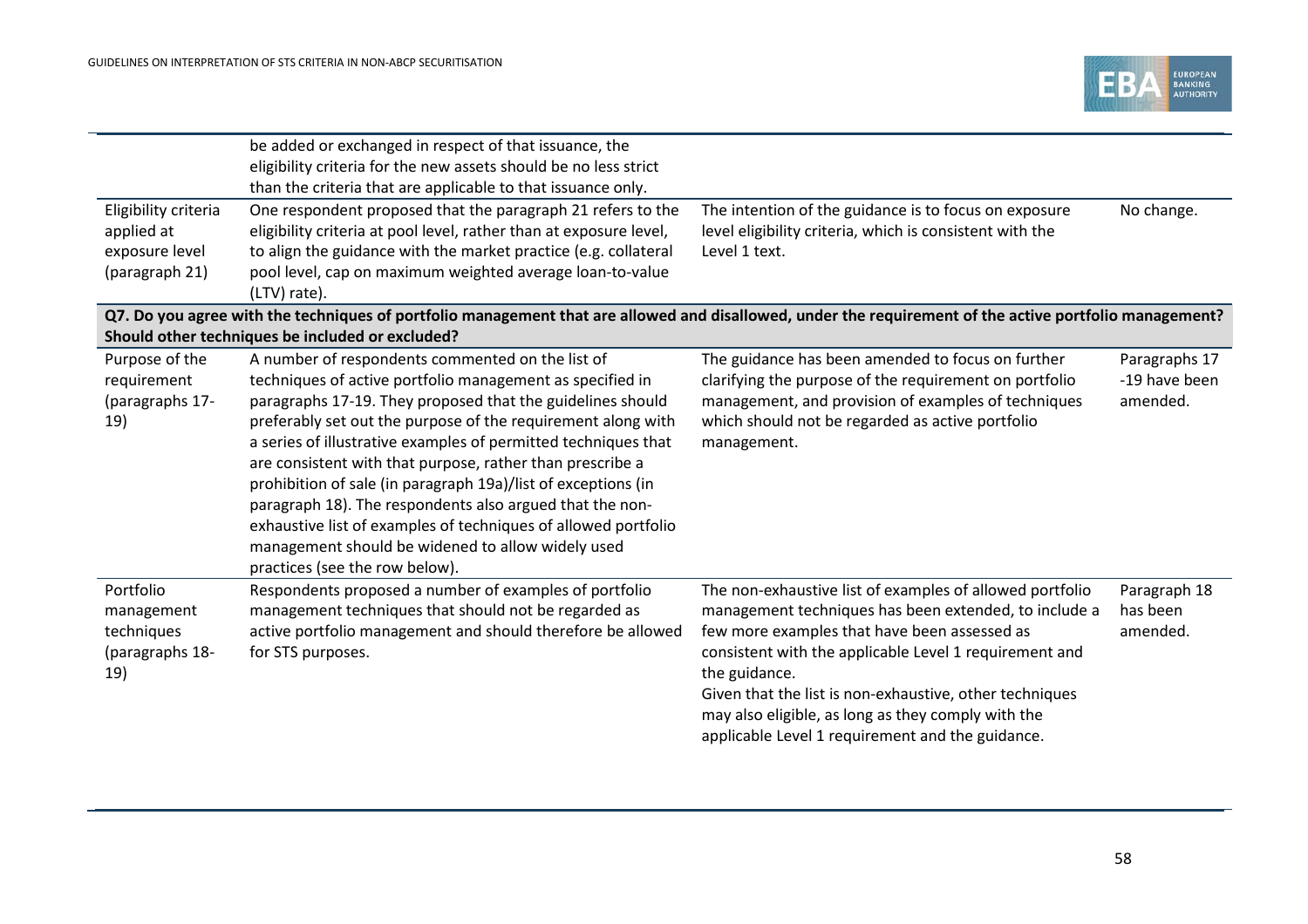

|                                                                                      | Homogeneity, obligations of the underlying exposures, periodic payment streams, no transferable securities (Article 20(8))                                                                                                                                                                                                                                                                                                              |                                                                                                                                                                                                                                                                                                                                                                                                                                                                                                             |                                      |  |
|--------------------------------------------------------------------------------------|-----------------------------------------------------------------------------------------------------------------------------------------------------------------------------------------------------------------------------------------------------------------------------------------------------------------------------------------------------------------------------------------------------------------------------------------|-------------------------------------------------------------------------------------------------------------------------------------------------------------------------------------------------------------------------------------------------------------------------------------------------------------------------------------------------------------------------------------------------------------------------------------------------------------------------------------------------------------|--------------------------------------|--|
|                                                                                      | Q8. Do you agree with the interpretation of this criterion, and the aspects that the interpretation is focused on? Should interpretation be amended, further<br>clarified or additional aspects be covered? Please substantiate your reasoning.                                                                                                                                                                                         |                                                                                                                                                                                                                                                                                                                                                                                                                                                                                                             |                                      |  |
| Exposures with<br>periodic payment<br>streams                                        | Some respondents proposed clarifying further that the list of<br>examples of exposures with periodic payment streams is non-<br>exhaustive. In addition, they provided examples of exposures<br>that should be considered exposures with defined period<br>payment streams.                                                                                                                                                             | The wording of the guidance (in particular the use of the<br>term 'include') ensures that the list of examples is non-<br>exhaustive. The non-exhaustive list of examples has been<br>extended to include some specific types of exposures<br>that are considered to have periodic payment streams<br>consistently with the Level 1 requirements.                                                                                                                                                           | Paragraph 24<br>has been<br>amended. |  |
| Contractually<br>binding and<br>enforceable<br>obligations<br>(paragraphs 22-<br>23) | One respondent asked that the guidelines clarify that 'with full<br>recourse to debtors' (Article 20(8)) should not be read as<br>excluding leases where the lessee has the option to return the<br>vehicle under certain conditions during the life of the lease or<br>at maturity, or other specific limitations on recourse in certain<br>jurisdictions, such as exposures with voluntary termination<br>rights.                     | Following the legal review, and given the lack of clarity<br>with respect to possible interpretations of the guidance<br>in paragraph 23, paragraph 23 has been deleted.                                                                                                                                                                                                                                                                                                                                    | Paragraph 23<br>has been<br>deleted. |  |
|                                                                                      | Q9. Do you believe that additional guidance should be provided in these guidelines with respect to the homogeneity requirement, in addition to the<br>requirements specified in the Delegated Regulation (EU) 2018/ further specifying which underlying exposures are deemed homogeneous?                                                                                                                                               |                                                                                                                                                                                                                                                                                                                                                                                                                                                                                                             |                                      |  |
| Further<br>clarification of the<br>homogeneity<br>requirement                        | The majority of respondents agreed that no further<br>clarification of the homogeneity requirement, in addition to<br>that in the Delegated Regulation further specifying which<br>underlying exposures are deemed to be homogeneous in<br>accordance with Articles 20(8) and 24(15) of Regulation (EU)<br>2017/2402, was necessary.<br>One respondent asked if the guidelines could provide<br>examples of 'homogeneous' transactions. | Given that the majority of respondents supported no<br>further clarifications on homogeneity in the STS<br>guidelines, and that many of the concerns raised on this<br>point have already been addressed in the Delegated<br>Regulation further specifying which underlying exposures<br>are deemed to be homogeneous in accordance with<br>Articles 20(8) and 24(15) of Regulation (EU) 2017/2402,<br>no further clarifications regarding the homogeneity<br>requirement are made in the final guidelines. | No change.                           |  |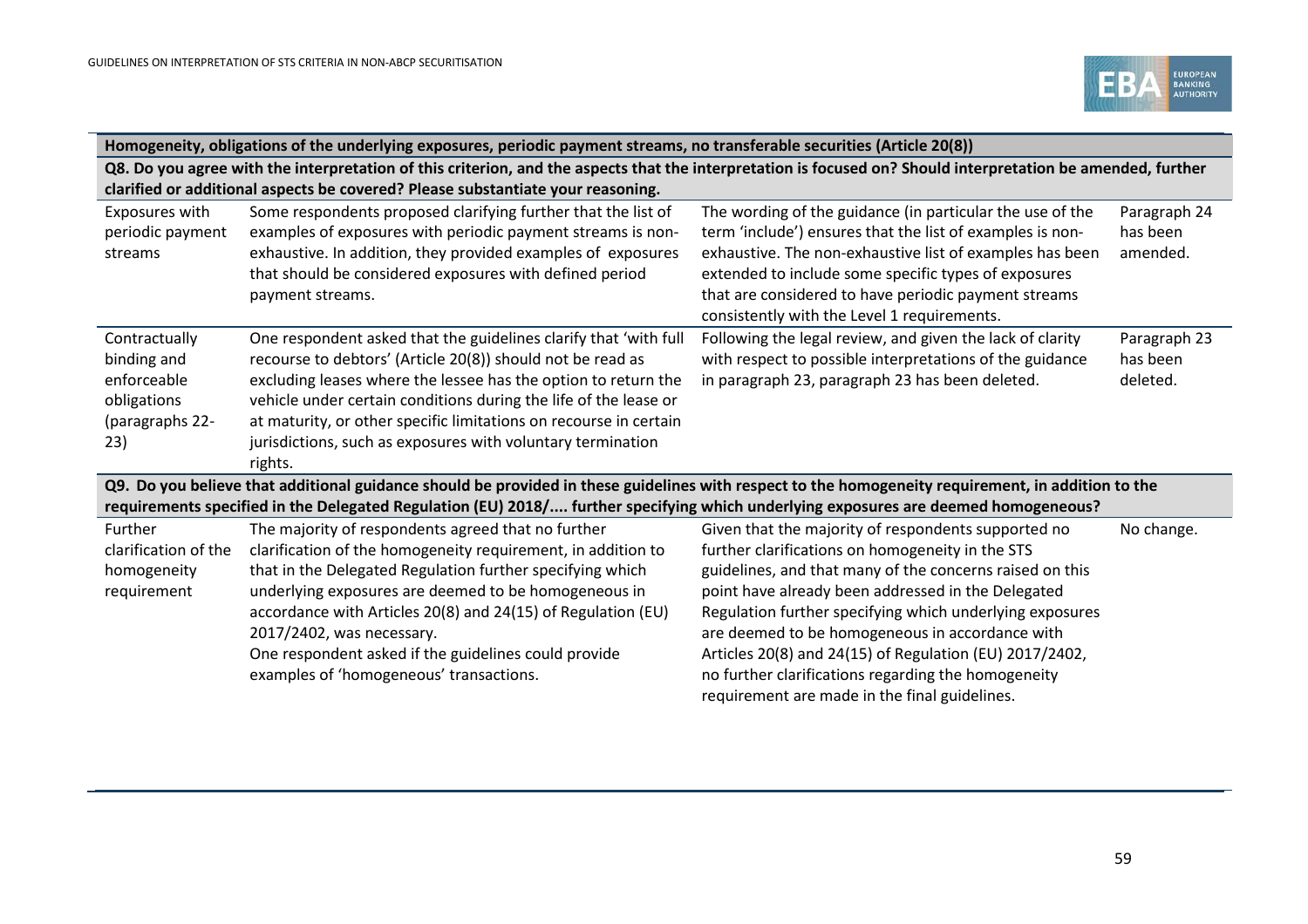

|                                                                                                                 | Underwriting standards, originator's expertise (Article 20(10))                                                                                                                                                                                                                                                                                                                                                                                                                                                                                    |                                                                                                                                                                                                                                                                                                                                                                                   |                                       |
|-----------------------------------------------------------------------------------------------------------------|----------------------------------------------------------------------------------------------------------------------------------------------------------------------------------------------------------------------------------------------------------------------------------------------------------------------------------------------------------------------------------------------------------------------------------------------------------------------------------------------------------------------------------------------------|-----------------------------------------------------------------------------------------------------------------------------------------------------------------------------------------------------------------------------------------------------------------------------------------------------------------------------------------------------------------------------------|---------------------------------------|
|                                                                                                                 | Q10. Do you agree with the interpretation of this criterion, and the aspects that the interpretation is focused on? Should interpretation be amended, further<br>clarified or additional aspects be covered? Please substantiate your reasoning.                                                                                                                                                                                                                                                                                                   |                                                                                                                                                                                                                                                                                                                                                                                   |                                       |
| No less stringent<br>underwriting<br>standards<br>(paragraphs 26-<br>27)                                        | One respondent asked for further clarification on how to<br>apply this criterion in the case, for example, of a mortgage<br>origination platform where all (or all eligible) exposures<br>originated are securitised, i.e. to clarify that, where the<br>originator or original lender securitises all or substantially all<br>of the exposures (or eligible exposures) it originates, this<br>element of Article 20(10) does not apply.                                                                                                           | It is understood that this example is consistent with the<br>Level 1 requirement and the guidance.                                                                                                                                                                                                                                                                                | No change.                            |
| Originators who<br>purchase a third<br>party's exposures<br>on their own<br>account and then<br>securitise them | One respondent proposed that originators who, under<br>Regulation (EU) 2017/2402 Article 2(3)(b), purchase a third<br>party's exposures on their own account and then securitise<br>them should meet the underwriting requirements as set out in<br>Article 10 paragraph 1 by applying similar due diligence to<br>exposures to be securitised to those which are not to be<br>securitised.                                                                                                                                                        | The requirement set out in Article 10 paragraph 1 refers<br>to 'the originator or original lender'. Therefore, in this<br>case the original lender would need to meet the<br>requirements set out under this paragraph.                                                                                                                                                           | No change.                            |
| Originator<br>expertise<br>regarding<br>servicing and<br>collection<br>standards                                | One respondent suggested that the 'no less stringent<br>underwriting standards' requirements should also refer to<br>servicing and collections policies.                                                                                                                                                                                                                                                                                                                                                                                           | Quality of servicing is covered in the requirement for the<br>servicer to have well-documented and adequate policies,<br>procedures and risk management controls relating to the<br>servicing of exposures in Article 21(8) of Regulation (EU)<br>2017/2402, and it is therefore not necessary to cover it<br>here.                                                               | No change.                            |
| Disclosure of<br>changes to<br>underwriting<br>standards<br>(paragraphs 28-<br>29)                              | A number of respondents argued that the requirement for the<br>disclosure of changes to underwriting standards applied over<br>a period of five years was unduly burdensome to the<br>originators, with limited benefit for investors.<br>A number of respondents proposed that the requirement to<br>disclose material changes should be forward-looking only<br>(from the date of establishment or last disclosure in an<br>offering document). They argued that this, when combined<br>with a summary description of the underwriting standards | The EBA acknowledges that this requirement is forward-<br>looking only.<br>The guidance has been amended to refer to changes to<br>underwriting standards only from the closing of the<br>transaction. Practically, this relates to underwriting<br>standards of exposures that are transferred to<br>securitisation after the closing in the context of portfolio<br>management. | Paragraph 28a<br>has been<br>deleted. |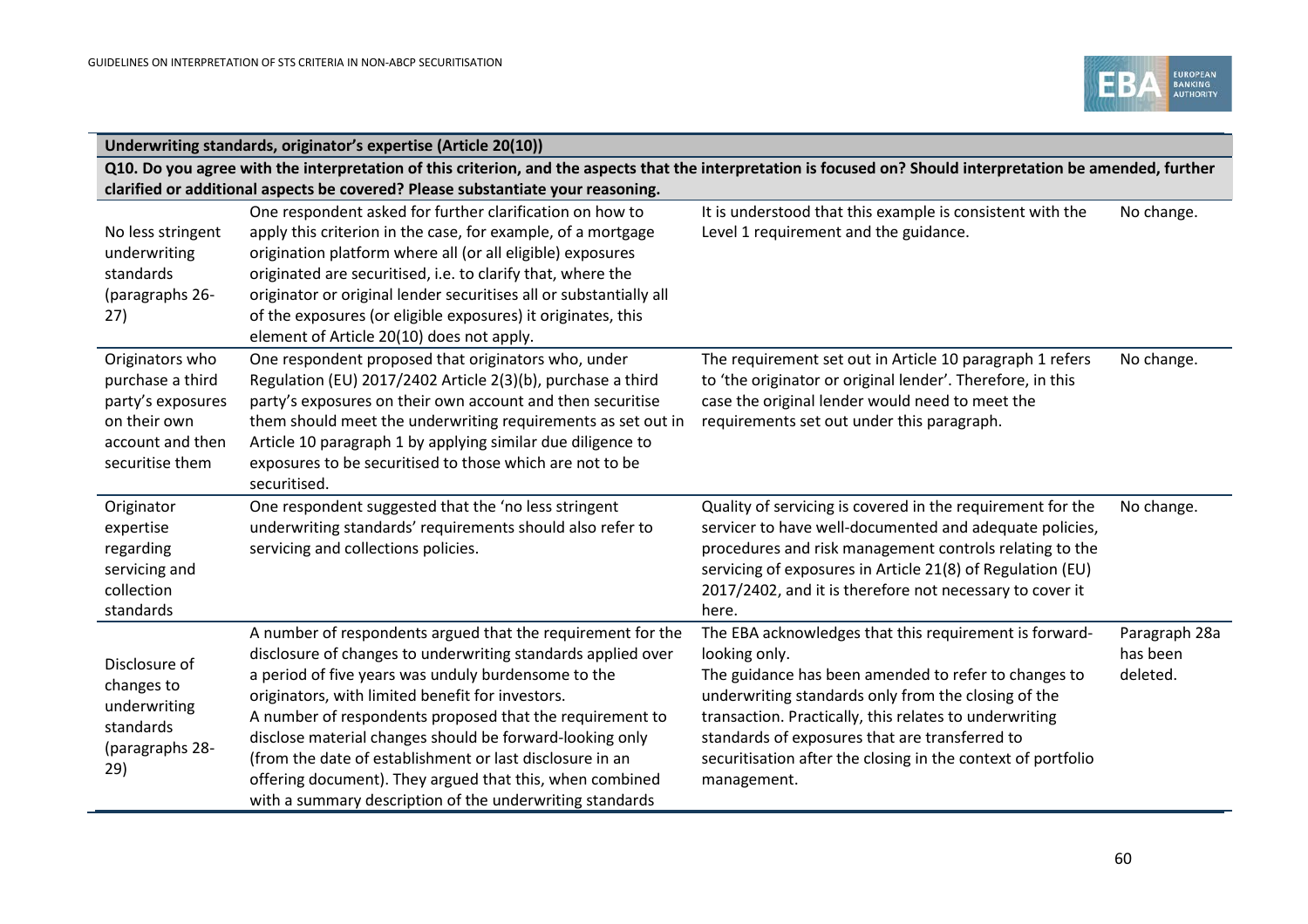

|                                                       | disclosed before closing (in the offering document, prospectus                                                                                                             |                                                                                                                                                                                                                                                                                                                                                                                                                                                                                                                                                                                                                                                                                                                                                                                                                                                                                                                                                                                                                                                                                                                                                                                                                                                                                                                                                                                                                                                                                                                                                                                                                                                                                      |                                      |
|-------------------------------------------------------|----------------------------------------------------------------------------------------------------------------------------------------------------------------------------|--------------------------------------------------------------------------------------------------------------------------------------------------------------------------------------------------------------------------------------------------------------------------------------------------------------------------------------------------------------------------------------------------------------------------------------------------------------------------------------------------------------------------------------------------------------------------------------------------------------------------------------------------------------------------------------------------------------------------------------------------------------------------------------------------------------------------------------------------------------------------------------------------------------------------------------------------------------------------------------------------------------------------------------------------------------------------------------------------------------------------------------------------------------------------------------------------------------------------------------------------------------------------------------------------------------------------------------------------------------------------------------------------------------------------------------------------------------------------------------------------------------------------------------------------------------------------------------------------------------------------------------------------------------------------------------|--------------------------------------|
|                                                       | or similar), would achieve the relevant regulatory objectives.                                                                                                             |                                                                                                                                                                                                                                                                                                                                                                                                                                                                                                                                                                                                                                                                                                                                                                                                                                                                                                                                                                                                                                                                                                                                                                                                                                                                                                                                                                                                                                                                                                                                                                                                                                                                                      |                                      |
| Definition of<br>'material' changes<br>(paragraph 28) | Some respondents asked for a higher bar or further<br>clarification with respect to the 'material changes' to be<br>disclosed after the origination of the securitisation. | The guidance has been amended to provide further<br>clarification on the material changes to the underwriting<br>standards that should be disclosed. In this context, the<br>interactions with the Delegated Regulation further<br>specifying which underlying exposures are deemed to be<br>homogeneous in accordance with Articles 20(8) and<br>24(15) of Regulation (EU) 2017/2402 should be<br>highlighted. In particular, the Delegated Regulation<br>requires that all the underlying exposures in<br>securitisation be underwritten according to similar<br>underwriting standards.<br>The guidance therefore clarifies that the material<br>changes include (i) changes which affect the requirement<br>on the similarity of the underwriting standards in<br>accordance with the Delegated Regulation further<br>specifying which underlying exposures are deemed to be<br>homogeneous in accordance with Articles 20(8) and<br>24(15) of Regulation (EU) 2017/2402; (ii) changes which,<br>although they do not affect the similarity of the<br>underwriting standards in accordance with the RTS on<br>homogeneity, do materially affect the overall credit risk<br>or expected average performance of the portfolio<br>without resulting in substantially different approaches to<br>the assessment of the credit risk associated with the<br>underlying exposures (for example a move from<br>minimum 80% LTV to minimum 90% LTV).<br>For the purpose of STS compliance, however, it is<br>understood that in practice any material changes to the<br>underwriting standards would not be such that they do<br>not affect their similarity as required by the Delegated | Paragraph 28<br>has been<br>amended. |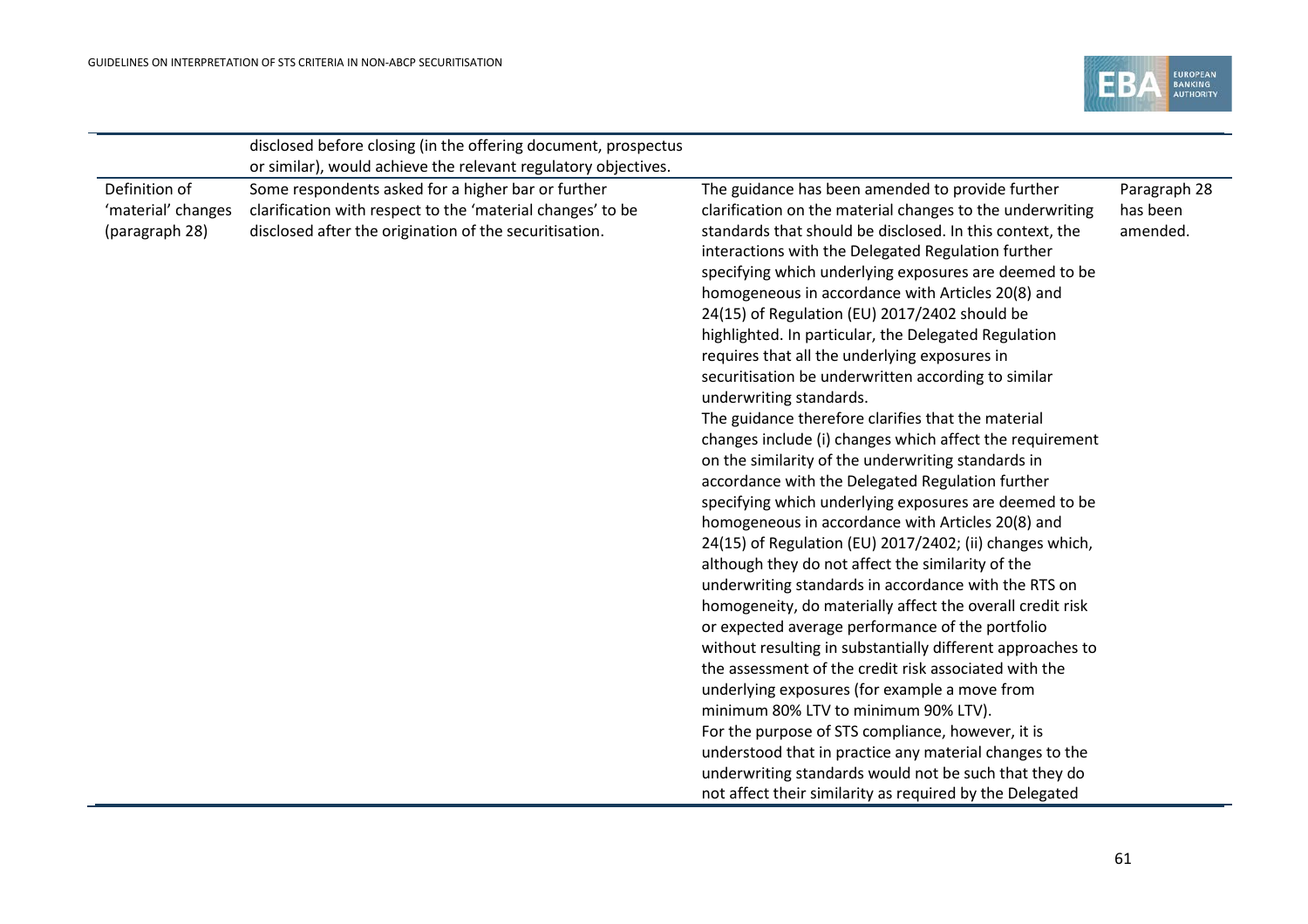|                   |                                                                    | Regulation further specifying which underlying exposures        |               |
|-------------------|--------------------------------------------------------------------|-----------------------------------------------------------------|---------------|
|                   |                                                                    | are deemed to be homogeneous in accordance with                 |               |
|                   |                                                                    | Articles 20(8) and 24(15) of Regulation (EU) 2017/2402.         |               |
| Relevant          | A few respondents commented that the wording regarding             | The EBA accepts the comments. The guidance has been             | Paragraph 33  |
| information       | the relevant information (in particular regarding income-          | amended so that it outlines the type of information that        | has been      |
| (paragraph 33)    | producing residential mortgages) is too specific, as lenders can   | should normally be considered relevant, but does not            | amended.      |
|                   | sometimes consider the income of the borrower in the event         | exclude other types of information from also being              |               |
|                   | that it is considered sufficient to cover payments on the          | considered relevant.                                            |               |
|                   | mortgage instead of rental income as relevant information.         |                                                                 |               |
| Equivalent        | A few respondents argued that it is not practicable for            | The EBA agrees that a full equivalence assessment of the        | Paragraphs 34 |
| requirements in   | individual originators to make decisions (normally made by         | legal framework in third countries may be unduly                | -36 have been |
| third countries   | the Commission) on the equivalence of regulatory regimes.          | burdensome. The guidance has been amended to clarify            | amended.      |
| (paragraphs 34-   | They proposed that 'equivalent requirements in third               | that the assessment of the creditworthiness of the              |               |
| 36)               | countries' is meant to reflect only a requirement that the         | borrowers in third countries be based on the principles         |               |
|                   | relevant assessments of creditworthiness comply with local         | set out in the Directives 2008/48/EC and 2014/17/EC.            |               |
|                   | standards in the relevant country.                                 |                                                                 |               |
| Trade receivables | One respondent proposed that recital 14 of the Securitisation      | Recital 14 appears to relate to Article 9 (credit granting      | <b>New</b>    |
|                   |                                                                    |                                                                 |               |
|                   | Regulation excluded trade receivables from the criterion           | criteria) only. Furthermore, for STS securitisations, the       | paragraph 28  |
|                   | relating to underwriting standards in Article 20(10).              | seller is still required to apply Article 20(10), i.e. to apply | has been      |
|                   | Another respondent requested guidance to reflect the fact          | 'underwriting standards no less stringent' and have             | added.        |
|                   | that, unlike financial receivables, trade receivables are not      | 'expertise in originating exposures'.                           |               |
|                   | typically originated in accordance with 'underwriting              | However, the EBA agrees that the origination of trade           |               |
|                   | standards', but reflect the types and diversity of customers       | receivables usually does not involve application of             |               |
|                   | that buy the corporate originator's products or services. The      | underwriting standards, and agrees that, in the specific        |               |
|                   | respondent argued that recital 14 of the Regulation reflects a     | case of trade receivables, the origination involves             |               |
|                   | recognition that the origination of trade receivables usually      | application of credit standards applied by the seller to the    |               |
|                   | does not involve application of 'credit-granting criteria' and     | sales on short-term credit. The EBA does not, however,          |               |
|                   | the standards that apply to such criteria should not apply. In     | share the view that such credit standards should apply, 'if     |               |
|                   | relation to trade receivables, each reference in Article 20(10)    | any'. Such credit standards need to be applied for the          |               |
|                   | to 'underwriting standards' should be interpreted as meaning       | transaction to be considered STS, as required by                |               |
|                   | the credit standards, if any, that the originator applies to sales | Article 20(10).                                                 |               |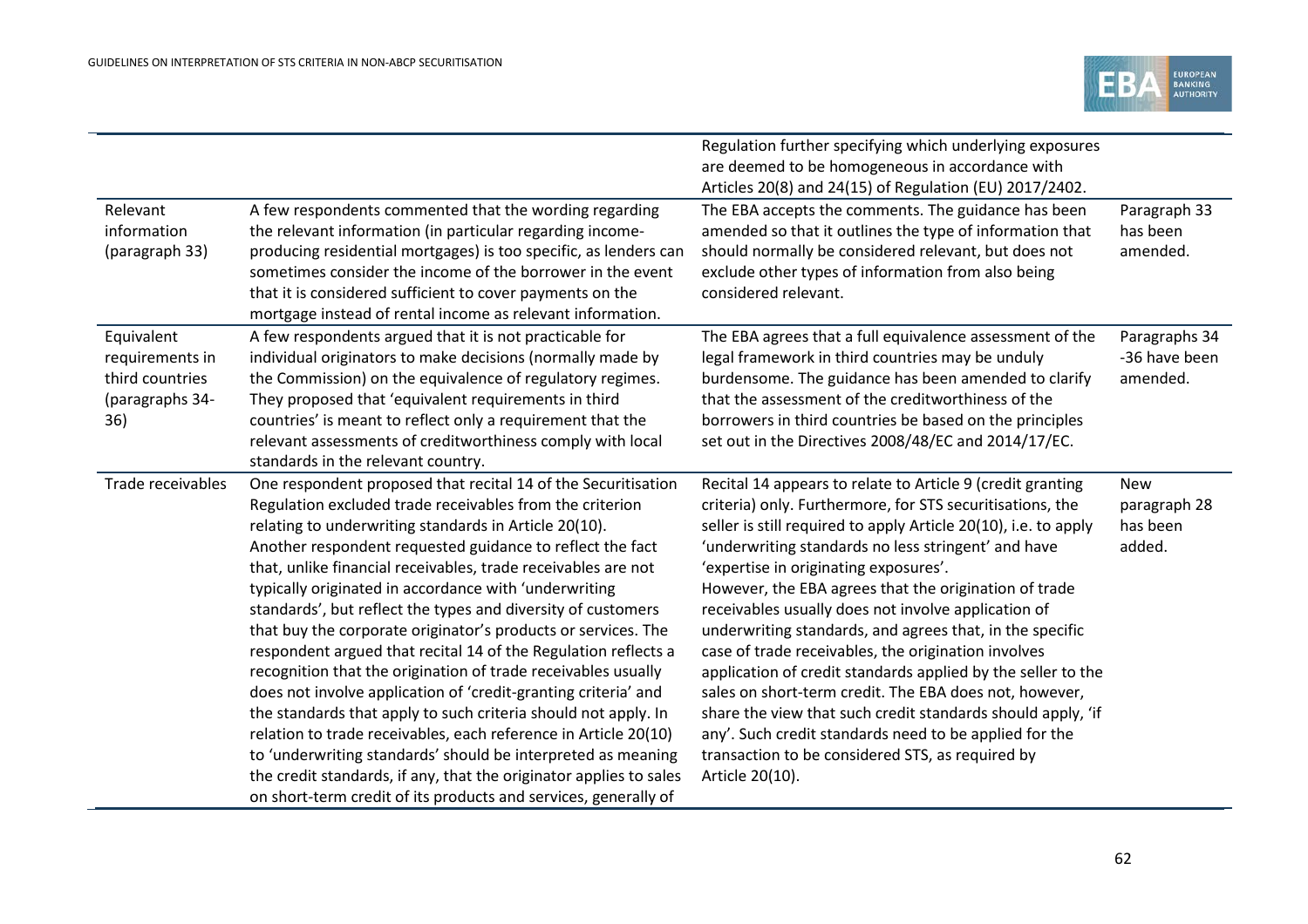

|                                                                                                                                                                                                                                                                                                                                                                        | the type that give rise to the securitised exposures, and if no<br>such standards are used then the criterion should be treated<br>as inapplicable. |                                                                           |              |  |
|------------------------------------------------------------------------------------------------------------------------------------------------------------------------------------------------------------------------------------------------------------------------------------------------------------------------------------------------------------------------|-----------------------------------------------------------------------------------------------------------------------------------------------------|---------------------------------------------------------------------------|--------------|--|
| Q11. Do you agree with this balanced approach to the determination of the expertise of the originator? Do you believe that more rule-based set of<br>requirements should be specified, or, instead, more principles-based criteria should be provided? Is the requirement of minimum of 5 years of professional<br>experience appropriate and exercisable in practice? |                                                                                                                                                     |                                                                           |              |  |
| Definition of                                                                                                                                                                                                                                                                                                                                                          | Some respondents suggested that the references to the                                                                                               | This interpretation is consistent with the original                       | Paragraph 38 |  |
| management                                                                                                                                                                                                                                                                                                                                                             | management body could be further clarified in order to make                                                                                         | intention of the guidance. The guidance has been slightly                 | has been     |  |
| body                                                                                                                                                                                                                                                                                                                                                                   | it clear that not all members of the management body should                                                                                         | amended to make this point clearer. While it is not                       | amended.     |  |
| (paragraphs 37-                                                                                                                                                                                                                                                                                                                                                        | be expected to hold relevant expertise, especially in larger                                                                                        | desirable to provide a definition of 'management body'                    |              |  |
| 39)                                                                                                                                                                                                                                                                                                                                                                    | financial institutions.                                                                                                                             | as it is assumed it is commonly understood, the guidance                  |              |  |
|                                                                                                                                                                                                                                                                                                                                                                        |                                                                                                                                                     | has been amended to clarify that, as a minimum, two                       |              |  |
|                                                                                                                                                                                                                                                                                                                                                                        |                                                                                                                                                     | members should have at least five years' experience.                      |              |  |
| Definition of                                                                                                                                                                                                                                                                                                                                                          | Some respondents raised a concern that the definition of                                                                                            | Given that the definition of 'senior staff' will probably                 | No change.   |  |
| 'senior staff'                                                                                                                                                                                                                                                                                                                                                         | 'senior staff' could be subject to a wide range of                                                                                                  | differ from institution to institution, it is not possible or             |              |  |
|                                                                                                                                                                                                                                                                                                                                                                        | interpretations.                                                                                                                                    | desirable to define senior staff for all types of institution             |              |  |
|                                                                                                                                                                                                                                                                                                                                                                        |                                                                                                                                                     | governance structure.                                                     |              |  |
| Prudentially                                                                                                                                                                                                                                                                                                                                                           | Several respondents asked whether paragraph 37(d)                                                                                                   | As paragraph 37 is a principles-based assessment of                       | No change.   |  |
| regulated                                                                                                                                                                                                                                                                                                                                                              | automatically allowed prudentially regulated institutions, with                                                                                     | expertise, individual factors specified under letters (a) to              |              |  |
| institutions                                                                                                                                                                                                                                                                                                                                                           | a licence deemed relevant to origination of similar exposures,                                                                                      | (d) cannot be fully determinative in deciding whether an                  |              |  |
| (paragraph 37)                                                                                                                                                                                                                                                                                                                                                         | to be considered to have expertise.                                                                                                                 | originator or original lender has expertise in originating                |              |  |
|                                                                                                                                                                                                                                                                                                                                                                        |                                                                                                                                                     | similar assets to those securitised, but they should rather               |              |  |
|                                                                                                                                                                                                                                                                                                                                                                        |                                                                                                                                                     | help the assessment of whether the originator or the                      |              |  |
|                                                                                                                                                                                                                                                                                                                                                                        |                                                                                                                                                     | original lender has the required expertise or not.                        |              |  |
| Five years'                                                                                                                                                                                                                                                                                                                                                            | Several respondents raised concerns regarding the difficulty of                                                                                     | The EBA does not propose that paragraph 38 be the only                    | No change.   |  |
| experience                                                                                                                                                                                                                                                                                                                                                             | meeting or verifying the requirements in paragraph 38 in                                                                                            | route to claiming 'expertise'. The specific criteria in                   |              |  |
| (paragraph 38)                                                                                                                                                                                                                                                                                                                                                         | order to be deemed to have expertise in originating similar                                                                                         | paragraph 38 have been developed to facilitate the                        |              |  |
|                                                                                                                                                                                                                                                                                                                                                                        | assets to those securitised.                                                                                                                        | assessment of the expertise: if the conditions are met,                   |              |  |
|                                                                                                                                                                                                                                                                                                                                                                        |                                                                                                                                                     | the entity should be deemed to have the required                          |              |  |
|                                                                                                                                                                                                                                                                                                                                                                        |                                                                                                                                                     | expertise.<br>In the event that institutions find it difficult to meet or |              |  |
|                                                                                                                                                                                                                                                                                                                                                                        |                                                                                                                                                     |                                                                           |              |  |
|                                                                                                                                                                                                                                                                                                                                                                        |                                                                                                                                                     | verify meeting the criteria in paragraph 38, institutions                 |              |  |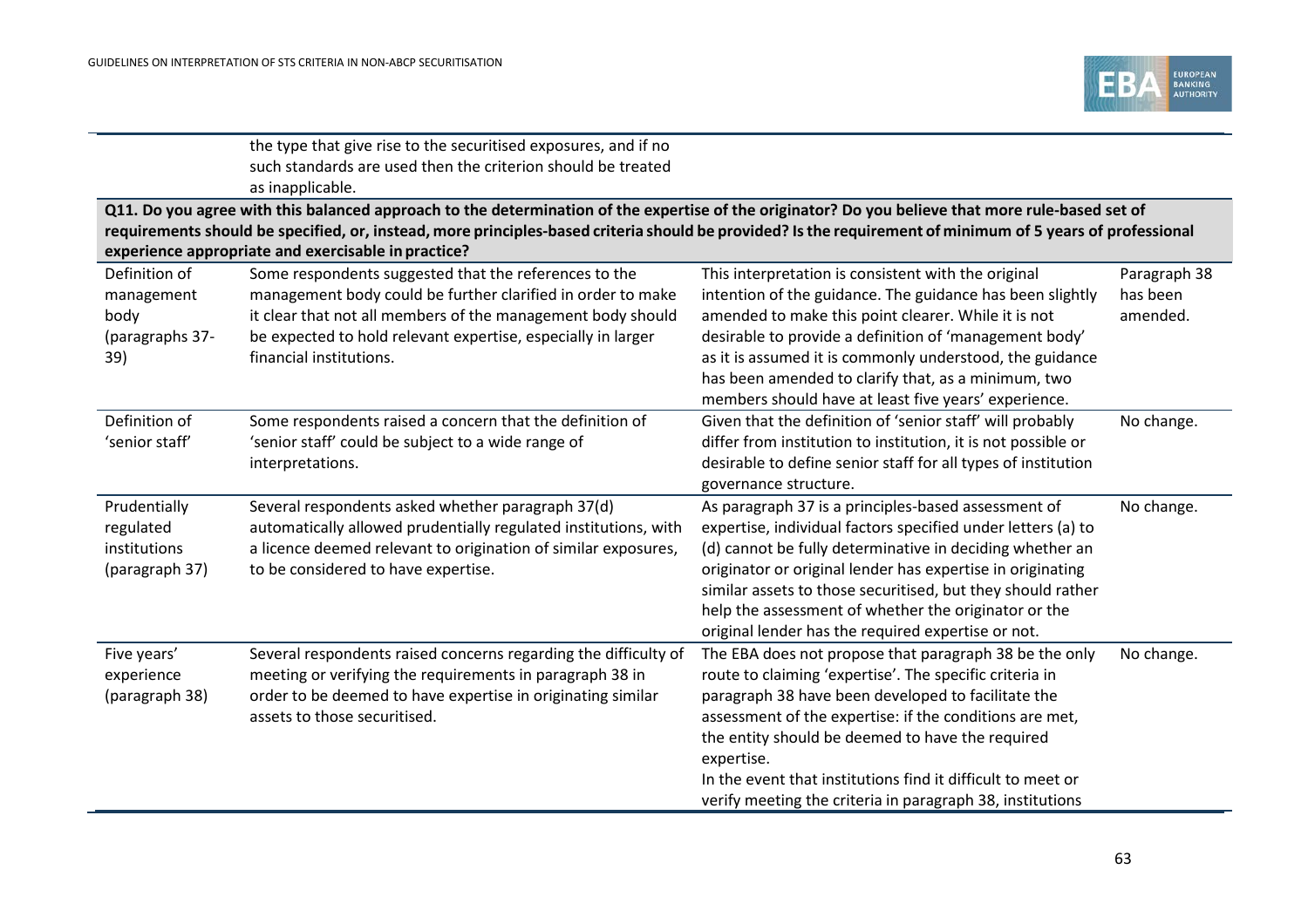|                    |                                                                                                                                                                       | can still argue they have 'expertise' based on the<br>principles-based judgement in paragraph 37. |              |
|--------------------|-----------------------------------------------------------------------------------------------------------------------------------------------------------------------|---------------------------------------------------------------------------------------------------|--------------|
|                    |                                                                                                                                                                       | In the event that this is also not possible, it is appropriate                                    |              |
|                    |                                                                                                                                                                       | that the originator or original lender be considered to fail                                      |              |
|                    |                                                                                                                                                                       | to meet the requirements of Article 20(10).                                                       |              |
| Outsourcing of     | One respondent asked whether the guidelines could confirm                                                                                                             | In the event that origination is outsourced, the entity to                                        | No change.   |
| origination        | that if origination is outsourced to a sufficiently experienced                                                                                                       | which the origination is outsourced would most likely be                                          |              |
|                    | third party, the criterion on expertise was met.                                                                                                                      | the originator of the transaction or the original lender. In                                      |              |
|                    |                                                                                                                                                                       | which case, that entity must comply with the<br>requirements of Article 20(10) subparagraph 4.    |              |
| Cumulative         | One respondent suggested clarifying in the STS guidelines                                                                                                             | The Level 1 text clearly states that the originator or                                            | No change.   |
| experience         | whether experience could be considered cumulatively across                                                                                                            | original lender shall have expertise. Therefore, either the                                       |              |
|                    | the originator, original lender and sponsor.                                                                                                                          | originator or original lender must meet the criteria, not                                         |              |
|                    |                                                                                                                                                                       | cumulatively.                                                                                     |              |
| Sale of business   | One respondent asked whether paragraph 38(a) adequately                                                                                                               | The EBA considers that in such a case it is impossible to                                         | No change.   |
| line               | captured situations in which a lending business is transferred                                                                                                        | identify whether the organisation has genuinely                                                   |              |
|                    | from one entity to another while maintaining the same form.                                                                                                           | maintained its 'expertise' given that it is subject to a new                                      |              |
|                    |                                                                                                                                                                       | governance structure. Therefore, this example is not                                              |              |
|                    |                                                                                                                                                                       | intended to be captured by paragraph 38(a).                                                       |              |
|                    | Q12. Should alternative interpretation of the 'similar exposures' be provided, such as, for example, referencing the eligibility criteria (per Article 20(7)) that    |                                                                                                   |              |
|                    | are applied to select the underlying exposures? Similar exposure under Article 20(10) could thus be defined as an exposure that would qualify for the                 |                                                                                                   |              |
|                    | portfolio, based on the exposure level eligibility criteria (not portfolio level criteria) which has not been selected for the pool and which was originated at the   |                                                                                                   |              |
|                    | time of the securitised exposure (e.g. an exposure that has repaid/prepaid by the time of securitisation). Similar interpretation could be used for the term          |                                                                                                   |              |
|                    | 'exposures of a similar nature' under Article 20(10), and 'substantially similar exposures' under Article 22(1). The eligibility criteria considered should take into |                                                                                                   |              |
|                    | account the timing of the comparison. Please provide explanations which approach would be more appropriate in providing a clear and objectively                       |                                                                                                   |              |
|                    | determined interpretation of the 'similarity' of exposures.                                                                                                           |                                                                                                   |              |
| Definition of      | The majority of respondents supported the existing definition                                                                                                         | The support for the existing interpretation of the                                                | Paragraph 25 |
| 'similar           | of 'similar exposures' in the draft guidelines. A few                                                                                                                 | similarity of exposures has been noted. The guidance has                                          | has been     |
| exposures' for the | respondents suggested including reference to underwriting                                                                                                             | been slightly amended to align the wording with the final                                         | amended.     |
| purposes of        | standards as part of the definition.                                                                                                                                  | Delegated Regulation further specifying which underlying                                          |              |
| determining        |                                                                                                                                                                       | exposures are deemed to be homogeneous in accordance                                              |              |
| expertise          |                                                                                                                                                                       | with Articles 20(8) and 24(15) of Regulation (EU)                                                 |              |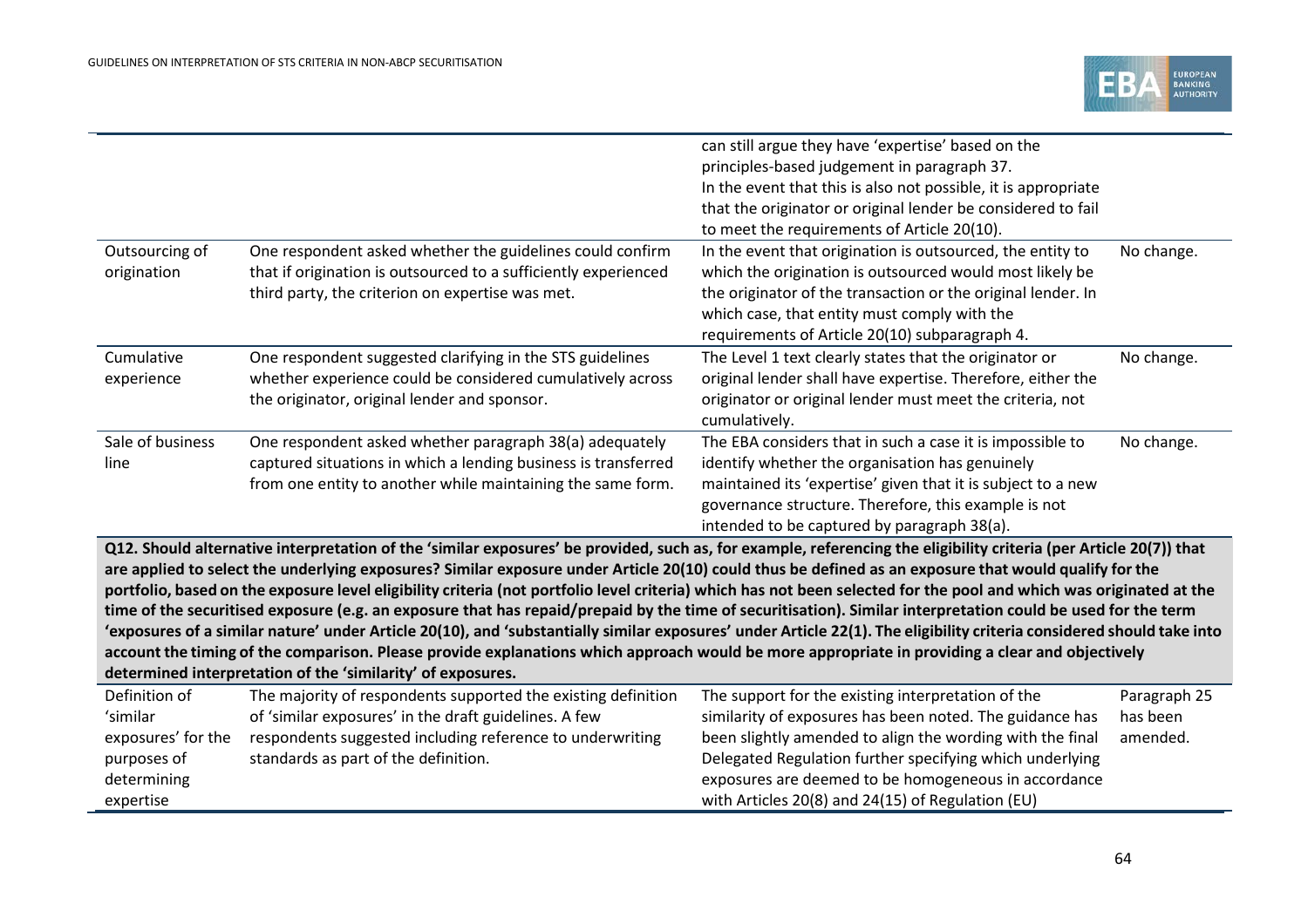

|                      |                                                                                                                                                                                                                                                  | 2017/2402. However, in order to avoid unnecessary            |               |  |  |
|----------------------|--------------------------------------------------------------------------------------------------------------------------------------------------------------------------------------------------------------------------------------------------|--------------------------------------------------------------|---------------|--|--|
|                      |                                                                                                                                                                                                                                                  | complications of the definition, the reference to            |               |  |  |
|                      |                                                                                                                                                                                                                                                  | underwriting standards has not been included.                |               |  |  |
| Linkage of the       | A large number of respondents supported the current                                                                                                                                                                                              | Based on the responses from the stakeholders, the            | No change.    |  |  |
| similarity with the  | proposal in the guidelines of 'similar exposures', and did not                                                                                                                                                                                   | existing definition has been maintained instead of a         |               |  |  |
| eligibility criteria | support the proposal regarding eligibility criteria. They argued                                                                                                                                                                                 | definition which references the eligibility criteria of the  |               |  |  |
|                      | that the eligibility criteria reflect a wide range of other factors                                                                                                                                                                              | transaction, i.e. refers to the asset category as specified  |               |  |  |
|                      | such as investor preferences and funding needs. It was also                                                                                                                                                                                      | in the Delegated Regulation further specifying which         |               |  |  |
|                      | argued that the eligibility criteria would introduce too detailed                                                                                                                                                                                | underlying exposures are deemed to be homogeneous in         |               |  |  |
|                      | limitations, and change overtime, which would complicate                                                                                                                                                                                         | accordance with Articles 20(8) and 24(15) of Regulation      |               |  |  |
|                      | and unnecessarily restrict the scope of assessment of the                                                                                                                                                                                        | (EU) 2017/2402, with some minor amendments.                  |               |  |  |
|                      | similarity of exposures. Therefore, it was argued that the                                                                                                                                                                                       | Although including a reference to the underwriting           |               |  |  |
|                      | eligibility criteria might not be suitable as a test for genuine                                                                                                                                                                                 | criteria would promote more specific expertise in respect    |               |  |  |
|                      | 'expertise'.                                                                                                                                                                                                                                     | of the underlying exposures, the associated benefit          |               |  |  |
|                      |                                                                                                                                                                                                                                                  | appears to be outweighed by the additional burden on         |               |  |  |
|                      |                                                                                                                                                                                                                                                  | institutions in meeting the requirement.                     |               |  |  |
|                      | No exposures in default and to credit-impaired debtors/guarantors (Article 20(11))                                                                                                                                                               |                                                              |               |  |  |
|                      | Q13. Do you agree with the interpretation of this criterion, and the aspects that the interpretation is focused on? Should interpretation be amended, further<br>clarified or additional aspects be covered? Please substantiate your reasoning. |                                                              |               |  |  |
| To the best of the   | A number of respondents argued that it is unduly burdensome                                                                                                                                                                                      | The EBA notes that it was not the original intention of the  | Paragraph 44  |  |  |
| originator's or      | to assume that information which is publicly available should                                                                                                                                                                                    | guidance to require that the originator check all the        | has been      |  |  |
| original lender's    | be considered notified to the originator, which would require                                                                                                                                                                                    | publicly available information. On the contrary, the         | amended.      |  |  |
| knowledge            | that the institutions should note all the publicly available                                                                                                                                                                                     | intention of the guidance was to clarify that the publicly   |               |  |  |
| (paragraph 44)       | information.                                                                                                                                                                                                                                     | available information should be considered only to the       |               |  |  |
|                      |                                                                                                                                                                                                                                                  | extent that institutions already collect and consider that   |               |  |  |
|                      |                                                                                                                                                                                                                                                  | information as part of their origination, servicing and risk |               |  |  |
|                      |                                                                                                                                                                                                                                                  | management processes. The guidance has been amended          |               |  |  |
|                      |                                                                                                                                                                                                                                                  | to clarify this further.                                     |               |  |  |
| Credit registry      | Some respondents argued that institutions should check                                                                                                                                                                                           | The comments with respect to the timing of the checking      | Paragraphs 47 |  |  |
|                      |                                                                                                                                                                                                                                                  |                                                              |               |  |  |
| (paragraphs 47-      | credit registry information about the obligors only at the time                                                                                                                                                                                  | of the entries on the credit registries have been taken on   | -48 have been |  |  |
| 48)                  | of origination of the assets, and not at the time of origination                                                                                                                                                                                 | board. The amended guidance requires checking the            | amended.      |  |  |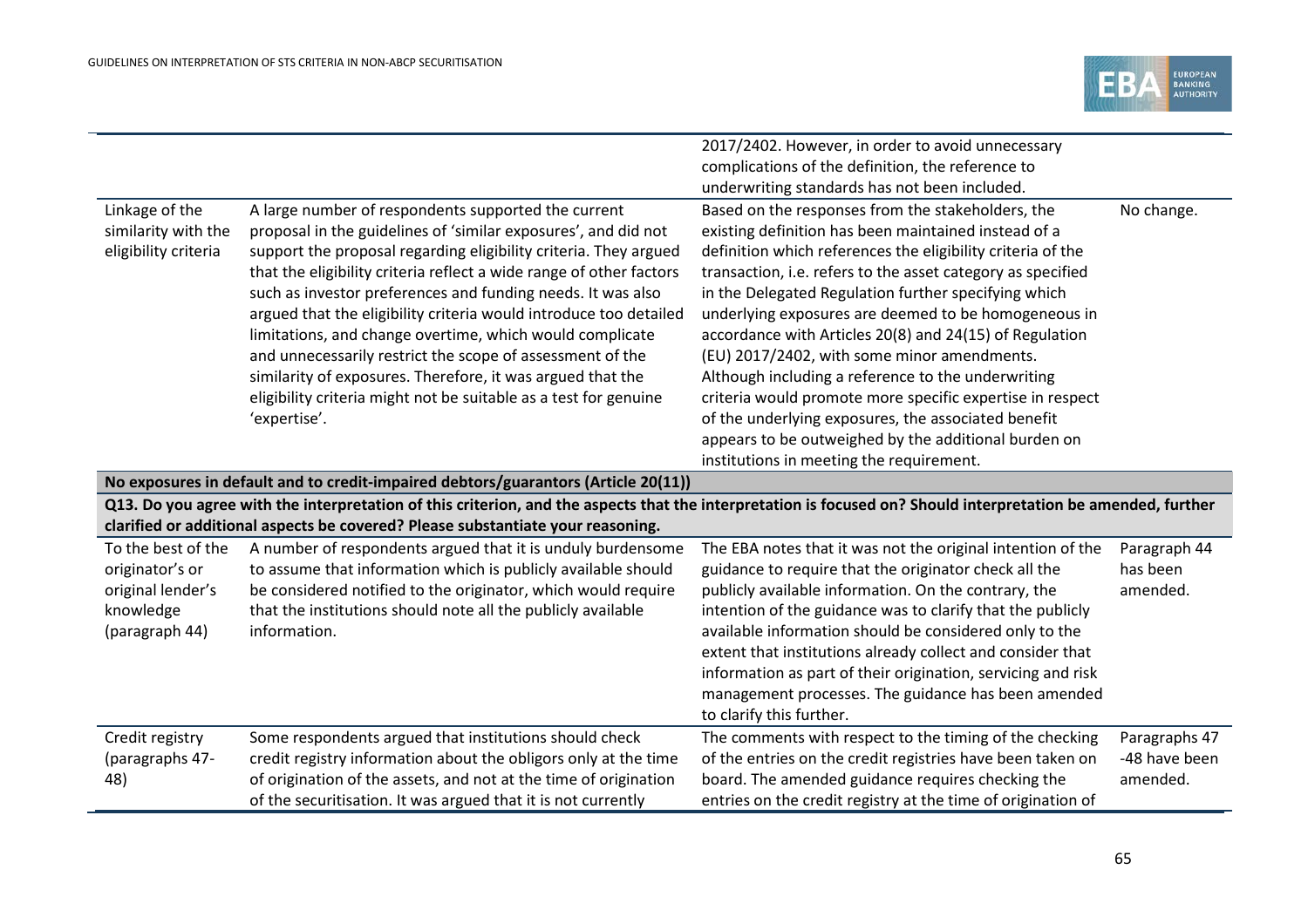

|                                                                                                                                                | common practice to check credit registry entries for obligors<br>after the loan has been originated, and the requirement<br>would cause an excessive burden on institutions. In addition,<br>it was noted that Regulation (EU) 2017/2402 uses a different<br>wording from the 'time of selection' in the opening passage of<br>Article 20(11), which would indicate the intention to use a<br>different timing from the time of securitisation.<br>A number of respondents requested that the guidelines<br>further explain how to determine whether an entry in a credit<br>registry indicates an 'adverse credit history'. Some<br>respondents pointed out that in some jurisdictions that do not<br>have public credit registries, the registries contain both<br>negative and positive information about the clients, which do<br>not necessarily flag the borrowers with a negative credit<br>status.     | the exposures, which seems consistent with the intention<br>and wording of Regulation (EU) 2017/2402.<br>The guidance also aims to define further the term<br>'adverse credit status'. The intention of the amended<br>guidance is to only capture those borrowers on the credit<br>registries that are credit impaired, and not to<br>unintentionally disqualify a significant number of<br>borrowers, given that different practices exist between<br>EU jurisdictions with respect to entry requirements to<br>such credit registries, and that credit registries in some<br>jurisdictions may contain both positive and negative<br>information about the clients. The guidance should<br>therefore enable the originators to discard minor<br>occurrences or omissions by the obligor which have<br>resulted in an entry in a credit registry but can be<br>reasonably ignored for the purposes of a credit risk<br>assessment. |                                            |
|------------------------------------------------------------------------------------------------------------------------------------------------|----------------------------------------------------------------------------------------------------------------------------------------------------------------------------------------------------------------------------------------------------------------------------------------------------------------------------------------------------------------------------------------------------------------------------------------------------------------------------------------------------------------------------------------------------------------------------------------------------------------------------------------------------------------------------------------------------------------------------------------------------------------------------------------------------------------------------------------------------------------------------------------------------------------|--------------------------------------------------------------------------------------------------------------------------------------------------------------------------------------------------------------------------------------------------------------------------------------------------------------------------------------------------------------------------------------------------------------------------------------------------------------------------------------------------------------------------------------------------------------------------------------------------------------------------------------------------------------------------------------------------------------------------------------------------------------------------------------------------------------------------------------------------------------------------------------------------------------------------------------|--------------------------------------------|
| Significantly<br>higher risk of<br>contractually<br>agreed payments<br>not being made<br>for comparable<br>exposures<br>(paragraphs 49-<br>50) | A number of respondents raised concerns that the term<br>'significantly higher risk of contractually agreed payments not<br>being made for comparable exposures' remained<br>underdefined in the guidance. In particular, they raised<br>concerns about the operational burden and uncertainty<br>surrounding the proposed test. They also noted that applying<br>a 'relative' test (i.e. where assets are compared with the<br>'average' credit riskiness of the pool or seller's assets) would<br>lead to assets being unnecessarily ineligible. It was also<br>perceived that the guidance is in disagreement with the intent<br>of the article, which is to exclude loans that are credit<br>impaired but not necessarily individually more risky than<br>average loans. The respondents sought more objective criteria<br>to define the term and proposed a variety of suggestions for<br>the definition. | With the aim of providing further clarity on the<br>requirement, the guidance has been structured in a<br>clearer way, and aligned with the requirement on the<br>prevention of the adverse selection of assets in the<br>Delegated Regulation specifying in greater detail the risk<br>retention requirement in accordance with Article 6(7) of<br>Regulation (EU) 2017/2402 (the timing has also been<br>aligned with the abovementioned Delegated Regulation<br>on risk retention, which refers to the time of selection of<br>exposures and not to the origination of securitisation). To<br>further facilitate the interpretation of the requirement, a<br>set of examples has been given of how the requirement<br>could be met.                                                                                                                                                                                               | Paragraphs 49<br>-50 have been<br>amended. |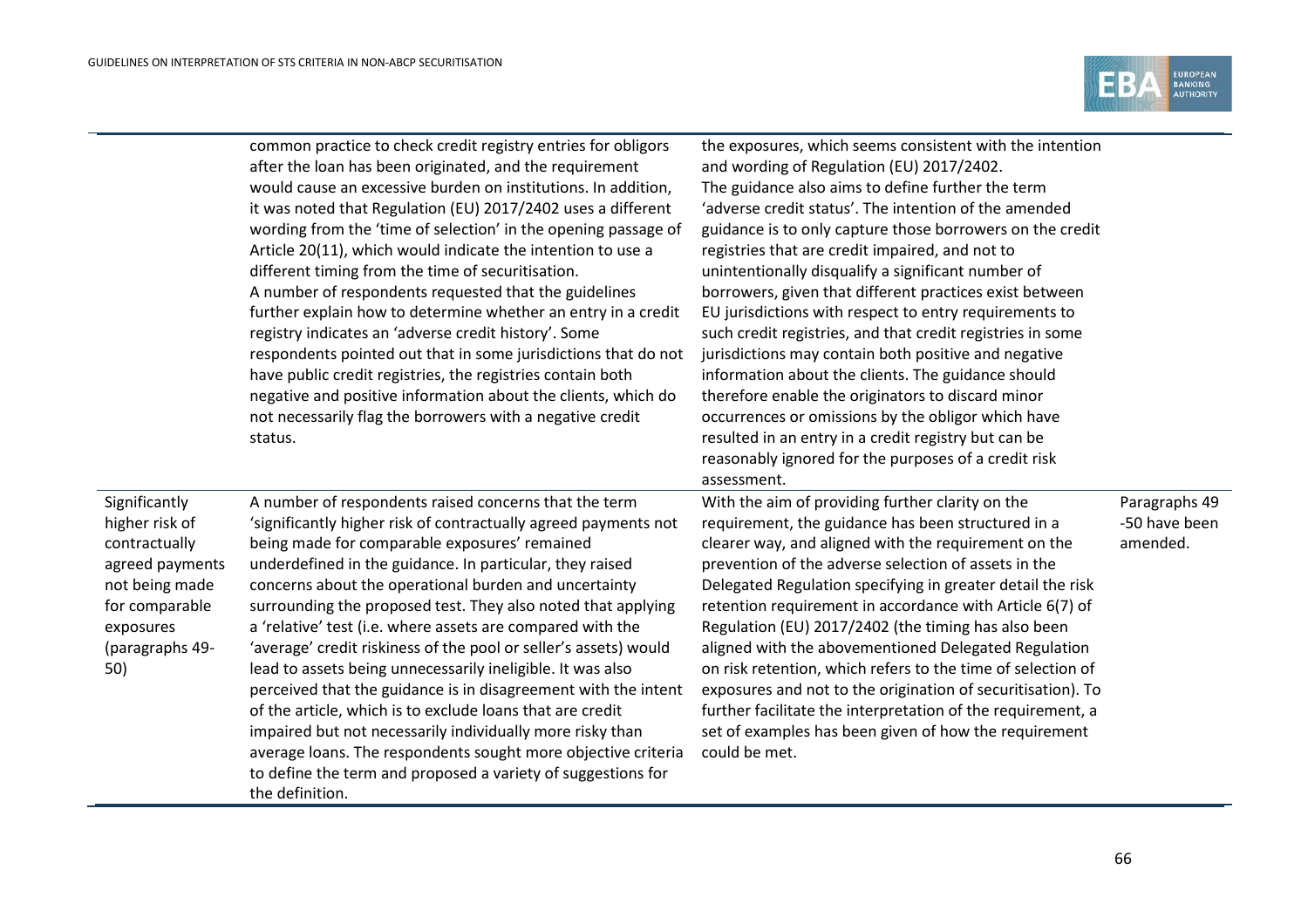

|                             | Q14. Do you agree with the interpretation of the criterion with respect to exposures to a credit-impaired debtor or guarantor?                                |                                                              |              |  |  |
|-----------------------------|---------------------------------------------------------------------------------------------------------------------------------------------------------------|--------------------------------------------------------------|--------------|--|--|
| Debtor or                   | A number of respondents raised concerns about the proposal                                                                                                    | The comment has been taken on board. The guidance has        | Paragraph 43 |  |  |
| guarantor                   | that neither the debtor nor the guarantor be credit impaired,                                                                                                 | been amended to acknowledge the role of the guarantor        | has been     |  |  |
| (paragraphs 42-             | arguing that the requirement is excessive and illogical, and                                                                                                  | as a risk bearer. It is also worth noting that not all loans | amended.     |  |  |
| 43)                         | makes the addition of the guarantor in the legislation                                                                                                        | with guarantors indicate credit-impairedness of the          |              |  |  |
|                             | irrelevant.                                                                                                                                                   | original obligor. The amended guidance clarifies that the    |              |  |  |
|                             |                                                                                                                                                               | exposures are allowed in the STS securitisation as long as   |              |  |  |
|                             |                                                                                                                                                               | there is recourse for the full securitised exposure amount   |              |  |  |
|                             |                                                                                                                                                               | to at least one non-credit-impaired party.                   |              |  |  |
|                             | Q15. Do you agree with the interpretation of the requirement with respect to the exposures to credit-impaired debtors or guarantors that have undergone a     |                                                              |              |  |  |
| debt-restructuring process? |                                                                                                                                                               |                                                              |              |  |  |
| Exposures to                | The majority of respondents agreed with the proposed                                                                                                          | Given the support by the respondents, no substantial         | Paragraph 46 |  |  |
| credit-impaired             | interpretation of the criterion with respect to the exposures                                                                                                 | change has been made to the guidance. The wording has        | has been     |  |  |
| debtors or                  | to credit-impaired debtors or guarantors that have undergone                                                                                                  | been amended slightly to clarify better that, where an       | amended      |  |  |
| guarantors that             | a debt-restructuring process.                                                                                                                                 | obligor has restructured exposures, they are not             | slightly.    |  |  |
| have undergone a            | Some respondents raised concerns that, by considering all                                                                                                     | considered credit impaired under Article 20(11)(a)           |              |  |  |
| debt-restructuring          | exposures of the respective debtor or guarantor, the                                                                                                          | provided that the restructured debt meets conditions (i)     |              |  |  |
| process                     | proposed guidance would be biased against remediated                                                                                                          | and (ii) of Article 20(11). This exception applies both to   |              |  |  |
| (paragraph 46)              | customers.                                                                                                                                                    | exposures to be included in the securitised portfolio and    |              |  |  |
|                             |                                                                                                                                                               | to other exposures of the obligor.                           |              |  |  |
|                             | At least one payment made (Article 20(12))                                                                                                                    |                                                              |              |  |  |
|                             | Q16. Do you agree with the interpretation of this criterion, and the aspects that the interpretation is focused on? Should interpretation be amended, further |                                                              |              |  |  |
|                             | clarified or additional aspects be covered? Please substantiate your reasoning.                                                                               |                                                              |              |  |  |
| <b>Exemptions from</b>      | In general, respondents were supportive and agreed with the                                                                                                   | The existence of an exemption for certain types of           | No change.   |  |  |
| requirement to              | proposed guidance on this requirement. Some respondents                                                                                                       | revolving securitisations is clear in the Level 1 criteria.  |              |  |  |
| have made at                | commented that the exemption in Article 20(12) for revolving                                                                                                  | The EBA does not see a benefit in repeating this criteria    |              |  |  |

| -nave made at       | commented that the exemption in Article 20(12) for revolving      | The EBA does not see a benefit in repeating this criteria |
|---------------------|-------------------------------------------------------------------|-----------------------------------------------------------|
| least one           | securitisations backed by exposures payable in a single           | in the STS guidelines. The criterion in Article 20(12) is |
| payment at the      | instalment or having a maturity of less than one year,            | clear that at the time of transfer to the SSPE exposures  |
| time of transfer of | including without limitation monthly payments on revolving        | must have made at least one payment, except in the        |
| the exposures       | credits, should be reiterated in the guidelines in order to avoid | specific cases described. Where 'ramp up' or              |
|                     | confusion.                                                        | warehousing structures are used, they must comply with    |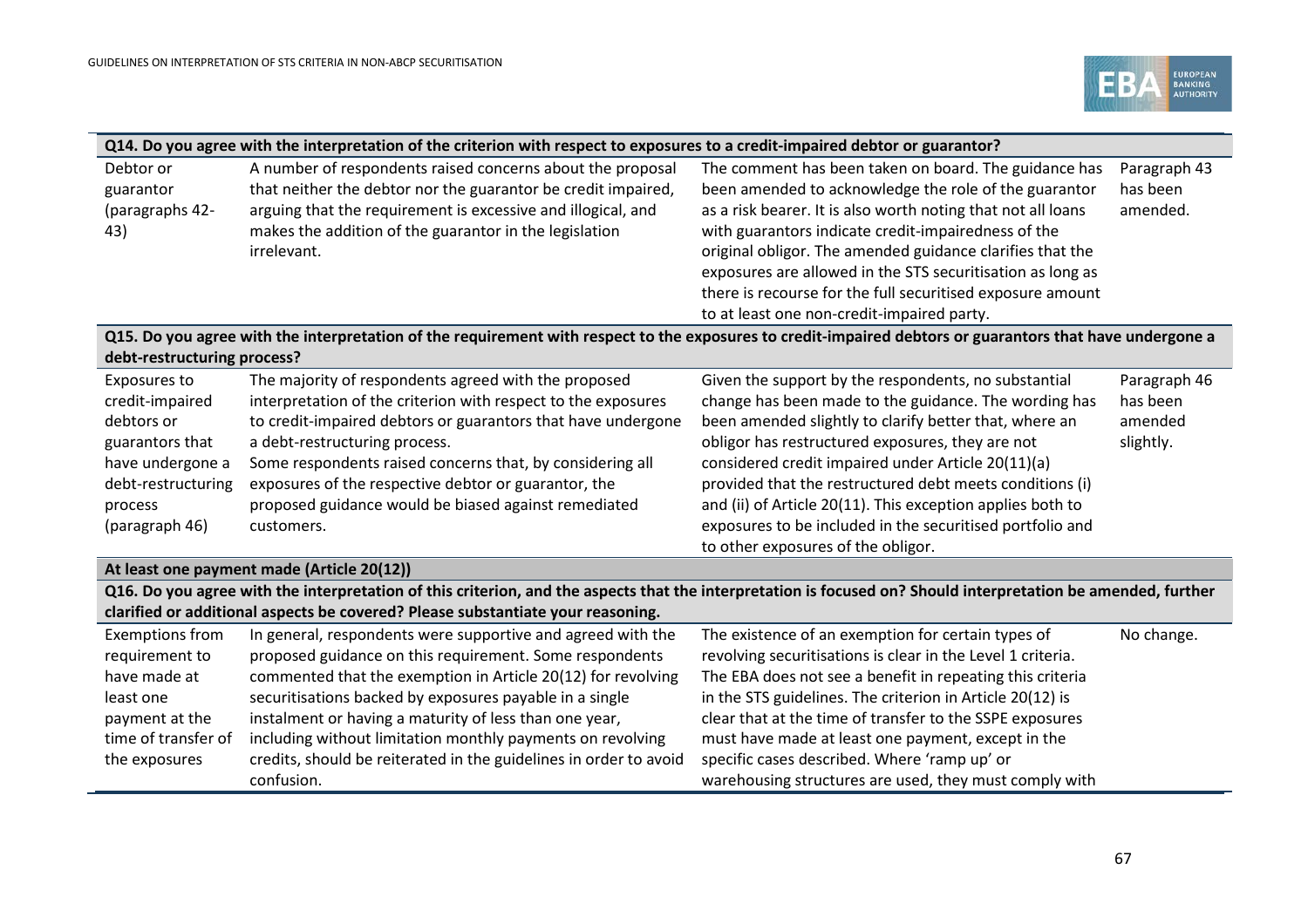

|                                                        | One respondent commented that transactions with a 'ramp<br>up' phase or that utilise a warehousing structure should be<br>exempt from the requirement in Article 20(12) to have made<br>at least one payment at the time of transfer of the exposures.<br>No predominant dependence on the sale of assets (Article 20(13))<br>Q17. Do you agree with the interpretation of this criterion, and the aspects that the interpretation is focused on? Should interpretation be amended, further<br>clarified or additional aspects be covered? Please substantiate your reasoning.<br>Q18. Do you agree with the interpretation of the predominant dependence with reference to 30% of total initial exposure value of securitisation positions? | the STS requirements unless they are otherwise exempt<br>under Article 20(12).                                                                                                                                                                                                                                                                                                                                                                                                                                          |                                       |
|--------------------------------------------------------|----------------------------------------------------------------------------------------------------------------------------------------------------------------------------------------------------------------------------------------------------------------------------------------------------------------------------------------------------------------------------------------------------------------------------------------------------------------------------------------------------------------------------------------------------------------------------------------------------------------------------------------------------------------------------------------------------------------------------------------------|-------------------------------------------------------------------------------------------------------------------------------------------------------------------------------------------------------------------------------------------------------------------------------------------------------------------------------------------------------------------------------------------------------------------------------------------------------------------------------------------------------------------------|---------------------------------------|
|                                                        | Should different percentage be set dependent on different asset category securitised?                                                                                                                                                                                                                                                                                                                                                                                                                                                                                                                                                                                                                                                        |                                                                                                                                                                                                                                                                                                                                                                                                                                                                                                                         |                                       |
| 30% threshold for<br>residual value<br>(paragraph 53a) | The majority of respondents raised strong concerns against<br>the 30% threshold. They argued that the 30% requirement is<br>unduly restrictive and would rule out many existing/standard<br>forms of auto and lease asset-backed securities (ABSs). It was<br>also argued that 30% is not in line with the original intentions<br>of the legislators, or with the general understanding of the<br>term 'predominantly', and the market practice.                                                                                                                                                                                                                                                                                             | The comments have been taken on board. The<br>percentage has been raised to 50%, which seems<br>consistent with the intent of the legislators and the<br>general understanding of the term 'predominant'.<br>However, it is also noted that in a significant number of<br>the auto ABSs the residual values are fully backed by<br>repurchase obligations by the originator, the<br>manufacturer or the dealer, and therefore the<br>requirements in paragraph 53 would not apply to a<br>number of these transactions. | Paragraph 53a<br>has been<br>amended. |
| Concentration of<br>dates<br>(paragraph 55b)           | Some respondents raised concerns that the requirement<br>needed further clarification regarding what is a 'material'<br>concentration. It was also noted that this requirement could<br>be difficult to satisfy, for example during a replenishment<br>period, and that a few peaks in terms of sale of assets should<br>be allowed (e.g. as a result of targeted commercial campaigns<br>for selling new cars), as typically there would be additional<br>protection in the transaction for this.                                                                                                                                                                                                                                           | One of the main objectives of this requirement is to<br>reduce the dependence of the repayment of holders of<br>the securitisation positions on the sale of assets securing<br>the underlying exposures. The dependence is increased<br>when such exposures mature within a tight timeframe, as<br>the maturity period can coincide with an economic<br>downturn or adverse market conditions. This outweighs<br>the arguments for the deletion of the requirement.                                                     | No change.                            |
| Granularity<br>requirement<br>(paragraph 53c)          | Several respondents commented that the 500 exposure<br>requirement was too high a threshold for a 'granular' portfolio<br>and could have negative consequences for some types of<br>portfolios, such as equipment leases and car floorplan deals).                                                                                                                                                                                                                                                                                                                                                                                                                                                                                           | While the guidance as such has been kept, it has been<br>amended to ensure a concentration limit for exposures to<br>a single obligor, to ensure a minimum granularity of the<br>pool. This requirement is considered consistent with the                                                                                                                                                                                                                                                                               | Paragraph 53c<br>has been<br>amended. |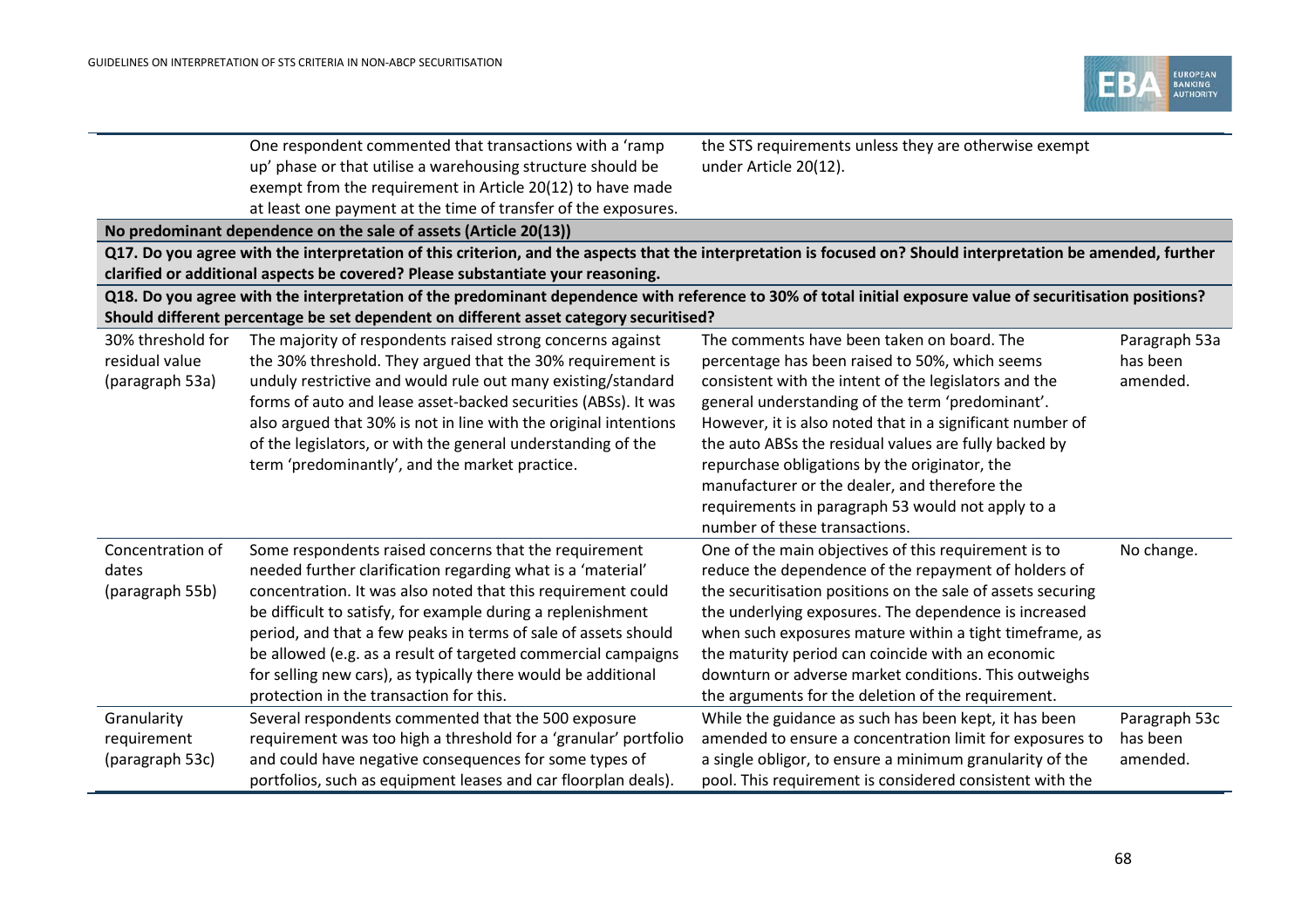|                                                                                        |                                                                                                                                                                                                                                                                                                                                                                                                                                                                                                                                                                                                                                                                                                                                                                                                                                                                                | Level 1 requirement; the main objective of the<br>requirement in Article 20(13) is to decrease the<br>dependence of the repayment of holders of the<br>securitisation positions on the sale of assets securing the<br>underlying exposures. A concentration limit for exposures<br>to a single obligor is one of the conditions to interpret,<br>enforce and help achieve this requirement. |                                                                                                 |
|----------------------------------------------------------------------------------------|--------------------------------------------------------------------------------------------------------------------------------------------------------------------------------------------------------------------------------------------------------------------------------------------------------------------------------------------------------------------------------------------------------------------------------------------------------------------------------------------------------------------------------------------------------------------------------------------------------------------------------------------------------------------------------------------------------------------------------------------------------------------------------------------------------------------------------------------------------------------------------|---------------------------------------------------------------------------------------------------------------------------------------------------------------------------------------------------------------------------------------------------------------------------------------------------------------------------------------------------------------------------------------------|-------------------------------------------------------------------------------------------------|
| Interest-only<br>mortgages/CMBS                                                        | Some respondents asked how interest-only mortgages were<br>affected by this guidance, and how the treatment of interest-<br>only mortgages and CMBS should differ, given that they are<br>both subject to similar refinancing risk (i.e. similar bullet<br>principal repayment profiles).                                                                                                                                                                                                                                                                                                                                                                                                                                                                                                                                                                                      | The background and rationale clarifies that no types of<br>exposures should be excluded ex ante from compliance<br>with this criterion as long as they meet the requirements<br>specified in Regulation (EU) 2017/2402 and in the<br>guidelines. However, it is expected that interest-only<br>mortgages would normally meet the criteria, while CMBS<br>transactions would not.            | Further<br>clarification to<br>be provided in<br>the<br>background<br>and rationale<br>section. |
| Reference to CRR<br>definition of<br>eligible protection<br>provider<br>(paragraph 55) | Significant concerns have been raised by a number of<br>respondents about the requirement for a third party who is<br>providing a guarantee/repurchase obligation to meet the<br>definition of an eligible provider of unfunded credit protection<br>in the CRR. The following arguments have been made: (i) a<br>number of the third parties would not be eligible under the<br>CRR framework and credit risk mitigation requirements, in<br>particular with the rating requirement; (ii) the requirement<br>would have severe consequences on auto- and equipment-<br>leasing receivables, as, for example, in auto transactions the<br>guarantee/repurchase obligation is provided by the seller's<br>parent company, its majority shareholder or some other<br>affiliate; (iii) the requirement would cause practical issues<br>with losing STS if ratings are downgraded. | The EBA acknowledges the valid concerns raised by the<br>stakeholders. The reference to the CRR definition of<br>eligible protection provided has been deleted. However,<br>additional guidance has been introduced to ensure that<br>the third party has a capacity to effectuate the<br>guarantee/repurchase obligation.                                                                  | Paragraph 55<br>has been<br>amended.                                                            |
| Calculation of the<br>value of assets<br>(paragraph 53a)                               | Some respondents proposed that the numerator should be<br>based on the total value subject to refinancing risk at transfer<br>(i.e. the extent of the assumed cash flows which are<br>dependent on the sale of assets), to better reflect the extent                                                                                                                                                                                                                                                                                                                                                                                                                                                                                                                                                                                                                           | The wording of the guidance has been amended to clarify<br>that the calculation relies on the total contractually<br>agreed outstanding principal balance at contract maturity                                                                                                                                                                                                              | Paragraph 53a<br>has been<br>amended.                                                           |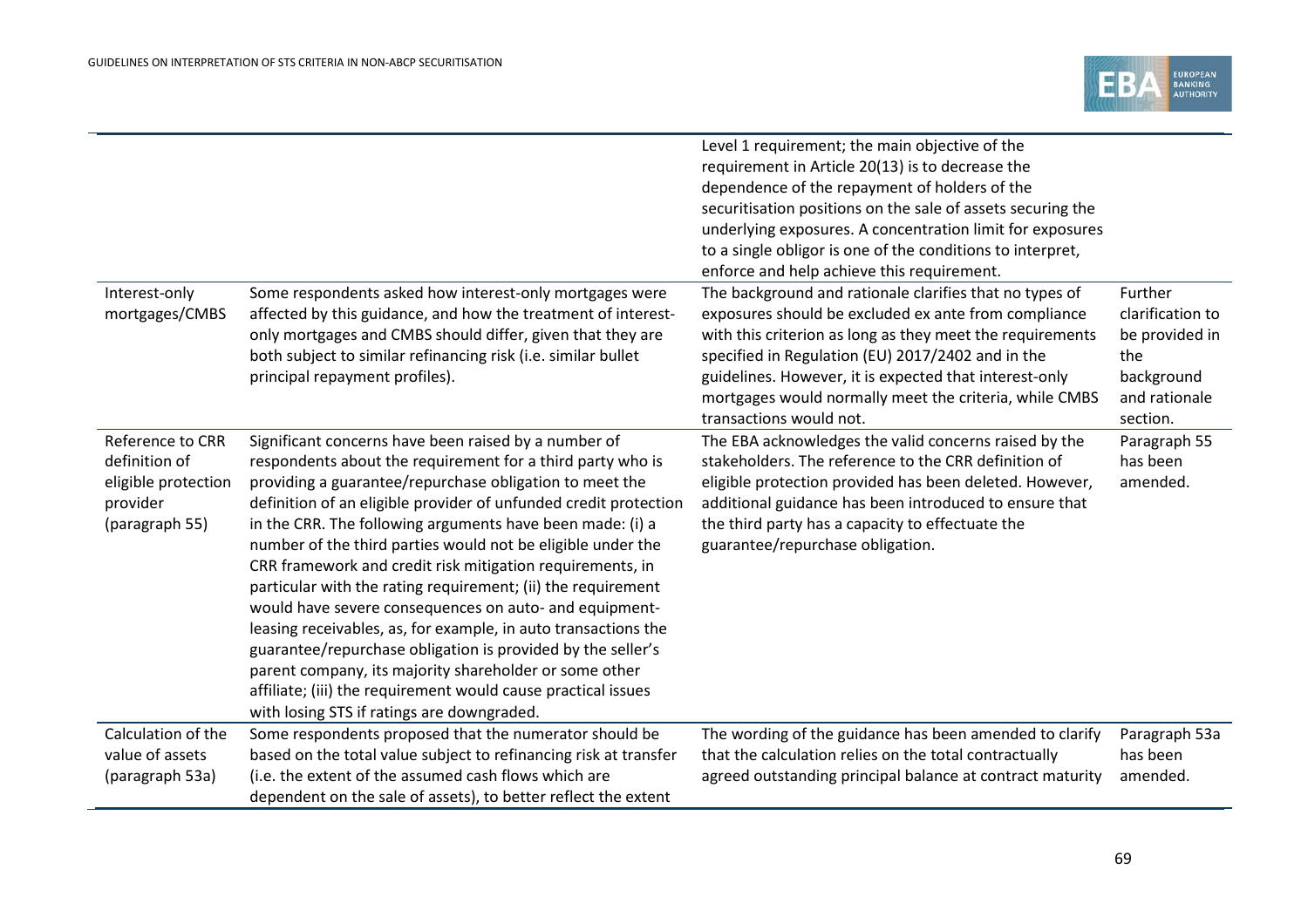

|                                        | of the reliance on the sale of assets upon sale proceeds. They<br>argued that basing the calculation on the value of assets at<br>the time of transfer is not appropriate given that the value can<br>change.<br>One respondent proposed that the denominator consider only<br>securitisation positions held by investors.                    | of the underlying exposures that depend on the sale of<br>the assets.<br>The EBA disagrees with the proposal that the calculation<br>should consider only retained securitisation positions. All<br>notes in an STS securitisation receive preferential<br>treatment, so all notes should be considered for the<br>purposes of the STS criteria.                                                                                                                                                    |                                      |
|----------------------------------------|-----------------------------------------------------------------------------------------------------------------------------------------------------------------------------------------------------------------------------------------------------------------------------------------------------------------------------------------------|-----------------------------------------------------------------------------------------------------------------------------------------------------------------------------------------------------------------------------------------------------------------------------------------------------------------------------------------------------------------------------------------------------------------------------------------------------------------------------------------------------|--------------------------------------|
| Voluntary<br>termination               | One respondent asked that the guidelines confirm that<br>exposures which may be subject to voluntary termination are<br>not considered subject to refinancing risk that could arise out<br>of a consumer exercising their termination rights.                                                                                                 | It is understood that during a stress in market conditions<br>it is more likely that individuals exercise their voluntary<br>termination rights (as the value of their car or equipment<br>has fallen), so they act in a similar way to other types of<br>exposures where the principal depends on the sale of<br>assets that are considered under Article 20(13).<br>Therefore, exposures that are subject to voluntary<br>termination should be considered under the scope of the<br>requirement. | No change.                           |
| Timing of the<br>requirement           | One respondent requested clarification regarding whether the<br>requirement applied at the initiation of the<br>transaction/revolving period or on an ongoing basis.                                                                                                                                                                          | The guidance has been amended to clarify that<br>paragraph 53(a)-(c) is applicable (i) at the transaction<br>inception, in cases of amortising securitisation, or (ii)<br>during the revolving period for only replenishing<br>transactions.                                                                                                                                                                                                                                                        | Paragraph 53<br>has been<br>amended. |
|                                        | REQUIREMENTS RELATED TO STANDARDISATION                                                                                                                                                                                                                                                                                                       |                                                                                                                                                                                                                                                                                                                                                                                                                                                                                                     |                                      |
|                                        | Appropriate mitigation of interest-rate and currency risks (Article 21(2))                                                                                                                                                                                                                                                                    |                                                                                                                                                                                                                                                                                                                                                                                                                                                                                                     |                                      |
|                                        | Q19. Do you agree with the interpretation of this criterion, and the aspects that the interpretation is focused on? Should interpretation be amended, further<br>clarified or additional aspects be covered? Please substantiate your reasoning.                                                                                              |                                                                                                                                                                                                                                                                                                                                                                                                                                                                                                     |                                      |
| No interest-rate<br>and currency risks | Some respondents proposed clarifying if, in case the<br>securitisation does not create interest-rate or currency risks,<br>such as where the assets and liabilities of the securitisation<br>are fully matched in terms of the interest rate and the<br>currency, there need not be any mitigation of the interest-rate<br>or currency risks. | It is understood that this reading is consistent with the<br>Level 1 requirement.                                                                                                                                                                                                                                                                                                                                                                                                                   | No change.                           |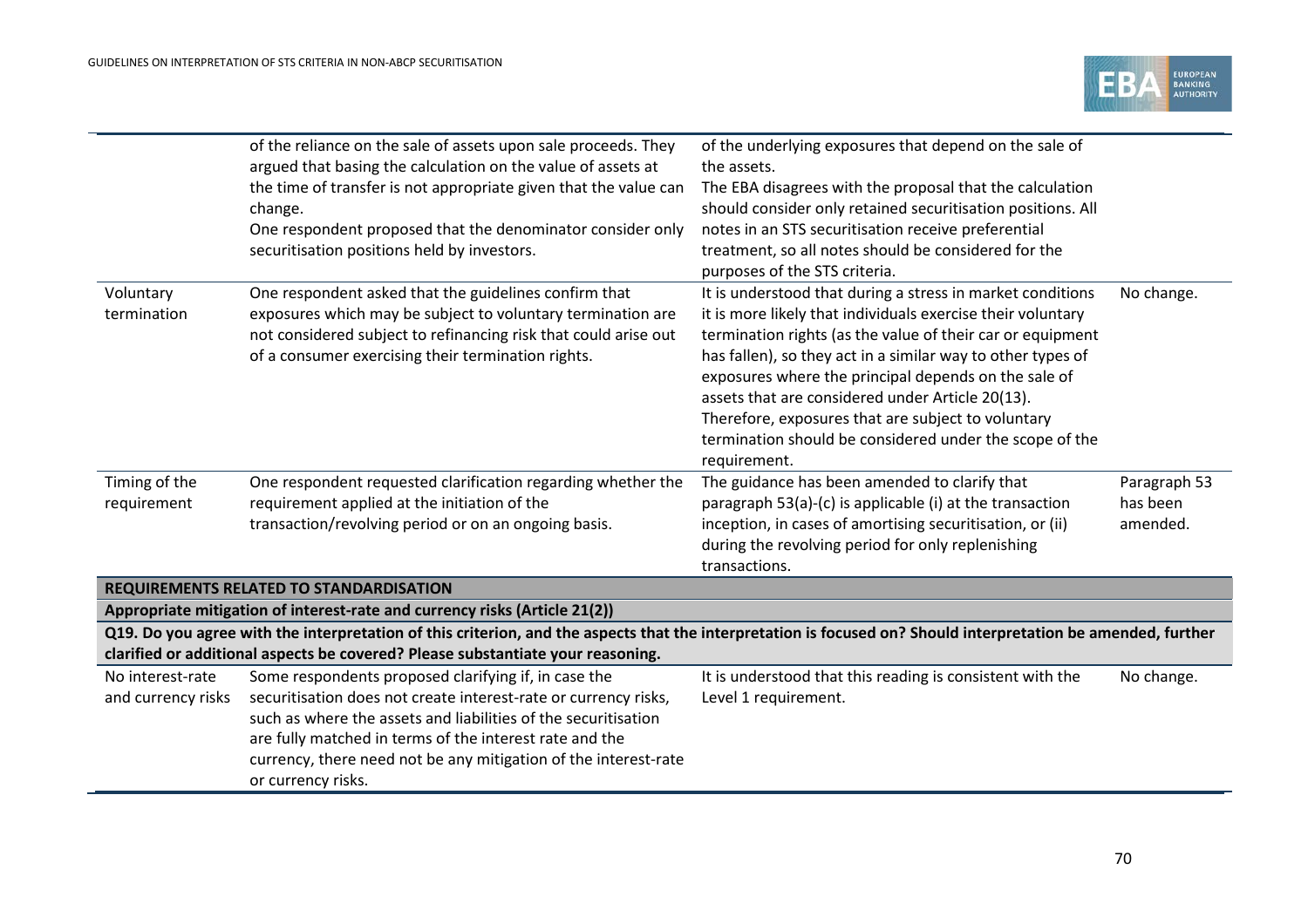

| Derivatives<br>(paragraph 57)                   | A number of comments were received from some<br>respondents on the paragraph with respect to derivatives,<br>including disagreement with the limited list of counterparties,<br>and a request to clarify that the measure of creditworthiness<br>of the derivative counterparty does not need to be tied to a<br>rating. In addition, several respondents found excessively<br>burdensome the requirement to demonstrate the<br>appropriateness of the mitigation of interest-rate and<br>currency risk through derivatives in a sensitivity analysis<br>illustrating the effectiveness of the hedge. They also<br>requested more clarity on the scenarios to be used.<br>It was also noted that the requirement would discourage the<br>use of derivatives and make due diligence by investors more<br>complex. | The requirements with respect to the derivatives have<br>been adjusted to ensure a balanced approach to<br>interpretation of the term 'appropriate mitigation'. The<br>list of counterparties has been deleted and the focus is<br>now on a general requirement for a sufficient<br>creditworthiness of the counterparty, without imposing<br>unnecessary limitations on the types of counterparties.<br>The requirement for the sensitivity analysis has been<br>deleted, also taking into account that no similar<br>requirement exists for the non-derivative instruments. | Paragraph 57<br>has been<br>amended. |
|-------------------------------------------------|------------------------------------------------------------------------------------------------------------------------------------------------------------------------------------------------------------------------------------------------------------------------------------------------------------------------------------------------------------------------------------------------------------------------------------------------------------------------------------------------------------------------------------------------------------------------------------------------------------------------------------------------------------------------------------------------------------------------------------------------------------------------------------------------------------------|-------------------------------------------------------------------------------------------------------------------------------------------------------------------------------------------------------------------------------------------------------------------------------------------------------------------------------------------------------------------------------------------------------------------------------------------------------------------------------------------------------------------------------------------------------------------------------|--------------------------------------|
| Non-derivative<br>instruments<br>(paragraph 58) | A number of respondents argued that the requirement that<br>non-derivative forms of mitigation should meet at least one of<br>the criteria explained in points (a) and (b) is overly restrictive.<br>It was requested that such non-derivative instruments should<br>be able to cover multiple risks as long as the proportion used<br>for hedging and the proportion used for other purposes is<br>specified up front.                                                                                                                                                                                                                                                                                                                                                                                          | The guidance has been simplified and it was clarified that<br>non-derivative forms of mitigation should be accepted if<br>they are deemed to be sufficiently robust to cover the<br>relevant risks.<br>The guidance should allow for the non-derivative<br>instruments to cover multiple risks as long as an<br>explanation is provided of how the measures hedge the<br>interest-rate risks and currency risks on one hand and<br>other risks on the other hand.                                                                                                             | Paragraph 58<br>has been<br>amended. |
| Continuous<br>disclosure<br>(paragraph 59)      | A number of respondents raised concerns about the<br>requirement to disclose the measures, and the<br>appropriateness of the mitigation of the interest-rate and<br>currency risks, on a continuous basis, noting that this goes<br>beyond the Level 1 requirement.                                                                                                                                                                                                                                                                                                                                                                                                                                                                                                                                              | While the requirement for the disclosure has been kept,<br>the requirement has been amended to no longer require<br>such disclosure on a continuous basis.<br>The guidance also no longer specifies where such<br>disclosure should take place. This is consistent with the<br>fact that specification of where the information should be<br>disclosed to comply with the STS criteria is considered to<br>be outside the scope of the guidelines.                                                                                                                            | Paragraph 59<br>has been<br>amended. |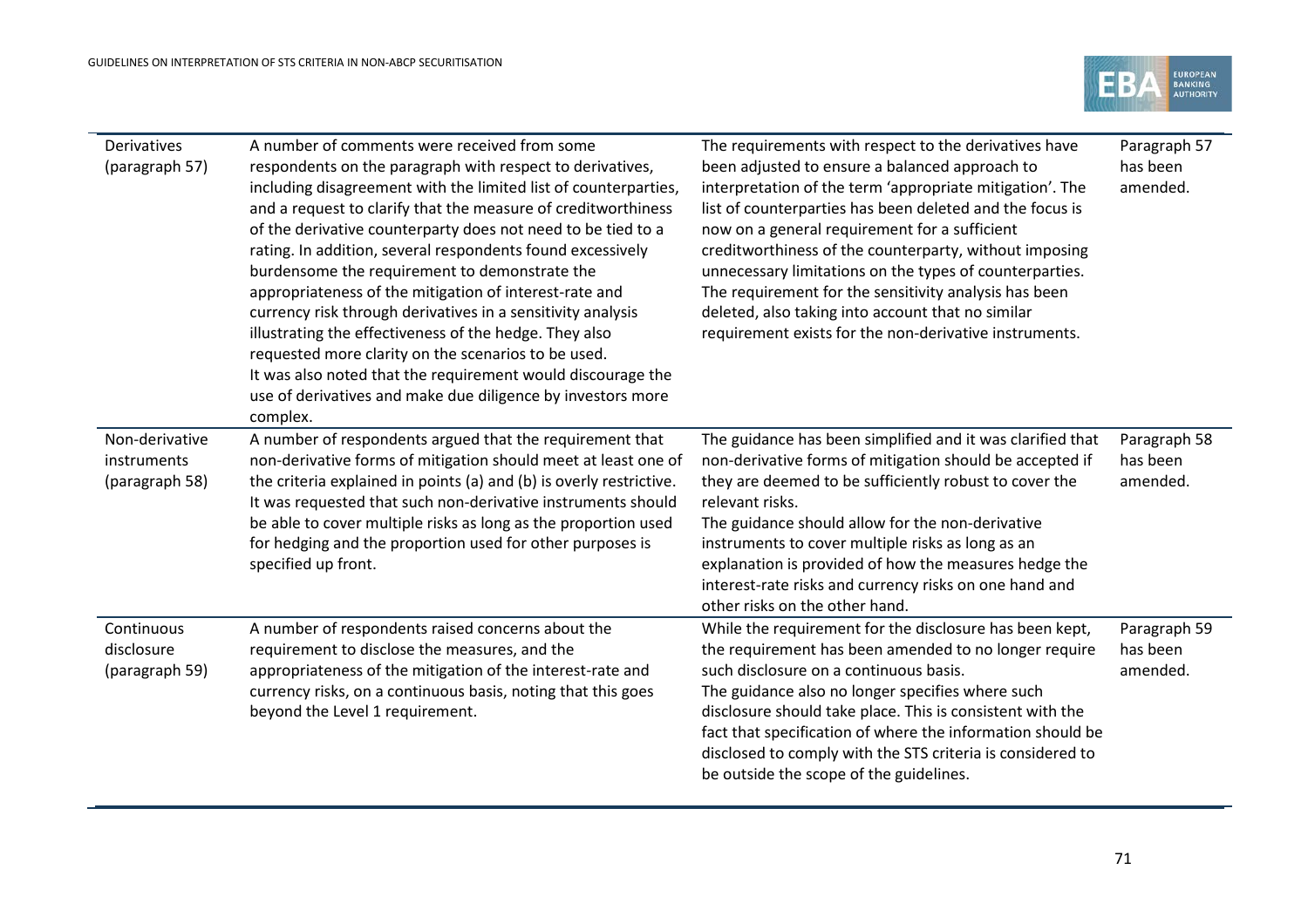

| Referenced interest payments (Article 21(3)) |                                                                                                                                                               |                                                              |              |  |  |
|----------------------------------------------|---------------------------------------------------------------------------------------------------------------------------------------------------------------|--------------------------------------------------------------|--------------|--|--|
|                                              | Q20. Do you agree with the interpretation of this criterion, and the aspects that the interpretation is focused on? Should interpretation be amended, further |                                                              |              |  |  |
|                                              | clarified or additional aspects be covered? Please substantiate your reasoning.                                                                               |                                                              |              |  |  |
| Referenced rates                             | Some respondents proposed that the standard variable rates                                                                                                    | It is acknowledged that standard variable rates are          | Paragraph 62 |  |  |
| (paragraph 62)                               | that are widely used in the residential mortgage market                                                                                                       | commonly used and should be allowed, as long as              | has been     |  |  |
|                                              | should be allowed. Other respondents noted that successors                                                                                                    | sufficient data are provided to investors to allow them to   | amended.     |  |  |
|                                              | of Libor and Euribor should also be allowed.                                                                                                                  | assess their relation to other market rates. Taking into     |              |  |  |
|                                              |                                                                                                                                                               | account that LIBOR and EURIBOR will soon be replaced, a      |              |  |  |
|                                              |                                                                                                                                                               | reference to future recognised benchmarks has been           |              |  |  |
|                                              |                                                                                                                                                               | included in the guidance.                                    |              |  |  |
|                                              | Requirements in case of enforcement or delivery of an acceleration notice (Article 21(4))                                                                     |                                                              |              |  |  |
|                                              | Q21. Do you agree with the interpretation of this criterion, and the aspects that the interpretation is focused on? Should interpretation be amended, further |                                                              |              |  |  |
|                                              | clarified or additional aspects be covered? Please substantiate your reasoning.                                                                               |                                                              |              |  |  |
| Amount trapped                               | A few respondents proposed to remove the reference to 'in                                                                                                     | The reference to 'in the next payment period' has been       | Paragraph 67 |  |  |
| in the SSPE in the                           | the next payment period' to allow the use of the reserve fund                                                                                                 | removed to allow the use of a reserve fund for a longer      | has been     |  |  |
| best interests of                            | for as long as necessary in the best interests of investors.                                                                                                  | period as long as the use of the reserve fund is exclusively | amended.     |  |  |
| investors                                    | One respondent proposed clarifying that the money does not                                                                                                    | limited to the purposes set out in Article 21(4)(a) or to    |              |  |  |
| (paragraph 67)                               | need to be held in a segregated account, but can be retained                                                                                                  | the orderly repayment to the investors.                      |              |  |  |
|                                              | in the SSPE operating account and any balance included in                                                                                                     | The EBA does not agree with the interpretation that the      |              |  |  |
|                                              | available funds for the next period.                                                                                                                          | money does not need to be held in a segregated account.      |              |  |  |
|                                              |                                                                                                                                                               | The Level 1 text is clear in referring to a trapped amount.  |              |  |  |
| Repayment                                    | A number of respondents disagreed with the proposal that                                                                                                      | It is acknowledged that the requirement with respect to      | Paragraph 68 |  |  |
| (paragraph 68)                               | the sequential repayment should apply within sub-classes. It                                                                                                  | sub-classes may pose complications, also taking into         | has been     |  |  |
|                                              | was argued that it is very common that contractual terms                                                                                                      | account differing terminologies between the transactions     | amended.     |  |  |
|                                              | include non-sequential arrangements for sub-classes, with                                                                                                     | applied with respect to sub-classes. The reference to sub-   |              |  |  |
|                                              | different variations between going-concern and post-                                                                                                          | classes has therefore been deleted.                          |              |  |  |
|                                              | enforcement/early amortisation scenarios.                                                                                                                     | A new clarification has been included in the guidance that   |              |  |  |
|                                              | A number of respondents also noted that the introduction of a                                                                                                 | the requirements in Article 21(4)(b) cover only the          |              |  |  |
|                                              | mandatory sequential redemption in Article 21(4) has led to                                                                                                   | repayment of the principal, without covering the             |              |  |  |
|                                              | some uncertainty about the requirements of such sequential                                                                                                    | payment of interests. In addition, it is clear that          |              |  |  |
|                                              | redemption, as in practice transactions often provide for                                                                                                     | Article 21(4) covers only a phase of the transaction when    |              |  |  |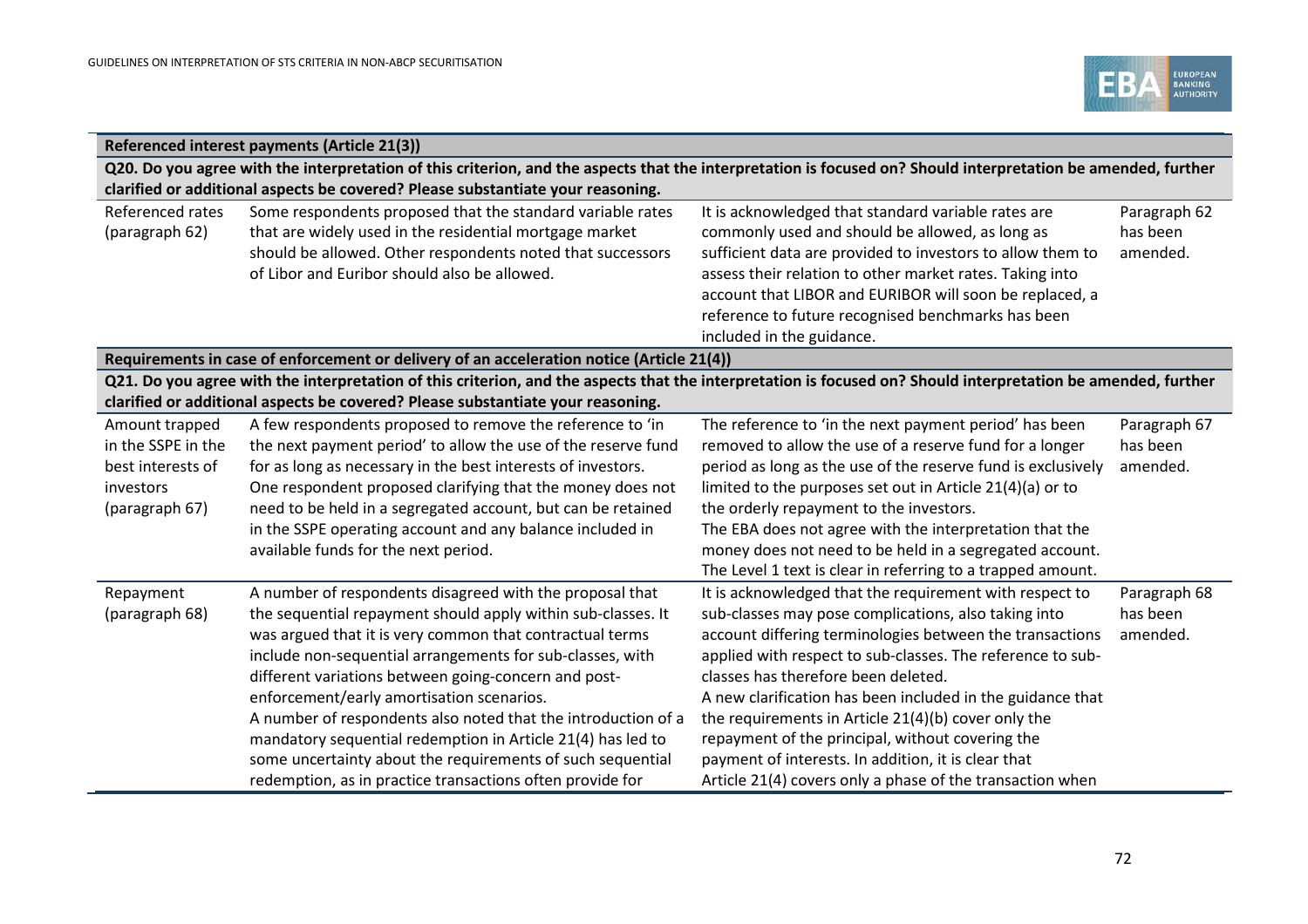

|                                                                                                                                                               | different waterfalls for going-concern scenarios and                                                                                                                                                                                                                                                                                                                                                                                                                                                                                                                                                         | an enforcement or an acceleration notice has been                                                                                                                                                                                                                                                                                                                |                                      |
|---------------------------------------------------------------------------------------------------------------------------------------------------------------|--------------------------------------------------------------------------------------------------------------------------------------------------------------------------------------------------------------------------------------------------------------------------------------------------------------------------------------------------------------------------------------------------------------------------------------------------------------------------------------------------------------------------------------------------------------------------------------------------------------|------------------------------------------------------------------------------------------------------------------------------------------------------------------------------------------------------------------------------------------------------------------------------------------------------------------------------------------------------------------|--------------------------------------|
|                                                                                                                                                               | enforcement scenarios.                                                                                                                                                                                                                                                                                                                                                                                                                                                                                                                                                                                       | delivered and therefore does not cover going-concern                                                                                                                                                                                                                                                                                                             |                                      |
|                                                                                                                                                               |                                                                                                                                                                                                                                                                                                                                                                                                                                                                                                                                                                                                              | phases of the transaction.                                                                                                                                                                                                                                                                                                                                       |                                      |
|                                                                                                                                                               | Non-sequential priority of payments (Article 21(5))                                                                                                                                                                                                                                                                                                                                                                                                                                                                                                                                                          |                                                                                                                                                                                                                                                                                                                                                                  |                                      |
|                                                                                                                                                               | Q22. Do you agree with the interpretation of this criterion, and the aspects that the interpretation is focused on? Should interpretation be amended, further                                                                                                                                                                                                                                                                                                                                                                                                                                                |                                                                                                                                                                                                                                                                                                                                                                  |                                      |
|                                                                                                                                                               | clarified or additional aspects be covered? Please substantiate your reasoning.                                                                                                                                                                                                                                                                                                                                                                                                                                                                                                                              |                                                                                                                                                                                                                                                                                                                                                                  |                                      |
| Performance-                                                                                                                                                  | A number of respondents proposed clarifying that the list of                                                                                                                                                                                                                                                                                                                                                                                                                                                                                                                                                 | The wording of the guidance (in particular the use of the                                                                                                                                                                                                                                                                                                        | Paragraph 71                         |
| related triggers                                                                                                                                              | performance-related triggers in the guidelines is illustrative                                                                                                                                                                                                                                                                                                                                                                                                                                                                                                                                               | term 'include') ensures that the list of examples is non-                                                                                                                                                                                                                                                                                                        | has been                             |
| (paragraph 71)                                                                                                                                                | and that other type of triggers might be used as well.                                                                                                                                                                                                                                                                                                                                                                                                                                                                                                                                                       | exhaustive.                                                                                                                                                                                                                                                                                                                                                      | amended.                             |
|                                                                                                                                                               | Early amortisation provisions/triggers for termination of the revolving period (Article 21(6))                                                                                                                                                                                                                                                                                                                                                                                                                                                                                                               |                                                                                                                                                                                                                                                                                                                                                                  |                                      |
|                                                                                                                                                               | Q23. Do you agree with the interpretation of this criterion, and the aspects that the interpretation is focused on? Should interpretation be amended, further                                                                                                                                                                                                                                                                                                                                                                                                                                                |                                                                                                                                                                                                                                                                                                                                                                  |                                      |
|                                                                                                                                                               | clarified or additional aspects be covered? Please substantiate your reasoning.                                                                                                                                                                                                                                                                                                                                                                                                                                                                                                                              |                                                                                                                                                                                                                                                                                                                                                                  |                                      |
| Insolvency-related<br>event with regard<br>to the servicer<br>(paragraph 72)                                                                                  | A number of respondents did not agree that the occurrence of<br>an insolvency event with respect to the servicer should<br>necessarily and automatically trigger the replacement of the<br>servicer. It was noted that this requirement goes beyond what<br>is required by Regulation (EU) 2017/2402. It was also noted<br>that, as the transaction documentation always provides for<br>the right to (i) notify debtors and (ii) replace the servicer<br>immediately, allowing to achieve the commitment of the<br>insolvency administrator, there is no need for a mandatory<br>and immediate replacement. | The comment has been taken on board. The guidance has<br>been amended taking into account that an insolvency-<br>related event with respect to the servicer should not<br>automatically lead to the replacement of the servicer, but<br>it should enable the replacement of the servicer,<br>consistently with the requirements of Regulation (EU)<br>2017/2402. | Paragraph 72<br>has been<br>amended. |
| Early amortisation<br>provisions/trigger<br>s for the<br>termination of the<br>revolving period                                                               | Some respondents proposed that the early amortisation<br>provisions/triggers for the termination of the revolving period<br>should be further specified.                                                                                                                                                                                                                                                                                                                                                                                                                                                     | Level 1 is considered clear and no further guidance is<br>considered necessary.                                                                                                                                                                                                                                                                                  | No change.                           |
|                                                                                                                                                               | <b>Transaction documentation (Article 21(7))</b>                                                                                                                                                                                                                                                                                                                                                                                                                                                                                                                                                             |                                                                                                                                                                                                                                                                                                                                                                  |                                      |
| Q24. Do you agree with the interpretation of this criterion, and the aspects that the interpretation is focused on? Should interpretation be amended, further |                                                                                                                                                                                                                                                                                                                                                                                                                                                                                                                                                                                                              |                                                                                                                                                                                                                                                                                                                                                                  |                                      |
| clarified or additional aspects be covered? Please substantiate your reasoning.                                                                               |                                                                                                                                                                                                                                                                                                                                                                                                                                                                                                                                                                                                              |                                                                                                                                                                                                                                                                                                                                                                  |                                      |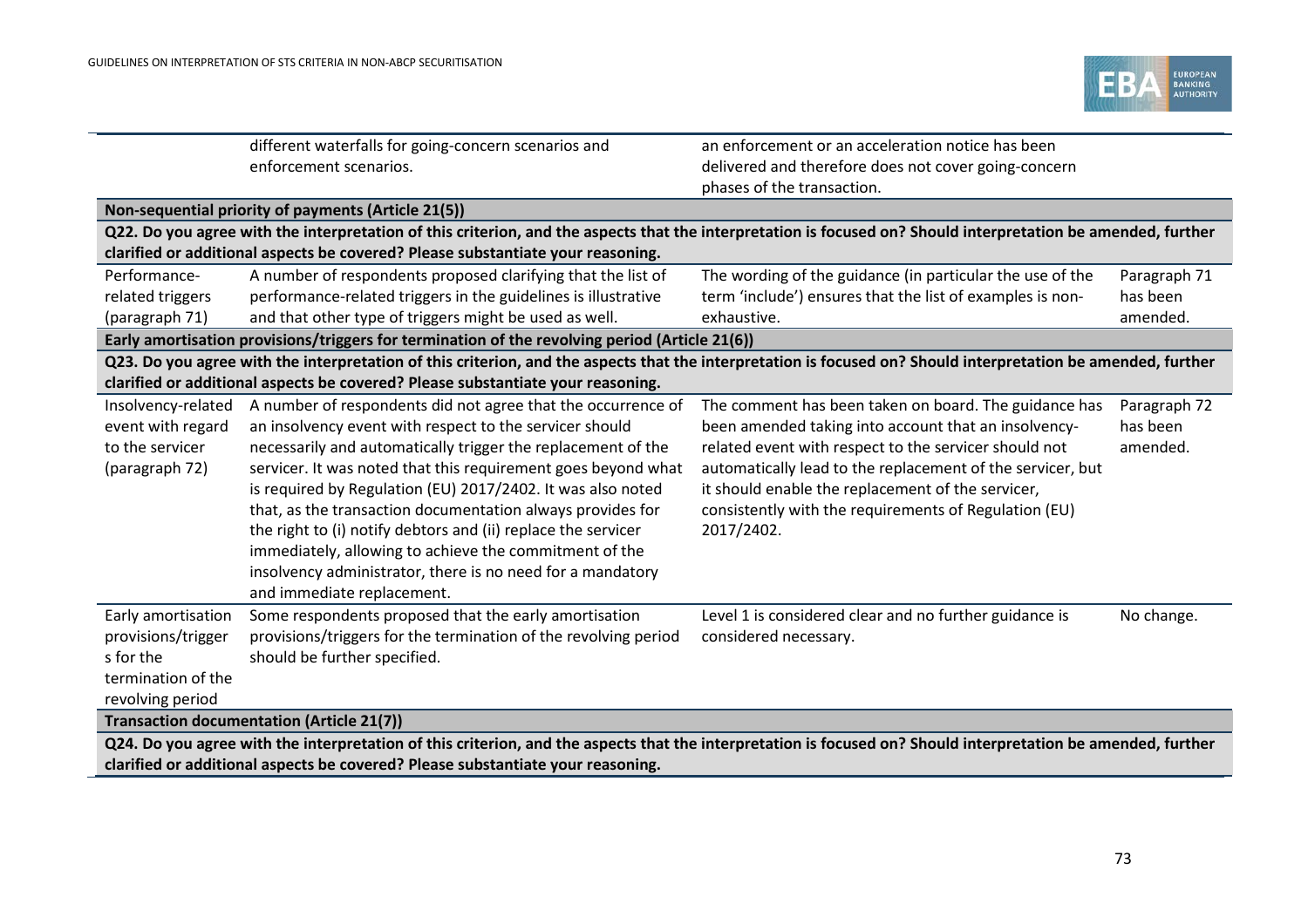

| Transaction        | A number of respondents proposed deleting the paragraph, as                                                                                                   | The original intention was to state that the objective of    | Paragraph 73  |  |
|--------------------|---------------------------------------------------------------------------------------------------------------------------------------------------------------|--------------------------------------------------------------|---------------|--|
| documentation      | it was deemed confusing and already covered in transparency                                                                                                   | the requirement is to provide transparency and therefore     | has been      |  |
| (paragraph 73)     | requirements under Article 7.                                                                                                                                 | is met if there are no other undisclosed documents           | deleted.      |  |
|                    |                                                                                                                                                               | setting out obligations relating to the functioning of the   |               |  |
|                    |                                                                                                                                                               | securitisation. However, taking into account the             |               |  |
|                    |                                                                                                                                                               | respondents' comments, it does not seem to provide           |               |  |
|                    |                                                                                                                                                               | important additional value to the Level 1 requirement        |               |  |
|                    |                                                                                                                                                               | and has therefore been deleted.                              |               |  |
|                    | <b>Expertise of the servicer (Article 21(8))</b>                                                                                                              |                                                              |               |  |
|                    | Q25. Do you agree with the interpretation of this criterion, and the aspects that the interpretation is focused on? Should interpretation be amended, further |                                                              |               |  |
|                    | clarified or additional aspects be covered? Please substantiate your reasoning.                                                                               |                                                              |               |  |
| Adequacy of        | A number of respondents raised concerns about the                                                                                                             | It is noted that it might not be appropriate or feasible for | Paragraph 78( |  |
| policy, procedures | requirements for EU-supervised entities, finding them                                                                                                         | the competent authorities to provide confirmation of the     | a) has been   |  |
| and risk           | redundant or burdensome. It was argued that, for supervised                                                                                                   | existence of well-documented and adequate policies. The      | amended.      |  |
| management         | entities, it is not necessarily the case that the entities will have                                                                                          | guidance has been amended so that, for the regulated         |               |  |
| controls for       | been assessed specifically in respect of their servicing, and                                                                                                 | entities, the regulatory authorisation should suffice for    |               |  |
| supervised         | that the competent authority will be willing to provide written                                                                                               | the purpose of this requirement, as long as such             |               |  |
| entities           | confirmations.                                                                                                                                                | authorisations are deemed relevant with respect to the       |               |  |
| (paragraph 78(a))  |                                                                                                                                                               | servicing.                                                   |               |  |
| Adequacy of        | A number of respondents noted that the existing guidance is                                                                                                   | The comments have been noted. The guidance now               | Paragraph 78( |  |
| policy, procedures | too vague and asked for further clarification on the nature of                                                                                                | provides further specification with respect to the third     | b) has been   |  |
| and risk           | the reviewer and the scope of the review.                                                                                                                     | party which should substantiate the proof of the             | amended.      |  |
| management         |                                                                                                                                                               | existence of well-documented and adequate policies and       |               |  |
| controls for non-  |                                                                                                                                                               | risk management controls, and provides examples of           |               |  |
| supervised         |                                                                                                                                                               | third parties, which could be credit rating agencies or      |               |  |
| entities           |                                                                                                                                                               | external auditors.                                           |               |  |
| (paragraph 78(b))  |                                                                                                                                                               |                                                              |               |  |
|                    |                                                                                                                                                               |                                                              |               |  |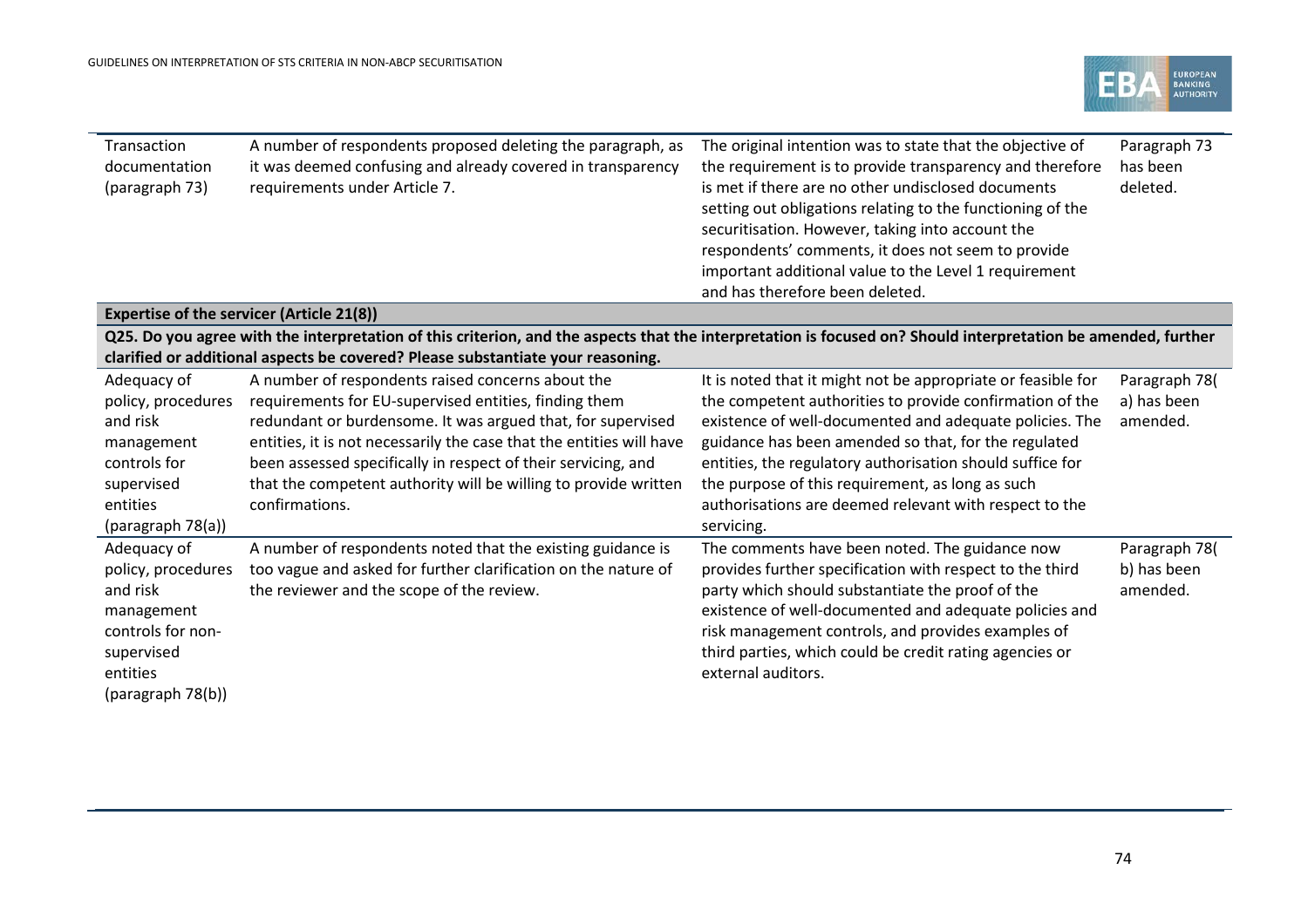

|                                                                                                                                                                                                                                                  | Q26. Do you agree with this balanced approach to the determination of the expertise of the servicer? Do you believe that more rule-based set of<br>requirements should be specified, or, instead, more principles-based criteria should be provided? Is the requirement of minimum of 5 years of professional<br>experience appropriate and exercisable in practice?                                                                                                                                                                                                                                                                                                                             |                                                                                                                                                                                                                                                                                                                                                                                                                                                                                                                                           |                                                        |
|--------------------------------------------------------------------------------------------------------------------------------------------------------------------------------------------------------------------------------------------------|--------------------------------------------------------------------------------------------------------------------------------------------------------------------------------------------------------------------------------------------------------------------------------------------------------------------------------------------------------------------------------------------------------------------------------------------------------------------------------------------------------------------------------------------------------------------------------------------------------------------------------------------------------------------------------------------------|-------------------------------------------------------------------------------------------------------------------------------------------------------------------------------------------------------------------------------------------------------------------------------------------------------------------------------------------------------------------------------------------------------------------------------------------------------------------------------------------------------------------------------------------|--------------------------------------------------------|
| Criteria for<br>determining the<br>experience of the<br>servicer<br>(paragraphs 74-<br>76)                                                                                                                                                       | Several respondents supported the approach that the<br>requirements for the determination of the expertise of the<br>servicer should be aligned with those of the originator.<br>Additional comments (from a limited number of respondents)<br>included the following: (i) the requirements should be<br>applicable only to servicers without experience or those not<br>subject to prudential regulation requirements: (ii) five years'<br>length of experience should be the minimum; (iii) the five<br>years requirement could impact negatively on the<br>diversification of the knowledge of the team; (iv) the terms<br>'management body' and 'senior staff' should be further<br>defined. | Given the support, no major changes have been<br>introduced in the guidance apart from aligning the<br>guidance with the requirements applicable to originators.                                                                                                                                                                                                                                                                                                                                                                          | Paragraphs 74<br>-76 have been<br>slightly<br>amended. |
| Back-up servicing<br>function<br>(paragraph 75(b)(i<br>$\vert i \rangle$                                                                                                                                                                         | One respondent did not agree with the requirement for the<br>back-up servicing function.                                                                                                                                                                                                                                                                                                                                                                                                                                                                                                                                                                                                         | It should be clarified that the back-up servicing function is<br>required only in cases where the servicer is a newly<br>established entity, to ensure that there is a minimum<br>level of experience of newly constituted servicing<br>entities. The back-up service function is not required for<br>well-established servicers. In addition, the non-existence<br>of a back-up servicer should not restrict the servicer from<br>being assessed for the required expertise against the<br>general principles mentioned in paragraph 74. | No change.                                             |
|                                                                                                                                                                                                                                                  | Remedies and actions related to delinquency and default of debtor (Article 21(9))                                                                                                                                                                                                                                                                                                                                                                                                                                                                                                                                                                                                                |                                                                                                                                                                                                                                                                                                                                                                                                                                                                                                                                           |                                                        |
| Q27. Do you agree with the interpretation of this criterion, and the aspects that the interpretation is focused on? Should interpretation be amended, further<br>clarified or additional aspects be covered? Please substantiate your reasoning. |                                                                                                                                                                                                                                                                                                                                                                                                                                                                                                                                                                                                                                                                                                  |                                                                                                                                                                                                                                                                                                                                                                                                                                                                                                                                           |                                                        |
| Clear and                                                                                                                                                                                                                                        | A few respondents noted that additional clarification would                                                                                                                                                                                                                                                                                                                                                                                                                                                                                                                                                                                                                                      | The guidance is clear in specifying that 'clear' does not                                                                                                                                                                                                                                                                                                                                                                                                                                                                                 | Minor                                                  |
| consistent terms                                                                                                                                                                                                                                 | be welcome on the following points: (i) whether a generic                                                                                                                                                                                                                                                                                                                                                                                                                                                                                                                                                                                                                                        | focus on the level of detail. In addition, the Level 1 text                                                                                                                                                                                                                                                                                                                                                                                                                                                                               | amendment to                                           |
| (paragraph 70)                                                                                                                                                                                                                                   | description of the origination/servicing process is deemed                                                                                                                                                                                                                                                                                                                                                                                                                                                                                                                                                                                                                                       | specifies that 'any change in the priorities of payments                                                                                                                                                                                                                                                                                                                                                                                                                                                                                  | paragraph 79.                                          |
|                                                                                                                                                                                                                                                  | sufficient; (ii) that the templates and processes may change<br>over time, without the changes being necessarily material. It                                                                                                                                                                                                                                                                                                                                                                                                                                                                                                                                                                    | which will materially adversely affect the repayment shall<br>be reported to investors', and therefore focuses on only                                                                                                                                                                                                                                                                                                                                                                                                                    |                                                        |
|                                                                                                                                                                                                                                                  |                                                                                                                                                                                                                                                                                                                                                                                                                                                                                                                                                                                                                                                                                                  |                                                                                                                                                                                                                                                                                                                                                                                                                                                                                                                                           |                                                        |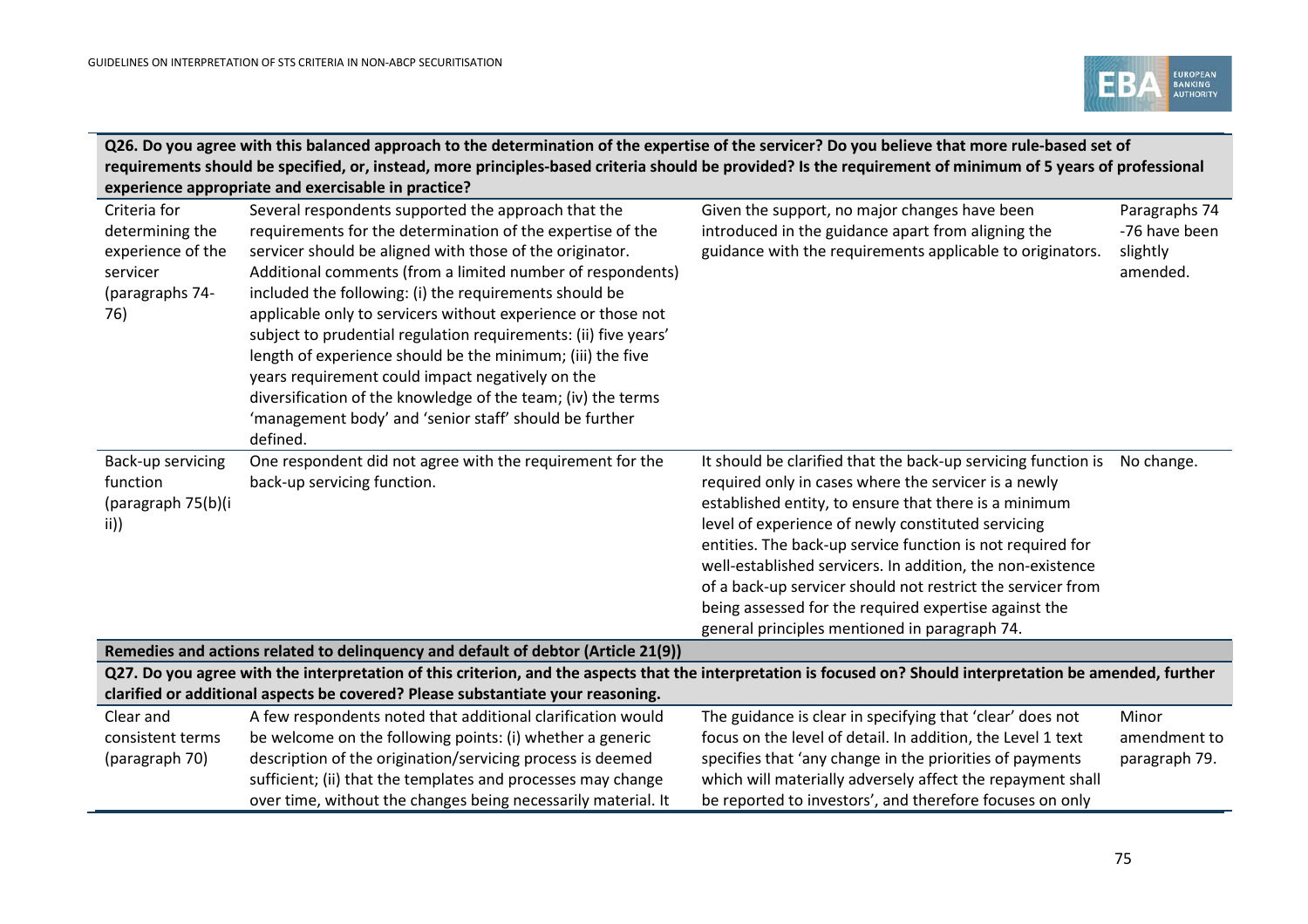**College** 



|                   | should be clarified that no update is necessary unless the                                                                                                    | material changes. No additional clarification is considered |              |
|-------------------|---------------------------------------------------------------------------------------------------------------------------------------------------------------|-------------------------------------------------------------|--------------|
|                   | change is significant.                                                                                                                                        | necessary.                                                  |              |
|                   | Resolution of conflicts between different classes of investors (Article 21(10))                                                                               |                                                             |              |
|                   | Q28. Do you agree with the interpretation of this criterion, and the aspects that the interpretation is focused on? Should interpretation be amended, further |                                                             |              |
|                   | clarified or additional aspects be covered? Please substantiate your reasoning.                                                                               |                                                             |              |
| Clear provisions  | A few respondents suggested amending the guidance so that                                                                                                     | The comments have been noted. The guidance has been         | Paragraph 80 |
| facilitating the  | the required documentation provides for a maximum time for                                                                                                    | amended so that it solely refers to the documentation,      | has been     |
| timely resolution | the organisation of a meeting and not the maximum time for                                                                                                    | providing for a maximum time for the organisation of a      | amended.     |
| of conflicts      | the resolution of the conflict, as the latter is difficult to                                                                                                 | meeting (and not the maximum time for the resolution of     |              |
| between different | guarantee in advance.                                                                                                                                         | the conflict).                                              |              |
| classes of        | A few respondents highlighted that in a number of EU (civil                                                                                                   | In the same vein, the amended guidance also clarifies       |              |
| investors         | law) jurisdictions there are mandatory legal provisions that set                                                                                              | that, where legal provisions apply on how to resolve        |              |
| (paragraph 80)    | out how conflicts between investors have to be resolved. The                                                                                                  | conflicts between investors, a reference to them should     |              |
|                   | guidelines should clarify that, where such provisions apply, it                                                                                               | be deemed sufficient for the purpose of Article 21(10).     |              |
|                   | is sufficient for the documentation to refer to them.                                                                                                         |                                                             |              |
|                   | <b>REQUIREMENTS RELATED TO TRANSPARENCY</b>                                                                                                                   |                                                             |              |
|                   | Data on historical default and loss performance (Article 22(1))                                                                                               |                                                             |              |
|                   | Q29. Do you agree with the interpretation of this criterion, and the aspects that the interpretation is focused on? Should interpretation be amended, further |                                                             |              |
|                   | clarified or additional aspects be covered? Please substantiate your reasoning.                                                                               |                                                             |              |
| Data              | A few respondents suggested clarifying that, when static and                                                                                                  | Regulation (EU) 2017/2402 clearly says that the             | No change.   |
| (paragraph 81)    | dynamic data are not both available, only one method should                                                                                                   | originator and the sponsor shall make available data on     |              |
|                   | be required, depending on data availability (for instance, for                                                                                                | static 'and' dynamic historical default and loss            |              |
|                   | securitisations of short-term receivables a static presentation                                                                                               | performance.                                                |              |
|                   | is not possible). Other respondents suggested that, when an                                                                                                   |                                                             |              |
|                   | originator cannot provide at least five years of historical                                                                                                   |                                                             |              |
|                   | default data, the securitisation should not be considered STS.                                                                                                |                                                             |              |
|                   | Moreover, they did not favour the use of external data for the                                                                                                |                                                             |              |
|                   | purpose of STS.                                                                                                                                               |                                                             |              |
| Substantially     | A few respondents considered the cross-reference to the                                                                                                       | The inconsistency has been noted. To ensure the             | Paragraph 82 |
| similar exposures | Delegated Regulation specifying in greater detail the risk                                                                                                    | workability of the guidance, it has been clarified that the | has been     |
| (paragraph 82)    | retention requirement in accordance with Article 6(7) of                                                                                                      | test is used only to identify which exposures are           | amended.     |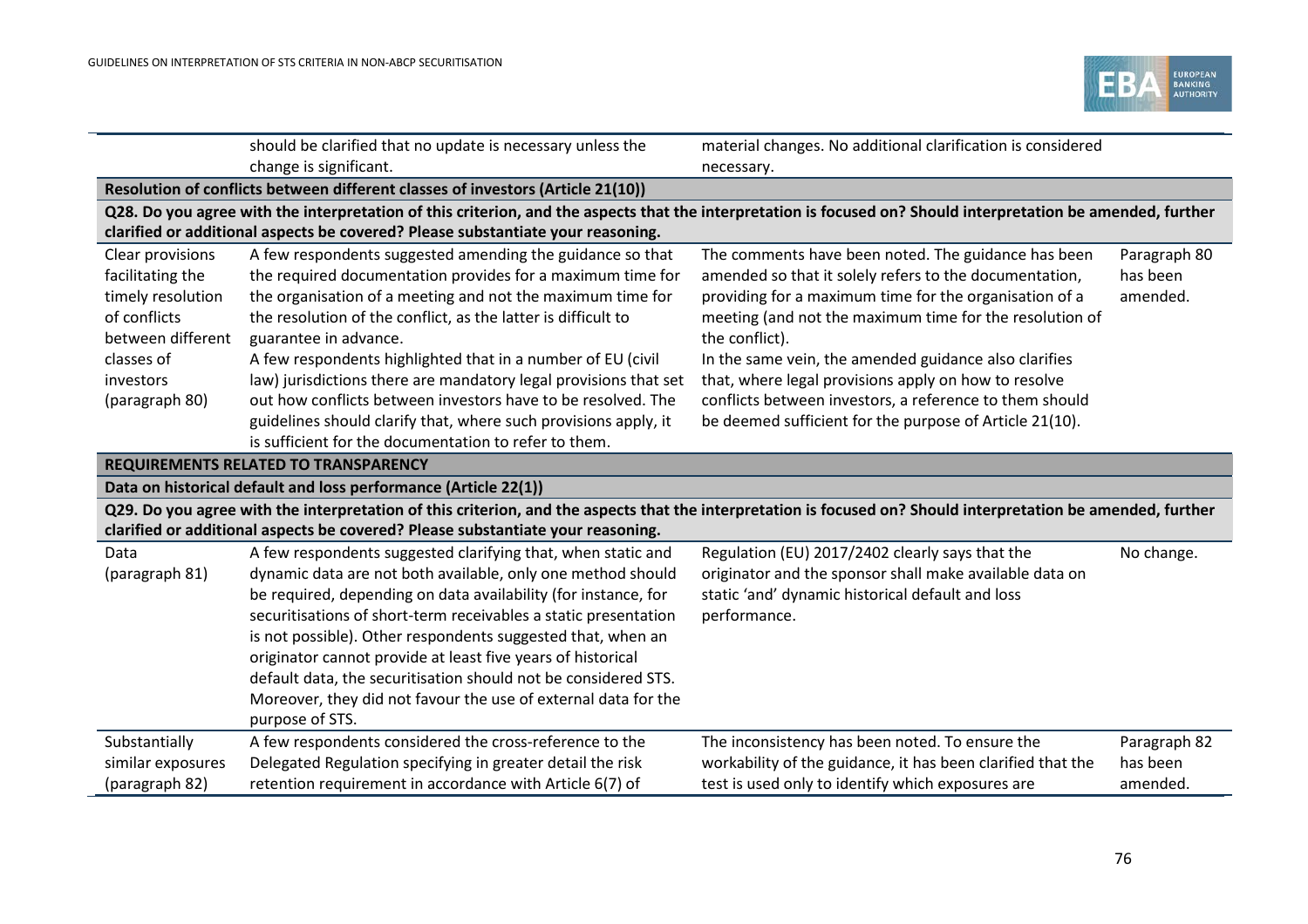

|                                                                                                   | Regulation (EU) 2017/2402 too restrictive in the context of<br>this requirement, given that it uses as a basis of comparison<br>only assets that are held on the balance sheet of the<br>originator and are not transferred to the SSPE, while the<br>provision of Article 22(1) does not limit the substantially<br>similar exposures to those held by the originator and not<br>securitised. It was stated that the EBA guidance, which<br>permits the use of external data, suggests this conclusion.                                                   | substantially similar, and that the historical data may<br>relate to exposures regardless of whether they are held<br>by the originator, securitised or indeed purchased from<br>third parties.                                                                                                                                                                                                                                                                                                                                                                                                                          |                                      |
|---------------------------------------------------------------------------------------------------|------------------------------------------------------------------------------------------------------------------------------------------------------------------------------------------------------------------------------------------------------------------------------------------------------------------------------------------------------------------------------------------------------------------------------------------------------------------------------------------------------------------------------------------------------------|--------------------------------------------------------------------------------------------------------------------------------------------------------------------------------------------------------------------------------------------------------------------------------------------------------------------------------------------------------------------------------------------------------------------------------------------------------------------------------------------------------------------------------------------------------------------------------------------------------------------------|--------------------------------------|
|                                                                                                   | Verification of a sample of the underlying exposures (Article 22(2))                                                                                                                                                                                                                                                                                                                                                                                                                                                                                       |                                                                                                                                                                                                                                                                                                                                                                                                                                                                                                                                                                                                                          |                                      |
| Sample of the<br>underlying<br>exposures subject<br>to external<br>verification<br>(paragraph 83) | A few respondents noted that it should be clarified that the<br>sample should be taken from the provisional portfolio, so that<br>there is no confusion that the pool audit is not performed on<br>the actual securitised pool. A few respondents suggested<br>clarifying how the requirement should be applied to<br>securitisations with repeat issuances.                                                                                                                                                                                               | The comment has been taken on board. The guidance<br>clarifies that the underlying exposures that should be<br>subject to the verification prior to the issuance should be<br>a representative sample of the provisional portfolio<br>from which the securitised pool is extracted and which is<br>in a reasonably final form before issuance. It has also<br>been clarified that, for securitisations which issue<br>multiple series' of securities, including master trusts, a<br>new verification should be completed prior to the<br>issuance in cases where one year has passed since the<br>previous verification. | Paragraph 83<br>has been<br>amended. |
| Scope of<br>verification<br>(paragraph 85)                                                        | A number of respondents raised concerns about the scope of<br>the verification and considered the verification of all the<br>eligibility criteria and all the data disclosed required by<br>paragraph 85 as disproportionate compared with existing<br>market practice. The respondents also highlighted that their<br>understanding of Article 22(2) is that the sample verifications<br>aim to test data quality only (i.e. to check the accuracy of the<br>information in the loan database/data tape) and not<br>compliance with eligibility criteria. | It is the understanding of the EBA that it is not<br>inconsistent with market practice to execute the<br>verification of the eligibility criteria, as part of the<br>external verification. The guidance is also deemed fully<br>consistent with Regulation (EU) 2017/2402, which states<br>that the verification should 'include the verification that<br>the data are accurate', which does not limit the<br>verification to the assessment of the accuracy of the<br>data.                                                                                                                                            | No change.                           |
| Confirmation of<br>the verification<br>(paragraph 86)                                             | A few respondents highlighted that requiring the offering<br>document to include a confirmation of the external<br>verification conducted by an auditor would entail that the                                                                                                                                                                                                                                                                                                                                                                              | The guidance has been clarified to avoid<br>misunderstanding that the confirmation needs to include<br>confidential criteria that have been applied for                                                                                                                                                                                                                                                                                                                                                                                                                                                                  | Paragraph 86<br>has been<br>amended. |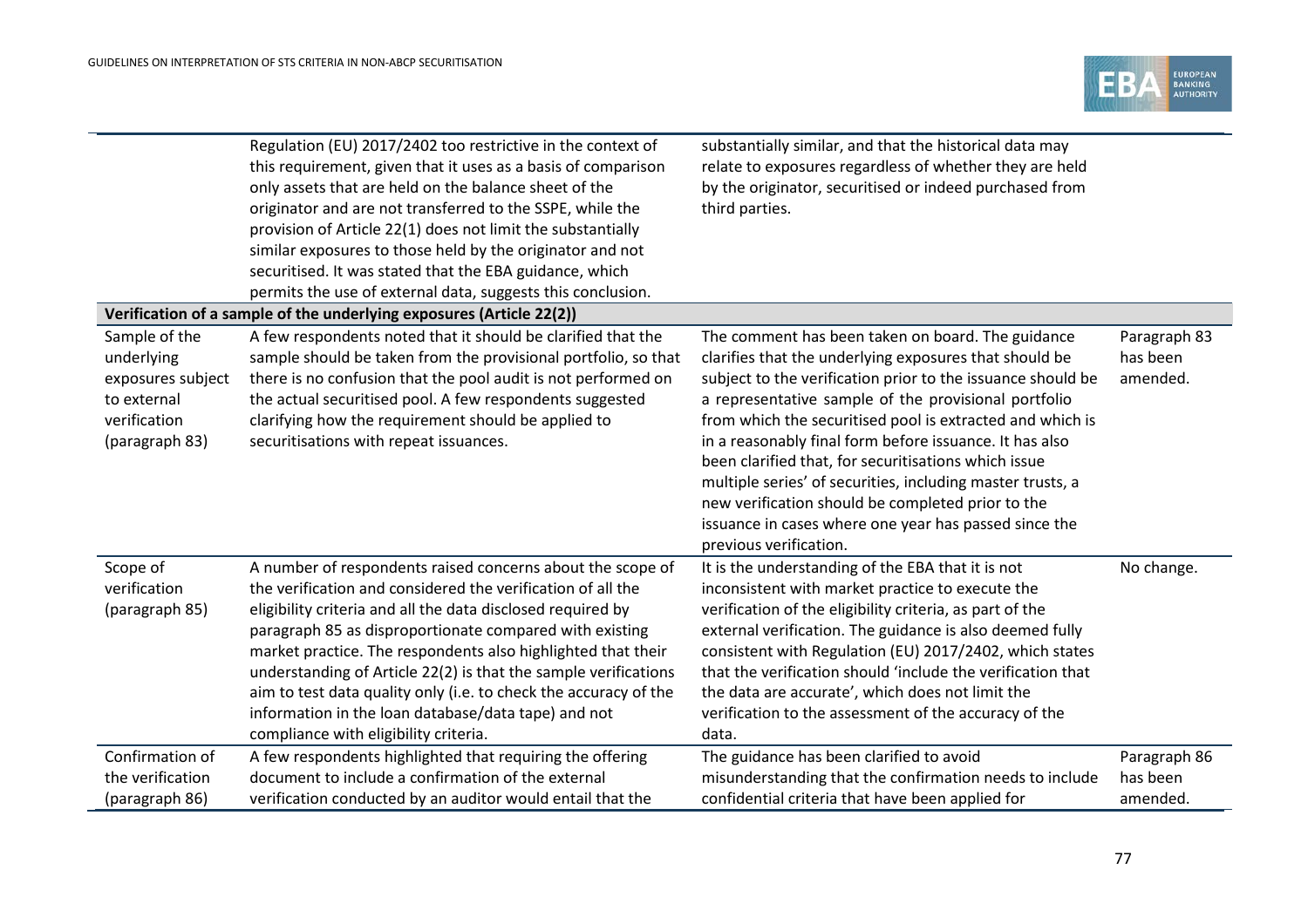

|                                                                                  | originator disclose the confidential agreed-upon procedures of<br>the auditor.                                                                                | determining the representative sample. The confirmation<br>is, however, required to disclose the fact that this<br>verification has occurred and that no significant adverse<br>findings have been found.                                                    |                                      |
|----------------------------------------------------------------------------------|---------------------------------------------------------------------------------------------------------------------------------------------------------------|--------------------------------------------------------------------------------------------------------------------------------------------------------------------------------------------------------------------------------------------------------------|--------------------------------------|
| Parties eligible to<br>execute the<br>external<br>verification<br>(paragraph 84) | One respondent proposed clarifying further which parties<br>should be eligible to execute the external verification.                                          | The guidance has been extended to clarify that the party<br>executing the verification should be an entity other than<br>the following: a credit rating agency, a third party<br>verifying the STS compliance, or an entity affiliated to the<br>originator. | Paragraph 84<br>has been<br>amended. |
|                                                                                  | Liability cash flow model (Article 22(3))                                                                                                                     |                                                                                                                                                                                                                                                              |                                      |
|                                                                                  | Q31. Do you agree with the interpretation of this criterion, and the aspects that the interpretation is focused on? Should interpretation be amended, further |                                                                                                                                                                                                                                                              |                                      |
|                                                                                  | clarified or additional aspects be covered? Please substantiate your reasoning.                                                                               |                                                                                                                                                                                                                                                              |                                      |
| Precise                                                                          | A few respondents suggested that the guidelines clarify that                                                                                                  | The guidance has been extended to clarify that precise                                                                                                                                                                                                       | Paragraph 87                         |
| representation of                                                                | the term 'precisely' does not preclude cash flow models that                                                                                                  | representation of the contractual relationship may                                                                                                                                                                                                           | has been                             |
| the contractual                                                                  | allow for permutations - also through algorithms - regarding                                                                                                  | include algorithms that permit investors to model a range                                                                                                                                                                                                    | amended.                             |
| relationship                                                                     | possible prepayment rates, defaults, interest and other factors                                                                                               | of different scenarios which will affect cash flows, such as                                                                                                                                                                                                 |                                      |
| (paragraph 87)                                                                   | that affect cash flows.                                                                                                                                       | different prepayment or default rates.                                                                                                                                                                                                                       |                                      |
| Third parties                                                                    | A few respondents proposed amending the paragraph to                                                                                                          | The responsibility should remain with the                                                                                                                                                                                                                    | Paragraph 88                         |
| (paragraph 88)                                                                   | ensure that the responsibility for the cash flow model stays                                                                                                  | originator/sponsor even when the development of the                                                                                                                                                                                                          | has been                             |
|                                                                                  | with the arranger (or the other service provider) that                                                                                                        | liability cash flow model is outsourced to a third party                                                                                                                                                                                                     | amended.                             |
|                                                                                  | developed the model, especially when the circumstance is                                                                                                      | (arranger). This is considered consistent with the Level 1                                                                                                                                                                                                   |                                      |
|                                                                                  | communicated to investors.                                                                                                                                    | requirement in order to secure a stronger alignment of                                                                                                                                                                                                       |                                      |
|                                                                                  |                                                                                                                                                               | interests between the originator/sponsor of the                                                                                                                                                                                                              |                                      |
|                                                                                  |                                                                                                                                                               | securitisation and the investors. The guidance has been                                                                                                                                                                                                      |                                      |
|                                                                                  |                                                                                                                                                               | amended slightly to clarify that the originator or sponsor                                                                                                                                                                                                   |                                      |
|                                                                                  |                                                                                                                                                               | should remain responsible for making the information                                                                                                                                                                                                         |                                      |
|                                                                                  |                                                                                                                                                               | available to potential investors.                                                                                                                                                                                                                            |                                      |

## **Environmental performance of assets (Article 22(4))**

**Q32. Do you agree with the interpretation of this criterion, and the aspects that the interpretation is focused on? Should interpretation be amended, further clarified or additional aspects be covered? Please substantiate your reasoning.**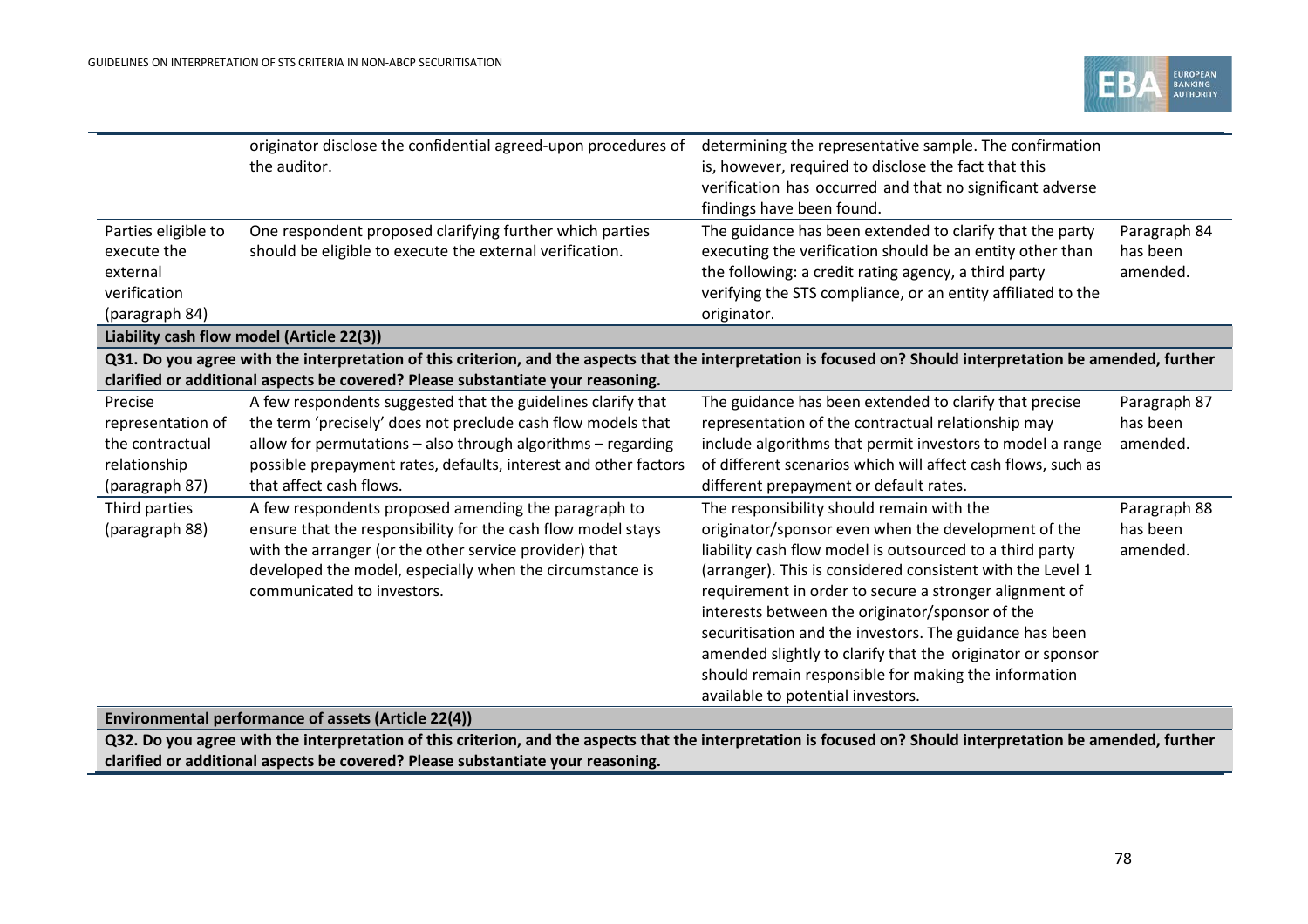

| Available                        | The majority of respondents agreed with the interpretation                                                                                                    | Additional minor clarification has been included in the    | Paragraph 89 |  |
|----------------------------------|---------------------------------------------------------------------------------------------------------------------------------------------------------------|------------------------------------------------------------|--------------|--|
| information                      | provided in the guidelines, in particular with the exemption                                                                                                  | guidelines that, when the information is not available for | has been     |  |
| (paragraph 89)                   | from the requirement to disclose the information when it is                                                                                                   | any of the underlying exposures, the requirement does      | amended.     |  |
|                                  | not available. A few respondents asked that some elements of                                                                                                  | not apply. Where information is available only for a       |              |  |
|                                  | the requirement be clarified, in particular, those related to (i)                                                                                             | proportion of the underlying exposures, the requirement    |              |  |
|                                  | the information to be reported - whether a stratification of                                                                                                  | shall apply only in respect of the proportion of the       |              |  |
|                                  | the pool by reference to, for example, energy performance                                                                                                     | underlying exposures for which information is available.   |              |  |
|                                  | rating is sufficient - and (ii) whether it is appropriate to                                                                                                  |                                                            |              |  |
|                                  | disclose partial information (e.g. even when it is only available                                                                                             |                                                            |              |  |
|                                  | for some assets of the pool). Respondents also requested how                                                                                                  |                                                            |              |  |
|                                  | this should be disclosed: either to the extent available (e.g. it                                                                                             |                                                            |              |  |
|                                  | might not be available for more seasoned exposures), or only                                                                                                  |                                                            |              |  |
|                                  | if it is available for all exposures.                                                                                                                         |                                                            |              |  |
|                                  | Q33. Please provide further details and suggestions what type of information is available for residential loans and auto loans and leases, that could be      |                                                            |              |  |
| provided under this requirement. |                                                                                                                                                               |                                                            |              |  |
| Available                        | Only one respondent answered this question, highlighting that                                                                                                 | For the purposes of Article 22(4), examples of 'energy     | No change.   |  |
| information                      | several initiatives are being developed in Europe to increase                                                                                                 | performance certificates' may include, for example, an     |              |  |
| (paragraph 89)                   | the information on the environmental performance of                                                                                                           | 'energy performance certificate' under Directive 2010/31   |              |  |
|                                  | buildings financed by mortgages.                                                                                                                              | or the standardised mandatory label for energy-related     |              |  |
|                                  |                                                                                                                                                               | products as described in Article 1(19) of                  |              |  |
|                                  |                                                                                                                                                               | Regulation 2017/1369.                                      |              |  |
|                                  | Compliance with transparency requirements (Article 22(5))                                                                                                     |                                                            |              |  |
|                                  | Q34. Do you agree with the interpretation of this criterion, and the aspects that the interpretation is focused on? Should interpretation be amended, further |                                                            |              |  |
|                                  | clarified or additional aspects be covered? Please substantiate your reasoning.                                                                               |                                                            |              |  |
| Scope                            | A few respondents highlighted that the meaning of paragraph                                                                                                   | The comments have been noted. The guidance has been        | Paragraph 90 |  |
| (paragraph 90)                   | 90 is not clear. In particular it is not clear what the                                                                                                       | deleted to avoid unnecessary confusion relating to its     | has been     |  |
|                                  | requirement and the guidance adds to Article 7.                                                                                                               | interpretation. It is understood that the objective of the | deleted.     |  |
|                                  | One respondent asked for clarification about the objective of                                                                                                 | requirement is to (i) specify the timing when the          |              |  |
|                                  | Article 22(5): one possible reading is that the article provides                                                                                              | information required by points (a) to (c) of the first     |              |  |
|                                  | for the identity of the parties responsible, in the case of an                                                                                                | subparagraph of Article 7(1) and the final documentation   |              |  |
|                                  | STS securitisation, for compliance with the Article 7                                                                                                         | should be made available; and (ii) specify the parties     |              |  |
|                                  | disclosures. According to this interpretation, what is required                                                                                               | responsible for ensuring compliance with the               |              |  |